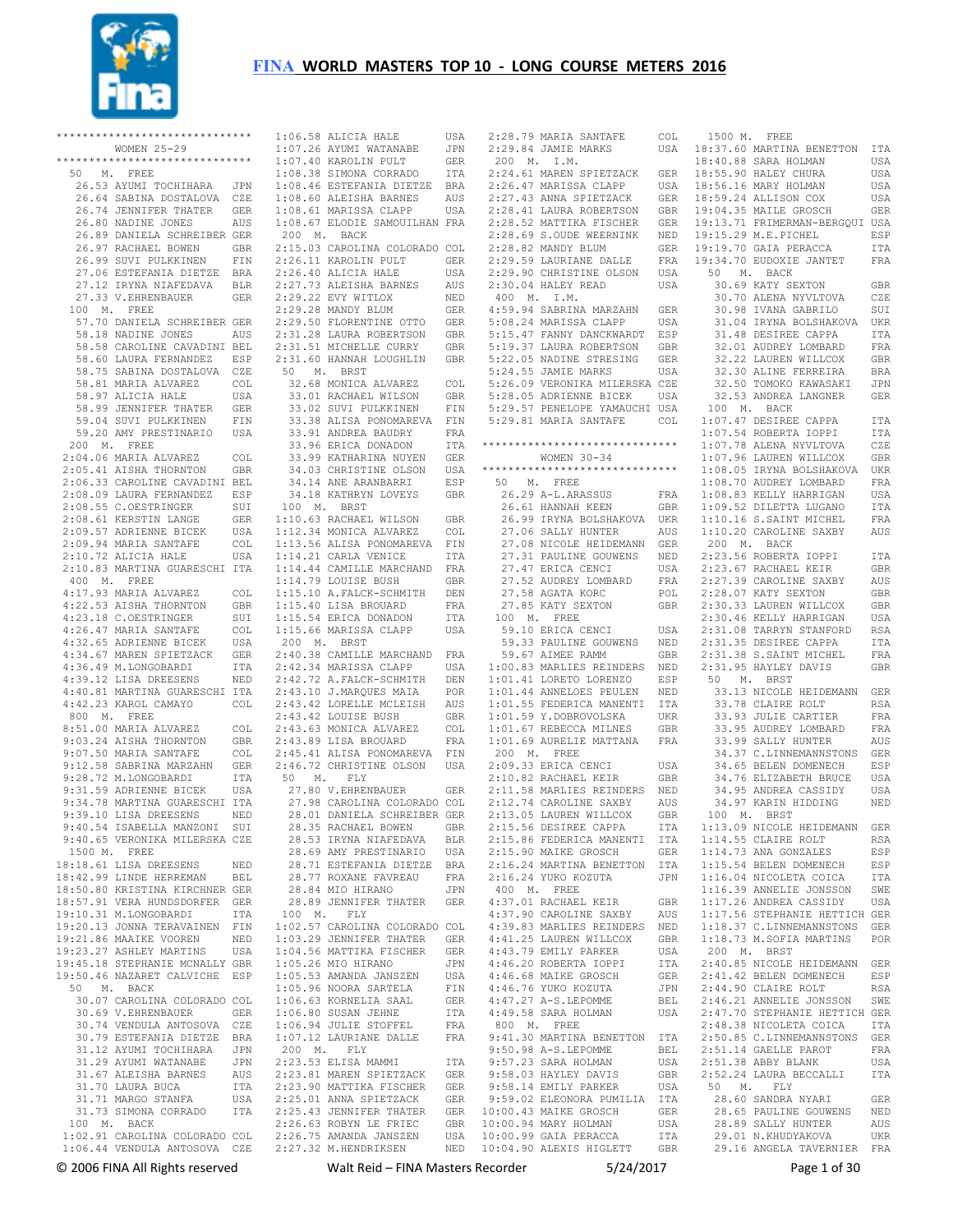

 29.17 KATY SEXTON GBR 29.18 MELANIE SALDUCCI FRA 29.31 AIMEE RAMM GBR 29.46 NICOLE HEIDEMANN GER 29.58 RIIKKA MAJANDE FIN 100 M. FLY 1:04.65 SARA PAPINI ITA 1:05.22 SANDRA NYARI GER 1:05.85 MELANIE SALDUCCI FRA 1:06.04 LUCY LLOYD-ROACH GBR 1:06.38 JILLIAN YOUNG USA 1:06.87 CLARE YOUNG GBR<br>1:08.07 STAN DALLIMORE GBR 1:08.07 SIAN DALLIMORE GBR 1:08.25 VALERIA VILLEGAS MEX<br>1:08.28 WENDY TEMPELS AUS  $1:08.28$  WENDY TEMPELS 1:08.33 CARLA BECKMANN GER<br>200 M FLY 200 M. FLY 2:23.97 RACHAEL KEIR GBR 2:24.08 SARA PAPINI ITA 2:27.55 LUCY LLOYD-ROACH GBR 2:28.56 CHIARA PULVIRENTI ITA 2:29.67 CLARE YOUNG GBR 2:31.14 A-S.LEPOMME BEL 2:31.24 HAYLEY DAVIS GBR 2:32.72 C.SANTOS SILVA POR 2:33.03 ANIQUE WILLEME NED 2:33.04 CARLA BECKMANN GER 200 M. I.M. 2:26.95 RACHAEL KEIR GBR 2:29.01 ROBERTA IOPPI ITA 2:29.54 AUDREY LOMBARD FRA 2:29.93 BELEN DOMENECH ESP<br>2:30.07 CLARE YOUNG GBR  $2 \cdot 30.07$  CLARE YOUNG 2:31.14 TATIANA SEVIERI BRA 2:31.68 ERICA CENCI USA 2:31.73 YUKO KOZUTA JPN 2:31.77 JILLIAN YOUNG USA 2:31.81 NICOLETA COICA ITA 400 M. I.M. 5:28.78 CELESTE PUNET ARG<br>5:29.73 TARRYN STANFORD RSA 5:29.73 TARRYN STANFORD 5:30.67 YUKO KOZUTA JPN 5:31.05 JULIE CARTIER FRA 5:31.94 CHIARA PULVIRENTI ITA 5:32.00 HAYLEY DAVIS GBR 5:34.11 CAROL LOCK GBR<br>5:34 11 SARAH HOUCK USA  $5.34$  11 SARAH HOUCK 5:36.76 MAIKE GROSCH GER 5:37.71 NADYA PUTTER NED \*\*\*\*\*\*\*\*\*\*\*\*\*\*\*\*\*\*\*\*\*\*\*\*\*\*\*\*\*\* WOMEN 35-39 \*\*\*\*\*\*\*\*\*\*\*\*\*\*\*\*\*\*\*\*\*\*\*\*\*\*\*\*\*\* 50 M. FREE 26.99 OLESSIA BOUROVA ITA 27.19 JANA KLUSACKOVA CZE 27.57 NORIKO INADA USA 27.61 MALIN BORENSJO SWE 27.66 ERICKA RICHARDS USA<br>27.92 E.CHAMBON-PHARR FRA 27.92 E.CHAMBON-PHARR 28.01 GIUSEPPA ZIZZO ITA 28.06 JENNIFER MIHALIK USA 28.09 DOREEN LOWE GER 28.12 ANNA DIIDA POL 28.12 ELISABETH CHAMBON FRA 100 M. FREE 58.09 ERIKA ERNDL USA 59.27 JANA KLUSACKOVA CZE<br>59.55 LAURA ROCA RSP 59.55 LAURA ROCA 1:00.56 GIUSEPPA ZIZZO ITA 1:00.57 ERICKA RICHARDS USA 1:00.70 KARINE BILSKI FRA 1:00.71 GABRIELLE CHANG USA<br>1:01.00 E.CHAMBON-PHARR FRA 1:01.00 E.CHAMBON-PHARR FRA 1:01.15 MARI AARI FIN 1:01.34 DOREEN LOWE GER 200 M. FREE 2:05.97 ERIKA ERNDL USA 2:09.58 LAURA ROCA ESP 2:12.35 ASHLEY WHITNEY USA<br>2:13.03 KATJA OTTO GER 2:13.03 KATJA OTTO 2:13.64 SARAH COLLINGS GBR 2:15.94 MARINA SPOTTKE 2:16.28 GIUSEPPA ZIZZO

 2:16.56 JULIE DUCROCQ FRA 2:16.83 EMMA WILLS GBR<br>2:17.10 E.RAVIER BEL  $2:17.10$  E.RAVIER 400 M. FREE 4:41.07 MARINA SPOTTKE GER 4:42.61 ROBERTA MAGGIONI ITA ed:<br>4:44.12 SARAH COLLINGS GBR<br>4:45.23 EMILY MELINA USA 4:45.23 EMILY MELINA USA<br>4:45.70 HITOMI MATSUDA JPN 4:45.70 HITOMI MATSUDA 4:47.70 E.CHAMBON-PHARR FRA 4:48.17 EMMA WILLS GBR 4:50.91 L. CARVALHO AUS 4:51.99 MIREIA GOMEZ ESP 4:52.51 DANI GOLDEN USA 800 M. FREE 9:37.66 SARAH COLLINGS GBR 9:39.39 ROBERTA MAGGIONI ITA 9:46.05 EMMA WILLS GBR<br>9:53.17 EMILY MELINA USA 9:53.17 EMILY MELINA 9:57.91 ASHLEY WHITNEY USA 10:05.78 TINA GUDER SUI 10:06.96 KRISTY BRACKSTONE AUS 10:07.74 MIREIA GOMEZ ESP 10:08.27 JO MITCHINSON GBR 10:08.95 RACHEL LEE IRL 1500 M. FREE 18:53.61 HITOMI MATSUDA JPN 18:57.71 E.CHAMBON-PHARR FRA 19:00.60 ROBERTA MAGGIONI ITA 19:13.71 MIREIA GOMEZ ESP 19:40.32 SATSUKI HIRUKAWA JPN 19:46.13 KAREN SCHULTZ USA<br>20:07 38 SINA LANG GER  $20 \cdot 07$  38 SINA LANG 20:18.91 SATU RAHKONEN FIN 20:19.40 SARA ALFONSI ITA 20:26.96 CECILE CARPENTIER FRA 50 M. BACK 28.63 NORIKO INADA USA 31.30 KANA MORIHISA JPN 31.68 FLORENCE RIERA FRA 31.81 KIRSTY JOHNSON GBR 31.93 KARINE BILSKI FRA 32.16 CARLA VAINE BRA 32.34 AKIKO MIZUTANI JPN 32.35 YOSHIMI YOSHIMURA JPN 32.54 ELIZABETH GODFREY GBR 32.56 OLESSIA BOUROVA ITA 100 M. BACK 1:02.24 NORIKO INADA USA 1:08.08 KANA MORIHISA JPN 1:08.62 FLORENCE RIERA FRA 1:09.46 JENNIFER MIHALIK USA 1:09.97 KIRSTY JOHNSON GBR 1:10.06 JENNIFER PEARSON GBR 1:10.35 YOSHIMI YOSHIMURA JPN 1:10.37 ELIZABETH GODFREY GBR 1:10.94 MOLLIE GROVER USA 1:10.05 MARI AARI FIN 200 M. BACK 2:20.70 NORIKO INADA USA 2:30.16 JENNIFER PEARSON GBR 2:31.07 P.CATHERINE-MEZER FRA 2:31.66 JULIE DUCROCQ FRA 2:31.84 E.CHAMBON-PHARR FRA 2:32.78 EBONY EBENWALDNER AUS 2:33.07 JENNIFER MIHALIK USA 2:34.51 MOLLIE GROVER USA 2:35.02 EMMA WILLS GBR 2:35.82 ELIZABETH GODFREY GBR 50 M. BRST 33.49 CASEY KEIBER USA 33.68 LAURA ROCA ESP 34.47 JOLIE FENWICK NZL<br>34.65 ANDREA SMYCEK GER 34.65 ANDREA SMYCEK 34.99 LAETITIA DUBOIS FRA<br>35.40 EMMA OLIVER GBR 35.40 EMMA OLIVER GBR 35.65 SATSUKI HIRUKAWA JPN 35.71 DANIELLE CHANCE USA 35.74 BRIANNA SHOWELL USA 35.83 A-K.RIISER 100 M. BRST 1:14.73 ERIKA ERNDL USA 1:15.53 LAETITIA DUBOIS FRA 1:16.39 SATSUKI HIRUKAWA JPN

 1:16.50 CASEY KEIBER USA 1:17.04 A-K.RIISER NOR 1:17.28 JOLIE FENWICK NZL<br>1:17.32 ANDREA SMYCEK GER 1:17.32 ANDREA SMYCEK 1:18.62 MARGREET AANSTOOT SWE 1:18.86 KYLA STEENHART NZL 1:18.89 EMMA OLIVER GBR 200 M. BRST 2:47.45 SATSUKI HIRUKAWA JPN  $2:48.28$  A-K.RIISER 2:49.43 JOLIE FENWICK NZL 2:50.58 ANDREA SMYCEK GER 2:51.67 LAETITIA DUBOIS FRA 2:53.91 KYLA STEENHART NZL<br>2:55.13 MEGUMI TOKUDA JPN 2:55.13 MEGUMI TOKUDA 2:55.49 KATE WARWICK GBR<br>2:55.96 BRIANNA SHOWELL USA<br>2:56.52 BIRTE RETZBACH GER 2:55.96 BRIANNA SHOWELL 2:56.52 BIRTE RETZBACH 50 M. FLY 28.29 NORIKO INADA USA 29.21 JANA KLUSACKOVA CZE 29.23 MABI TSUKIOKA JPN 29.41 GABRIELA KOSTKOVA CZE 29.42 E.BELLINGER GBR<br>29.48 MALIN BORENSJO SWE 29.48 MALIN BORENSJO 29.58 DOREEN LOWE GER 29.82 ANNA DUDA POL<br>29.83 OLESSIA BOUROVA ITA 29.83 OLESSIA BOUROVA 29.92 KARINE BILSKI FRA 4:34.43 KATIE GLENN USA 100 M. FLY 1:03.08 ERIKA ERNDL USA<br>1:05.31 ILDIKO SZEKELY USA  $1:05.31$  ILDIKO SZEKELY 1:05.46 GABRIELA KOSTKOVA CZE 1:05.88 E.BELLINGER GBR 1:06.30 MABI TSUKIOKA JPN 1:06.54 DOREEN LOWE GER<br>1·06.90 ERIN MORO USA 1:06.90 ERIN MORO USA<br>1:07.36 L. CARVALHO AUS 1:07.36 L. CARVALHO AUS 1:07.83 E.BIZZOTTO RAVIER FRA 1:09.15 VALERIA CORBINO ITA 200 M. FLY 2:22.61 ILDIKO SZEKELY 2:26.77 L. CARVALHO AUS 2:30.61 GABRIELA KOSTKOVA CZE 10:06.57 JEANETTE FERRO ESP 2:32.46 E.RAVIER BEL 2:32.46 DANI GOLDEN USA 2:32.78 VALERIA DAMIANI 2:36.05 ERIN MORO 2:37.19 VALERIA CORBINO ITA 2:37.66 SINA LANG GER 2:38.66 SANDRA FELIP ESP 200 M. I.M.  $2:23.49$  ERIKA ERNDL  $2:33.21$  MARI AARI 2:33.27 KATJA OTTO 2:33.92 LUCIA BUSSOTTI 2:35.29 SATSUKI HIRUKAWA JPN 2:35.37 E.VALL JAVOY FRA 2:35.84 EBONY EBENWALDNER AUS 2:36.12 BRIANNA SHOWELL USA 2:36.21 JOLIE FENWICK NZL 2:37.52 ANDREA SMYCEK GER 400 M. I.M. 5:17.26 HITOMI MATSUDA JPN 5:30.95 L. CARVALHO AUS 5:31.12 DANI GOLDEN USA 5:35.00 FRANZISKA FLECK GER 5:36.71 MACHIKO IWASHITA JPN 5:43.84 MELINDA WILLIAMS USA 5:44.29 NINA HEESE GER 5:45.17 YOSHIMI YOSHIMURA JPN 5:45.83 ERIN MORO USA  $5:48.76$  SINA LANG \*\*\*\*\*\*\*\*\*\*\*\*\*\*\*\*\*\*\*\*\*\*\*\*\*\*\*\*\*\* WOMEN 40-44 \*\*\*\*\*\*\*\*\*\*\*\*\*\*\*\*\*\*\*\*\*\*\*\*\*\*\*\*\*\* 50 M. FREE 27.31 SANDRA KAZIKOVA CZE 27.43 F.TRAVAGLINI ITA 27.50 ERIKA BRAUN 27.84 RAAKEL LUOTO FIN 27.91 KERRY LINDAUER USA 28.03 ELENA BABIKOVA RUS 2:32.00 SANDRA KAZIKOVA CZE 2:33.00 GISELI PEREIRA BRA

© 2006 FINA All Rights reserved Walt Reid – FINA Masters Recorder 5/24/2017 Page 2 of 30 28.06 OLGA POZDNYAKOVA RUS 28.08 YAYOI MUKAI JPN 28.09 KATIE GLENN USA<br>28.19 MICHELLE WARE GRR 28.19 MICHELLE WARE 100 M. FREE 59.63 RAAKEL LUOTO FIN 59.80 ERIKA BRAUN USA 1:00.31 F.TRAVAGLINI ITA 1:00.68 KATIE GLENN USA 1:01.18 MICHELLE WARE GBR 1:01.39 CYNTHIA LEWIS USA 1:01.76 SARAH FARRELLY IRL 1:02.09 SANDRA KAZIKOVA CZE 1:02.25 DAWN PALMER GBR 1:02.48 OLGA POZDNYAKOVA RUS 200 M. FREE 2:09.78 KIRSTEN CAMERON GBR<br>2:10.47 KATTE GLENN USA  $2:10.47$  KATIE GLENN 2:12.30 CLAUDIA POLL CRC 2:14.18 DAWN PALMER GBR 2:15.03 G.CHATZIGEORGIOU GRE 2:15.18 CYNTHIA LEWIS USA 2:15.20 SARAH FARRELLY IRL 2:16.05 PATRIZIA BORIO ITA 2:17.68 KYOKO MINOBE JPN 2:17.96 G.ANDRIEUX FRA 400 M. FREE 4:29.70 KIRSTEN CAMERON GBR 4:40.61 CLAUDIA POLL CRC 4:42.33 HEIDI GEORGE USA 4:45.36 G.CHATZIGEORGIOU GRE  $4 \cdot 50.30$  DORA CERVA 4:50.37 KYOKO MINOBE JPN 4:50.39 CECY COHEN MEX 4:50.69 M.FUGLESTVEIT NOR 4:52.16 CECY COHEN AMKIE MEX 800 M. FREE 9:10.90 KIRSTEN CAMERON GBR 9:27.52 HEIDI GEORGE USA 9:56.65 CECY COHEN MEX 9:56.87 JESSICA WOODDISSE GBR 9:57.90 A.VON REKOWSKI GER 10:06.64 G.ANDRIEUX FRA 10:07.63 S.LANDSMANNOVA CZE 10:10.94 LISELOTTE JOLING NED 10:14.14 NICOLE VAN NOOD USA 1500 M. FREE GER 17:38.24 KIRSTEN CAMERON GBR<br>ESP 17:44.35 HEIDI GEORGE USA ESP 17:44.35 HEIDI GEORGE 18:44.68 CECY COHEN MEX<br>19:05.09 JEANETTE FERRO ESP 19:05.09 JEANETTE FERRO ESP 19:12.27 KYOKO MINOBE JPN 19:20.48 S.LANDSMANNOVA CZE 19:21.65 NICOLE VAN NOOD USA 19:22.12 LISELOTTE JOLING NED 19:25.54 VERENA KROMEKE GER 19:45.94 DORA CERVA HUN 50 M. BACK 30.44 RAAKEL LUOTO FIN 32.07 MICHELLE WARE GBR 32.18 GISELI PEREIRA BRA 32.74 DARIA FAJKOWSKA POL 32.75 ERIKA BRAUN USA 33.21 CORINE BOULESTEIX MON<br>33.23 DAWN PALMER GBR 33.23 DAWN PALMER 33.33 ADINA FAUR ISR<br>33.34 F.HORNSCHUH GER 33.34 F.HORNSCHUH 33.41 MIYUKI SATO JPN 100 M. BACK 1:06.49 RAAKEL LUOTO FIN 1:08.50 GISELI PEREIRA BRA 1:10.84 DARIA FAJKOWSKA 1:11.07 MICHELLE WARE GBR<br>1:11.15 DAWN PALMER GBR 1:11.15 DAWN PALMER GBR 1:11.69 CORINE BOULESTEIX MON<br>1:11.93 R PREVITERA TTA  $1:11.93$  R.PREVITERA 1:12.00 MIYUKI SATO JPN 1:12.50 C.J-SPONCELLER SWE<br>1:12.95 F.HORNSCHUH GER USA 1:12.95 F.HORNSCHUH 200 M. BACK<br>2:32.00 SANDRA KAZIKOVA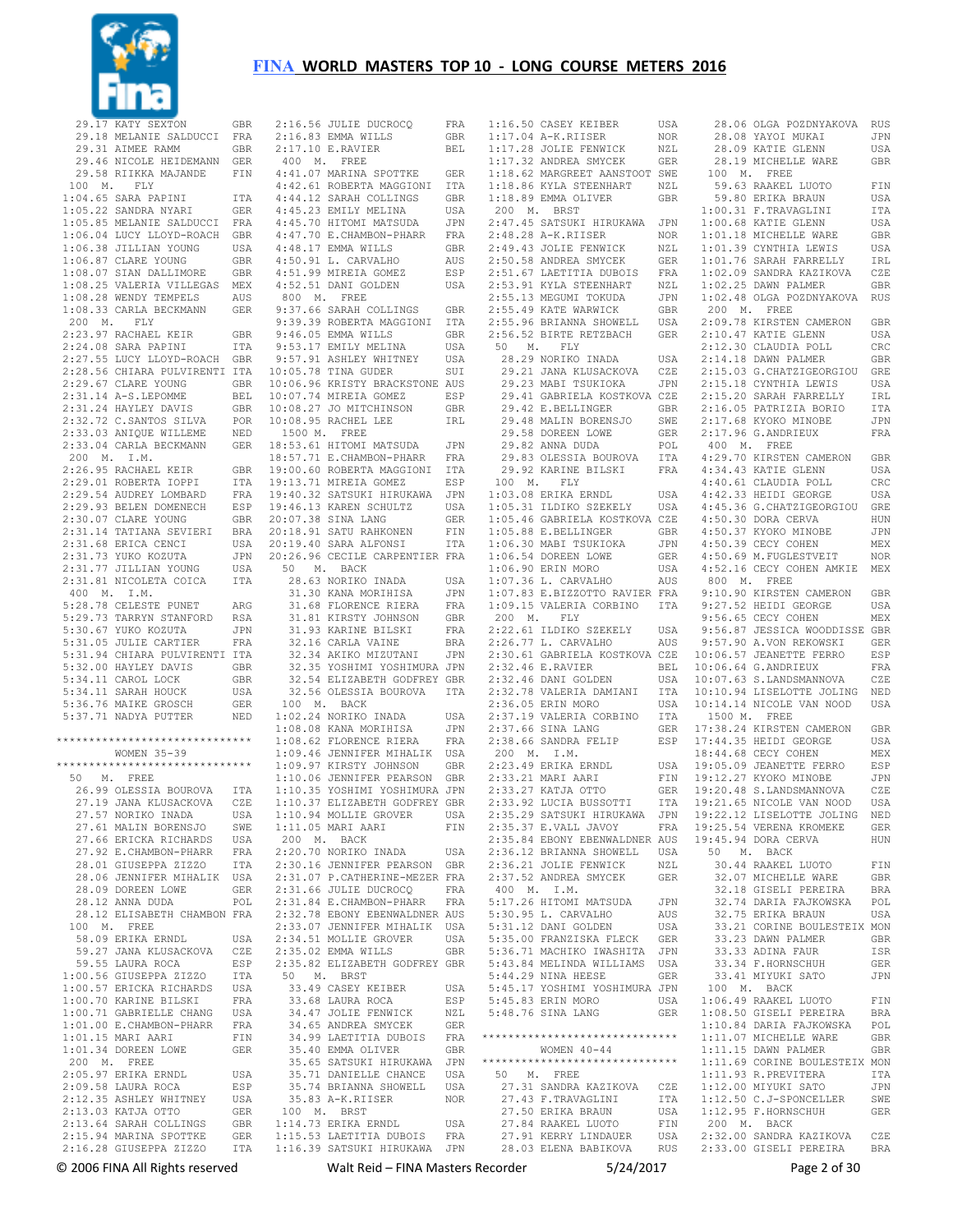

|             | $\begin{tabular}{llllll} 2:33.64 & {\tt DANN PALMER} & {\tt GBR} \\ 2:34.74 & {\tt RAKEL LUOTO} & {\tt FIN} \\ 2:36.82 & {\tt C.J-SPONCELLER} & {\tt SWE} \\ \hline \end{tabular}$                        |             |
|-------------|-----------------------------------------------------------------------------------------------------------------------------------------------------------------------------------------------------------|-------------|
|             |                                                                                                                                                                                                           |             |
|             |                                                                                                                                                                                                           |             |
|             |                                                                                                                                                                                                           |             |
|             |                                                                                                                                                                                                           |             |
|             |                                                                                                                                                                                                           |             |
|             | 2:36.93 MYUKI SATO JPN<br>2:36.93 MYUKI SATO JPN<br>2:37.08 CLAUDIA POLL CRC<br>2:39.12 ADINA FAUR ISR<br>2:39.38 MICHELLE WARE GBR                                                                       |             |
|             |                                                                                                                                                                                                           |             |
|             | 2:40.12 CORINE BOULESTEIX MON<br>50 M. BRST                                                                                                                                                               |             |
|             | 32.47 KATIE GLENN<br>34.59 TRINA SCHAETZ<br>34.72 SARAH JAMES<br>34.94 HELEN GORMAN<br>35.76 CLARE WILKINSON                                                                                              | USA         |
|             |                                                                                                                                                                                                           | USA         |
|             |                                                                                                                                                                                                           | AUS         |
|             |                                                                                                                                                                                                           | GBR         |
|             |                                                                                                                                                                                                           | GBR         |
|             |                                                                                                                                                                                                           |             |
|             |                                                                                                                                                                                                           |             |
|             |                                                                                                                                                                                                           |             |
|             |                                                                                                                                                                                                           |             |
|             | 33.70 CLANDR-FISHER USA<br>36.06 S.CONDOR-FISHER USA<br>36.26 KAREN KEY GBR<br>36.27 RAAKEL LUOTO FIN<br>36.81 ERIKA BRAUN USA<br>10.0 M. BRST<br>10.57 WATER CLENN USA                                   |             |
|             |                                                                                                                                                                                                           |             |
|             |                                                                                                                                                                                                           |             |
|             |                                                                                                                                                                                                           |             |
|             |                                                                                                                                                                                                           |             |
|             |                                                                                                                                                                                                           |             |
|             |                                                                                                                                                                                                           |             |
|             |                                                                                                                                                                                                           |             |
|             | 100 M. BKST<br>1:13.57 KATIE GLENN USA<br>1:13.85 CYNTHIA LEWIS USA<br>1:15.65 HELEN GORMAN GER<br>1:18.90 KAREN KEY GER<br>1:19.64 SARAH JAMES AUS<br>1:19.64 SARAH JAMES AUS<br>1:19.64 SARAH JAMES AUS |             |
|             |                                                                                                                                                                                                           | USA<br>JPN  |
|             |                                                                                                                                                                                                           |             |
|             | 1.19.61 SARAH JAMES<br>1:19.84 TRINA SCHAETZ<br>1:20.31 YUKA KAWAI<br>1:20.54 MARIT BOHM<br>1:10 MARIT BOHM                                                                                               | GER         |
|             | 1:21.40 LUCY RYAN                                                                                                                                                                                         | GBR         |
|             | 200 M. BRST                                                                                                                                                                                               |             |
|             |                                                                                                                                                                                                           |             |
|             |                                                                                                                                                                                                           |             |
|             |                                                                                                                                                                                                           |             |
|             |                                                                                                                                                                                                           | JPN         |
|             |                                                                                                                                                                                                           |             |
|             |                                                                                                                                                                                                           |             |
|             |                                                                                                                                                                                                           |             |
|             |                                                                                                                                                                                                           |             |
|             |                                                                                                                                                                                                           |             |
|             |                                                                                                                                                                                                           |             |
|             |                                                                                                                                                                                                           |             |
|             |                                                                                                                                                                                                           |             |
|             | 50 M. FLY                                                                                                                                                                                                 |             |
|             |                                                                                                                                                                                                           | ${\rm FIN}$ |
|             |                                                                                                                                                                                                           | USA         |
|             | 29.39 RAAKEL LUOTO<br>29.40 ERIKA BRAUN<br>29.66 MAUREEN REA                                                                                                                                              | USA         |
|             |                                                                                                                                                                                                           |             |
|             |                                                                                                                                                                                                           |             |
|             | 29.80 OLGA POZDNYAKOVA RUS<br>29.93 TRACY GOUS RSA<br>30.16 YAYOI MUKAI JPN                                                                                                                               |             |
|             |                                                                                                                                                                                                           |             |
|             |                                                                                                                                                                                                           |             |
|             |                                                                                                                                                                                                           |             |
|             |                                                                                                                                                                                                           |             |
|             | 30.27 MICHELLE WARE<br>30.60 YURIKO IKEDA JPN<br>30.60 SONJA SKINNER USA<br>30.62 SANDRA KAZIKOVA CZE                                                                                                     |             |
|             | 100 M. FLY<br>1:07.15 MAUREEN REA                                                                                                                                                                         | USA         |
|             | 1:07.15 MAUREEN REA<br>1:07.30 ERIKA BRAUN                                                                                                                                                                |             |
|             |                                                                                                                                                                                                           |             |
|             |                                                                                                                                                                                                           | HUN         |
|             |                                                                                                                                                                                                           | NOR         |
|             |                                                                                                                                                                                                           | JPN         |
|             | 1:08.90 M.FUGLESTVEIT<br>1:09.26 HIDEKO MAKINO<br>1:09.38 DAWN PALMER                                                                                                                                     | GBR         |
|             | $1:09.39$ ANTJE AUHL                                                                                                                                                                                      | GER         |
|             |                                                                                                                                                                                                           | USA         |
|             | 1:09.48 SONJA SKINNER<br>1:10.12 YURIKO IKEDA                                                                                                                                                             | JPN         |
| 200 M. FLY  |                                                                                                                                                                                                           |             |
|             | 2:36.57 M.FUGLESTVEIT                                                                                                                                                                                     | NOR         |
|             | 2:38.05 KINCSO VENCZEL                                                                                                                                                                                    | HUN         |
|             |                                                                                                                                                                                                           | <b>GER</b>  |
|             |                                                                                                                                                                                                           | GER         |
|             |                                                                                                                                                                                                           | GBR         |
|             | 2:39.54 VIOLA OERTEL<br>2:41.31 CAROLA RUWOLDT<br>2:42.66 JANET MCLEAN                                                                                                                                    | <b>NED</b>  |
|             | 2:43.10 LISELOTTE JOLING<br>2:44.91 C.MCCLAFFERTY                                                                                                                                                         | USA         |
|             | 2:47.11 ANNAMARIA POSCA                                                                                                                                                                                   | ITA         |
|             | 2:47.12 ANNA LOHMANN                                                                                                                                                                                      | SWE         |
|             | 2:48.59 KYOKO MINOBE                                                                                                                                                                                      | JPN         |
| 200 M. I.M. |                                                                                                                                                                                                           |             |
|             | 2:28.17 CYNTHIA LEWIS                                                                                                                                                                                     | USA         |
|             |                                                                                                                                                                                                           | GBR         |
|             | 2:32.19 HELEN GORMAN                                                                                                                                                                                      | GBR         |
|             | 2:32.28 DAWN PALMER<br>2:35.14 CLAUDIA POLL                                                                                                                                                               | CRC         |
|             | 2:36.11 G. CHATZIGEORGIOU GRE                                                                                                                                                                             |             |
|             |                                                                                                                                                                                                           | ITA         |
|             |                                                                                                                                                                                                           | HUN         |
|             | 2:36.21 PATRIZIA BORIO<br>2:37.16 DORA CERVA                                                                                                                                                              | HUN         |
|             | 2:37.24 KINCSO VENCZEL HUN<br>2:37.72 DARIA FAJKOWSKA POL                                                                                                                                                 |             |

| 2:37.92 JENNIFER HUFFMAN USA                                                                                                                                                                                                   |                   |
|--------------------------------------------------------------------------------------------------------------------------------------------------------------------------------------------------------------------------------|-------------------|
| $400$ M. I.M.                                                                                                                                                                                                                  | USA               |
| 5:20.12 CYNTHIA LEWIS                                                                                                                                                                                                          |                   |
| 5:28.58 DAWN PALMER                                                                                                                                                                                                            | GBR               |
|                                                                                                                                                                                                                                |                   |
|                                                                                                                                                                                                                                |                   |
| 9.12.120 STATES TRANSPORT STRAND BRAND STRAND BRAND STRAND STRAND STRAND STRAND STRAND STRAND STRAND STRAND STRAND STRAND STRAND STRAND STRAND STRAND STRAND STRAND STRAND STRAND STRAND STRAND STRAND STRAND STRAND STRAND ST |                   |
| 5:45.26 O.BRONITSKAYA<br>5:47 27 11000                                                                                                                                                                                         | MEX               |
|                                                                                                                                                                                                                                | RUS               |
|                                                                                                                                                                                                                                |                   |
|                                                                                                                                                                                                                                |                   |
| 5:47.27 LISELOTTE JOLING NED<br>5:48.94 A.VON REKOWSKI GER<br>5:50.45 CLIZIA BORRELLO ITA                                                                                                                                      |                   |
|                                                                                                                                                                                                                                |                   |
| *******************************                                                                                                                                                                                                |                   |
| WOMEN $45 - 49$                                                                                                                                                                                                                |                   |
| ******************************                                                                                                                                                                                                 |                   |
| 50 M. FREE                                                                                                                                                                                                                     |                   |
| 27.61 LISA BLACKBURN                                                                                                                                                                                                           | USA               |
| 27.82 AMY MOORHEAD                                                                                                                                                                                                             | USA               |
| 28.00 BARBARA KEHBEIN<br>28.31 MELINDA MAROSI                                                                                                                                                                                  | GER               |
|                                                                                                                                                                                                                                | HUN               |
| 28.33 MELANIE THOMAS<br>28.33 MELANIE THOMAS<br>28.54 MONIQUE TUIJP<br>28.56 ANDREA KUTZ<br>28.66 SU OLTNER<br>28.71 ALI PHESSE                                                                                                | USA               |
|                                                                                                                                                                                                                                | USA<br>NED<br>GER |
|                                                                                                                                                                                                                                |                   |
|                                                                                                                                                                                                                                | SWE               |
|                                                                                                                                                                                                                                | GBR               |
| 28.74 MANUELA SCHUBERT GER                                                                                                                                                                                                     |                   |
| $100$ M. FREE                                                                                                                                                                                                                  |                   |
| 1:00.44 BARBARA KEHBEIN GER<br>1:01.13 LISA BLACKBURN USA                                                                                                                                                                      |                   |
|                                                                                                                                                                                                                                |                   |
|                                                                                                                                                                                                                                | ITA               |
| 1:01.51 MONICA SORO<br>1:01.80 MERETE LOVBERG                                                                                                                                                                                  | NOR               |
| $1:01.83$ MELINDA MAROSI                                                                                                                                                                                                       | HUN               |
| $1:02.62$ MANUELA SCHUBERT                                                                                                                                                                                                     | GER               |
| $1:02.84$ ALI PHESSE                                                                                                                                                                                                           | GBR               |
|                                                                                                                                                                                                                                |                   |
| 1:03.37 CINTA VILANOVA ESP<br>1:03.40 NINA WILLIAMS GBR                                                                                                                                                                        |                   |
| $1:03.60$ SUSANNE TANNO                                                                                                                                                                                                        | SUI               |
| 200 M. FREE                                                                                                                                                                                                                    |                   |
| 2:13.00 MERELE LOVBERG                                                                                                                                                                                                         | NOR               |
| 2:16.24 VALERIA VERGANI                                                                                                                                                                                                        | ITA               |
|                                                                                                                                                                                                                                |                   |
| 2:16.24 VALENIA VENGANI 110<br>2:17.53 BARBARA KEHBEIN GER<br>2:17.67 DIANNA EVA SZOKOL HUN                                                                                                                                    |                   |
| 2:17.67 DIANNA BYA J-.<br>2:19.16 STEPHANIE STONE USA<br>2:19.16 STEPHANIE STONE ESP                                                                                                                                           |                   |
|                                                                                                                                                                                                                                |                   |
| 2:19.23 CINTA VILANOVA ESP<br>2:19.35 JACQUI ROBINSON AUS                                                                                                                                                                      |                   |
| 2:19.36 MONICA SORO                                                                                                                                                                                                            | ITA               |
|                                                                                                                                                                                                                                |                   |
| 2:19.78 SUSANNE METZSCH DEN<br>2:20.53 TIZIANA PINNA ITA                                                                                                                                                                       |                   |
| 400 M. FREE                                                                                                                                                                                                                    |                   |
|                                                                                                                                                                                                                                |                   |
| $\begin{tabular}{llllll} 4:40.35 & \texttt{VALERIA} & \texttt{VERGANI} & \texttt{ITA} \\ 4:46.29 & \texttt{BARBARA} & \texttt{KEHEEIN} & \texttt{GER} \end{tabular}$                                                           |                   |
|                                                                                                                                                                                                                                |                   |
|                                                                                                                                                                                                                                |                   |
| $\begin{tabular}{lllllllllll} 4:46.61 & DIANNA & EVA & SZOKOL & HUN \\ 4:49.47 & DANIELA & SABATINI & TTA \\ 4:50.35 & NICOLA & LATTY & GBR \\ 4:56.07 & C.THIELEMANN & GER \\ \end{tabular}$                                  |                   |
|                                                                                                                                                                                                                                |                   |
| 4:56.60 SUSANNE METZSCH                                                                                                                                                                                                        | DEN               |
| 4:56.65 JACQUI ROBINSON                                                                                                                                                                                                        | AUS               |
| 4:58.80 PHILIPPA RICKARD                                                                                                                                                                                                       | GBR               |
| 4:59.02 STEPHANIE STONE                                                                                                                                                                                                        | USA               |
| 800 M. FREE                                                                                                                                                                                                                    |                   |
| 9:37.20 VALERIA VERGANI                                                                                                                                                                                                        | ITA               |
| 9:45.30 DIANNA EVA SZOKOL HUN                                                                                                                                                                                                  |                   |
|                                                                                                                                                                                                                                |                   |
| 10:01.32 DANIELA SABATINI ITA<br>10:04.52 JACQUI ROBINSON AUS                                                                                                                                                                  |                   |
| 10:08.37 CLAIRE THORN                                                                                                                                                                                                          | GBR               |
| 10:09.16 T.TEDESCHINI                                                                                                                                                                                                          | ITA               |
| 10:12.34 STEPHANIE STONE                                                                                                                                                                                                       | USA               |
| $10:16.36$ NICOLA LATTY                                                                                                                                                                                                        | GBR               |
| 10:18.37 PHILIPPA RICKARD                                                                                                                                                                                                      |                   |
| 10:21.39 KARIN STEIN                                                                                                                                                                                                           | GBR               |
| 1500 M. FREE                                                                                                                                                                                                                   | NED               |
|                                                                                                                                                                                                                                |                   |
| 18:57.89 DIANA SZOKOL                                                                                                                                                                                                          | HUN               |
| 19:25.40 T.TEDESCHINI                                                                                                                                                                                                          | ITA               |
|                                                                                                                                                                                                                                | GER               |
| 19:47.19 DUNJA VOOS                                                                                                                                                                                                            | USA               |
| 19:49.78 GALEN RINALDI                                                                                                                                                                                                         | NED               |
| 19:52.37 KAREN STEIN                                                                                                                                                                                                           | GER               |
|                                                                                                                                                                                                                                |                   |
|                                                                                                                                                                                                                                |                   |
| 20:06.48 ANJA FRIEDRICH GER<br>20:09.77 HALEIGH WERNER USA<br>20:10.23 JOSEPHINE VARNEY AUS<br>20:16.05 JUNKO SHIODA                                                                                                           | JPN               |
|                                                                                                                                                                                                                                | AUS               |
| 20:16.39 CASSIE LINDSAY<br>50 M. BACK                                                                                                                                                                                          |                   |

|                                                | 32.18 ANDREA KUTZ | GER               |    | 1:10.70 NICOLA LATTY            | GBR |
|------------------------------------------------|-------------------|-------------------|----|---------------------------------|-----|
| 32.31 MONICA SORO                              |                   | ITA               |    | 1:11.66 PHILIPPA RICKARD        | GBR |
| 32.75 SYLVIE ALLERY                            |                   | 200<br>FRA        | М. | FLY                             |     |
| 32.92 BARBARA KEHBEIN                          |                   | GER               |    | 2:32.51 NICOLA LATTY            | GBR |
| 32.99 JOANNA CORBEN                            |                   | GBR               |    | 2:36.03 JACQUI ROBINSON         | AUS |
| 33.21 LISE RAVEN LOTHE                         |                   | NOR               |    | 2:38.79 ANJA FRIEDRICH          | GER |
| 33.54 ALI PHESSE                               |                   | GBR               |    | 2:41.59 C.THIELEMANN            | GER |
| 33.64 CSILLA CSIKANY                           |                   | HUN               |    | 2:43.05 NORA TOLEDANO           | MEX |
| 33.71 PETRA LANG                               |                   | AUT               |    | 2:44.36 ELEONORA FERRANDO ITA   |     |
| 100<br><b>M</b> .<br><b>BACK</b>               |                   |                   |    | 2:44.71 PHILIPPA O'GRADY        | GBR |
| 1:07.31 CINDY MABEE                            |                   | CAN               |    | 2:45.21 GIULIA NOERA            | ITA |
| 1:07.75 JOANNA CORBEN                          |                   | GBR               |    | 2:46.02 HELEN WHITFORD          | AUS |
| 1:10.88 SYLVIE ALLERY                          |                   | FRA               |    | 2:48.62 KATIE MACFARLANE        | AUS |
| 1:11.86 PETRA LANG                             |                   | AUT<br>200        | М. | I.M.                            |     |
| 1:12.07 STEPHANIE STONE                        |                   | USA               |    | 2:33.72 CINDY MABEE             | CAN |
| 1:12.69 LISE RAVEN LOTHE                       |                   | NOR               |    | 2:34.94 MERETE LOVBERG          | NOR |
| 1:12.97 ANDREA KUTZ                            |                   | GER               |    | 2:37.66 SABINA VITALONI         | ITA |
| 1:13.10 ALI PHESSE                             |                   | GBR               |    | 2:38.84 NICOLA LATTY            | GBR |
| 1:13.11 HELEN WHITFORD                         |                   | AUS               |    | 2:39.49 SARA DYKES              | GBR |
| 1:14.18 FRANCA BOSISIO                         |                   | ITA               |    | 2:40.17 C.THIELEMANN            | GER |
| 200<br>М.<br>BACK                              |                   |                   |    | 2:41.67 JENNIFER RIDGE          | USA |
| 2:24.06 JOANNA CORBEN                          |                   | GBR               |    | 2:42.85 CSILLA CSIKANY          | HUN |
| 2:31.54 STEPHANIE STONE                        |                   | USA               |    | 2:42.94 SUSANNE TANNO           | SUI |
| 2:36.74 HELEN WHITFORD                         |                   | AUS               |    | 2:43.13 HELEN WHITFORD          | AUS |
| 2:36.76 CINDY MABEE                            |                   | CAN<br>400        | Μ. | I.M.                            |     |
| 2:39.99 LISE RAVEN LOTHE                       |                   | NOR               |    | 5:37.89 NICOLA LATTY            | GBR |
| 2:42.42 STEFANIA CORVO                         |                   | ITA               |    | 5:40.76 STEPHANIE STONE         | USA |
| 2:43.74 T.TEDESCHINI                           |                   | ITA               |    | 5:44.92 HELEN WHITFORD          | AUS |
| 2:43.82 MARIA ELENA ROSSI                      |                   | ITA               |    | 5:46.86 C.THIELEMANN            | GER |
| 2:44.62 JENNIFER PARKER                        |                   | GBR               |    | 5:47.33 ELEONORA FERRANDO ITA   |     |
| 2:44.73 ALI PHESSE                             |                   | GBR               |    | 5:50.95 DIANA SZOKOL            | HUN |
| 50<br>М.<br>BRST                               |                   |                   |    | 5:51.24 ANJA FRIEDRICH          | GER |
| 33.77 LINLEY FRAME                             |                   | AUS               |    | 5:54.61 SYLVIE ALLERY           | FRA |
| 34.89 S. BONDARENKO                            |                   | <b>UKR</b>        |    | 5:54.68 PETRA DUDA              | GER |
| 34.91 SABINA VITALONI                          |                   | ITA               |    | 5:54.75 KATJA HECHEL            | GER |
| 35.18 LISA BLACKBURN                           |                   | USA               |    |                                 |     |
| 35.86 DEIRDRE MORRIS                           |                   | IRL               |    | ******************************  |     |
| 36.18 M. GOELEMA-KOEK                          |                   | NED               |    | WOMEN $50 - 54$                 |     |
| 36.49 WANYA CARRARO                            |                   | ITA               |    | ******************************  |     |
| 36.77 LAURA MOLINARI                           |                   | ITA<br>50         | М. | FREE                            |     |
| 36.85 ANNETT REX                               |                   | GER               |    | 27.40 MARIE FUZZATI             | FRA |
| 37.21 WENDY COOK                               |                   | RSA               |    | 27.94 EDITH OTTERMANN           | RSA |
| 100<br><b>BRST</b><br>м.                       |                   |                   |    | 28.17 FALL WILLEBOORDSE USA     |     |
| 1:13.95 LINLEY FRAME                           |                   | AUS               |    | 28.29 JENNIE BUCKNELL           | AUS |
| 1:15.64 LISA BLACKBURN                         |                   | USA               |    | 28.33 DANIELA DE PONTI          | ITA |
|                                                |                   |                   |    |                                 |     |
| 1:18.51 SABINA VITALONI                        |                   | ITA               |    | 28.47 MERJA PETTERSSON          | FIN |
| 1:19.82 DEIRDRE MORRIS                         |                   | IRL               |    | 28.68 ANETTE PHILIPSSON SWE     |     |
| 1:20.70 ANNETT REX                             |                   | GER               |    | 28.82 JUNKO NAKANO              | JPN |
| 1:20.95 KEIKO OKAMOTO                          |                   | JPN               |    | 29.13 WALBURGA WARNKE           | GER |
| 1:21.29 CELINE TOUZAIN                         |                   | FRA               |    | 29.19 JILL ASCH                 | USA |
| 1:21.33 LAURA MOLINARI                         |                   | 100<br>ITA        | М. | FREE                            |     |
| 1:21.76 HANA BOHUSLAVKOVA CZE                  |                   |                   |    | 1:00.72 MARIE FUZZATI           | FRA |
| 1:21.92 M.GOELEMA-KOEK                         |                   | NED               |    | 1:02.80 FALL WILLEBOORDSE USA   |     |
| 200<br>М.<br>BRST                              |                   |                   |    | 1:03.52 DANIELA DE PONTI        | ITA |
| 2:45.59 LINLEY FRAME                           |                   | AUS               |    | 1:03.53 JENNIE BUCKNELL         | AUS |
| 2:55.54 LAURA MOLINARI                         |                   | ITA               |    | 1:04.25 INA ZIEGLER             | GER |
| 2:55.60 DEIRDRE MORRIS                         |                   | IRL               |    | 1:04.80 VICKY WATSON            | AUS |
| 2:57.07 LAUREL HILL                            |                   | USA               |    | $1:04.91$ AI MEKATA             | JPN |
| 2:58.21 CELINE TOUZAIN                         |                   | FRA               |    | $1:05.00$ KAREN GRAHAM          | GBR |
| 2:59.14 CAROLINE SUHR                          |                   | DEN               |    | 1:05.25 WALBURGA WARNKE         | GER |
| 2:59.30 EMI KAGAYA                             |                   | JPN               |    | $1:05.25$ C. PETERSEN           | USA |
| 2:59.97 SHARON LOCK                            |                   | GBR               |    | 200 M. FREE                     |     |
| 3:00.73 HANA BOHUSLAVKOVA CZE                  |                   |                   |    | 2:15.83 ELLEN REYNOLDS          | USA |
| 3:01.20 SANDRA WENGER                          |                   | GER               |    | 2:19.27 DANIELA DE PONTI        | ITA |
| 50<br>М.<br>FLY                                |                   |                   |    | 2:19.45 KAREN GRAHAM            | GBR |
| 30.44 MONICA SORO                              |                   | ITA               |    | 2:20.44 JANE ANN HOAG           | ITA |
| 30.62 PETRA THODIN                             |                   | FIN               |    | 2:20.63 C.PETERSEN              | USA |
| 30.64 BARBARA KEHBEIN                          |                   | GER               |    | 2:21.30 INA ZIEGLER             | GER |
| 30.67 ELIZABETH WOOLNER GBR                    |                   |                   |    | 2:24.73 MADELINE RAYMOND        | GBR |
| 30.71 CINDY MABEE                              |                   | CAN               |    | 2:25.01 AI MEKATA               | JPN |
| 30.74 SHELLEY ROWLAND                          |                   | NZL               |    | 2:25.41 TRIN CAMPBELL           | USA |
| 30.95 SARA DYKES                               |                   | GBR               |    | 2:25.48 BECKY CLEAVENGER        | USA |
| 30.99 DEIRDRE MORRIS                           |                   | IRL               |    | 400 M. FREE                     |     |
| 31.14 JEANNE PETIT                             |                   | GBR               |    | 4:41.18 SUSAN PRESTON           | USA |
| 31.20 PHILIPPA RICKARD GBR                     |                   |                   |    | 4:51.75 C. PETERSEN             | USA |
| 100 M.<br>FLY                                  |                   |                   |    | 4:52.27 JANE ANN HOAG           | ITA |
| 1:08.14 BARBARA KEHBEIN                        |                   | GER               |    | 4:53.28 NORMA CAHILL            | IRL |
| 1:08.87 CINDY MABEE                            |                   | CAN               |    | 4:58.10 SHANNON MCINTYRE        | USA |
| $1:09.04$ SARA DYKES                           |                   | GBR               |    | 4:58.71 KAREN GRAHAM            | GBR |
| 1:09.43 PETRA THODIN                           |                   | FIN               |    | 4:59.08 KATRIEN DELAENDER BEL   |     |
| 1:09.94 ELIZABETH WOOLNER GBR                  |                   |                   |    | 5:01.50 INA ZIEGLER             | GER |
| $1:10.35$ PETRA LANG                           |                   | AUT               |    | 5:01.54 TRIN CAMPBELL           | USA |
| 1:10.50 GIULIA NOERA<br>1:10.51 ROSIE SHEPPARD |                   | ITA<br>USA<br>800 | Μ. | 5:07.44 S. PALMER-WHITE<br>FREE | AUS |

© 2006 FINA All Rights reserved Walt Reid – FINA Masters Recorder 5/24/2017 Page 3 of 30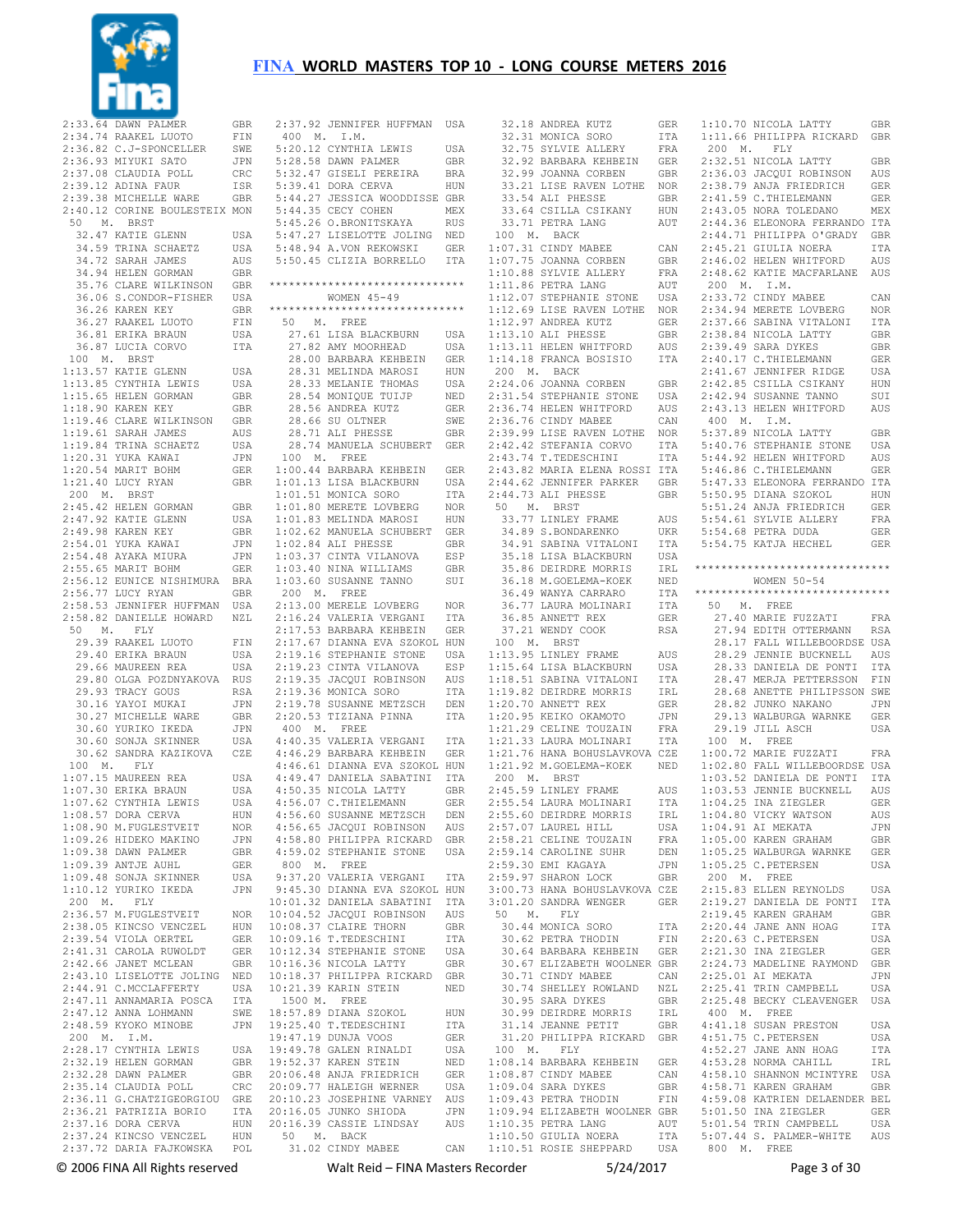

 9:34.12 SUSAN PRESTON USA 9:59.71 JANE ANN HOAG ITA 10:05.98 NORMA CAHILL IRL<br>10:07.35 C PETERSEN USA 10:07.35 C.PETERSEN USA<br>10:16.60 S. PALMER-WHITE AUS  $10:16.60$  S. PALMER-WHITE 10:18.62 KATRIEN DELAENDER BEL 10:20.85 TRIN CAMPBELL USA 10:21.34 S.REIBEL-OBERLE GER  $10:23.37$  LAURIE HUG 10:23.61 KAREN GRAHAM GBR 1500 M. FREE 19:07.52 JANE ANN HOAG ITA 19:28.16 LAURIE HUG USA 19:28.59 C.PETERSEN USA 19:58.28 INA ZIEGLER GER 20:11.29 KIMBERLY ELSBACH USA 20:12.02 M.LUISA CABANERO ESP<br>20:13.01 R.FRIEDLANDER USA  $20:13.01$  R.FRIEDLANDER 20:13.09 M.COUNTRYMAN USA 20:45.00 JULIE ASTLEY AUS 20:45.86 LISA WARD USA 50 M. BACK 32.34 MARIE FUZZATI FRA 32.72 ELLEN REYNOLDS USA 33.25 FALL WILLEBOORDSE USA 33.28 SUSAN WILLIAMS USA 33.35 HIROKO NOGUCHI JPN 33.52 SILVIA PAROCCHI ITA 33.78 CAROLINE LINDBORG SWE 33.79 MIKI NAMAI JPN 34.01 S.ZHIGUNOVA RUS 34.02 JUNKO NAKANO JPN 100 M. BACK 1:10.80 ELLEN REYNOLDS USA 1:10.82 FALL WILLEBOORDSE USA 1:11.39 SILVIA PAROCCHI ITA 1:11.41 MARIE FUZZATI FRA 1:14.04 MIKI NAMAI JPN 1:15.09 CAROLINE LINDBORG SWE 1:15.21 JUDY BROWN GBR 1:15.36 NOZOMI MATSUTANI JPN 1:15.43 KAZUE MAETOGE JPN 1:15.71 JULIE HOYLE GBR 200 M. BACK 2:32.68 SILVIA PAROCCHI ITA 2:34.07 ELLEN REYNOLDS USA  $2 \cdot 38$  56 JUDY BROWN GBR 2:39.82 JANE ANN HOAG ITA 2:41.51 C.PETERSEN USA  $2 \cdot 43$   $44$  III.I.A HURULA FIN 2:43.73 LISA WARD USA 2:43.83 J.DOGGER-CROMJONG NED 2:43.85 MIKI NAMAI JPN  $2 \cdot 44$  71 NORMA CAHILL TRI. 50 M. BRST 35.22 MONTCA CORO ITTA 36.42 UTE HASSE ESP 36.94 MARZENA KULIS ITA 36.99 MARIOLA KULIS POL<br>37.31 ROBIN TRACY USA 37.31 ROBIN TRACY 37.51 FALL WILLEBOORDSE USA 37.56 TERRI MACDOUGALL CAN 37.57 ELKE SCHMITZ GER 37.76 CAROLINE KRATTLI USA 37.94 ANNIKA ASPHOLM FIN 100 M. BRST 1:17.80 MARZENA KULIS ITA 1:18.52 MONICA CORO ITA  $1:19.95$  UTE HASSE 1:22.96 FALL WILLEBOORDSE USA 1:23.76 YOKO SATO JPN 1:24.16 TERRI MACDOUGALL CAN 1:25.29 T.PROKOFIEVA RUS<br>1:25.64 ELLEN REYNOLDS USA 1:25.64 ELLEN REYNOLDS 1:25.69 ROBIN TRACY USA<br>1:25.87 ANETTE SORENSEN NOR 1:25.87 ANETTE SORENSEN 200 M. BRST 2:53.59 MONICA CORO ITA 2:53.78 MARZENA KULIS ITA  $2:54.00$  ELLEN REYNOLDS USA<br>3:02.03.UTE HASSE 3:02.03 UTE HASSE 3:03.39 SHANNON MCINTYRE USA 3:05.28 T.PROKOFIEVA RUS 3:07.34 KENDAL JACOBSON USA

 3:07.62 ANETTE SORENSEN NOR 3:07.77 ANGELA DELISSEN GER  $3:09.26$  EVA LOFTHUS 50 M. FLY 29.82 SUSAN WILLIAMS USA 30.06 DANIELA DE PONTI ITA 30.37 ANETTE PHILIPSSON SWE<br>30.72 MARIE FUZZATI FRA<br>31.06 EDITH OTTEDMANN DON 30.72 MARIE FUZZATI 31.06 EDITH OTTERMANN RSA 31.16 JANNE THORSTENSEN NOR 31.34 VICKY WATSON AUS 31.56 SILVIA PAROCCHI ITA 31.57 MARIA NORBERG SWE 31.62 KARLYN PIPES USA 100 M. FLY 1:08.22 DANIELA DE PONTI ITA 1:09.90 ANETTE PHILIPSSON SWE 1:10.78 JANNE THORSTENSEN NOR 1:11.11 KATRIEN DELAENDER BEL 1:11.92 KARLYN PIPES USA 1:12.32 ILKA LOWENSTEYN CAN 1:12.87 MARZENA KULIS ITA 1:13.00 MADELINE RAYMOND GBR 1:13.22 S. PALMER-WHITE AUS 1:13.23 ARLENE DELMAGE USA 200 M. FLY 2:38.76 S. PALMER-WHITE AUS 2:43.11 ILKA LOWENSTEYN CAN<br>2:44.45 ARLENE DELMAGE USA  $2.44$  45 ARLENE DELMAGE 2:45.53 R.FRIEDLANDER USA 2:46.84 D.PEDACCHIOLA ITA 2:47.56 LUCILLA CORIO ITA 2:50.22 JUTTA SCHICKORE USA 2:50.93 PIERRETTE MICHEL BEL 2:52.32 JUNE FALCONER GBR 2:53.07 NICOLA CLEMENT NZL 200 M. I.M. 2:31.02 ELLEN REYNOLDS USA 2:35.61 ANETTE PHILIPSSON SWE 2:36.05 SUSAN PRESTON USA 2:36.78 DANIELA DEPONTI ITA 2:38.03 FALL WILLEBOORDSE USA 2:40.44 SHANNON MCINTYRE USA 2:41.71 MARZENA KULIS ITA 2:43.69 INA ZIEGLER GER  $2:43.94$  ULLA HURULA FIN 2:45.46 ALLIE PRICE GBR 400 M. I.M. 5:32.38 ELLEN REYNOLDS USA 5:41.27 SHANNON MCINTYRE USA 5:47.16 ANETTE PHILIPSSON SWE 5:48.72 PIERRETTE MICHEL BEL 5:49.45 S.REIBEL-OBERLE GER 5:49.57 LAURIE HUG USA 5:52.59 S. PALMER-WHITE AUS 5:53.59 ALLIE PRICE GBR 5:55.53 ANGELA DELISSEN GER 5:57.93 INA ZIEGLER GER \*\*\*\*\*\*\*\*\*\*\*\*\*\*\*\*\*\*\*\*\*\*\*\*\*\*\*\*\*\* WOMEN 55-59 \*\*\*\*\*\*\*\*\*\*\*\*\*\*\*\*\*\*\*\*\*\*\*\*\*\*\*\*\*\* 50 M. FREE 28.80 LESLIE LIVINGSTON USA 29.64 L.CADY-FERNANDES USA 29.92 BETH LUTZ KNIGHT USA 30.09 M.CARMEN NAVARRO ESP 30.13 CHRIS WENZEL USA 30.28 GUNILLA RASMUSON SWE 30.30 BARBARA GELLRICH GER 30.30 LISA DAHL USA 30.48 CATHY GANZE USA 30.49 CHANTAL ROCHAT SUI 100 M. FREE 1:05.28 BETH LUTZ KNIGHT USA 1:05.78 JENNY WHITELEY AUS 1:05.94 LYNN MARSHALL CAN<br>1:06.16 K PALACE USA  $1:06.16$  K.PALACE 1:06.51 BARBARA GELLRICH GER 1:07.25 CECILIA STANFORD RSA<br>1:07.59 SALLY WINTER GBR 1:07.59 SALLY WINTER GBR 1:07.66 CHRISTINE PORTER GBR 1:07.97 DYMPHNA MORRIS 1:07.97 K.ANDRUS-HUGHES USA

 200 M. FREE 2:19.07 LYNN MARSHALL CAN<br>2:21.52 BARBARA GELLRICH GER 2:21.52 BARBARA GELLRICH GER<br>2:22.36 ASUNCION ZABALA ESP 2:22.36 ASUNCION ZABALA ESP<br>2:22.78 KIM OGRADY USA  $2:22.78$  KIM OGRADY 2:23.56 K.PALACE USA 2:24.52 BETH LUTZ KNIGHT USA 2:25.27 REBECCA PERROTT NZL 2:25.31 ENEY JONES USA 2:25.69 CECILIA STANFORD RSA 2:26.86 MARGEE CURRAN USA 400 M. FREE 4:43.41 LYNN MARSHALL CAN 4:59.94 K.PALACE USA 5:03.67 BARBARA GELLRICH GER 5:03.97 KIM OGRADY USA<br>5:05.99 ENEY JONES USA 5:05.99 ENEY JONES USA<br>5.09.10 MARGEE CURRAN USA  $5:09.10$  MARGEE CURRAN 5:09.36 BETH LUTZ KNIGHT USA 5:10.33 DYMPHNA MORRIS IRL 5:10.69 S.HEIM-BOWEN USA 5:12.39 KAREN ELLY GBR 800 M. FREE 9:49 18 LYNN MARSHALL CAN 10:18.29 K.PALACE USA 10:18.54 KIM OGRADY USA 10:22.02 S.HEIM-BOWEN USA 10:29.29 CECILIA STANFORD RSA 10:31.18 BARBARA GELLRICH GER 10:31.50 ELLIE NAJJAR USA  $10 \cdot 32$  14 ENEY JONES USA 10:41.29 DYMPHNA MORRIS IRL 10:42.17 BETH LUTZ KNIGHT USA 1500 M. FREE 18:46.00 LYNN MARSHALL CAN 19:25.91 S.HEIM-BOWEN USA 19:27.15 KIM OGRADY USA  $19.29.84$  K. PALACE USA 19:50.81 ELLIE NAJJAR USA 19:54.59 ENEY JONES USA 20:11.75 BETH LUTZ KNIGHT USA 20:23.81 CECILIA STANFORD RSA 20:28.74 DYMPHNA MORRIS IRL 20:37.86 MARY SWEAT USA 50 M. BACK 33.08 LESLIE LIVINGSTON USA<br>34.73 RONNIE BILICH – USA 34.73 BONNIE BILICH 35.23 K.ANDRUS-HUGHES USA 36.07 LTZ COSGRAVE IRL 36.30 JOANNE SUTCLIFFE AUS 36.40 MONICA BAILEY USA 36.75 H.KULA-PRZEZWANSK GBR 36.76 JUDY THOMAS AUS 36.92 LISA DAHL USA<br>36.99 NAOKO SHINO JPN 36.99 NAOKO SHINO 100 M. BACK 1:15.35 BONNIE BILICH USA 1:17.34 LYNN MARSHALL CAN 1:17:01 2:1...<br>1:18.20 KAZUMI MORI JPN<br>1:18.26 NAOKO SHINO JPN  $1:18.26$  NAOKO SHINO 1:18.86 MONICA BAILEY USA 1:19.36 LIZ COSGRAVE IRL 1:19.46 JOANNE SUTCLIFFE AUS 1:19.48 K.ANDRUS-HUGHES USA 1:19.63 GABRIELE BRKOWSKI GER 1:20.07 MERRIE WALTS USA 200 M. BACK 2:38.52 LYNN MARSHALL CAN<br>2:43.93 BONNIE BILICH USA  $2:43.93$  BONNIE BILICH 2:46.85 KAZUMI MORI JPN 2:50.61 JOANNE SUTCLIFFE AUS 2:50.94 H.KULA-PRZEZWANSK GBR 2:51.11 K.PIEPER-KOHLER GER<br>2:52.33 K.PALACE USA 2:52.33 K.PALACE 2:52.73 GABRIELE BRKOWSKI GER 2:53.31 CECILIA STANFORD RSA 2:54.98 MARIA GUILLEN ESP 50 M. BRST 37.42 PIA THULSTRUP DEN 38.58 ALICIA BOSCATTO ARG 39.00 MISA KUWANO 39.14 SETSUKO MATSUI 39.27 REISS-ABDULRAHMAN GER

 38.73 LESLIE LIVINGSTON USA 6:21.63 CARLA GARBARINO ITA 39.28 JENNY WHITELEY AUS 39.35 KATE SOERENSEN DEN<br>39.61 BARBARA GELLRICH GER 39.61 BARBARA GELLRICH GER<br>39.68 CHRIS MENZEL UISA 39.68 CHRIS WENZEL 100 M. BRST 1:20.82 PIA THULSTRUP DEN 1:25.55 ALICIA BOSCATTO ARG 1:25.58 KATE SOERENSEN DEN  $1:26.79$  MISA KUWANO 1:27.69 JENNY WHITELEY AUS 1:27.90 JUDITH HATTLE GBR 1:29.39 TOMOKO OKADA JPN 1:29.53 AMANDA HEATH GBR 1:29.59 BEATRICE BISSON FRA 1:29.76 KERSTIN UHLIG GER 200 M. BRST 3:01.70 PIA THULSTRUP DEN<br>3:08.31 JENNY WHITELEY AUS 3:08.31 JENNY WHITELEY 3:08.52 JUDITH HATTLE GBR 3:08.78 ALICIA BOSCATTO ARG 3:11.12 KATE SOERENSEN DEN 3:11.37 AMANDA HEATH GBR<br>3:12 31 MISA KUWANO JIPN  $3:12.31$  MISA KUWANO 3:13.56 TOMOKO OKADA JPN 3:15.38 K.PALACE USA 3:16.17 BEATRICE BISSON FRA 50 M. FLY 30.52 LESLIE LIVINGSTON USA 32.02 M.CARMEN NAVARRO ESP 32.16 JUDITH HATTLE GBR<br>32.16 ANDREA BLOCK USA 32.16 ANDREA BLOCK USA<br>32.83 CHANTAL ROCHAT SUI 32.83 CHANTAL ROCHAT SUI<br>32.90 LISA DAHL SUSA 32.90 LISA DAHL 33.03 CHRISTINE PORTER GBR 33.04 HARUMI SUGINUMA JPN 33.06 JENNY WHITELEY AUS 33.18 LYNN MARSHALL CAN 100 M. FLY 1:10.46 ANDREA BLOCK USA 1:12.25 M.CARMEN NAVARRO ESP 1:12.52 LYNN MARSHALL CAN 1:13.01 CECILIA STANFORD RSA 1:13.04 JUDITH HATTLE GBR 1:15.37 MARIA HUNG USA 1:18.20 C.GROOT-HEDLIN USA 1:18.25 TULLIA GIVANNI ITA 1:18.42 SUSAN INGRAHAM USA 1:20.25 L.NAGOVITSYNA RUS 200 M. FLY 2:37.99 LYNN MARSHALL CAN 2:48.61 JUDITH HATTLE GBR 2:50.39 JENNY WHITELEY AUS<br>2:52.83 MARIA HUNG (USA  $2:52.83$  MARIA HUNG 2:55.88 CECILIA STANFORD RSA 2:58.21 C.GROOT-HEDLIN USA 2:58.42 L.NAGOVITSYNA RUS 3:04.32 GABRIELE BRKOWSKI GER 3:10.03 SUSAN INGRAHAM USA 3:11.01 RIEKO SHOJI JPN 200 M. I.M. 2:39.96 LYNN MARSHALL CAN 2:42.29 CECILIA STANFORD RSA 2:47.79 JUDITH HATTLE GBR 2:49.48 K.PALACE USA 2:49.98 BARBARA GELLRICH GER 2:51.27 BONNIE BILICH USA 2:51.64 BETH LUTZ KNIGHT USA 2:52.37 GABRIELE BRKOWSKI GER  $2:53.14$  NAOKO SHINO 2:54.27 JOANNE SUTCLIFFE AUS 400 M. I.M. 5:40.33 LYNN MARSHALL CAN 5:51.88 CECILIA STANFORD RSA 6:01.36 K.PALACE USA 6:03.55 GABRIELE BRKOWSKI GER 6:07.52 ELLIE NAJJAR 6:10.19 C.GROOT-HEDLIN USA<br>6:11 34 RIEKO SHOJI JPN 6:11.34 RIEKO SHOJI 6:14.06 CINDY CIAMPA-WISE USA 6:20.33 ESTHER ISEPPI GBR \*\*\*\*\*\*\*\*\*\*\*\*\*\*\*\*\*\*\*\*\*\*\*\*\*\*\*\*\*\* WOMEN 60-64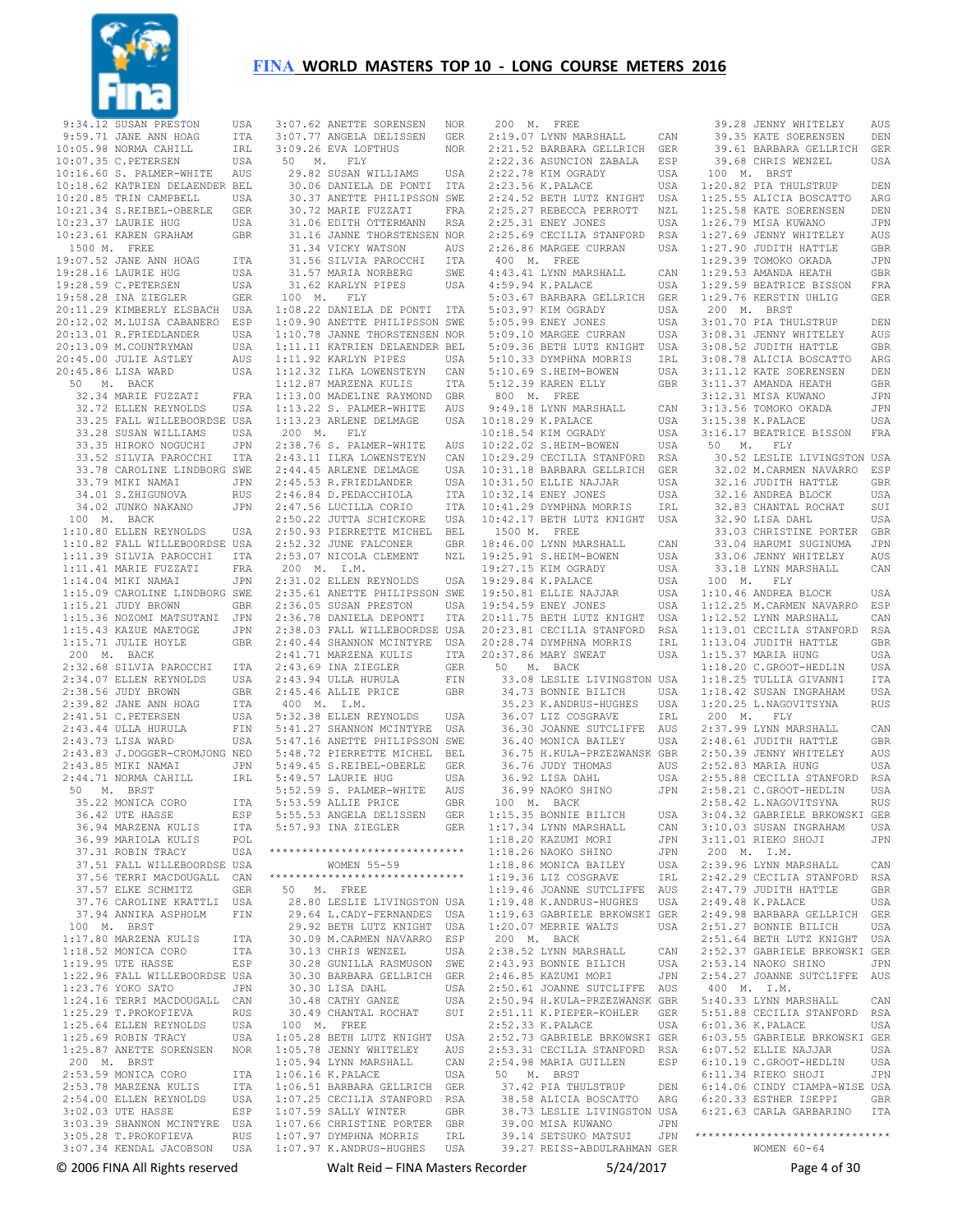

|              | ******************************                                                                                                        |                      | $1:$                           |
|--------------|---------------------------------------------------------------------------------------------------------------------------------------|----------------------|--------------------------------|
|              | 50 M. FREE                                                                                                                            |                      | 1:                             |
|              | 30.44 A.PIJTAK-RADERSMA NED                                                                                                           |                      | $1:$                           |
|              | 30.59 VERONICA HIBBEN USA<br>30.59 VERUNION HIRSTY<br>31.08 JACKI HIRSTY USA<br>31.67 LEIGH RODGERS AUS<br>31 73 S.LE NOACH BOZON FRA |                      | 1:<br>$\overline{1}$ :         |
|              |                                                                                                                                       |                      | $\overline{\phantom{0}}^2$     |
|              |                                                                                                                                       |                      | 2:                             |
|              | 31.76 A.CORNELLI                                                                                                                      | ITA                  | 2:                             |
|              | 31.82 HEATHER CAMPBELL RSA                                                                                                            |                      | 2:                             |
|              | 31.82 COLETTE CRABBE                                                                                                                  | $\operatorname{BEL}$ | 2:                             |
|              | 31.91 NANCY KRYKA<br>31.91 NANCY KRYKA USA<br>31.92 MELINDA MANN USA                                                                  |                      | 2:                             |
|              |                                                                                                                                       |                      | 3:                             |
|              | 100 M. FREE                                                                                                                           |                      | $3:$                           |
|              | 1:06.70 VERONICA HIBBEN USA<br>1:08.60 A.PIJTAK-RADERSMA NED                                                                          |                      | 3:<br>3:                       |
|              | 1:09.63 HEATHER CAMPBELL RSA                                                                                                          |                      | 3:                             |
|              |                                                                                                                                       |                      | - 5                            |
|              | 1:09.82 COLETTE CRABBE BEL<br>1:10.43 JACKI HIRSTY USA<br>1:11.22 DIANE COETZEE RSA                                                   |                      |                                |
|              |                                                                                                                                       |                      |                                |
|              |                                                                                                                                       | USA                  |                                |
|              | 1:11.43 PEGGY MCDONNELL<br>1:11.71 ALYSON FORDHAM<br>1:11.71 ALISON<br>1:12.37 A.CORNELLI                                             | GBR                  |                                |
|              |                                                                                                                                       | ITA                  |                                |
|              | 1:12.39 NANCY KRYKA                                                                                                                   | USA                  |                                |
| 200 M. FREE  | 2:28.60 VERONICA HIBBEN USA                                                                                                           |                      |                                |
|              | 2:29.86 DIANE COETZEE                                                                                                                 | <b>RSA</b>           |                                |
|              | 2:31.61 COLETTE CRABBE BEL                                                                                                            |                      |                                |
|              | 2:33.09 A.PIJTAK-RADERSMA NED                                                                                                         |                      | $\overline{\phantom{0}}$       |
|              | 2:34.25 JOAN PFINSGRAFF USA                                                                                                           |                      | 1:                             |
|              |                                                                                                                                       |                      | 1:                             |
|              | 2:34.25 JOAN PFINSONALL<br>2:34.31 HEATHER CAMPBELL RSA<br>2:34.31 HEATHER SORDELLI ITA                                               |                      | 1:                             |
|              |                                                                                                                                       |                      | 1:                             |
|              | 2:36.62 CHARLENE O'BRIEN USA<br>2:37.96 M. HEFFERNAN AUS<br>2:38.68 C.TARANTINO ITA                                                   |                      | 1:                             |
| 400 M. FREE  |                                                                                                                                       |                      | 1:<br>1:                       |
|              |                                                                                                                                       | RSA                  | 1:                             |
|              | 5:22.57 DIANE COETZEE<br>5:22.94 C.TARANTINO                                                                                          | ITA                  | $1:$                           |
|              | 5:25.31 VERONICA HIBBEN                                                                                                               | USA                  | 1:                             |
|              | 5:26.80 CHARLENE O'BRIEN USA                                                                                                          |                      | $\overline{2}$                 |
|              | 5:26.89 A.PIJTAK-RADERSMA NED                                                                                                         |                      | 3:                             |
|              | 5:29.10 CHRISTIE CIRAULO USA                                                                                                          |                      | 3:                             |
|              | 5:29.25 JACKI HIRSTY                                                                                                                  | USA                  | 3:                             |
|              | 5:32.63 M. HEFFERNAN                                                                                                                  | AUS                  | $3:$                           |
|              | 5:34.22 DARCY LAFOUNTAIN<br>5:34.45 ELAINE VALDEZ                                                                                     | USA<br>USA           | 3:<br>3:                       |
| 800 M. FREE  |                                                                                                                                       |                      | 3:                             |
|              | 10:58.35 C. TARANTINO                                                                                                                 | ITA                  | 3:                             |
|              | 11:03.49 CHARLENE O'BRIEN USA                                                                                                         |                      | 3:                             |
|              | 11:04.77 DIANE COETZEE                                                                                                                | RSA                  | 3:                             |
|              | 11:19.33 COLETTE CRABBE                                                                                                               | USA                  | $-5$                           |
|              | 11:19.40 AUDREY COOPER<br>11:22.23 LAURA VACA                                                                                         | GBR                  |                                |
|              |                                                                                                                                       | MEX                  |                                |
|              | 11:25.50 CHRISTIE CIRAULO                                                                                                             | USA                  |                                |
|              | 11:28.90 SUSANNA SORDELLI ITA<br>11:31.35 KAREN EINSIDLER USA                                                                         |                      |                                |
|              | 11:33.15 A.PIJTAK-RADERSMA NED                                                                                                        |                      |                                |
| 1500 M. FREE |                                                                                                                                       |                      |                                |
|              | 21:17.87 LAURA VACA                                                                                                                   | MEX                  |                                |
|              | 21:21.40 C.TARANTINO                                                                                                                  | ITA                  |                                |
|              | 21:25.18 COLETTE CRABBE                                                                                                               | USA                  |                                |
|              | 21:28.88 KAREN EINSIDLER                                                                                                              | USA                  | 1                              |
|              | 21:35.92 BETH ESTEL<br>21:37.00 CHRISTIE CIRAULO                                                                                      | USA<br>USA           | 1:<br>1:                       |
|              | 21:59.02 STEPHANIE JONES                                                                                                              | AUS                  | 1:                             |
|              | 22:02.28 M. HEFFERNAN                                                                                                                 | AUS                  | 1:                             |
|              | 22:04.83 LAURIE SAMUELSON                                                                                                             | USA                  | 1:                             |
|              | 22:07.70 SUSANNA SORDELLI                                                                                                             | ITA                  | 1:                             |
| 50 M.        | BACK                                                                                                                                  |                      | 1:                             |
|              | 35.63 LEIGH RODGERS                                                                                                                   | AUS                  | 1:                             |
|              | 36.42 DIANE COETZEE                                                                                                                   | RSA                  | 1:                             |
|              | 37.34 JOAN PFINSGRAFF                                                                                                                 | USA                  | $1$ :                          |
|              | 37.55 HEATHER CAMPBELL<br>37.57 NORIKO KOBAMATSU                                                                                      | RSA<br>JPN           | $\overline{\phantom{2}}$<br>2: |
|              | 37.72 A.PIJTAK-RADERSMA NED                                                                                                           |                      | 3:                             |
|              | 38.12 M.RIPLEY                                                                                                                        | USA                  | 3:                             |
|              | 38.38 DIANA NASH                                                                                                                      | GBR                  | 3:                             |
|              | 38.61 MORAG BROMFIELD                                                                                                                 | RSA                  | 3:                             |
|              | 38.73 KIRKPATRICK-RENO                                                                                                                | USA                  | 3:                             |
| 100 M. BACK  |                                                                                                                                       |                      | 3:                             |
|              | 1:17.81 M.RIPLEY                                                                                                                      | USA                  | 3:                             |
|              | 1:18.42 LEIGH RODGERS<br>1:19.41 DIANE COETZEE                                                                                        | AUS<br>RSA           | 3:<br>3:                       |
|              | 1:20.34 COLETTE CRABBE                                                                                                                | BEL                  | $\overline{2}$                 |
|              | 1:21.08 JOAN PFINSGRAFF                                                                                                               | USA                  | 2:                             |
|              |                                                                                                                                       |                      |                                |

 1:23.17 DIANA NASH GBR 1:23.72 HEATHER CAMPBELL RSA 1:24.02 A.PIJTAK-RADERSMA NED 24.40 BETH ESTEL USA 1:24.65 NORIKO KOBAMATSU JPN 200 M. BACK 2:49.60 M.RIPLEY USA 51.24 LEIGH RODGERS AUS<br>52.90 COLETTE CRABBE BEL 52.90 COLETTE CRABBE 2:53.27 JOAN PFINSGRAFF USA 2:55.32 DIANE COETZEE RSA 3:00.41 A.PIJTAK-RADERSMA NED 3:00.76 SUSANNA SORDELLI ITA 04.36 ANDRA JAUNZEME LAT<br>05.02 KAREN EINSIDLER LUSA 05.02 KAREN EINSIDLER 33:05 HIREN EINSTSEEN SON<br>06.27 THERESE SHARKEY RSA 50 M. BRST 37.79 DAGMAR FRESE GER 39.02 BETH ESTEL USA 39.70 MELINDA MANN USA 39.74 AVILA RHODES CAN 41.06 KEIKO UTSUMI JPN 42.16 LINDA CHAPMAN USA 42.20 IRINA SHANGINA RUS \*\*\*\*\*\*\*\*\*\*\*\*\*\*\*\*\*\*<br>42.21 LIANA CORNIANI ITA 50 M. FREE 42.21 LIANA CORNIANI 42.32 LYUBOV RUSANOVA RUS 42.45 SALLY SHIELDS GBR 100 M. BRST 1:25.82 DAGMAR FRESE GER 1:27.08 AVILA RHODES CAN 27.24 BETH ESTEL<br>28.19 COLETTE CRABBE 1:28.19 COLETTE CRABBE BEL 1:29.23 MELINDA MANN USA 28.19 CODBIID CILL<br>29.23 MELINDA MANN USA<br>31.74 KEIKO UTSUMI JPN 1:31.84 LIANA CORNIANI ITA 31.88 IRINA SHANGINA 33.88 KRISSY MACCURDY 34.23 LINDA CHAPMAN 200 M. BRST ..........<br>13.11 AVILA RHODES 3:15.66 DAGMAR FRESE GER 3:17.47 KEIKO UTSUMI JPN 3:17.73 BETH ESTEL USA 19.64 IRINA SHANGINA RUS<br>19.71 COLETTE CRABBE USA 19.71 COLETTE CRABBE USA<br>21.74 JANET BRIGHT USA 21.74 JANET BRIGHT USA<br>22.15 AUDREY COOPER GRR 3:22.15 AUDREY COOPER GBR 3:25.72 MELINDA MANN USA 29.12 MEDINDA HANN SUPPORT SUPPORT  $0 \quad M \quad FT.Y$  32.28 LEIGH RODGERS AUS 33.24 VERONICA HIBBEN USA<br>33.55 MELINDA MANN USA 33.55 MELINDA MANN USA 34.58 ELAINE VALDEZ USA 34.73 CHARLENE O'BRIEN USA 34.78 CHRISTIE CIRAULO USA 34.85 MARY LIPPOLD 35.00 HEATHER CAMPBELL RSA<br>35.23 A.CORNELLI ITA 35.23 A.CORNELLI ITA 35.36 JEANNE LAPPIN USA 100 M. FLY 14.31 LEIGH RODGERS 1:15.33 COLETTE CRABBE BEL<br>1:17.85 MELINDA MANN USA<br>1:19.75 CHARLENE O'BRIEN USA<br>1:20.26 JEANNE LAPPIN USA 1:20.93 VERONICA HIBBEN USA 20.55 ELAINE VALDEZ USA 21.94 MARY LIPPOLD 22.84 ANDRA JAUNZEME 1:25.90 BETH ESTEL USA 200 M. FLY 11:59.36 CONNY BOER-BUYS NED 12:04.35 FRAN HARE USA 2:54.50 COLETTE CRABBE BEL 12:14.15 BARBARA DUNBAR USA 3:07.36 ELAINE VALDEZ USA 37:33 BENTAE VABBE 3650<br>11.40 ANDRA JAUNZEME LAT<br>12.55 LAURA VACA MEX 12.55 LAURA VACA 3:17.97 CHRISTIE CIRAULO USA 12:52.36 ROSA SEGARRA ESP 3:20.85 JUNKO SATO JPN 3:25.11 M.NEUMEISTER GER 3:25.63 SALLY MILLS GBR 3:31.02 AUDREY COOPER GBR 32.47 CLAIRE BISSON

 200 M. I.M. 2:48.28 COLETTE CRABBE BEL 23:12.17 BARBARA DUNBAR USA 23:31.33 ELEANOR PINFOLD NZL 2:52.77 LEIGH RODGERS AUS 2:57.92 SUSANNA SORDELLI ITA 24:35.58 ROSA MONTAGUE AUS 2:58.48 BETH ESTEL USA 2:58.78 LAURA VACA MEX 3:01.45 CHARLENE O'BRIEN USA 3:02.20 JEANNE LAPPIN USA 3:04.08 ELAINE VALDEZ USA 400 M. I.M. 5:56.40 COLETTE CRABBE USA 6:19.16 SUSANNA SORDELLI ITA WOMEN 65-69 \*\*\*\*\*\*\*\*\*\*\*\*\*\*\*\*\*\*\*\*\*\*\*\*\*\*\*\*\*\* 50 M. FREE 29.92 LAURA VAL USA 32.72 C.NIEUWENHUIS NED 32.79 MARGARET TOPPEL USA 33.43 CECILIA MCCLOSKEY USA 33.86 MARISSA ROLLNICK RSA 34.04 RUTH SHAPS USA 100 M. FREE 1:05.53 LAURA VAL USA 1:07.88 CHARLOTTE DAVIS USA 1:12.28 CONNY BOER-BUYS NED 1:13.69 C.NIEUWENHUIS NED 1:15.47 HELLA VERSFELD CAN 1:16.32 AKIKO IWAMIZU JPN<br>1:16.67 FRAN HARE USA<br>1:17.77 DOT MUNGER USA<br>1:17.79 N.DESTAILLEUR-VAN FRA 200 M. FREE 2:25.29 LAURA VAL USA 2:37.26 DOT MUNGER USA<br>2:42.50 CONNY BOER-BUYS NED  $2:52.06$  SANDRA BURROW  $2:52.00$  drives  $=$   $2:52.88$  MAUREEN MONS 400 M. FREE 5:27.73 DOT MUNGER USA 5:51.78 FRAN HARE USA AUS 5:57.52 BARBARA DUNBAR USA 6:01.69 HELLA VERSFELD CAN 6:04.73 ELEANOR PINFOLD NZL 6:05.54 MAUREEN MONS RSA 6:12.03 CHRISTIE HAYES USA 6:12.42 DOROTHY TOURTUAL USA 6:13.34 SANDRA BURROW NZL 800 M. FREE 11:18.25 DOT MUNGER USA 12:30.33 ELEANOR PINFOLD NZL LAT 12:31.04 DOROTHY TOURTUAL USA 12:33.23 MAUREEN MONS RSA 12:55.14 ROSA MONTAGUE AUS 12:59.37 SANDRA VINCENT GBR GBR 1500 M. FREE<br>GBR 21:00.15 LAURA VAL 21:00.15 LAURA VAL USA 23:00.95 CONNY BOER-BUYS NED

 2:59.41 A.PIJTAK-RADERSMA NED 2:59.57 JOAN PFINSGRAFF USA 25:08.39 ROSA SEGARRA ESP 25:14.82 LINDA SHOENBERGER USA 6:27.23 JEANNE LAPPIN USA 6:30.03 AUDREY COOPER GBR 40.08 TAKAKO NAKAMORI JPN 40.64 YOKO NAKAMURA JPN 6:30.05 ELAINE VALDEZ USA 6:31.77 LAURA VACA MEX 6:35.64 AVILA RHODES CAN 6:46.88 JUNKO SATO JPN 41.58 MARGARET TOPPEL USA 100 M. BACK 6:49.13 LAURIE SAMUELSON USA 6:53.13 NANCY KRYKA USA 1:16.34 LAURA VAL USA 1:20.17 CECILIA MCCLOSKEY USA \*\*\*\*\*\*\*\*\*\*\*\*\*\*\*\*\*\*\*\*\*\*\*\*\*\*\*\*\*\* 1:29.17 HELLA VERSFELD CAN 30.85 CHARLOTTE DAVIS USA 31.16 SANDERINA KRUGER RSA 1:31.96 BARBARA LANG ITA 1:32.68 SANDERINA KRUGER RSA 31.99 CONNY BOER-BUYS NED 32.08 JANETTE JEFFREY AUS 200 M. BACK 2:49.39 LAURA VAL USA 1:09.76 SANDERINA KRUGER RSA 3:23.14 N.MIKHAYLOVA RUS 2:47.51 SANDERINA KRUGER RSA 2:48.66 HELLA VERSFELD CAN 100 M. BRST 1:32.85 JANETTE JEFFREY AUS 2:53.45 ELEANOR PINFOLD NZL 2:53.63 BENEDICTE DUPREZ FRA 1:34.87 JENNIFER MERRITT GBR 1:36.76 NATHALIE MACAIRE FRA 2:53.95 CHRISTIE HAYES USA 1:38.07 ANNEROSE TROBISCH GER 5:54.19 CONNY BOER-BUYS NED 1:40.29 PAM MUNDAY AUS 24:36.84 SALLY GUTHRIE USA 24:45.92 PEGGY STRINGER USA 24:53.55 LILIA VACA MEX 50 M. BACK 35.46 LAURA VAL USA 36.11 CECILIA MCCLOSKEY USA 39.15 JANETTE JEFFREY AUS 39.46 BENEDICTE DUPREZ FRA 39.97 RACHEL BARTON GBR 40.66 SANDERINA KRUGER RSA 41.38 HELI HOUBEN GER 1:24.83 BENEDICTE DUPREZ FRA 1:30.47 TAKAKO NAKAMORI JPN<br>1:31 02 ANKE KLATT GER 1:31.02 ANKE KLATT 1:31.49 HELI HOUBEN GER 1:31.87 RUTH SHAPS USA 1:31.87 RUTH SHAPS 2:56.63 CECILIA MCCLOSKEY USA 3:11.09 BENEDICTE DUPREZ FRA<br>3:14.52 HELLA VERSEELD CAN 3:14.52 HELLA VERSFELD 3:17.54 ANKE KLATT GER 3:17.82 TAKAKO NAKAMORI 3:18.83 HELI HOUBEN GER 3:21.16 BARBARA LANG ITA 3:22.14 RONA JOFFE ISR 50 M. BRST 41.41 JANETTE JEFFREY AUS 41.93 DOT MUNGER USA 42.33 DURDICA GABRILO CRO 42.73 DEB COELLNER USA 42.98 ANNEROSE TROBISCH GER 43.01 JENNIFER MERRITT GBR 43.46 NATHALIE MACAIRE FRA 44.46 KAYAKO HIROSE JPN 44.89 GRETE HEUGL AUT 44.90 LAURA VAL 1:34.53 DOT MUNGER USA 1:34.67 DURDICA GABRILO CRO 1:38.46 GRETE HEUGL AUT 1:39.04 DEB COELLNER USA<br>1:39.83 KAYAKO HIROSE JPN  $1:39.83$  KAYAKO HIROSE 200 M. BRST<br>3.19.76 JANETTE JEFFREY AUS 3:19.76 JANETTE JEFFREY AUS 3:23.63 JENNIFER MERRITT GBR 3:35.33 NATHALIE MACAIRE FRA 3:36.15 PAM MUNDAY AUS 3:41.22 ANNEROSE TROBISCH GER 3:41.45 GRETE HEUGL AUT<br>3:43.48 ROSA SEGARRA ESP 3:43.48 ROSA SEGARRA<br>USA 3:45.29 TOSHIKO HARA: 3:45.29 TOSHIKO HARASHIMA JPN 3:45.47 JENNIFER IRELAND RSA 3:45.58 CHRISTA SIMMEN GER 50 M. FLY 33.66 CHARLOTTE DAVIS USA 34.22 LAURA VAL USA 36.62 SUMIKO KOBAYASHI JPN science<br>36.85 C.NIEUWENHUIS – NED<br>37.46 MARGARET TOPPEL – USA 37.46 MARGARET TOPPEL 37.62 CECILIA MCCLOSKEY USA 37.67 SYLVIE LEGRUX FRA<br>37.89 MARTLYN EARP - AUS 37.89 MARILYN EARP 38.09 RACHEL BARTON GBR 38.11 SANDERINA KRUGER RSA 100 M. FLY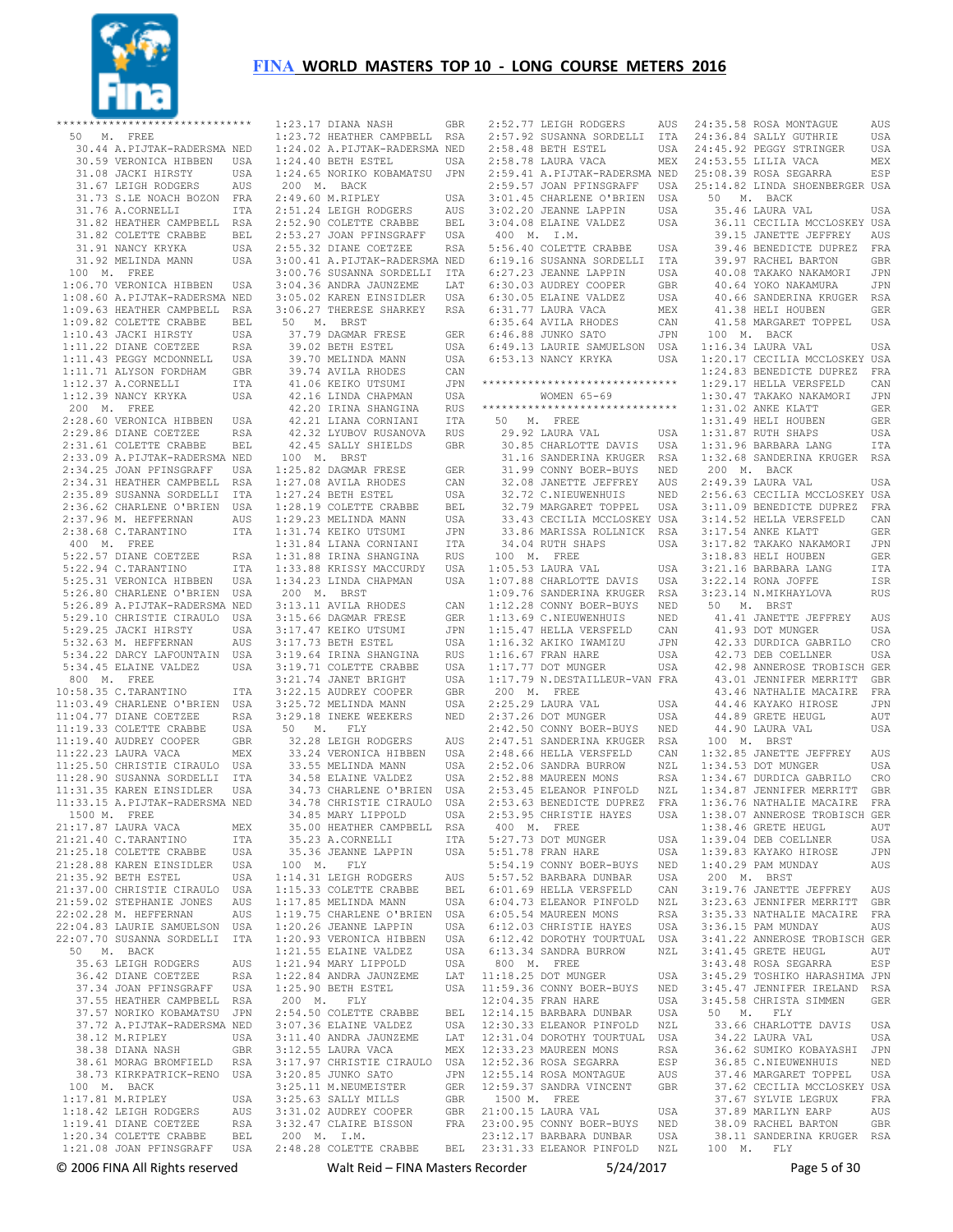

 1:13.70 LAURA VAL USA 1:20.90 CECILIA MCCLOSKEY USA 1:24.58 CHARLOTTE DAVIS USA<br>1:34.46 SIGRID BOEDER GER  $1:34.46$  SIGRID BOEDER 1:36.27 SUMIKO KOBAYASHI JPN 1:36.32 BARBARA DUNBAR USA 1:37.20 N.DESTAILLEUR-VAN FRA<br>1:37.51 MICHIKO OTO JPN 1:37.51 MICHIKO OTO 1:38.67 SANDRA BURROW NZL 1:39.49 ELISABETH BONNIOL FRA 200 M. FLY 3:37.66 PAM MUNDAY AUS 3:44.66 S.MORCHE-BLOCH GER 3:45.04 SUMIYO KURIMOTO JPN 3:45.49 SUMIKO KOBAYASHI JPN 3:48.40 BARBARA DUNBAR USA 3:49.14 JANET GETTLING USA<br>3:51.48 MICHIKO OTO JPN 3:51.48 MICHIKO OTO 3:52.00 SALLY GUTHRIE USA 3:58.72 KEIKO KANEKO JPN 3:58.75 PATRICIA JACKSON GBR 200 M. I.M. 2:54.16 LAURA VAL USA 2:54.74 CHARLOTTE DAVIS USA 2:56.87 CECILIA MCCLOSKEY USA 3:18.51 C.NIEUWENHUIS NED 3:18.83 HELLA VERSFELD CAN 3:23.17 MAUREEN MONS RSA 3:25.06 SIGRID BOEDER GER 3:25.55 ANNEROSE TROBISCH GER 3:27.11 SUMIYO KURIMOTO JPN 3:28.36 HELI HOUBEN GER 400 M. I.M. 6:28.60 CHARLOTTE DAVIS USA 7:19.37 MAUREEN MONS RSA 7:19.81 BARBARA DUNBAR USA 7:20.83 HELI HOUBEN GER 7:22.54 JENNIFER IRELAND RSA 7:24.36 TOTH CSANADINE HUN 7:28.29 DOROTHY TOURTUAL USA 7:29.84 KOTOE MATSUMOTO JPN 7:38.70 RITSUKO KUROSAWA JPN 7:39.79 KEIKO NOGUCHI JPN \*\*\*\*\*\*\*\*\*\*\*\*\*\*\*\*\*\*\*\*\*\*\*\*\*\*\*\*\*\* WOMEN 70-74 \*\*\*\*\*\*\*\*\*\*\*\*\*\*\*\*\*\*\*\*\*\*\*\*\*\*\*\*\*\* 50 M. FREE 33.52 DIANN UUSTAL USA 33.95 REBECCA KAY USA 34.13 BITTE AXLING SWE 34.84 BRIGITTE MERTEN GER<br>34.95 TKUKO OKADO JPN 34.95 IKUKO OKADO 34.98 CLARY MUNNS AUS 35.06 JUDY WILSON GBR 35.11 CORRIE VERHOEVEN NED 35.21 V.DICKINSON USA 35.39 ANNE JONES RSA 100 M. FREE 1:15.30 DIANN UUSTAL USA 1:17.13 BRIGITTE MERTEN GER 1:20.36 JUDY WILSON GBR 1:21.13 JEN THOMASSON AUS 1:21.17 CORRIE VERHOEVEN NED 1:24.26 ANNE JONES RSA 1:24.55 CAROLYN BOAK USA 1:25.09 GEORGINA LOPEZ CAN 1:26.00 RITSUKO SUGIMURA JPN  $1:26.32$  LINDA WEBB 200 M. FREE 2:46.63 DIANN UUSTAL USA 2:53.28 CAROLYN BOAK USA 2:54.63 BRIGITTE MERTEN GER<br>3:02.78 JEN THOMASSON AUS 3:02.78 JEN THOMASSON AUS 3:04.40 ANNE JONES RSA 3:06.98 RITSUKO SUGIMURA JPN 3:08.00 CORRIE VERHOEVEN NED<br>3:08.35 JUDY WILSON GBR 3:08.35 JUDY WILSON GBR 3:12.09 PATRICIA BAKER AUS 3:12.15 JAN CROFT AUS 400 M. FREE 6:06.39 CAROLYN BOAK USA<br>6:14.71 JEN THOMASSON AUS 6:14.71 JEN THOMASSON 6:18.73 BRIGITTE MERTEN GER

 6:35.49 CLARY MUNNS AUS 6:38.09 RITSUKO SUGIMURA JPN eració de la de la de la de la de la de la de la de la de la de la de la de la de la de la de la de la de la d<br>En 1960, el de la de la de la de la de la de la de la de la de la de la de la de la de la de la de la de la de 6:40.45 ANNE JONES RSA 6:40.65 RITA MOLNAR HUN 6:41.75 JUDY WILSON GBR 6:41.95 CORRIE VERHOEVEN NED 800 M. FREE 12:36.63 CAROLYN BOAK USA 12:40.17 JEN THOMASSON AUS 13:31.15 RITA MOLNAR HUN 13:40.22 JAN CROFT AUS<br>13:41.58 E.KETELSEN DEN 13:41.58 E.KETELSEN DEN 13:44.99 CLARY MUNNS AUS<br>13:53 12 ANNE JONES RSA  $13.53$   $12$  ANNE JONES 13:55.53 BEVERLY MONTRELLA USA 14:11.04 CORRIE VERHOEVEN NED 14:12.49 M.CHRISTENSEN USA 1500 M. FREE 23:49.60 JEN THOMASSON AUS 25:48.53 JAN CROFT AUS 26:00.83 BEVERLY MONTRELLA USA 26:25.95 RITA MOLNAR HUN 26:47.02 NORIKO YOSHIDA JPN 26:49.16 LINDA WEBB USA 27:01.90 M.CHRISTENSEN USA 27:08.52 SALLY DILLON USA 27:42.85 CORRIE VERHOEVEN NED 28:01.92 HERILENE FREITAS BRA 50 M. BACK 39.36 CLARY MUNNS AUS<br>40.82 DIANN UUSTAL USA 40.82 DIANN UUSTAL USA<br>41 34 E KETELSEN DEN 41.34 E. KETELSEN 41.78 BITTE AXLING SWE 41.91 SATOKO TAKEUJI JPN 42.50 BRIGITTE MERTEN GER 42.50 MARIA BALLA HUN 43.65 MARIE STVERAKOVA CZE 43.85 HELEN TRIPPE GBR 44.00 ELAINE BLOWER GBR 100 M. BACK 1:28.57 DIANN UUSTAL USA 1:29.22 CLARY MUNNS AUS 1:29.63 E.KETELSEN DEN<br>1:34 00 NORIKO YOSHIDA JPN 1:34.00 NORIKO YOSHIDA 1:34.38 MARIA BALLA HUN<br>1:35.54 ELAINE BLOWER GBR  $1:35.54$  ELAINE BLOWER 1:36.38 MARIE STVERAKOVA CZE 1:36.63 BRIGITTE MERTEN GER 1:37.71 FRANCES JENKINS GBR 1:38.33 BEVERLY MONTRELLA USA 200 M. BACK 3:14.31 CLARY MUNNS AUS 3:17.80 DIANN UUSTAL USA 3:22.98 NORIKO YOSHIDA JPN 3:27.87 ELAINE BLOWER GBR 3:28.21 FRANCES JENKINS GBR 3:29.91 MARIA BALLA HUN 3:30.85 BRIGITTE MERTEN GER 3:35.09 MARIE STVERAKOVA CZE 3:36.91 BEVERLY MONTRELLA USA 3:38.18 ANCA MITROFAN ROU 50 M. BRST 45.13 MARGOT PETTIJOHN USA 45.99 DIANE FORD GBR 46.18 GINGER PIERSON USA<br>46.25 CLARY MUNNS ANS 46.25 CLARY MUNNS AUS 46.33 NOBUKO YASUDA JPN<br>46.89 FRANCES JENKINS GBR 46.89 FRANCES JENKINS 47.06 MASAKO KAITO JPN 47.23 TAMAE FURUYA JPN 47.52 REBECCA KAY USA 47.63 VLASTA OEHL GER 100 M. BRST 1:35.93 NOBUKO YASUDA JPN 1:40.78 MARGOT PETTIJOHN 1:41.99 DIANE FORD GBR<br>1:42 20 CLARY MUNNS AUS  $1:42.20$  CLARY MUNNS 1:43.59 TAMAE FURUYA JPN 1:44.76 FRANCES JENKINS GBR  $1:44.77$  DANIELA BARNEA 1:47.39 RANDI LARSEN NOR<br>1:47.45 GINGER PIERSON USA  $1:47.45$  GINGER PIERSON 1:48.46 REBECCA KAY USA

 200 M. BRST 3:35.84 NOBUKO YASUDA JPN<br>3:43.33 TAMAE FURUYA JPN 3:43.33 TAMAE FURUYA JPN<br>3:43.63 DIANE FORD GBR 3:43.63 DIANE FORD GBR<br>3:45.47 CLARY MUNNS AUS  $3:45.47$  CLARY MUNNS 3:47.80 MARGOT PETTIJOHN USA 3:50.03 DANIELA BARNEA USA 3:51.30 FRANCES JENKINS GBR<br>3:55.22 GINGER PIERSON USA 3:55.22 GINGER PIERSON 3:58.41 INGEBORG SEIDEL GER 3:59.25 PATRICIA BAKER AUS 50 M. FLY 37.10 JUDY WILSON GBR 38.27 BRIGITTE MERTEN GER 39.65 BITTE AXLING SWE 41.18 HARRIET BURE SWE 41.22 CLARY MUNNS AUS<br>41.30 MARGOT PETTLIOHN LISA 41.30 MARGOT PETTIJOHN 41.60 ELIZABETH CRAIG RSA 42.57 IKUKO OKADO JPN 46.43 FUSAKO ONO JPN 46.67 CORRIE VERHOEVEN NED 100 M. FLY 1:25.57 JUDY WILSON GBR 1:28.99 BRIGITTE MERTEN GER 1:35.09 MARGOT PETTIJOHN USA 1:40.98 CLARY MUNNS AUS 1:41.61 HARRIET BURE SWE 1:42.34 CAROLYN BOAK USA 1:48.12 DANIELA BARNEA USA 1:49.01 SEIKO HASEBE JPN 1:49.87 RITA MOLNAR HUN<br>1:49.87 RITA MOLNAR HUN<br>1:50 44 KATSUKO SAITO JPN  $1:50.44$  KATSUKO SAITO 200 M. FLY 3:35.36 CLARY MUNNS AUS 3:37.41 MARGOT PETTIJOHN USA 3:41.10 CAROLYN BOAK USA 3:42.68 JUDY WILSON GBR 3:57.36 DANIELA BARNEA USA 3:57.53 SEIKO HASEBE JPN 4:07.78 KATSUKO SAITO JPN 4:17.76 RITA MOLNAR HUN 4:18.72 NOBUKO TAKENAKA JPN 4:18.81 KRYSTYNA FECICA POL 200 M. I.M. 3:10.64 BRIGITTE MERTEN GER 3:20.72 MARGOT PETTIJOHN USA 3:21.48 CLARY MUNNS AUS 3:36.10 TAMAE FURUYA JPN 3:39.75 BEVERLY MONTRELLA USA 3:40.71 DANIELA BARNEA USA 3:40.82 ELIZABETH CRAIG RSA<br>3:42.06 FUSAKO ONO JPN 3:42.06 FUSAKO ONO JPN 3:48.66 SEIKO HASEBE JPN 3:49.03 PATRICIA BAKER AUS 400 M. I.M. 6:54.30 BRIGITTE MERTEN GER 7:04.83 CLARY MUNNS AUS 7:16.18 MARGOT PETTIJOHN USA  $7:28.70$  CAROLYN BOAK 7:55.90 DANIELA BARNEA USA 8:00.52 SEIKO HASEBE JPN 8:00.70 ELIZABETH CRAIG RSA 8:00.97 TAMAE FURUYA JPN 8:02.56 BEVERLY MONTRELLA USA 8:08.59 RITA MOLNAR HUN 1:37.45 CHRISTEL SCHULZ GER 1:39.16 YOSHIKO OSAKI JPN \*\*\*\*\*\*\*\*\*\*\*\*\*\*\*\*\*\*\*\*\*\*\*\*\*\*\*\*\*\* WOMEN 75-79 \*\*\*\*\*\*\*\*\*\*\*\*\*\*\*\*\*\*\*\*\*\*\*\*\*\*\*\*\*\* 50 M. FREE 36.13 CHRISTEL SCHULZ GER 36.39 YOSHIKO OSAKI JPN<br>36.42 CLAIRE O'DWYER – IRL 36.42 CLAIRE O'DWYER 38.06 MASAKO KOHA JPN<br>38.62 BETH SCHREINER USA 38.62 BETH SCHREINER 39.08 VERA SILVA BRA<br>39.47 FUSAKO HIROOKA JPN 39.47 FUSAKO HIROOKA 39.57 HIROKO INAMI JPN 40.93 SONOKO HASEGAWA JPN 40.99 FUMIKO NAKAMURA JPN 100 M. FREE 1:22.23 CHRISTEL SCHULZ GER 1:29.47 KIMIKO ITO JPN

1:30.93 MASAKO KOHA JPN<br>1:32 05 BETH SCHREINER USA JPN 1:32.05 BETH SCHREINER USA 1:32.71 TOKIKO OKUJIMA JPN<br>1:32.99 CLAIRE O'DWYER TRL 1:32.99 CLAIRE O'DWYER IRL<br>1:33.58 KUMIE TOKUDA JPN  $1:33.58$  KUMIE TOKUDA 1:33.83 MARGARET FITTOCK AUS 1:35.69 TOMOKO YOSHIDA JPN 1:35.91 KAZU KOYAMA JPN 200 M. FREE 3:06.24 CHRISTEL SCHULZ GER 3:12.74 JILL COMPLIN GBR 3:22.70 BETH SCHREINER USA 3:24.05 SUSAN LEUNER RSA 3:24.09 KUMIE TOKUDA JPN 3:26.62 MARGARET FITTOCK AUS 3:30.04 MARIA PENNA BRA<br>3:31 55 PATRICIA BOND USA 3:31.55 PATRICIA BOND USA  $3:32.10$  TOSHIKO TANABE 3:35.04 ANNE KREISEL GER 400 M. FREE 6:45.13 JILL COMPLIN GBR 6:58.83 KUMIE TOKUDA JPN 7:03.90 SARAH KOPSKY USA 7:05.41 MARGARET FITTOCK AUS 7:16.13 MARIA PENNA BRA 7:16.13 BETH SCHREINER USA 7:21.28 CLAIRE O'DWYER IRL 7:25.28 ANNE KREISEL GER<br>7:27 01 TAYO FUJIEDA JPN  $7:27.01$  TAYO FUJIEDA 7:32.76 JOANN LEILICH USA 800 M. FREE HUN 14:29.94 JILL COMPLIN GBR<br>JPN 14:46 14 MARGARET FITTOCK AIIS  $14 \cdot 46$  14 MARGARET FITTOCK 14:58.16 MARIA PENNA BRA 15:11.72 ANNE KREISEL GER 15:18.07 ESZTER GRAFFJODY HUN 15:38.79 JOANN LEILICH USA 15:58.47 PATRICIA BOND USA 16:01.27 CHIEKO HATAMIYA JPN  $16 \cdot 02.30$  LYNNE LUND USA 16:02.40 TITA ARNOLD USA 1500 M. FREE 27:37.02 SARAH KOPSKY USA 28:15.66 MARGARET FITTOCK AUS 29:59.33 LYNNE LUND USA 30:10.30 ESZTER GRAFFJODY HUN 30:13.98 PATRICIA BOND USA 30:27.18 HIROKO KOBAYASHI JPN 30:35.58 NORIKO MIKI JPN 31:35.01 ALISON LEACH NZL 31:48.76 EDNA DE SARACHO MEX 32:30.30 RINKO SAKAI JPN 50 M. BACK 44.43 YOSHIKO OSAKI JPN 44.57 MARGARET WILDING GBR 44.72 CHRISTEL SCHULZ GER 46.24 JANET BROWN GBR 47.74 HELEN BIRD AUS 48.01 BETH SCHREINER USA<br>48.06 JANET MASTERS GBR 48.06 JANET MASTERS GBR 48.23 VERA SILVA BRA 48.45 NORIKO TAKEDA JPN 49.58 MISAKO HIGUCHI JPN 100 M. BACK<br>1·37 45 CHRISTEL SCHULZ 1:45.04 JANET BROWN GBR 1:46.15 JANET MASTERS GBR  $1:48.00$  NORIKO TAKEDA 1:48.25 HELEN BIRD AUS 1:48.80 TOMIE SAITO JPN 1:49.46 UTE REMENYI AUT 1:50.66 ATSUYO KOMINAMI JPN 1:51.49 BETH SCHREINER USA 200 M. BACK 3:28.18 CHRISTEL SCHULZ GER 3:40.29 YOSHIKO OSAKI JPN<br>3:53.83 JANET MASTERS GBR 3:53.83 JANET MASTERS GBR 3:54.15 UTE REMENYI AUT 3:54.22 KAZU KOYAMA JPN 3:56.01 JANET BROWN GBR 3:56.43 BETH SCHREINER USA 3:56.71 ATSUYO KOMINAMI 3:58.10 NORIKO TAKEDA JPN

© 2006 FINA All Rights reserved Walt Reid – FINA Masters Recorder 5/24/2017 Page 6 of 30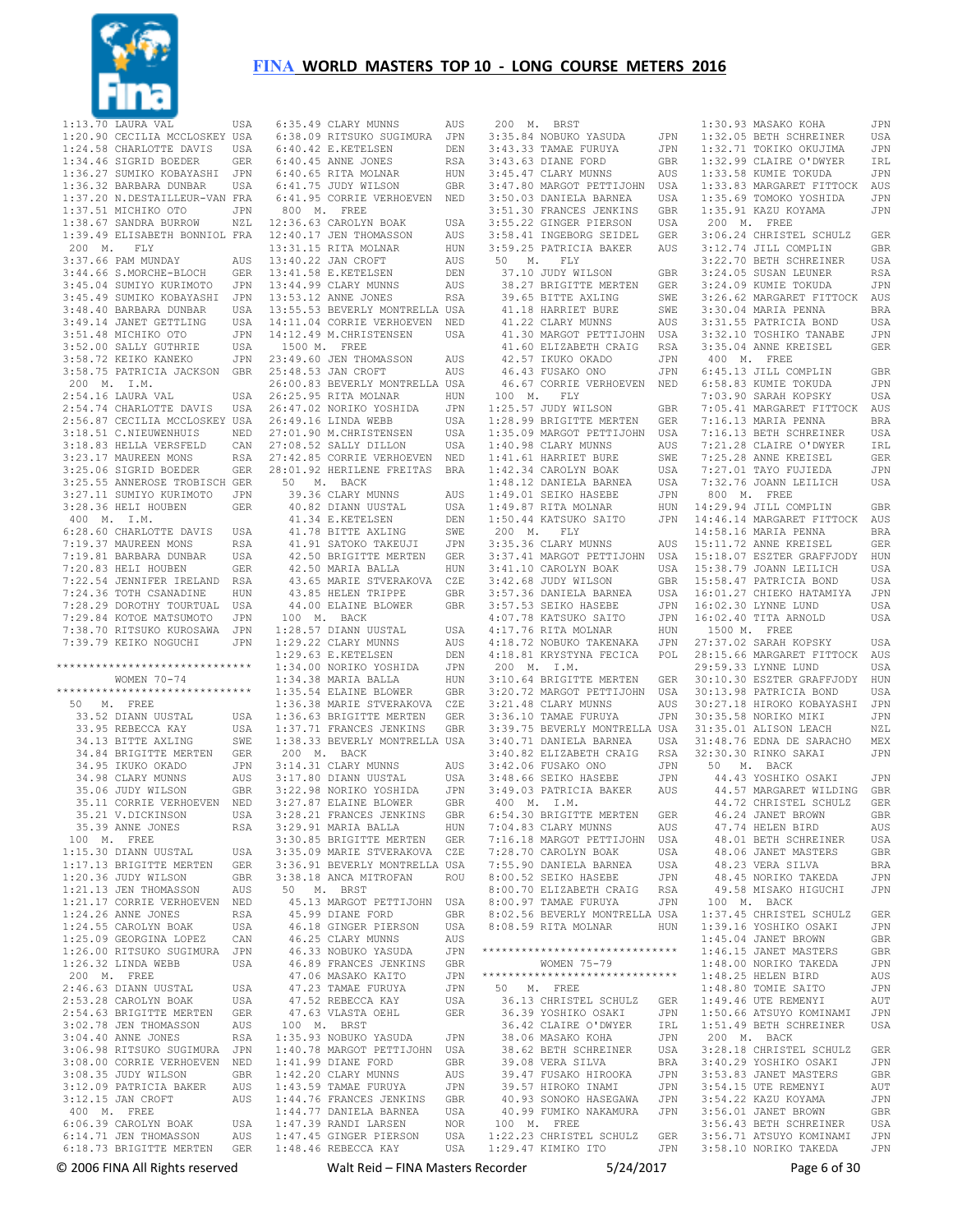

|             | 9:30.25 MARGARET FITTOCK AUS                           |            |
|-------------|--------------------------------------------------------|------------|
|             | 9:43.63 RINKO SAKAI                                    | JPN        |
|             | 10:25.47 KAZUKO HIRATA                                 | JPN        |
|             | 10:42.36 KIMIKO UEKI                                   | JPN        |
|             | 10:50.68 HELENE JACQUES                                | CAN        |
|             |                                                        |            |
|             | *******************************                        |            |
|             | WOMEN $80 - 84$                                        |            |
|             | *****************************                          |            |
|             | 50 M. FREE                                             |            |
|             | 35.04 EVA JAROSOVA                                     | CZE        |
|             | 39.51 JOHNNIE DETRICK                                  | USA        |
|             |                                                        | NED        |
|             | 42.51 LOTTIE GEURTS<br>42.71 URSULA FROHLICH           |            |
|             | 42.71 YURIKO NAGAMATSU                                 | GER        |
|             |                                                        | JPN        |
|             | 42.83 GISELA GRUNER                                    | GER        |
|             | 42.97 ELIANE PELLIS                                    | BEL        |
|             | 43.39 SHOKO YONEZAWA                                   | JPN        |
|             | 43.71 DENISE ROBERTSON AUS<br>44.59 ITSUKO KATSUBE JPN |            |
|             |                                                        |            |
|             | 100 M. FREE                                            |            |
|             | 1:35.94 LOTTIE GEURTS                                  | NED        |
|             | 1:37.44 HELGA REICH                                    | GER        |
|             | 1:37.54 DENISE ROBERTSON                               | AUS        |
|             | 1:39.46 JOHNNIE DETRICK<br>1:39.48 URSULA FROHLICH     | USA        |
|             |                                                        | GER        |
|             | 1:42.22 YURIKO NAGAMATSU                               | JPN        |
|             | 1:43.46 SATOKO MIYOSHI                                 | JPN        |
|             | 1:45.04 MAE WALDIE                                     | CAN        |
|             | 1:45.93 KASUMI ISHIKAWA                                | JPN        |
|             | 1:46.66 KIKUKO YAMADA                                  | JPN        |
| 200 M. FREE |                                                        |            |
|             | 3:28.19 DENISE ROBERTSON                               | AUS        |
|             | 3:30.08 HELGA REICH                                    | <b>GER</b> |
|             | 3:35.56 URSULA FROHLICH                                | GER        |
|             | 3:41.56 LOTTIE GEURTS                                  | NED        |
|             | 3:53.05 SATOKO MIYOSHI                                 | <b>JPN</b> |
|             | 3:55.47 JOHNNIE DETRICK                                | USA        |
|             | 3:57.48 KASUMI ISHIKAWA                                | JPN        |
|             | 4:00.77 KYOKO HIGURASHI<br>4:01.48 MIEK MC CUBBIN      | JPN        |
|             |                                                        | USA        |
|             | 4:02.96 KIKUKO YAMADA                                  | JPN        |
|             | 400 M. FREE                                            |            |
|             | 7:10.31 HELGA REICH                                    | GER        |
|             | 7:21.64 DENISE ROBERTSON                               | AUS        |
|             | 8:01.71 SATOKO MIYOSHI                                 | JPN        |
|             | 8:01.79 MIEK MC CUBBIN<br>8:11.79 MIEK MC CUBBIN       | USA        |
|             | 8:16.64 RYOKO YAMAMOTO                                 | JPN        |
|             | 8:31.14 TSUYAKO WATANABE                               | JPN        |
|             | 8:33.99 LOTTIE GEURTS                                  | NED        |
|             | 8:36.24 MAE WALDIE                                     | CAN        |
|             | 8:41.27 ETSUKO AZUMI                                   | JPN        |
|             | 8:56.75 JUDIE OLIVER                                   | CAN        |
|             | 800 M. FREE                                            |            |
|             | 14:52.17 HELGA REICH                                   | GER        |
|             | 15:00.75 DENISE ROBERTSON                              | AUS        |
|             | 17:17.54 LOTTIE GEURTS                                 |            |
|             | 17:19.99 MIEK MC CUBBIN                                | NED<br>USA |
|             | 17:20.23 MAE WALDIE                                    |            |
|             | 18:17.19 JUDIE OLIVER                                  | CAN<br>CAN |
|             | 18:58.41 REIKO KATAYAMA                                |            |
|             | 19:09.33 MARTHA HENDERSON                              | JPN<br>USA |
|             |                                                        |            |
|             | 19:13.04 EULAH VARTY                                   | CAN        |
|             | 19:24.45 LILIA ALMEIDA                                 | <b>BRA</b> |
|             | 1500 M. FREE                                           |            |
|             | 28:22.56 HELGA REICH                                   | GER        |
|             | 28:35.98 DENISE ROBERTSON                              | AUS        |
|             | 32:37.20 MIEK MC CUBBIN                                | USA        |
|             | 32:37.77 LOTTIE GEURTS<br>34:07.04 YOSHIE YUZAWA       | NED        |
|             |                                                        | JPN        |
|             | 34:34.75 YAYOI KANAZASHI                               | JPN        |
|             | 34:40.26 G. KAWABATA                                   | USA        |
|             | 34:41.91 JUDIE OLIVER                                  | CAN        |
|             | 35:50.42 MARTHA HENDERSON                              | USA        |
|             | 36:12.09 ALISON MCKAY                                  | NZL        |
|             | 50 M. BACK                                             |            |
|             | 48.98 EVA JAROSOVA                                     | CZE        |
|             | 49.13 U.MEYER-TONNDORF                                 | <b>GER</b> |
|             | 50.78 MAE WALDIE                                       | CAN        |
|             | 51.45 SHOKO YONEZAWA                                   | JPN        |
|             | 51.82 ALICE KINNAIRD                                   | AUS        |
|             | 53.37 TSUYAKO YAHATA                                   | JPN        |
|             | 54.10 ITSUKO KATSUBE                                   | JPN        |
|             | 54.13 MIEK MC CUBBIN                                   | USA        |

|             | 54.75 NANCY BROWN USA<br>55.64 KASUMI ISHIKAWA JPN                                                                                                                                                                                  |                    |                         |
|-------------|-------------------------------------------------------------------------------------------------------------------------------------------------------------------------------------------------------------------------------------|--------------------|-------------------------|
|             | 100 M. BACK                                                                                                                                                                                                                         |                    |                         |
|             |                                                                                                                                                                                                                                     |                    |                         |
|             | 1:45.62 EVA JAROSOVA<br>1:48.90 SHOKO YONEZAWA<br>1:55.31 ALICE KINNAIRD                                                                                                                                                            | CZE                |                         |
|             |                                                                                                                                                                                                                                     | JPN                |                         |
|             |                                                                                                                                                                                                                                     | AUS                |                         |
|             | 1:55.79 U.MEYER-TONNDORF GER<br>2:01.61 NANCY BROWN<br>2:03.00 MAE WALDIE CAN<br>2:03.00 MAE WALDIE CAN<br>2:03.09 MIEK MC CUBBIN USA<br>2:03.59 URSULA FROHLICH GER<br>2:04.20 ALICE LINDHOUT NED<br>2.05.19 LOIS DENNINGTON AUS   |                    |                         |
|             |                                                                                                                                                                                                                                     |                    |                         |
|             |                                                                                                                                                                                                                                     |                    |                         |
|             |                                                                                                                                                                                                                                     |                    |                         |
|             |                                                                                                                                                                                                                                     |                    | 1                       |
|             |                                                                                                                                                                                                                                     |                    | $1\,$                   |
|             |                                                                                                                                                                                                                                     | AUS                | 1                       |
|             | 2:05.19 LOIS DENNINGTON<br>200 M. BACK                                                                                                                                                                                              |                    | $\mathbf 1$             |
|             | 3:55.60 EVA JAROSOVA<br>4:18.32 MIEK MC CUBBIN<br>4:19.89 ITSUKO KATSUBE<br>4:22.70 NANCY BROWN                                                                                                                                     | $CZE$ 1            |                         |
|             |                                                                                                                                                                                                                                     | USA                |                         |
|             |                                                                                                                                                                                                                                     |                    | $\star$                 |
|             |                                                                                                                                                                                                                                     | JPN                |                         |
|             | 4:25.26 ALICE KINNAIRD                                                                                                                                                                                                              | $_{\tt USA}$       |                         |
|             |                                                                                                                                                                                                                                     | AUS                | $\star$                 |
|             |                                                                                                                                                                                                                                     | NED                |                         |
|             |                                                                                                                                                                                                                                     | $_{\rm JPN}$       |                         |
|             |                                                                                                                                                                                                                                     |                    |                         |
|             |                                                                                                                                                                                                                                     |                    |                         |
|             |                                                                                                                                                                                                                                     |                    |                         |
|             | 4:38.05 ALICE LINDHOUT<br>4:41.13 MICHIKO TOKANO JPN<br>4:41.13 MICHIKO TOKANO JPN<br>4:47.52 LILIA ALMEIDA BRA<br>4:50 28 DIANE ROSS AUS<br>50 M. BRST<br>50 M. BRST                                                               |                    |                         |
|             |                                                                                                                                                                                                                                     |                    |                         |
|             |                                                                                                                                                                                                                                     |                    |                         |
|             |                                                                                                                                                                                                                                     |                    |                         |
|             |                                                                                                                                                                                                                                     |                    |                         |
|             |                                                                                                                                                                                                                                     |                    |                         |
|             |                                                                                                                                                                                                                                     |                    |                         |
|             | 10 M. BRST<br>48.71 SHOKO YONEZAWA JPN<br>50.05 GISELA GRUNER GER<br>52.21 ELIANE PELLIS BEL<br>52.55 MASAYO AZUMA JPN<br>53.69 SUE MAYNE AUS<br>55.91 YOKO MIZUNO JPN<br>58.45 JOHNNIE DETRICK USA<br>58.45 JATOLINETTE PODAUL MYL |                    |                         |
|             |                                                                                                                                                                                                                                     |                    |                         |
|             | 59.85 ANTOINETTE RODAHL NZL                                                                                                                                                                                                         |                    |                         |
|             | 1:00.64 SUMIKO UEDA                                                                                                                                                                                                                 | JPN                |                         |
|             |                                                                                                                                                                                                                                     |                    |                         |
|             | 1:01.69 DENISE ROBERTSON AUS<br>100 M. BRST                                                                                                                                                                                         |                    |                         |
|             | 1:51.06 MASAYO AZUMA<br>2:02.09 ELIANE PELLIS<br>2:02.99 GISELA GRUNER<br>2:03.05 YOKO MIZUNO<br>2:03.32 SUE MAYNE<br>2:18.43 SUMIKO UEDA<br>2:18.43 SUMIKO UEDA                                                                    | JPN                |                         |
|             |                                                                                                                                                                                                                                     | BEL                |                         |
|             |                                                                                                                                                                                                                                     |                    |                         |
|             |                                                                                                                                                                                                                                     | GER                |                         |
|             |                                                                                                                                                                                                                                     | JPN                |                         |
|             |                                                                                                                                                                                                                                     | AUS                |                         |
|             |                                                                                                                                                                                                                                     | JPN                |                         |
|             |                                                                                                                                                                                                                                     |                    |                         |
|             |                                                                                                                                                                                                                                     |                    |                         |
|             | 2:21.34 NORIKO KIMURA                                                                                                                                                                                                               |                    |                         |
|             |                                                                                                                                                                                                                                     |                    |                         |
|             | 1991 - 1991 - 1992 - 1993 - 1994 - 1994 - 1994 - 1994 - 1994 - 1994 - 1994 - 1994 - 1994 - 1995 - 1994 - 1994 - 1995 - 1994 - 1994 - 1995 - 1995 - 1996 - 1997 - 1997 - 1997 - 1997 - 1997 - 1997 - 1997 - 1997 - 1997 - 1997       |                    |                         |
|             | 2:23.52 ANTOINETTE RODAHL NZL                                                                                                                                                                                                       |                    |                         |
| 200 M. BRST |                                                                                                                                                                                                                                     |                    |                         |
|             |                                                                                                                                                                                                                                     |                    |                         |
|             |                                                                                                                                                                                                                                     |                    |                         |
|             |                                                                                                                                                                                                                                     |                    |                         |
|             |                                                                                                                                                                                                                                     |                    |                         |
|             |                                                                                                                                                                                                                                     |                    |                         |
|             |                                                                                                                                                                                                                                     |                    |                         |
|             | 200 F. BANYO AZUMA JPN<br>4:31.56 SUE MAYNE AUS<br>5:04.24 NORIKO KIMURA JPN<br>5:04.36 DAPH SOPPA AUS<br>5:04.80 KAKO TACHIBANA JPN<br>5:05.57 HIROKO OGOSHI JPN<br>5.05.57 HIROKO OGOSHI JPN                                      |                    |                         |
|             |                                                                                                                                                                                                                                     |                    |                         |
|             |                                                                                                                                                                                                                                     |                    |                         |
|             | 910.13 STEFANIA NOETZEL POL<br>5:07.01 YOKO HOSODA JPN<br>5:24.11 ANICE FLESH USA<br>5:29.15 TOAN PIDWELL WAT<br>5:28.15 JOAN BIDWELL                                                                                               | NZL                |                         |
|             | 50 M. FLY                                                                                                                                                                                                                           |                    |                         |
|             |                                                                                                                                                                                                                                     | <b>GER</b>         |                         |
|             | 57.98 HAIKE HOLER                                                                                                                                                                                                                   | AUS                |                         |
|             | 59.56 SUE MAYNE                                                                                                                                                                                                                     |                    |                         |
|             | 59.79 DENISE ROBERTSON AUS                                                                                                                                                                                                          |                    |                         |
|             | 1:00.57 HIROKO SASAKI                                                                                                                                                                                                               | JPN                | $\mathbf{1}$            |
|             | $1:02.06$ DAPH SOPPA                                                                                                                                                                                                                | $\mathop{\rm AUS}$ | $1\,$                   |
|             | $1:02.06$ DAFN SOLIN<br>$1:03.99$ KYOKO HIGURASHI                                                                                                                                                                                   | JPN                |                         |
|             | $1:04.04$ TOSHIYO NAGAI                                                                                                                                                                                                             | JPN                | $1\,$                   |
|             | 1:04.36 KII SAITO                                                                                                                                                                                                                   | JPN                | 1                       |
|             |                                                                                                                                                                                                                                     |                    | $1\,$                   |
|             | 1:05.86 YAYOI KANAZASHI JPN<br>1:06.24 JOHNNIE DETRICK USA                                                                                                                                                                          |                    | $\overline{\mathbf{c}}$ |
| 100 M. FLY  |                                                                                                                                                                                                                                     |                    | $\overline{\mathbf{c}}$ |
|             | 2:02.16 HELGA REICH                                                                                                                                                                                                                 | GER                | $\overline{c}$          |
|             | 2:47.68 MARTHA HENDERSON USA                                                                                                                                                                                                        |                    | $\overline{\mathbf{c}}$ |
|             |                                                                                                                                                                                                                                     | BRA                |                         |
|             |                                                                                                                                                                                                                                     |                    | $\overline{\mathbf{c}}$ |
|             | 2:55.97 NADIR TAUBERT<br>2:57.84 HIROKO OGOSHI                                                                                                                                                                                      |                    | 3                       |
|             | 2:57.84 HIROKO OGOSHI JPN<br>2:59.76 BARBARA CALLISON USA                                                                                                                                                                           |                    |                         |
|             | 3:15.06 JANET MOELLER                                                                                                                                                                                                               | USA                | 3                       |
|             | 3:18.47 CHIYO FUKUSHIMA                                                                                                                                                                                                             | JPN                | 3                       |
|             | 3:51.24 KAYO OKADA                                                                                                                                                                                                                  | JPN 4              |                         |
| 200 M. FLY  |                                                                                                                                                                                                                                     |                    |                         |
|             | $4:28.61$ HELGA REICH                                                                                                                                                                                                               | GER                |                         |
|             |                                                                                                                                                                                                                                     | JPN                |                         |
|             | 4:28.61 HELGA ALL.<br>6:37.56 HARUKO SASAKI<br>8:28.82 JANET MOELLER                                                                                                                                                                | USA                |                         |
| 200 M. I.M. |                                                                                                                                                                                                                                     |                    |                         |
|             | 3:46.26 EVA JAROSOVA<br>$4:12.56$ HELGA REICH                                                                                                                                                                                       | CZE<br>GER         |                         |

| 4:01.09 TOMIE SAITO                                                                                                                                                                       | <b>JPN</b>        |            | 9:30.25 MARGARET FITTOCK                           | AUS               |             | 54.75 NANCY BROWN                                                      | USA               | 4:20.08 SUE MAYNE                                                                                                                                                           | AUS               |
|-------------------------------------------------------------------------------------------------------------------------------------------------------------------------------------------|-------------------|------------|----------------------------------------------------|-------------------|-------------|------------------------------------------------------------------------|-------------------|-----------------------------------------------------------------------------------------------------------------------------------------------------------------------------|-------------------|
| 50<br>M. BRST                                                                                                                                                                             |                   |            | 9:43.63 RINKO SAKAI                                | JPN               |             | 55.64 KASUMI ISHIKAWA                                                  | JPN               | 4:34.79 YAYOI KANAZASHI                                                                                                                                                     | JPN               |
| 48.51 JOANN LEILICH                                                                                                                                                                       | USA               |            | 10:25.47 KAZUKO HIRATA                             | JPN               |             | 100 M. BACK                                                            |                   | 4:40.30 JOHNNIE DETRICK                                                                                                                                                     | USA               |
| 48.77 LUISE KNOPFLE<br>50.52 CLAIRE O'DWYER                                                                                                                                               | <b>GER</b><br>IRL |            | 10:42.36 KIMIKO UEKI<br>10:50.68 HELENE JACQUES    | JPN<br>CAN        |             | 1:45.62 EVA JAROSOVA<br>1:48.90 SHOKO YONEZAWA                         | CZE<br>JPN        | 4:45.95 DAPH SOPPA<br>4:48.82 MAE WALDIE                                                                                                                                    | AUS<br>CAN        |
| 50.92 ELSBETH FLICK                                                                                                                                                                       | <b>GER</b>        |            |                                                    |                   |             | 1:55.31 ALICE KINNAIRD                                                 | AUS               | 4:53.76 HIROKO OGOSHI                                                                                                                                                       | <b>JPN</b>        |
| 51.34 TAYO FUJIEDA                                                                                                                                                                        | JPN               |            | ******************************                     |                   |             | 1:55.79 U.MEYER-TONNDORF                                               | <b>GER</b>        | 4:54.22 NANCY BROWN                                                                                                                                                         | USA               |
| 51.59 KIYOKO YONEDA                                                                                                                                                                       | JPN               |            | WOMEN $80 - 84$                                    |                   |             | 2:01.61 NANCY BROWN                                                    | USA               | 5:01.69 TSUYAKO WATANABE                                                                                                                                                    | <b>JPN</b>        |
| 52.05 VERA SILVA                                                                                                                                                                          | <b>BRA</b>        |            | ******************************                     |                   |             | 2:03.00 MAE WALDIE                                                     | CAN               | 400 M. I.M.                                                                                                                                                                 |                   |
| 52.08 HELI PAALOSALO                                                                                                                                                                      | FTN               | 50         | M. FREE                                            |                   |             | 2:03.09 MIEK MC CUBBIN                                                 | USA               | 8:51.30 HELGA REICH                                                                                                                                                         | <b>GER</b>        |
| 53.31 S.VAN JAARSVELD                                                                                                                                                                     | RSA               |            | 35.04 EVA JAROSOVA                                 | CZE               |             | 2:03.59 URSULA FROHLICH                                                | <b>GER</b>        | 10:04.01 NANCY BROWN                                                                                                                                                        | USA               |
| 53.62 INGRID LUNING                                                                                                                                                                       | <b>GER</b>        |            | 39.51 JOHNNIE DETRICK                              | USA               |             | 2:04.20 ALICE LINDHOUT<br>2:05.19 LOIS DENNINGTON                      | NED               | 10:35.50 HIROKO OGOSHI                                                                                                                                                      | JPN               |
| 100 M. BRST<br>1:44.75 LUISE KNOPFLE                                                                                                                                                      | <b>GER</b>        |            | 42.51 LOTTIE GEURTS<br>42.71 URSULA FROHLICH       | NED<br><b>GER</b> |             | 200 M. BACK                                                            | AUS               | 11:51.24 MARTHA HENDERSON<br>12:55.86 HARUKO SASAKI                                                                                                                         | USA<br><b>JPN</b> |
| 1:45.72 JOANN LEILICH                                                                                                                                                                     | USA               |            | 42.71 YURIKO NAGAMATSU                             | JPN               |             | 3:55.60 EVA JAROSOVA                                                   | CZE               | 13:38.90 ELENA PLACCI                                                                                                                                                       | ARG               |
| 1:50.42 TAYO FUJIEDA                                                                                                                                                                      | JPN               |            | 42.83 GISELA GRUNER                                | <b>GER</b>        |             | 4:18.32 MIEK MC CUBBIN                                                 | USA               |                                                                                                                                                                             |                   |
| 1:52.16 ELSBETH FLICK                                                                                                                                                                     | <b>GER</b>        |            | 42.97 ELIANE PELLIS                                | <b>BEL</b>        |             | 4:19.89 ITSUKO KATSUBE                                                 | <b>JPN</b>        | ******************************                                                                                                                                              |                   |
| 1:56.38 S.VAN JAARSVELD                                                                                                                                                                   | <b>RSA</b>        |            | 43.39 SHOKO YONEZAWA                               | JPN               |             | 4:22.70 NANCY BROWN                                                    | USA               | WOMEN 85-89                                                                                                                                                                 |                   |
| 1:57.82 INGRID LUNING                                                                                                                                                                     | <b>GER</b>        |            | 43.71 DENISE ROBERTSON                             | AUS               |             | 4:25.26 ALICE KINNAIRD                                                 | AUS               | ******************************                                                                                                                                              |                   |
| 1:58.74 NORIKO TAKEDA                                                                                                                                                                     | JPN<br><b>BRA</b> |            | 44.59 ITSUKO KATSUBE<br>100 M. FREE                | JPN               |             | 4:38.05 ALICE LINDHOUT                                                 | NED               | 50<br>M. FREE                                                                                                                                                               |                   |
| 1:59.46 CYNTHIA ANDRADE<br>2:00.21 YUKIKO FUJIMOTO                                                                                                                                        | JPN               |            | 1:35.94 LOTTIE GEURTS                              | NED               |             | 4:41.13 MICHIKO TOKANO<br>4:41.59 LOIS DENNINGTON                      | JPN<br>AUS        | 38.98 JANE ASHER<br>47.23 DOROTHY DICKEY                                                                                                                                    | GBR<br>AUS        |
| 2:00.48 KIYOKO YONEDA                                                                                                                                                                     | JPN               |            | 1:37.44 HELGA REICH                                | GER               |             | 4:47.52 LILIA ALMEIDA                                                  | BRA               | 47.63 MASAE KURATA                                                                                                                                                          | JPN               |
| 200 M. BRST                                                                                                                                                                               |                   |            | 1:37.54 DENISE ROBERTSON AUS                       |                   |             | 4:50.28 DIANE ROSS                                                     | AUS               | 47.87 MIEKO KAMOSHITA                                                                                                                                                       | <b>JPN</b>        |
| 3:51.56 LUISE KNOPFLE                                                                                                                                                                     | <b>GER</b>        |            | 1:39.46 JOHNNIE DETRICK                            | USA               | 50          | M. BRST                                                                |                   | 50.46 NAN BOHL                                                                                                                                                              | USA               |
| 3:52.05 JOANN LEILICH                                                                                                                                                                     | USA               |            | 1:39.48 URSULA FROHLICH                            | GER               |             | 48.71 SHOKO YONEZAWA                                                   | JPN               | 50.69 JEAN TROY                                                                                                                                                             | USA               |
| 4:00.98 ELSBETH FLICK                                                                                                                                                                     | <b>GER</b>        |            | 1:42.22 YURIKO NAGAMATSU                           | JPN               |             | 50.05 GISELA GRUNER                                                    | <b>GER</b>        | 53.77 AIKO GOTO                                                                                                                                                             | JPN               |
| 4:01.72 TAYO FUJIEDA                                                                                                                                                                      | JPN               |            | 1:43.46 SATOKO MIYOSHI                             | JPN               |             | 52.21 ELIANE PELLIS                                                    | <b>BEL</b>        | 55.53 LIZ WALLIS                                                                                                                                                            | AUS               |
| 4:09.93 S.VAN JAARSVELD<br>4:20.76 NORIKO TAKEDA                                                                                                                                          | <b>RSA</b><br>JPN |            | 1:45.04 MAE WALDIE<br>1:45.93 KASUMI ISHIKAWA      | CAN<br>JPN        |             | 52.55 MASAYO AZUMA<br>53.69 SUE MAYNE                                  | JPN<br>AUS        | 56.38 YOSHIKO KINOSHITA JPN<br>56.57 YAEKO TOGASHI                                                                                                                          | JPN               |
| 4:21.38 ANNEMARIE LUDICKE GER                                                                                                                                                             |                   |            | 1:46.66 KIKUKO YAMADA                              | JPN               |             | 55.91 YOKO MIZUNO                                                      | JPN               | 100 M. FREE                                                                                                                                                                 |                   |
| 4:22.51 CYNTHIA ANDRADE                                                                                                                                                                   | <b>BRA</b>        |            | 200 M. FREE                                        |                   |             | 58.45 JOHNNIE DETRICK                                                  | USA               | 1:29.29 JANE ASHER                                                                                                                                                          | <b>GBR</b>        |
| 4:26.18 YUKIKO FUJIMOTO                                                                                                                                                                   | JPN               |            | 3:28.19 DENISE ROBERTSON                           | AUS               |             | 59.85 ANTOINETTE RODAHL NZL                                            |                   | 1:46.70 DOROTHY DICKEY                                                                                                                                                      | AUS               |
| 4:27.87 FUMIYO KIMURA                                                                                                                                                                     | JPN               |            | 3:30.08 HELGA REICH                                | GER               |             | 1:00.64 SUMIKO UEDA                                                    | JPN               | 1:54.94 NAN BOHL                                                                                                                                                            | USA               |
| FLY<br>50<br>М.                                                                                                                                                                           |                   |            | 3:35.56 URSULA FROHLICH                            | <b>GER</b>        |             | 1:01.69 DENISE ROBERTSON AUS                                           |                   | 2:02.15 AIKO HORII                                                                                                                                                          | JPN               |
| 41.06 CHRISTEL SCHULZ                                                                                                                                                                     | <b>GER</b>        |            | 3:41.56 LOTTIE GEURTS                              | NED               | 100 M. BRST |                                                                        |                   | 2:03.16 JEAN TROY                                                                                                                                                           | USA               |
| 42.34 CLAIRE O'DWYER<br>45.03 KIYOKO YONEDA                                                                                                                                               | IRL<br>JPN        |            | 3:53.05 SATOKO MIYOSHI<br>3:55.47 JOHNNIE DETRICK  | JPN<br>USA        |             | 1:51.06 MASAYO AZUMA<br>2:02.09 ELIANE PELLIS                          | JPN<br><b>BEL</b> | 2:03.54 LIZ WALLIS<br>2:04.50 ANN HIRSCH                                                                                                                                    | AUS<br>USA        |
| 46.77 HARU TSUKINO                                                                                                                                                                        | JPN               |            | 3:57.48 KASUMI ISHIKAWA                            | JPN               |             | 2:02.99 GISELA GRUNER                                                  | <b>GER</b>        | 2:04.58 AIKO GOTO                                                                                                                                                           | JPN               |
| 46.88 HIROKO INAMI                                                                                                                                                                        | JPN               |            | 4:00.77 KYOKO HIGURASHI                            | JPN               |             | 2:03.05 YOKO MIZUNO                                                    | JPN               | 2:14.65 MASAKO INOBA                                                                                                                                                        | JPN               |
| 47.89 TOKIKO OKUJIMA                                                                                                                                                                      | JPN               |            | 4:01.48 MIEK MC CUBBIN                             | USA               |             | 2:09.32 SUE MAYNE                                                      | AUS               | 2:14.83 E.LOBSIGER                                                                                                                                                          | ESP               |
| 48.67 LUISE KNOPFLE                                                                                                                                                                       | <b>GER</b>        |            | 4:02.96 KIKUKO YAMADA                              | JPN               |             | 2:18.43 SUMIKO UEDA                                                    | JPN               | 200 M. FREE                                                                                                                                                                 |                   |
| 50.88 MARCELA STASTNA                                                                                                                                                                     | CZE               |            | 400 M. FREE                                        |                   |             | 2:21.34 NORIKO KIMURA                                                  | JPN               | 3:21.29 JANE ASHER                                                                                                                                                          | <b>GBR</b>        |
| 51.02 YUKIKO YOSHIOKA                                                                                                                                                                     | JPN               |            | 7:10.31 HELGA REICH                                | GER               |             | 2:21.71 DENISE ROBERTSON                                               | AUS               | 3:50.54 DOROTHY DICKEY                                                                                                                                                      | AUS               |
| 51.94 VERA SILVA<br>100 M.<br>FLY                                                                                                                                                         | <b>BRA</b>        |            | 7:21.64 DENISE ROBERTSON<br>8:01.71 SATOKO MIYOSHI | AUS<br>JPN        |             | 2:23.34 DAPH SOPPA<br>2:23.52 ANTOINETTE RODAHL NZL                    | AUS               | 4:15.32 NAN BOHL<br>4:20.71 JEAN TROY                                                                                                                                       | USA<br>USA        |
| 1:57.42 JANET MASTERS                                                                                                                                                                     | <b>GBR</b>        |            | 8:11.79 MIEK MC CUBBIN                             | USA               | 200 M. BRST |                                                                        |                   | 4:25.64 ANN HIRSCH                                                                                                                                                          | USA               |
| 1:57.73 MARCELA STASTNA                                                                                                                                                                   | CZE               |            | 8:16.64 RYOKO YAMAMOTO                             | JPN               |             | 4:04.63 MASAYO AZUMA                                                   | JPN               | 4:33.38 AIKO GOTO                                                                                                                                                           | JPN               |
| 1:57.90 HARU TSUKINO                                                                                                                                                                      | JPN               |            | 8:31.14 TSUYAKO WATANABE                           | JPN               |             | 4:31.56 SUE MAYNE                                                      | AUS               | 4:41.44 SHEILA NAIMAN                                                                                                                                                       | CAN               |
| 2:00.42 KIYOKO YONEDA                                                                                                                                                                     | JPN               |            | 8:33.99 LOTTIE GEURTS                              | NED               |             | 5:04.24 NORIKO KIMURA                                                  | JPN               | 4:58.05 E.LOBSIGER                                                                                                                                                          | ESP               |
| 2:08.64 HIROKO KOBAYASHI                                                                                                                                                                  | JPN               |            | 8:36.24 MAE WALDIE                                 | CAN               |             | 5:04.36 DAPH SOPPA                                                     | AUS               | 4:58.92 SUMIKO KUJI                                                                                                                                                         | JPN               |
| 2:11.01 ANNEMARIE LUDICKE GER<br>2:12.52 MIDORI USUI                                                                                                                                      | JPN               |            | 8:41.27 ETSUKO AZUMI<br>8:56.75 JUDIE OLIVER       | JPN<br>CAN        |             | 5:04.80 KAKO TACHIBANA<br>5:05.57 HIROKO OGOSHI                        | JPN<br><b>JPN</b> | 4:59.67 JOAN CAMPBELL<br>400 M. FREE                                                                                                                                        | USA               |
| 2:12.84 KUMIE YAMAMOTO                                                                                                                                                                    | JPN               |            | 800 M. FREE                                        |                   |             | 5:06.13 STEFANIA NOETZEL                                               | POL               | 7:10.67 JANE ASHER                                                                                                                                                          | <b>GBR</b>        |
| 2:16.06 DEETTE SAUER                                                                                                                                                                      | USA               |            | 14:52.17 HELGA REICH                               | GER               |             | 5:07.01 YOKO HOSODA                                                    | JPN               | 8:14.99 DOROTHY DICKEY                                                                                                                                                      | AUS               |
| 2:17.44 LYNNE LUND                                                                                                                                                                        | USA               |            | 15:00.75 DENISE ROBERTSON AUS                      |                   |             | 5:24.11 ANICE FLESH                                                    | USA               | 8:36.94 YOSHIKO KINOSHITA JPN                                                                                                                                               |                   |
| 200 M. FLY                                                                                                                                                                                |                   |            | 17:17.54 LOTTIE GEURTS                             | NED               |             | 5:28.15 JOAN BIDWELL                                                   | NZL               | 8:52.07 NAN BOHL                                                                                                                                                            | USA               |
| 4:33.81 HIROKO KOBAYASHI JPN 17:19.99 MIEK MC CUBBIN USA                                                                                                                                  |                   |            |                                                    |                   |             |                                                                        |                   |                                                                                                                                                                             |                   |
|                                                                                                                                                                                           |                   |            |                                                    |                   |             |                                                                        |                   |                                                                                                                                                                             |                   |
| 5:01.70 DEETTE SAUER                                                                                                                                                                      |                   |            |                                                    |                   |             |                                                                        |                   |                                                                                                                                                                             |                   |
|                                                                                                                                                                                           |                   |            |                                                    |                   |             |                                                                        |                   | 5:03.71 MARGARET FITTOCK AUS 19:09.33 MARTHA HENDERSON USA 1:00.57 HIROKO SASAKI JPN 10:00.55 TSURUYO TANAKA                                                                | JPN               |
| 5:03.97 LYNNE LUND                                                                                                                                                                        |                   |            |                                                    |                   |             | USA 19:13.04 EULAH VARTY CAN 1:02.06 DAPH SOPPA                        |                   | AUS 10:03.25 JOAN CAMPBELL                                                                                                                                                  | USA               |
| 5:07.98 KAYO MONDA                                                                                                                                                                        |                   |            |                                                    |                   |             | JPN 19:24.45 LILIA ALMEIDA BRA 1:03.99 KYOKO HIGURASHI JPN 800 M. FREE |                   |                                                                                                                                                                             |                   |
| 5:19.39 ESZTER GRAFFJODY HUN                                                                                                                                                              |                   |            |                                                    |                   |             |                                                                        |                   | HUN 1500 M. FREE 1:04.04 TOSHIYO NAGAI JPN 14:27.71 JANE ASHER<br>JPN 28:22.56 HELGA REICH GER 1:04.36 KII SAITO JPN 17:00.79 DOROTHY DICKEY                                | GBR               |
| 5:29.21 KAZUKO HIRATA                                                                                                                                                                     |                   |            |                                                    |                   |             |                                                                        |                   |                                                                                                                                                                             | AUS               |
| 5:47.23 SUZUKO TANAKA<br>200 M. I.M.                                                                                                                                                      |                   |            |                                                    |                   |             |                                                                        |                   | JPN 28:35.98 DENISE ROBERTSON AUS 1:05.86 YAYOI KANAZASHI JPN 18:27.35 YOSHIKO KINOSHITA JPN<br>32:37.20 MIEK MC CUBBIN USA 1:06.24 JOHNNIE DETRICK USA 20:31.18 E.LOBSIGER | ESP               |
| 3:40.85 CHRISTEL SCHULZ GER 32:37.77 LOTTIE GEURTS NED 100 M. FLY                                                                                                                         |                   |            |                                                    |                   |             |                                                                        |                   | 20:53.35 JOAN CAMPBELL                                                                                                                                                      | USA               |
|                                                                                                                                                                                           |                   |            |                                                    |                   |             |                                                                        |                   | 3:53.95 JOANN LEILICH USA 34:07.04 YOSHIE YUZAWA JPN 2:02.16 HELGA REICH GER 25:35.18 BARBARA EISELE USA                                                                    |                   |
|                                                                                                                                                                                           |                   |            |                                                    |                   |             |                                                                        |                   | 4:01.11 JANET MASTERS GBR 34:34.75 YAYOI KANAZASHI JPN 2:47.68 MARTHA HENDERSON USA 26:29.90 CHIEKO MORIKANE                                                                | JPN               |
| 4:02.63 ELSBETH FLICK GER 34:40.26 G.KAWABATA USA 2:55.97 NADIR TAUBERT BRA 1500 M. FREE<br>4:03.47 TAYO FUJIEDA JPN 34:41.91 JUDIE OLIVER CAN 2:57.84 HIROKO OGOSHI JPN 28:11.18 JANE AS |                   |            |                                                    |                   |             |                                                                        |                   |                                                                                                                                                                             |                   |
|                                                                                                                                                                                           |                   |            |                                                    |                   |             |                                                                        |                   | JPN 28:11.18 JANE ASHER                                                                                                                                                     | GBR               |
| 4:04.27 MARCELA STASTNA CZE 35:50.42 MARTHA HENDERSON USA 2:59.76 BARBARA CALLISON USA 32:18.85 DOROTHY DICKEY                                                                            |                   |            |                                                    |                   |             |                                                                        |                   |                                                                                                                                                                             | AUS               |
| 4:08.59 KAZU KOYAMA<br>4:12.79 ANNEMARIE LUDICKE GER                                                                                                                                      |                   | 50 M. BACK |                                                    |                   |             |                                                                        |                   | JPN 36:12.09 ALISON MCKAY NZL 3:15.06 JANET MOELLER USA 34:33.46 YOSHIKO KINOSHITA JPN<br>3:18.47 CHIYO FUKUSHIMA JPN 39:30.53 JOAN CAMPBELL                                | USA               |
|                                                                                                                                                                                           |                   |            |                                                    |                   |             |                                                                        |                   |                                                                                                                                                                             |                   |
|                                                                                                                                                                                           |                   |            |                                                    |                   |             |                                                                        |                   |                                                                                                                                                                             |                   |
|                                                                                                                                                                                           |                   |            |                                                    |                   |             |                                                                        |                   |                                                                                                                                                                             |                   |
|                                                                                                                                                                                           |                   |            |                                                    |                   |             |                                                                        |                   |                                                                                                                                                                             |                   |
|                                                                                                                                                                                           |                   |            |                                                    |                   |             |                                                                        |                   |                                                                                                                                                                             |                   |
|                                                                                                                                                                                           |                   |            |                                                    |                   |             |                                                                        |                   |                                                                                                                                                                             |                   |
|                                                                                                                                                                                           |                   |            |                                                    |                   |             |                                                                        |                   |                                                                                                                                                                             |                   |
|                                                                                                                                                                                           |                   |            |                                                    |                   |             |                                                                        |                   |                                                                                                                                                                             |                   |
| © 2006 FINA All Rights reserved Walt Reid - FINA Masters Recorder 5/24/2017                                                                                                               |                   |            |                                                    |                   |             |                                                                        |                   | Page 7 of 30                                                                                                                                                                |                   |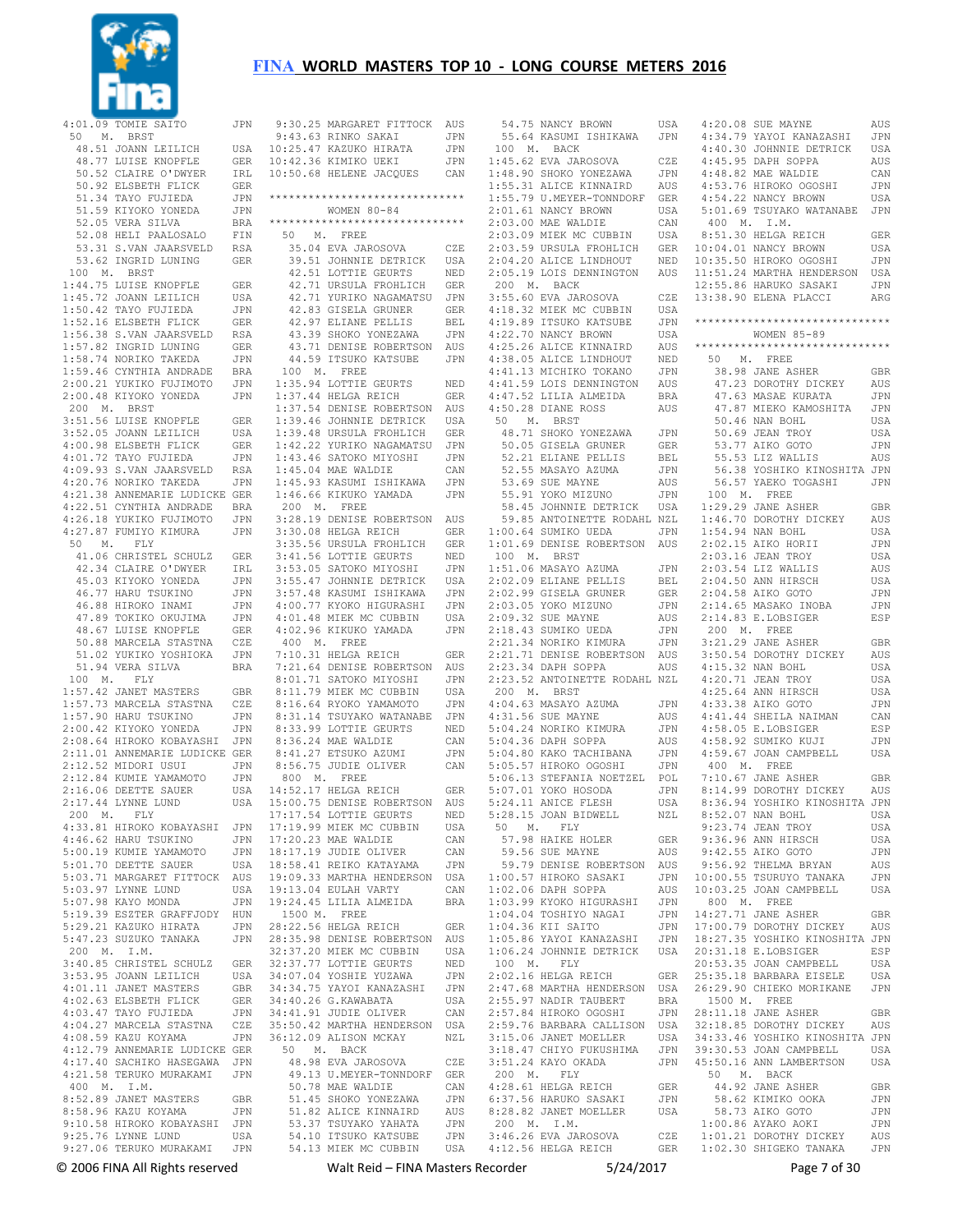

 $\star\star$ 

 $\star \star$ 

|                                                                                                                                                                                                                                                  | USA                   |
|--------------------------------------------------------------------------------------------------------------------------------------------------------------------------------------------------------------------------------------------------|-----------------------|
|                                                                                                                                                                                                                                                  | JPN                   |
| 1:04.46 ANN HIRSCH<br>1:05.97 MASAKO FUKASAWA<br>1:06.57 JEAN TROY<br>1:06.66 CHIEKO AIBA<br>100 M. BACK                                                                                                                                         | USA<br>$\mathtt{JPN}$ |
|                                                                                                                                                                                                                                                  |                       |
| 1:00 M. BACK<br>1.52.70 JANE ASHER GBR<br>2:13.41 AIKO GOTO JPN<br>2:14.97 Y.KAPLAN-BADER FRA<br>2:15.25 DOROTH DICKEY AUS<br>2:23.17 YOSHIKO IKEUCHI JPN<br>2:24.47 AGNES KIS HUN<br>2:25.23 AYAKO AOKI JPN<br>2:25.23 AYAKO AOKI JPN           |                       |
|                                                                                                                                                                                                                                                  |                       |
|                                                                                                                                                                                                                                                  |                       |
|                                                                                                                                                                                                                                                  |                       |
|                                                                                                                                                                                                                                                  |                       |
|                                                                                                                                                                                                                                                  |                       |
|                                                                                                                                                                                                                                                  | JPN                   |
| 2:24.47 AGNES KIS<br>2:25.23 AYAKO AOKI<br>2:30.23 CHIEKO AIBA<br>2:31.14 E.LOBSIGER                                                                                                                                                             | ESP                   |
| 2:36.94 SATO OHASHI                                                                                                                                                                                                                              | JPN                   |
| 200 M. BACK                                                                                                                                                                                                                                      |                       |
| $4:00.25$ JANE ASHER                                                                                                                                                                                                                             | GBR                   |
|                                                                                                                                                                                                                                                  |                       |
|                                                                                                                                                                                                                                                  |                       |
|                                                                                                                                                                                                                                                  | JPN                   |
|                                                                                                                                                                                                                                                  |                       |
| 4:00.25 JANE ASHER<br>4:47.55 AIKO GOTO JPN<br>4:47.55 AIKO GOTO JPN<br>5:01.33 YOSHIKO IKEUCHI JPN<br>5:13.34 JILL COLEMAN USA<br>5:13.81 THELMA BRYAN USA<br>5:22.01 AYAKO AOKI JPN<br>5:28.92 E.LOBSIGER ESP<br>5:31.65 SATO OHASHI JPN<br>5: |                       |
|                                                                                                                                                                                                                                                  |                       |
|                                                                                                                                                                                                                                                  |                       |
|                                                                                                                                                                                                                                                  |                       |
| 50 M. BRST                                                                                                                                                                                                                                       |                       |
| 51.83 AGNES OBBERGHEN BEL<br>59.16 JANE ASHER GBR                                                                                                                                                                                                |                       |
|                                                                                                                                                                                                                                                  |                       |
|                                                                                                                                                                                                                                                  | USA                   |
|                                                                                                                                                                                                                                                  | JPN<br>JPN            |
|                                                                                                                                                                                                                                                  | <b>BRA</b>            |
|                                                                                                                                                                                                                                                  | HUN                   |
|                                                                                                                                                                                                                                                  | JPN                   |
|                                                                                                                                                                                                                                                  | CZE                   |
|                                                                                                                                                                                                                                                  | JPN                   |
| 1:03.35 ANN HIRSCH<br>1:06.64 MASAE KURATA<br>1:07.51 ETSUKO KIMURA<br>1:09.35 MARIA SAMPAIO<br>1:10.96 AGNES KIS<br>1:11.63 TERUKO ONO<br>1:13.02 D.FEREBAUEROVA<br>1:13.76 CHIYOKO IZUMI<br>100 M. BRST<br>1:54 06 Y.                          |                       |
| 1:54.96 AGNES OBBERGHEN BEL<br>2:15.41 JANE ASHER GBR<br>2:25.44 ANN HIRSCH USA<br>2:38.16 NAN BOHL USA                                                                                                                                          |                       |
|                                                                                                                                                                                                                                                  |                       |
|                                                                                                                                                                                                                                                  |                       |
|                                                                                                                                                                                                                                                  | JPN                   |
|                                                                                                                                                                                                                                                  |                       |
|                                                                                                                                                                                                                                                  | BRA<br>JPN            |
|                                                                                                                                                                                                                                                  | CZE                   |
|                                                                                                                                                                                                                                                  | JPN                   |
|                                                                                                                                                                                                                                                  |                       |
| 2:30.10 MAN BOM<br>2:40.82 MASAE KURATA<br>2:41.09 MARIA SAMPAIO<br>2:41.88 ETSUKO KIMURA<br>2:42.69 D.FEREBAUEROVA<br>2:43.11 MASAKO SHOJI<br>2:54.54 JOAN WALDBAUM                                                                             | USA                   |
| 200 M. BRST                                                                                                                                                                                                                                      |                       |
|                                                                                                                                                                                                                                                  |                       |
| 4:18.23 AGNES OBBERGHEN BEL<br>5:04.17 ANN HIRSCH USA                                                                                                                                                                                            | USA<br>JPN            |
|                                                                                                                                                                                                                                                  | BRA                   |
|                                                                                                                                                                                                                                                  | CZE                   |
|                                                                                                                                                                                                                                                  | $\mathtt{JPN}$        |
|                                                                                                                                                                                                                                                  | USA                   |
| 4:18.23 AGNES UBBERGELN<br>5:04.17 ANN HIRSCH<br>5:50.20 ETSUKO KIMURA<br>5:51.07 MARIA SAMPAIO<br>5:58.47 D.FEREDABURA<br>6:28.66 YAEKO NAKAMURA<br>6:32.72 JOAN WALDBAUM<br>6:34.98 MARCELLE LAISNE                                            |                       |
|                                                                                                                                                                                                                                                  |                       |
| 0:54.98 MARCELLE LAISNE FRA<br>7:57.26 JOAN CAMPBELL USA<br>8:38.61 BARBARA EISELE USA<br>50 M FTV                                                                                                                                               |                       |
|                                                                                                                                                                                                                                                  | GBR                   |
|                                                                                                                                                                                                                                                  | USA                   |
| 50 M. FLY<br>51.28 JANE ASHER<br>1:12.60 ANN HIRSCH                                                                                                                                                                                              | ESP                   |
|                                                                                                                                                                                                                                                  | FRA                   |
|                                                                                                                                                                                                                                                  | USA                   |
|                                                                                                                                                                                                                                                  | ITA                   |
|                                                                                                                                                                                                                                                  | USA                   |
|                                                                                                                                                                                                                                                  | USA<br>USA            |
| 1:16.33 Y.KAPLABIGER<br>1:18.33 Y.KAPLAN-BADER<br>1:18.60 JOAN WALDBAUM<br>1:21.22 NORA LIELLO<br>1:35.47 JILL COLEMAN<br>1:43.27 BARBARA EISELE<br>2:00.19 JOAN CAMPBELL<br>2:20.19 JOAN CAMPBELL<br>2:21.69 GLAD MCGOUGH                       | AUS                   |
| 100 M. FLY                                                                                                                                                                                                                                       |                       |
|                                                                                                                                                                                                                                                  | AUS                   |
| 3:15.71 THELMA BRYAN<br>3:52.68 BARBARA EISELE                                                                                                                                                                                                   | USA                   |
| 200 M. FLY                                                                                                                                                                                                                                       |                       |
|                                                                                                                                                                                                                                                  |                       |
|                                                                                                                                                                                                                                                  | GBR                   |
| 6:18.45 Y.KAPLAN-BADER FRA<br>200 M. I.M.<br>4:12.71 JANE ASHER GBR                                                                                                                                                                              | USA                   |
| 4:12.71 JANE ASHER<br>5:00.53 ANN HIRSCH<br>9:00.99 ANN BIROCH<br>6:39.06 JOAN WALDBAUM                                                                                                                                                          | USA                   |
| 6:52.68 BARBARA EISELE                                                                                                                                                                                                                           | USA                   |
|                                                                                                                                                                                                                                                  |                       |
| 400 M. I.M.<br>13:23.22 THELMA BRYAN<br>14:32.18 BARBARA EISELE                                                                                                                                                                                  | AUS<br>USA            |

|             |                                                                                                                                             | ***************************** |
|-------------|---------------------------------------------------------------------------------------------------------------------------------------------|-------------------------------|
|             | WOMEN 90-94                                                                                                                                 |                               |
|             | *****************************                                                                                                               |                               |
|             | 50 M. FREE                                                                                                                                  |                               |
|             | $1:05.46$ MASAKO HASEGAWA                                                                                                                   | JPN                           |
|             | $1:05.54$ M. CUNNINGHAM                                                                                                                     | AUS                           |
|             | $1:06.19$ NORA RONAI                                                                                                                        | BRA                           |
|             | 1:00.19 NORA RONAI<br>1:08.82 BETTY BRUSSEL                                                                                                 | CAN                           |
|             | 1:11.74 VALERIE LINCOLN                                                                                                                     | AUS                           |
|             |                                                                                                                                             | AUS                           |
|             | 1:13.15 AMY MULCRONE<br>1:13.92 TAMAKO KOMIYAMA                                                                                             | JPN                           |
|             |                                                                                                                                             | JPN                           |
|             | 1:14.11 TOSHIKO AMANO<br>1:16.67 M.MAANDONKS                                                                                                | $\rm{NED}$                    |
|             | $1:17.05$ SUGAKO KUWAYAMA                                                                                                                   | JPN                           |
|             | 100 M. FREE                                                                                                                                 |                               |
|             | 2:33.37 BETTY BRUSSEL                                                                                                                       | CAN                           |
|             | 2:35.03 NORA RONAI                                                                                                                          | BRA                           |
|             |                                                                                                                                             | AUS                           |
|             |                                                                                                                                             | AUS                           |
|             | 2:35.75 VALERIE LINCOLN<br>2:49.85 M. CUNNINGHAM<br>3:03.20 VIRGINIA PHIPPS                                                                 | USA                           |
|             |                                                                                                                                             |                               |
|             | 3:10.17 TOSHIKO AMANO JPN<br>3:14.41 M.MAANDONKS NED<br>3:24.54 R.SEGURA FLORES MEX                                                         |                               |
|             |                                                                                                                                             |                               |
|             |                                                                                                                                             |                               |
|             | 3:51.97 CHARLOTTE SANDDAL USA<br>4:28.95 MARIA BARROS BRA                                                                                   |                               |
| 200 M. FREE |                                                                                                                                             |                               |
|             |                                                                                                                                             |                               |
|             | 5:17.72 BETTY BRUSSEL<br>$5:26.63$ VALERIE LINCOLN                                                                                          | CAN                           |
|             |                                                                                                                                             | AUS                           |
|             | 5:53.56 CHIYOKO TAKIZAWA<br>$6:21.79$ VIRGINIA PHIPPS<br>$\begin{array}{c}\n6:21.79 \\ \text{?} \quad \text{?} \quad \text{?}\n\end{array}$ | JPN                           |
|             |                                                                                                                                             | USA                           |
|             | 6:25.80 M. CUNNINGHAM                                                                                                                       | AUS                           |
|             | 6:57.75 R.SEGURA FLORES MEX                                                                                                                 |                               |
|             | 7:15.64 M.MAANDONKS<br>7:42.99 TOSHIKO AMANO                                                                                                | NED                           |
|             |                                                                                                                                             | JPN                           |
|             | 7:54.23 CHARLOTTE SANDDAL USA                                                                                                               |                               |
|             | 8:32.27 MARIA BARROS                                                                                                                        | BRA                           |
|             | $400$ $\,$ M. $\,$ FREE                                                                                                                     |                               |
|             | 10:44.21 BETTY BRUSSEL<br>11:22.68 VALERIE LINCOLN<br>13:13.04 CHIYOKO TAKIZAWA                                                             | CAN                           |
|             |                                                                                                                                             | AUS                           |
|             |                                                                                                                                             | JPN                           |
|             | 16:01.90 CHARLOTTE SANDDAL USA                                                                                                              |                               |
|             | $800$ $\,$ M. $\,$ FREE                                                                                                                     |                               |
|             | 23:45.21 VALERIE LINCOLN                                                                                                                    | AUS                           |
|             | 50 M. BACK                                                                                                                                  |                               |
|             |                                                                                                                                             |                               |
|             | 1:09.68 AMY MULCRONE                                                                                                                        | AUS                           |
|             | 1:11.05 DOROTHY WILLIAMS                                                                                                                    | GBR                           |
|             | 1:14.06 BETTY BRUSSEL                                                                                                                       | CAN                           |
|             | 1:15.38 SUGAKO KUWAYAMA                                                                                                                     | JPN                           |
|             | $1:17.47$ FUMI MURATA                                                                                                                       | $\mathtt{JPN}$                |
|             | 1:21.26 TAMAKO KOMIYAMA                                                                                                                     | JPN                           |
|             | 1:25.41 ANN TODD                                                                                                                            | AUS                           |
|             | $1:25.60$ R.SEGURA FLORES                                                                                                                   | MEX                           |
|             | 1:29.55 SARA SIEVERT                                                                                                                        | USA                           |
|             | 1:30.13 VALERIE LINCOLN AUS                                                                                                                 |                               |
|             | 100 M. BACK                                                                                                                                 |                               |
|             | 2:47.94 AMY MULCRONE                                                                                                                        | AUS                           |
|             | 2:49.06 SUGAKO KUWAYAMA                                                                                                                     | JPN                           |
|             | 3:01.29 SARA SIEVERT                                                                                                                        | USA                           |
|             | $3:05.79$ ANN TODD                                                                                                                          | AUS                           |
|             | $3:10.68$ L. GENOULAZ                                                                                                                       | FRA                           |
|             | 3:12.96 VALERIE LINCOLN                                                                                                                     | AUS                           |
|             | 3:19.12 M.MAANDONKS                                                                                                                         | NED                           |
|             | 3:56.63 TOSHIKO AMANO                                                                                                                       | $_{\rm JPN}$                  |
|             | 4:11.33 MARIA BARROS                                                                                                                        | <b>BRA</b>                    |
|             | 200 M. BACK                                                                                                                                 |                               |
|             | 6:09.07 AMY MULCRONE                                                                                                                        | AUS                           |
|             |                                                                                                                                             | AUS                           |
|             | 6:26.51 ANN TODD<br>6:42.30 L.GENOULAZ                                                                                                      | FRA                           |
|             | 6:55.37 M.MAANDONKS                                                                                                                         | NED                           |
|             | 8:15.70 MARIA BARROS<br>9:42.88 m                                                                                                           | BRA                           |
|             | 8:42.00 TOSHIKO AMANO                                                                                                                       | JPN                           |
| 50 M. BRST  |                                                                                                                                             |                               |
|             | 1:22.55 NORA RONAI                                                                                                                          | BRA                           |
|             | 1:25.57 MASAKO HASEGAWA                                                                                                                     | JPN                           |
|             |                                                                                                                                             | AUS                           |
|             | 1:27.24 AMY MULCRONE<br>1:31.08 BETTY BRUSSEL                                                                                               | CAN                           |
|             | 1:36.25 ANN TODD                                                                                                                            | AUS                           |
|             |                                                                                                                                             | NED                           |
|             | 1:44.41 M.MAANDONKS<br>1:45.29 NAKA FUKUOKA                                                                                                 | JPN                           |
|             | 1:56.48 CHARLOTTE SANDDAL USA                                                                                                               |                               |
|             | 3:06.99 TOSHIKO AMANO                                                                                                                       | JPN                           |
|             | 100 M. BRST<br>3:27.72 BETTY BRUSSEL                                                                                                        | CAN                           |

| $3:53.53 M.$ CUNNINGHAM                                                         | AUS                  |                         |
|---------------------------------------------------------------------------------|----------------------|-------------------------|
| 3:57.92 ANN TODD                                                                | AUS                  |                         |
| 4:20.88 CHARLOTTE SANDDAL USA                                                   |                      |                         |
| 4:30.50 R.SEGURA FLORES MEX                                                     |                      |                         |
|                                                                                 |                      |                         |
| 200 M. BRST                                                                     |                      |                         |
|                                                                                 | CAN                  | 1                       |
|                                                                                 | NED                  | $\mathbf{1}$            |
| 7:21.87 BETTY BRUSSEL<br>8:13.89 M.MAANDONKS<br>8:14.93 M. CUNNINGHAM           | AUS                  | $\,1\,$                 |
|                                                                                 |                      | $\mathbf{1}$            |
| 9:07.82 CHARLOTTE SANDDAL USA                                                   |                      |                         |
| 50 M. FLY                                                                       |                      | 1                       |
| 1:28.72 NORA RONAI                                                              | $_{\rm BRA}$         | $\mathbf 1$             |
| 2:15.53 CHARLOTTE SANDDAL USA                                                   |                      | $1\,$                   |
| 100 M. FLY                                                                      |                      | 1                       |
| $4:09.77$ NORA RONAI                                                            |                      | $\,1\,$                 |
|                                                                                 | <b>BRA</b>           |                         |
| 200 M. FLY                                                                      |                      | $\mathbf 1$             |
| $10:21.66$ NORA RONAI                                                           | $_{\rm BRA}$         |                         |
| 400 M. I.M.                                                                     |                      | 3                       |
| 16:06.71 NORA RONAI                                                             | <b>BRA</b>           | $\sqrt{4}$              |
|                                                                                 |                      | $\sqrt{4}$              |
| *****************************                                                   |                      |                         |
|                                                                                 |                      | $\sqrt{4}$              |
| WOMEN 95-99                                                                     |                      | $\sqrt{4}$              |
| *****************************                                                   |                      | $\sqrt{4}$              |
| $50$ M. FREE                                                                    |                      | $\sqrt{4}$              |
| 1:04.02 MAURINE KORNFELD USA                                                    |                      | $\sqrt{4}$              |
|                                                                                 |                      |                         |
| 1:19.87 KIKUE ISHII                                                             |                      | $\sqrt{4}$              |
| 1:19.87 KIKUE ISHII       JPN      4<br>1:22.50 INGEBORG FRITZE     GER      4  |                      |                         |
| 100 M. FREE                                                                     |                      |                         |
| 2:22.74 MAURINE KORNFELD                                                        | USA 8                |                         |
| 3:14.18 KIKUE ISHII                                                             | $\mathtt{JPN}$       | 8                       |
|                                                                                 |                      |                         |
| 200 M. FREE                                                                     |                      | 8                       |
| 5:03.47 MAURINE KORNFELD USA                                                    |                      | 8                       |
| 400 M. FREE                                                                     |                      | 8                       |
| 10:12.49 MAURINE KORNFELD USA 8                                                 |                      |                         |
| 800 M. FREE                                                                     |                      | 8                       |
| 22:19.76 MAURINE KORNFELD USA                                                   |                      |                         |
|                                                                                 |                      | 9                       |
| 50 M. BACK                                                                      |                      | 9                       |
| $1:17.35$ MAURINE KORNFELD USA                                                  |                      | $\overline{9}$          |
| 1:26.82 KIKUE ISHII                                                             | JPN                  |                         |
| 1:30.96 INGEBORG FRITZE GER 16                                                  |                      |                         |
|                                                                                 |                      |                         |
| 100 M. BACK                                                                     |                      | 16                      |
| 2:47.43 MAURINE KORNFELD USA                                                    |                      | 16                      |
| 200 M. BACK                                                                     |                      | 17                      |
| 5:42.64 MAURINE KORNFELD USA                                                    |                      | 17                      |
|                                                                                 |                      | 17                      |
| *****************************                                                   |                      | 17                      |
|                                                                                 |                      |                         |
| WOMEN 100-104                                                                   |                      | 17                      |
| *****************************                                                   |                      | 17                      |
| 50 M. FREE                                                                      |                      | 17                      |
| 2:37.68 MIEKO NAGAOKA                                                           | JPN                  |                         |
| 2:43.80 ANNE DUNIVIN                                                            |                      |                         |
|                                                                                 | USA                  |                         |
| 100 M. FREE                                                                     |                      |                         |
| 5:27.47 MIEKO NAGAOKA<br>5:42.81 ANNE DUNIVIN                                   | JPN                  |                         |
|                                                                                 | USA                  |                         |
| 200 M. FREE                                                                     |                      |                         |
|                                                                                 |                      |                         |
| 11:41.64 MIEKO NAGAOKA     JPN<br>12:06.09 ANNE DUNIVIN     USA                 |                      |                         |
|                                                                                 |                      |                         |
| 400 M. FREE                                                                     |                      |                         |
| 26:16.81 MIEKO NAGAOKA                                                          | JPN                  |                         |
| 100 M. BACK                                                                     |                      |                         |
| 5:46.99 MIEKO NAGAOKA                                                           | JPN                  |                         |
| 200 M. BACK                                                                     |                      |                         |
|                                                                                 |                      |                         |
| 11:16.99 MIEKO NAGAOKA                                                          | JPN                  |                         |
|                                                                                 |                      |                         |
| ******************************                                                  |                      |                         |
| M E N 25-29                                                                     |                      |                         |
| *****************************                                                   |                      |                         |
| 50 M. FREE                                                                      |                      |                         |
|                                                                                 |                      |                         |
| 23.17 RYO ISHII<br>23.17 RYO ISHII<br>23.21 CAMERON OWEN                        | JPN                  |                         |
|                                                                                 | USA                  | 1                       |
| 23.21 PAVEL ZINKEVICH BLR                                                       |                      | $\mathbf{1}$            |
|                                                                                 | COL                  |                         |
| 23.41 MARCO GONZALES<br>23.44 RENATO FILHO<br>23.63 V.SEMHAIKIN                 | BRA                  | 1                       |
|                                                                                 |                      |                         |
| 23.63 V.SEMHAIKIN<br>23.64 BEN HINSHAW                                          | UKR                  | $\overline{c}$          |
|                                                                                 | USA                  | $\overline{c}$          |
| 23.72 SHOHEI HARADA                                                             | JPN                  | $\overline{\mathbf{c}}$ |
| 23.82 MICHELE RATTI BEL<br>23.82 MICHELE RATTI BEL<br>23.84 ALEXANDER SMITH GBR |                      | $\overline{\mathbf{c}}$ |
|                                                                                 |                      |                         |
|                                                                                 | $\operatorname{BEL}$ |                         |
|                                                                                 |                      | $\overline{\mathbf{c}}$ |
| 100 M. FREE                                                                     |                      | $\overline{\mathbf{c}}$ |
| 51.22 CAMERON OWEN                                                              | USA                  | $\sqrt{2}$              |
|                                                                                 | COL                  | $\overline{c}$          |
| 51.22 CAMERON OWEN<br>51.50 CARLOS VIVEROS                                      |                      |                         |
| 52.30 KOSUKE MAEDA                                                              | JPN                  | $\overline{c}$          |
| 52.62 MICHELE RATTI<br>52.64 MARCO GONZALES COL                                 | ITA                  |                         |

52.82 HISAYOSHI SATO JPN<br>52.83 JULIO GALOFRE COL 52.83 JULIO GALOFRE 52.84 SUGURU ANDO JPN<br>53.06 MASATAKA MISHIMA JPN 53.06 MASATAKA MISHIMA 200 M. FREE 1:52.39 MATEO DE ANGULO COL 1:53.73 EDUARDO DUARTE BRA :54.39 MASATAKA MISHIMA 1:54.97 JULIO GALOFRE COL 1:55.36 GREGORY BIRD GBR 1:56.53 CRAIG THOMAS GBR 1:57.07 SUGURU ANDO JPN 1:57.71 FEDERICO FILOSI ITA 1:57.98 D-N.NAVARRO FRA 1:58.06 HISAYOSHI SATO JPN 400 M. FREE :58.94 MATEO DE ANGULO COL<br>:06.31 EDUARDO DUARTE RRA %106.31 EDUARDO DUARTE BRA<br>:06.84 JULIO GALOFRE COL :06.84 JULIO GALOFRE 4:07.64 MATTEO MONTANARI ITA 4:09.83 CRAIG THOMAS GBR :11.55 GREGORY BIRD GBR<br>:12.38 ROMAN YUSUPOV RUS :12.38 ROMAN YUSUPOV 4:12.98 SUGURU ANDO JPN 4:15.55 JAIME MARQUES ESP 4:16.57 D-N.NAVARRO FRA 800 M. FREE 8:35.27 ROMAN YUSUPOV RUS 8:36.53 MATTEO MONTANARI ITA 8:45.40 FEDERICO FILOSI ITA 8:47.99 JAIME MARQUES ESP :51.81 MARCO URBANI 8:51.99 MATTHEW BRECKON GBR 8:52.87 KOSHIRO IKEYA JPN 9:02.84 NICK BLANK USA 9:03.04 T.YAMASHITA JPN 9:04.36 ALESSANDRO FOGLIO ITA 1500 M. FREE 16:42.70 MATTEO MONTANARI ITA 16:47.60 JAIME MARQUES ESP 16:54.40 FEDERICO FILOSI ITA 17:00.86 RAFAEL CABANILLAS ESP 17:06.73 T.YAMASHITA JPN 17:12.11 EDUARDO DUARTE BRA:<br>17:34 02 TETSUYA ILJIMA LJPN :34.02 TETSUYA IIJIMA 17:37.80 A.ALFONSO ITA 17:48.03 LEONIR MARINO BRA 17:51.28 JUAN ORTIZ USA 50 M. BACK 25.44 ANTON BUTYMOV RUS 26.22 OMAR PINZON COL 26.84 VITALIY BORISOV RUS<br>26.88 JAY WARNER USA 26.88 JAY WARNER 27.26 RENATO FILHO BRA 27.28 YOHANN ESTACHY FRA 27.34 MICHELE RATTI BEL 27.43 T.YAMAGUCHI JPN 27.52 MASAYA KANEKO JPN 27.62 KOJI TANAKA JPN 100 M. BACK 55.49 OMAR PINZON COL 56.35 ANTON BUTYMOV RUS 58.57 HIROKI SAKURAI JPN 58.61 VITALIY BORISOV RUS 59.04 JUNICHI MORITA JPN 59.70 YOHANN ESTACHY FRA<br>59.78 JOHN MOLYNEAUX GBR 59.78 JOHN MOLYNEAUX 59.95 IGOR BALDOINO BRA<br>00.02 BEN HINSHAW USA  $:00.02$  BEN HINSHAW 1:00.16 KOJI TANAKA JPN 200 M. BACK 1:59.69 OMAR PINZON COL :08.75 JUNICHI MORITA <mark>JPN:10.33 MASAYA KANEKO</mark> JPN :10.33 MASAYA KANEKO 2:11.46 HISAYOSHI SATO JPN :12.19 JOHN MOLYNEAUX 12.51 A.BITTLINGMEIER GER<br>14.27 NICK BLANK USA  $:14.27$  NICK BLANK 2:14.44 SIMONE DRUSIAN ITA 2:14.51 MATTEO MONTANARI ITA :14.94 NICCOLO' CESERI 50 M. BRST 28.04 JORGE MURILLO COL 28.62 MARK CAMPBELL GBR

52.70 EDUARDO DUARTE BRA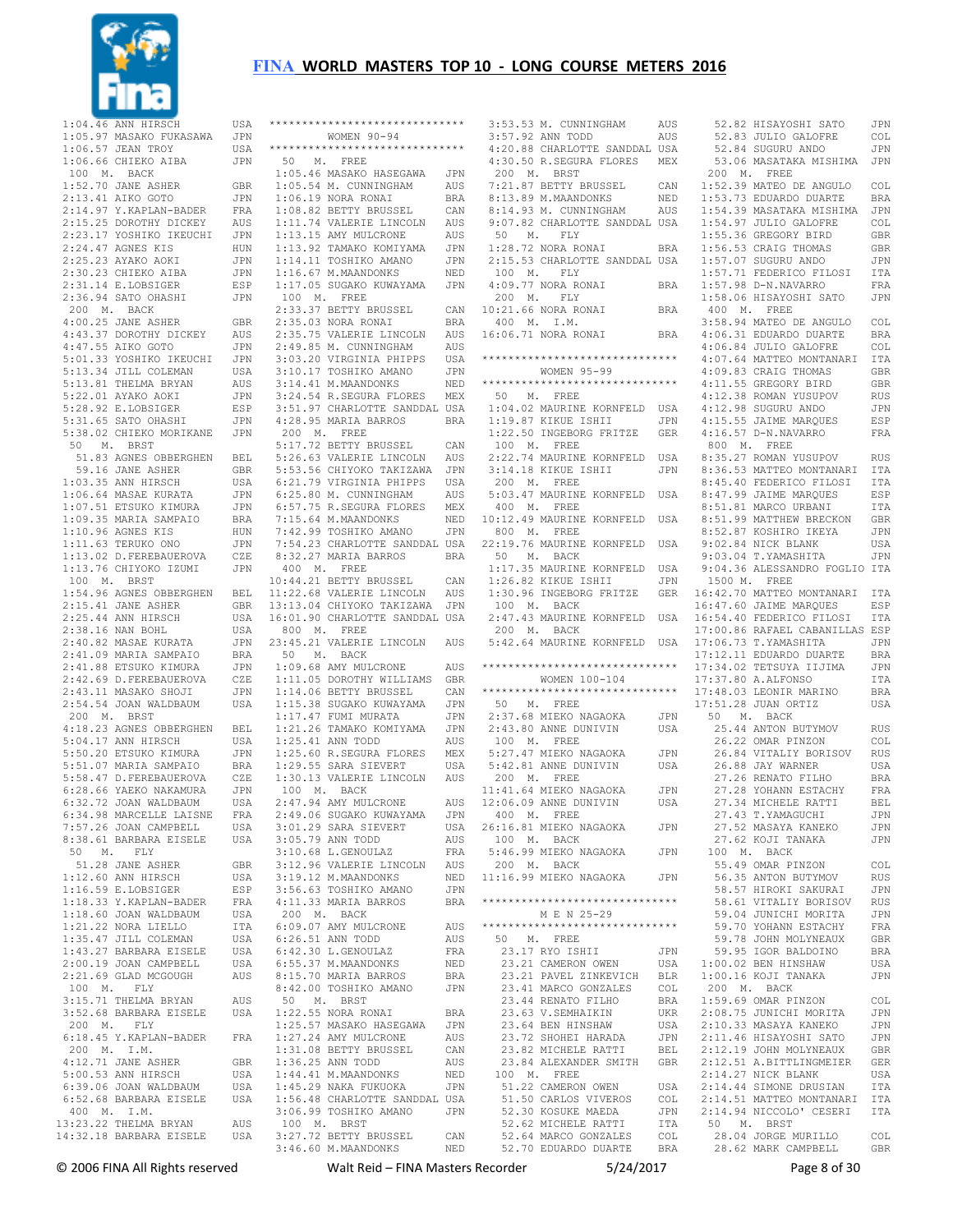

28.98 TAKURO OSAKI JPN<br>29.04 ROBERT LOVELACE USA 29.04 ROBERT LOVELACE 29.10 ANDREY KOZLOV RUS<br>29.16 VINCENT DASSIE REA 29.16 VINCENT DASSIE 29.43 ALESSANDRO DORIA ITA 29.49 NOLAN KOON USA 29.54 RAPHAEL SAMUEL FRA 29.59 JOSEPH WELSTEAD GBR 100 M. BRST 59.93 JORGE MURILLO COL 1:03.68 ROBERT LOVELACE USA 1:05.28 VINCENT DASSIE FRA 1:05.77 RAPHAEL SAMUEL FRA 1:05.93 ERIK SIMONS NED 1:06.20 NICHOLAS KORTH USA 1:06.33 FRANCESCO CALCARA ITA 1:06.33 ADAM FREUNDLICH GBR<br>1:06.56 ERIC MATERNIAK USA  $1:06.56$  ERIC MATERNIAK 1:07.03 JORGE PEREZ ESP 200 M. BRST 2:12.81 JORGE MURILLO COL 2:23.76 ERIC MATERNIAK USA 2:24.20 JUAN PEREZ COL 2:24.56 CHIKAHIDE ENDO JPN 2:24.67 RAPHAEL SAMUEL FRA 2:24.86 VINCENT DASSIE FRA 2:26.04 FRANCESCO CALCARA ITA 2:26.86 ERIK SIMONS NED 2:26.96 ADAM FREUNDLICH GBR 2:27.38 ROMAN YUSUPOV RUS 50 M. FLY 24.39 CARLOS VIVEROS COL<br>25 06 JUN TAKAGIWA JPN 25.06 JUN TAKAGIWA 25.21 JAN KONARZEWSKI USA 25.25 SHUNSUKE ISHIZUKA JPN 25.25 V.SEMHAIKIN UKR 25.32 PAVEL ZINKEVICH BLR 25.37 MAXIME DAUNAY FRA 25.41 JORGE MURILLO COL 25.49 MARCEL KAROW GER 25.56 JAY WARNER USA 100 M. FLY 54.00 CARLOS VIVEROS COL 55.57 V.SEMHAIKIN UKR 56.06 IVAN NECHUNAEV GBR 56.25 ALEXANDER ACEINO USA 56.78 CAMERON OWEN USA 56.86 JUHO ALLONEN FIN 57.17 AKIFUMI OTOMO JPN 57.58 JUN TAKAGIWA JPN 57.89 D-N.NAVARRO FRA 58.01 GREGORY BIRD GBR 200 M. FLY 2:07.79 FEDERICO FILOSI ITA 2:11.86 PHIL GOLDBERG GER 2:13.71 GARETH COCKS GBR 2:14.18 JULIO ARZAVE MEX 2:14.33 PHILIP LOCHE GER 2:14.55 ROBERTO GIAIMO ITA<br>2:14.56 MATTEO VIANI ITA  $2:14.56$  MATTEO VIANI 2:15.27 WIETSE BEERENS NED 2:15.29 ALESSANDRO FOGLIO ITA 2:16.19 CEDRIC SOLDERMANN FRA 200 M. I.M. 2:09.79 IGOR BALDOINO BRA 2:12.34 A.BITTLINGMEIER GER<br>2:12.64 ERIC MATERNIAK LISA  $2:12.64$  ERIC MATERNIAK 2:13.07 HISAYOSHI SATO JPN<br>2:13.71 KEVIN ELTINK NED  $2:13.71$  KEVIN ELTINK 2:13.98 JUAN PEREZ COL 2:14.11 A.DE STEFANI ITA 2:14.90 NICK BLANK USA 2:15.44 JORGE MURILLO COL<br>2:15.45 OSCAR ALDABE FSP  $2:15.45$  OSCAR ALDABE 400 M. I.M. 4:42.28 ROMAN YUSUPOV RUS 4:43.96 KOSHIRO IKEYA JPN 4:44.44 MATTEO MONTANARI ITA 4:46.08 CHRISTIAN ORJUELA COL 4:46.58 T.YAMASHITA JPN 4:51.46 D-N.NAVARRO 4:52.44 OSCAR ALDABE ESP<br>4:53.18 JUAN PEREZ COL  $4:53.18$  JUAN PEREZ 4:54.37 LEONIR MARINO BRA

| 4:54.58 C.EDUARDO GIL PER                                                                                           |              |
|---------------------------------------------------------------------------------------------------------------------|--------------|
|                                                                                                                     |              |
| ******************************                                                                                      |              |
| M E N 30-34                                                                                                         |              |
| ******************************                                                                                      |              |
| 50 M. FREE                                                                                                          |              |
| 23.48 YOSHIHIRO ASO<br>23.49 DARIAN TOWNSEND<br>23.49 DARIAN TOWNSEND                                               |              |
|                                                                                                                     | JPN<br>USA   |
| 23.54 JOSE JUNIOR                                                                                                   | <b>BRA</b>   |
| 23.57 THIAGO REZZO<br>23.60 STEFANO RAZETO                                                                          | <b>BRA</b>   |
|                                                                                                                     | GER          |
| 23.68 ALISTAIR CRAWFORD GBR                                                                                         |              |
| 23.71 MIKEL BILDOSOLA ESP                                                                                           |              |
|                                                                                                                     |              |
| 23.76 A.AGOSTINHO POR<br>23.78 GIL PANCHOO FRA<br>23.78 MARIO MARSHALL USA                                          |              |
|                                                                                                                     |              |
| 100 M. FREE                                                                                                         |              |
|                                                                                                                     |              |
| 49.80 DARIAN TOWNSEND USA<br>51.83 MIKEL BILDOSOLA ESP<br>51.87 STEFANO RAZETO GER                                  |              |
|                                                                                                                     |              |
|                                                                                                                     |              |
| 52.62 D. BLACKBORROW<br>52.73 SEIJI SAKAGUCHI JPN<br>52.77 JOAN KENTROP NED                                         |              |
|                                                                                                                     |              |
|                                                                                                                     |              |
| 52.83 JOSE JUNIOR<br>52.83 JOSE JUNIOR BRA<br>52.85 TYLER DEBERRY USA<br>52.90 DAISUKE HOSOKAWA JPN                 |              |
|                                                                                                                     |              |
|                                                                                                                     |              |
| 52.91 KYLE SHORES                                                                                                   | USA          |
| 200 M. FREE                                                                                                         |              |
| 1:49.56 DARIAN TOWNSEND USA                                                                                         |              |
| 1:55.26 A.MIGUEL NIZ<br>1:57.81 A.DA COSTA                                                                          | POR          |
|                                                                                                                     | FRA          |
|                                                                                                                     | USA          |
|                                                                                                                     | ITA          |
| 1:57.81 A.DA COSTA<br>1:57.97 TYLER DEBERRY<br>1:58.14 YURI GOTTI<br>1:58.29 D. BLACKBOROW<br>1:58.29 D. BLACKBOROW | AUS          |
| $1:58.53$ NILS FRESE                                                                                                | <b>GER</b>   |
|                                                                                                                     |              |
| 1:58.84 GIANLUCA ERMETI ITA<br>1:59.23 GLAUBER SILVA BRA<br>1:59.35 ENRICO CATALANO ITA                             |              |
|                                                                                                                     |              |
| $400$ M. FREE                                                                                                       |              |
| 3:58.12 DARIAN TOWNSEND<br>4:10.56 A.MIGUEL NIZ<br>4:12.22 YURI GOTTI                                               | USA          |
|                                                                                                                     | POR<br>ITA   |
| 4:14.13 EIRK SCHRODER                                                                                               |              |
| 4:15.22 VASILEIOS DEMETIS GRE                                                                                       | NED          |
| 4:16.49 DAVID GENET                                                                                                 |              |
|                                                                                                                     | FRA<br>JPN   |
| 4:17.08 T.TAKEUCHI<br>4:17.08 T.TAKEUCHI<br>4:17.43 D. BLACKBORROW                                                  | AUS          |
| 4:17.51 A.BEZUGLIY                                                                                                  | USA          |
| 4:17.69 M.RIBEIRO                                                                                                   | NZL          |
| 800 M. FREE                                                                                                         |              |
| 8:39.53 YURI GOTTI                                                                                                  | ITA          |
| 8:39.53 YURI GOTII<br>8:41.84 ERIK SCHRODER<br>------                                                               | NED          |
|                                                                                                                     | FRA          |
| 8:50.23 DAVID GENET<br>8:58.65 D. BLACKBORROW                                                                       | AUS          |
|                                                                                                                     | AUS          |
| 8:59.19 GIORGIO ROMANO<br>9:01.00 MAURO MANNO                                                                       | <b>ITA</b>   |
| 9:06.88 EDUARDO SEVIERI                                                                                             | BRA          |
| 9:07.47 L.GIOVANNINI                                                                                                | ITA          |
| 9:10.90 A.MIGUEL NIZ                                                                                                | POR          |
| 9:11.44 MARCO PUCCI                                                                                                 | ITA          |
| 1500 M. FREE                                                                                                        |              |
| 17:21.03 ERIK SCHRODER                                                                                              | NED          |
| 17:31.32 JOSEPH ANDERSON                                                                                            | USA          |
| 17:32.60 DAVIDE FRESCHET                                                                                            | ITA          |
| 17:38.80 CARLOS SOLER                                                                                               | ESP          |
| 17:39.50 MAURO MANNO                                                                                                | ITA          |
| 17:57.36 REMCO VAN ALTHUIS NED                                                                                      |              |
| 18:01.93 MARCO PUCCI                                                                                                | ITA          |
| 18:05.10 ALVARO ARROYO                                                                                              | ESP          |
| 18:06.33 GUNNAR HINRICHSEN GER                                                                                      |              |
| 18:18.42 VINCENT LEBLOND                                                                                            | FRA          |
| 50 M. BACK                                                                                                          |              |
| 25.97 DARIAN TOWNSEND                                                                                               | USA          |
| 26.52 D. BLACKBORROW                                                                                                | AUS          |
| 26.93 TOMOYA FUKUI                                                                                                  | JPN          |
| 26.95 NAOYUKI WATANABE                                                                                              | JPN          |
| 27.20 GLAUBER SILVA                                                                                                 | <b>BRA</b>   |
| 27.28 RODRIGO TRIVINO                                                                                               | <b>BRA</b>   |
| 27.35 T.TAKEUCHI                                                                                                    | JPN          |
| 27.35 FELIX STEINHAUER                                                                                              | $\verb SUI $ |
| 27.47 LEONARDO SUMIDA                                                                                               | BRA          |
| 27.50 ENTONI CANTELLO                                                                                               | ITA          |
| 100 M. BACK<br>56.44 DARIAN TOWNSEND                                                                                |              |
|                                                                                                                     | USA          |

|            | 57.47 D. BLACKBORROW                              | AUS        |             | 2:17.19 MICHELE MODOLO                          | ITA        |
|------------|---------------------------------------------------|------------|-------------|-------------------------------------------------|------------|
|            | 58.04 NAOYUKI WATANABE                            | JPN        |             | 2:17.45 KEITH RYAN                              | USA        |
|            | 58.21 ENRICO CATALANO                             | ITA        | 200 M.      | I.M.                                            |            |
|            | 59.58 FELIX STEINHAUER                            | SUI        |             | 2:02.05 DARIAN TOWNSEND                         | USA        |
|            | 59.78 EDUARDO SEVIERI                             | BRA        |             | 2:09.92 A.BEZUGLIY                              | USA        |
|            | 1:00.13 JAMES EDMONDS                             | GBR        |             | 2:10.11 ANDREA MANIERO                          | ITA        |
|            | 1:00.15 MANABU SASAKI                             | JPN        |             | 2:11.48 D. BLACKBORROW                          | AUS        |
|            | 1:00.41 NICOLAS RUBIN                             | FRA        |             | 2:11.99 NILS FRESE                              | GER        |
|            | 1:00.44 ENTONI CANTELLO                           | ITA        |             | 2:13.31 VASILEIOS DEMETIS GRE                   |            |
| 200 M.     | <b>BACK</b>                                       |            |             | 2:15.53 MARCO SACILOTTO                         | ITA        |
|            | 2:07.34 A.MIGUEL NIZ                              | POR        |             | 2:15.85 ANDREA CAVALLETTI ITA                   |            |
|            | 2:08.53 D. BLACKBORROW                            | AUS        |             | 2:15.86 YUICHI YANAGA                           | JPN        |
|            | 2:11.42 ENRICO CATALANO                           | ITA        |             | 2:15.93 EDUARDO SEVIERI                         | BRA        |
|            | 2:12.43 ANDREA MANIERO                            | ITA        | 400<br>М.   | I.M.                                            |            |
|            | 2:12.53 EDUARDO SEVIERI                           | POR        |             | 4:20.81 DARIAN TOWNSEND                         | USA        |
|            | 2:13.43 JAMES EDMONDS                             | GBR        |             | 4:38.55 A.BEZUGLIY                              | USA        |
|            | 2:14.08 HAYATO TAKI                               | JPN        |             | 4:50.29 D. BLACKBORROW                          | AUS        |
|            | 2:14.24 MAXIME REYNAUD                            | FRA        |             | 4:54.83 YUICHI YANAGA                           | JPN        |
|            | 2:14.49 EDUARD PEREZ                              | ESP        |             | 4:54.96 L.GIOVANNINI                            | ITA        |
|            | 2:14.85 A.BEZUGLIY                                | USA        |             | 4:55.19 VINCENT LEBLOND                         | FRA        |
| 50<br>М.   | BRST                                              |            |             | 4:55.25 ALVARO ARROYO                           | ESP        |
|            | 28.10 RYO KOBAYASHI                               | JPN        |             | 4:56.01 MARIO FABIANI                           | ITA        |
|            | 28.79 WOLFGANG MAIER                              | GER        |             | 4:59.41 KEITH RYAN                              | USA        |
|            | 29.04 SERGIY KHILKO                               | UKR        |             | 5:01.52 CLAUDIO MONTANO                         | ITA        |
|            | 29.11 MIRKO CECCHIN                               | <b>ITA</b> |             |                                                 |            |
|            | 29.31 KEISUKE YAGI                                | USA        |             | ******************************                  |            |
|            | 29.47 J.VALENCIA                                  | COL        |             | M E N 35-39                                     |            |
|            | 29.50 ALISTAIR CRAWFORD GBR                       |            |             | ******************************                  |            |
|            | 29.54 BENNO HAWE                                  | GER        | 50<br>М.    | FREE                                            |            |
|            | 29.56 DAVID EBANKS                                | GBR        |             | 23.84 LUBOS KRIZKO                              | CZE        |
|            | 29.64 YUUICHI SAKAI                               | JPN        |             | 24.03 FELIPE SANTOS                             | BRA        |
| 100 M.     | BRST                                              |            |             | 24.09 RICARDO SALCEDO                           | ESP        |
|            | 1:02.79 RYO KOBAYASHI                             | JPN        |             | 24.14 STEFANO GARZONIO                          | ITA        |
|            | 1:03.90 WOLFGANG MAIER                            | GER        |             | 24.37 FABIAN RIESS                              | GER        |
|            | $1:04.71$ J.VALENCIA                              | COL        |             | 24.43 J.F.RODRIGUEZ                             | ESP        |
|            | 1:05.00 ANDREA CAVALLETTI ITA                     |            |             | 24.50 CASEY FLOUCH                              | AUS        |
|            | 1:05.05 YUUICHI SAKAI                             | JPN        |             | 24.56 PAVEL LAGOUN                              | <b>BLR</b> |
|            | 1:05.13 SIMON SMITH                               | GBR        |             | 24.69 DANIEL LOTANO                             | USA        |
|            | 1:05.44 ADAM RITTER                               | USA        |             | 24.76 NOL VAN THULL                             | NED        |
|            | 1:05.89 BENNO HAWE                                | GER        | 100<br>М.   | FREE                                            |            |
|            | 1:06.10 EGAN GANS                                 | USA        |             | 52.67 RICARDO SALCEDO                           | ESP        |
|            | 1:06.42 MICHAEL KARGBO                            | FRA        |             | 53.02 J.F.RODRIGUEZ                             | ESP        |
|            |                                                   |            |             |                                                 |            |
|            |                                                   |            |             |                                                 |            |
| 200 M.     | BRST                                              |            |             | 53.31 CASEY FLOUCH                              | AUS        |
|            | 2:19.91 BENNO HAWE                                | GER        |             | 53.79 WILLIAM CAREDDU                           | ITA        |
|            | 2:21.70 ANDREA CAVALLETTI                         | ITA        |             | 53.87 NOL VAN THULL                             | NED        |
|            | 2:23.53 MICHAEL KARGBO                            | FRA        |             | 54.00 BEN HARKIN                                | GBR        |
|            | 2:24.71 YUUICHI SAKAI                             | JPN        |             | 54.54 OLIVIER MEURANT                           | FRA        |
|            | 2:25.90 WOLFGANG MAIER                            | GER        |             | 54.72 YVES DENIS                                | FRA        |
|            | 2:26.77 DAVID FERNANDEZ                           | ESP        |             | 54.77 ANDREA GALLUZZO                           | ITA        |
|            | 2:27.02 A.BEZUGLIY                                | USA        |             | 54.79 PAUL BARNARD                              | GBR        |
|            | 2:27.68 J.VALENCIA                                | COL        | 200 M.      | FREE                                            |            |
|            | 2:27.79 IAN SURRAGE                               | GBR        |             | 1:58.73 MARCO MACCIANTI                         | ITA        |
|            | 2:28.20 EGAN GANS                                 | USA        |             | 1:59.51 CHRISTIAN GARTNER GER                   |            |
| 50<br>М.   | FLY                                               |            |             | 1:59.69 LOIC LEROY                              | FRA        |
|            | 23.79 MICHAL SKRODZKI                             | AUS        |             | 1:59.82 RICARDO SALCEDO                         | ESP        |
|            | 24.41 GLAUBER SILVA                               | BRA        |             | 1:59.92 PAUL BARNARD                            | GBR        |
|            | 24.67 STEFANO RAZETO                              | GER        |             | 2:00.71 OLIVIER MEURANT                         | FRA        |
|            | 25.11 SEIJI SAKAGUCHI                             | JPN        |             | 2:01.07 ANDRAS SCHONEK                          | HUN        |
|            | 25.14 YOSHIHIRO ASO                               | JPN        |             | $2:01.17$ NOL VAN THULL                         | NED        |
|            | 25.18 ALISTAIR CRAWFORD GBR                       |            |             | 2:02.35 K.BOGDANOV                              | RUS        |
|            | 25.23 MIKEL BILDOSOLA                             | ESP        |             | $2:02.38$ CARL SHAW                             | GBR        |
|            | 25.39 TYLER DEBERRY                               | USA        | 400 M. FREE |                                                 |            |
|            | 25.54 MARIO MARSHALL                              | USA        |             | 4:10.02 NICOLA NISATO                           | ITA        |
|            | 25.56 BRUNO PAULA                                 | BRA        |             | 4:18.00 JULIEN BAILLOD                          | SUI        |
| 100 M.     | FLY<br>56.33 KYLE SHORES                          |            |             | 4:20.44 PAUL BARNARD                            | GBR        |
|            |                                                   | USA        |             | 4:21.43 ANDREY ROMASHKIN                        | <b>RUS</b> |
|            | 56.79 A.MIGUEL NIZ                                | POR        |             | 4:22.03 K.BOGDANOV                              | RUS        |
|            | 56.98 PAUL WILKES<br>57.27 MARIO MARSHALL         | GBR<br>USA |             | 4:22.31 CHRISTIAN GARTNER GER                   | POL        |
|            |                                                   | USA        |             | 4:23.70 S.KACZMAREK<br>4:24.30 S.KARLSEN HAKON  | NOR        |
|            | 57.30 TYLER DEBERRY<br>57.57 D. BLACKBORROW       | AUS        |             | 4:24.51 MANUEL ZUGNO                            | ITA        |
|            | 57.81 SATOSHI WAKIMORI JPN                        |            |             |                                                 | GER        |
|            | 57.82 BRUNO PAULA                                 | BRA        | 800 M. FREE | 4:28.07 SVEN TEEGEN                             |            |
|            |                                                   |            |             |                                                 | ITA        |
|            | 57.91 SHUMPEI KOBAYASHI JPN                       | AUT        |             | 8:38.17 NICOLA NISATO                           | SUI        |
| 200 M. FLY | 57.96 D.STOCKINGER                                |            |             | 8:44.56 JULIEN BAILLOD                          | GBR        |
|            |                                                   |            |             | 8:55.81 CARL SHAW                               |            |
|            | 2:10.45 PAUL WILKES                               | GBR<br>ITA |             | 8:57.45 ANDREY ROMASHKIN                        | RUS<br>FRA |
|            | 2:11.66 A.RIVELLINI<br>2:13.21 NILS FRESE         | GER        |             | 8:59.25 LOIC LEROY                              | NOR        |
|            | 2:15.04 STEFANO FOLLE                             | ITA        |             | 9:05.83 S.KARLSEN HAKON<br>9:07.54 JOSE HERVAS  |            |
|            |                                                   |            |             |                                                 | ESP        |
|            | 2:15.91 FAUSTO MATTOS                             | BRA        |             | 9:09.72 GREGORY DANNER                          | USA        |
|            | 2:16.40 ANDREA MANIERO<br>2:16.64 EDUARDO SEVIERI | ITA        |             | 9:12.51 JOHN CALNAN<br>POR 9:13.76 PAUL BARNARD | CAN<br>GBR |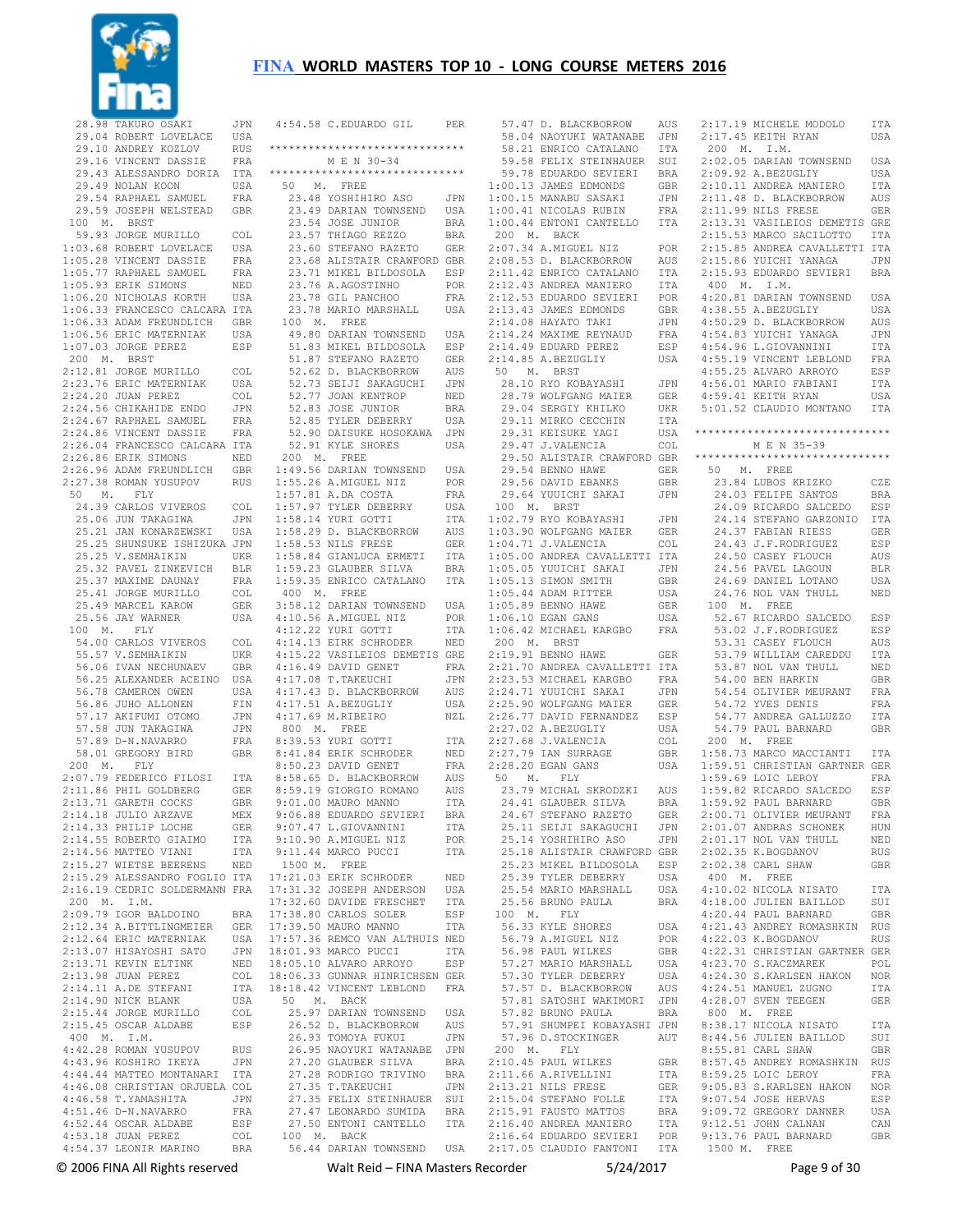

|       | 16:56.34 JULIEN BAILLOD                                                                                                                                                                                                      | SUI                                                    |                                  |
|-------|------------------------------------------------------------------------------------------------------------------------------------------------------------------------------------------------------------------------------|--------------------------------------------------------|----------------------------------|
|       | 17:10.08 JOSE HERVAS<br>17:44.37 ABIAN REINO<br>17:58.35 S.KACZMAREK                                                                                                                                                         | ESP                                                    |                                  |
|       |                                                                                                                                                                                                                              | ESP<br>POL                                             |                                  |
|       | 18:13.50 ALESSIO MORELLATO ITA                                                                                                                                                                                               |                                                        |                                  |
|       |                                                                                                                                                                                                                              | RUS                                                    |                                  |
|       | 18:14.19 OLEG ANDRONOV<br>18:20.28 JORDI ROMEU                                                                                                                                                                               | ESP                                                    |                                  |
|       | 18:23.39 JONAY PEREZ<br>18:23.89 BRENO DUTRA                                                                                                                                                                                 | ESP                                                    |                                  |
|       |                                                                                                                                                                                                                              | BRA                                                    |                                  |
|       | 18:29.00 TAKASHI OKUZONO                                                                                                                                                                                                     | JPN                                                    |                                  |
|       | 50 M. BACK                                                                                                                                                                                                                   |                                                        |                                  |
|       | 26.11 LUBOS KRIZKO<br>27.16 STEV THELOKE                                                                                                                                                                                     | CZE<br>GER                                             |                                  |
|       | 27.38 KENICHI KANEKO                                                                                                                                                                                                         | JPN                                                    |                                  |
|       | 27.49 DIOGO YABE                                                                                                                                                                                                             | <b>BRA</b>                                             |                                  |
|       | 27.61 SIMON THIRST                                                                                                                                                                                                           | RSA                                                    | í                                |
|       | 27.74 KEVIN DOAK                                                                                                                                                                                                             | USA                                                    | $\overline{2}$                   |
|       | 27.84 KENTARO KITADA JPN<br>28.00 PHILIP PRATT GBR                                                                                                                                                                           |                                                        | $\overline{2}$                   |
|       | 28.00 FHILLE INTERNATIONAL POL<br>28.03 MARCIN KACZMAREK POL<br>28.21 JONATHAN AUDIS GBR<br>28.21 JVAN ANGELOV BUL                                                                                                           | GBR                                                    | $\overline{2}$                   |
|       |                                                                                                                                                                                                                              |                                                        | $\overline{2}$<br>$\overline{2}$ |
|       |                                                                                                                                                                                                                              |                                                        | $\mathbf{2}$                     |
|       | 100 M. BACK                                                                                                                                                                                                                  |                                                        | $\mathbf{2}$                     |
|       |                                                                                                                                                                                                                              |                                                        | $\overline{2}$                   |
|       | 58.48 MARCO MACCIANTI ITA<br>1:00.66 JONATHAN AUDIS GBR                                                                                                                                                                      | $\mbox{GBR}$                                           | $\mathbf{2}$                     |
|       | 1:00.88 SIMON THIRST                                                                                                                                                                                                         | RSA                                                    | $\overline{2}$                   |
|       | 1:00.91 KENICHI KANEKO                                                                                                                                                                                                       | JPN                                                    | $\ddot{\phantom{a}}$             |
|       | 1:01.10 KEVIN DOAK                                                                                                                                                                                                           | USA                                                    | $\overline{2}$                   |
|       | $1:01.13$ G. PERULLI                                                                                                                                                                                                         | ITA<br>JPN                                             | $\overline{2}$<br>$\overline{2}$ |
|       | 1:01.24 KENTARO KITADA<br>1:01.38 STEV THELOKE                                                                                                                                                                               | GER                                                    | $\overline{2}$                   |
|       | 1:01.52 MARCIN KACZMAREK POL                                                                                                                                                                                                 |                                                        | $\overline{2}$                   |
|       | $1:02.09$ IVAN ANGELOV                                                                                                                                                                                                       | BUL                                                    | $\overline{2}$                   |
|       | 200 M. BACK                                                                                                                                                                                                                  |                                                        | $\overline{2}$                   |
|       | 2:07.97 MARCO MACCIANTI ITA                                                                                                                                                                                                  |                                                        | $\overline{2}$                   |
|       | 2:08.66 HIROAKI INOU                                                                                                                                                                                                         | $\begin{tabular}{cc} JPN & 2 \\ RSA & 2 \end{tabular}$ |                                  |
|       | 2:15.09 JONATHAN AUDIS<br>2:15.09 JONATHAN AUDIS<br>2:16.14 DENNIS BROWNT                                                                                                                                                    | GBR                                                    | $\mathcal{A}$                    |
|       |                                                                                                                                                                                                                              |                                                        | $\overline{4}$                   |
|       | 2:16.14 DENNIS BROUWERS NED<br>2:17.16 ANTONIO RUS ESP<br>2:17.92 MARCIN KACZMAREK POL                                                                                                                                       | ESP                                                    | $\overline{4}$                   |
|       |                                                                                                                                                                                                                              |                                                        | $\overline{4}$                   |
|       |                                                                                                                                                                                                                              |                                                        | $\overline{4}$                   |
|       | $\begin{tabular}{llllll} 2:17.97 & \texttt{JELLE} & \texttt{GHESQUOERE} & \texttt{BEL} \\ 2:18.84 & \texttt{NOL} & \texttt{VAN THULL} & & \texttt{NED} \\ 2:18.97 & \texttt{MARTIN KLEIN} & & \texttt{GER} \\ \end{tabular}$ |                                                        | $\overline{4}$                   |
|       |                                                                                                                                                                                                                              |                                                        | $\overline{4}$                   |
|       | 50 M. BRST                                                                                                                                                                                                                   |                                                        | 5<br>5 <sub>1</sub>              |
|       | 28.61 FELIPE SANTOS<br>28.61 FELIPE SANTOS BRA<br>29.26 DMITRIY BYCHKOV RUS<br>29.43 NAOTO KUMAGAI JPN                                                                                                                       |                                                        | 5 <sub>1</sub>                   |
|       |                                                                                                                                                                                                                              | JPN                                                    | $5\phantom{.}$                   |
|       | 29.43 NAOTO KUMAGAI<br>29.83 OLEG LISOGOR                                                                                                                                                                                    | UKR                                                    |                                  |
|       | 30.04 STEPHAN PERROT                                                                                                                                                                                                         | ${\tt FRA}$                                            | $***$                            |
|       | 30.07 STEFANO GARZONIO                                                                                                                                                                                                       | $_{\tt ITA}$                                           |                                  |
|       | 30.09 CHRISTOPHER JONES GBR                                                                                                                                                                                                  |                                                        | $***$                            |
|       | 30.16 SERGEY GOGOL<br>30.16 SERGEY GOGOL<br>30.17 TOMONORI TSUJI                                                                                                                                                             | RUS<br>JPN                                             | $\ddot{\phantom{a}}$             |
|       | 30.24 TETSUYA NOZAKI JPN                                                                                                                                                                                                     |                                                        |                                  |
|       | 100 M. BRST                                                                                                                                                                                                                  |                                                        |                                  |
| 1:05. | 50 EDUARDO FISCHER BRA                                                                                                                                                                                                       |                                                        |                                  |
|       | $1:05.66$ STEPHAN PERROT                                                                                                                                                                                                     | FRA                                                    |                                  |
|       | 1:06.01 CHRISTOPHER JONES GBR                                                                                                                                                                                                |                                                        |                                  |
|       | 1:06.03 SERGEY GOGOL<br>$1:06.33$ RICHARD CLAUS                                                                                                                                                                              | RUS<br>NED                                             |                                  |
|       | $1:06.80$ NAOTO KUMAGAI                                                                                                                                                                                                      | JPN                                                    |                                  |
|       | 1:07.32 CARL SHAW                                                                                                                                                                                                            | GBR                                                    |                                  |
|       | 1:07.43 YOSUKE NOSE                                                                                                                                                                                                          | JPN                                                    |                                  |
|       | 1:08.03 TOMONORI TSUJI                                                                                                                                                                                                       | JPN                                                    |                                  |
|       | $1:08.33$ ANDREA BENEDETTI                                                                                                                                                                                                   | ITA                                                    |                                  |
|       | 200 M. BRST                                                                                                                                                                                                                  |                                                        |                                  |
|       | 2:23.46 STEPHAN PERROT<br>2:24.05 CHRISTOPHER JONES GBR                                                                                                                                                                      | FRA                                                    |                                  |
|       | 2:24.62 SERGEY GOGOL                                                                                                                                                                                                         | RUS                                                    |                                  |
|       |                                                                                                                                                                                                                              | NED                                                    |                                  |
|       | 2:27.11 RICHARD CLAUS<br>2:27.20 CARL SHAW                                                                                                                                                                                   | <b>GBR</b>                                             |                                  |
|       | 2:28.89 ED MOSES                                                                                                                                                                                                             | USA                                                    |                                  |
|       | 2:30.15 MATTIA MASPERI                                                                                                                                                                                                       | ITA                                                    |                                  |
|       | 2:30.64 ANDREA BENEDETTI ITA                                                                                                                                                                                                 |                                                        |                                  |
|       | 2:31.85 J.QUINTANILLA                                                                                                                                                                                                        | ESP                                                    | $\ddot{\phantom{0}}$<br>1        |
|       | 2:32.30 MARTIN LOVRECIC SLO<br>50 M. FLY                                                                                                                                                                                     |                                                        | $\mathbf{1}$                     |
|       | 26.01 STEV THELOKE                                                                                                                                                                                                           | GER                                                    | $\mathbf{2}$                     |
|       | 26.03 OLEG LISOGOR                                                                                                                                                                                                           | UKR                                                    | $\overline{2}$                   |
|       | 26.05 KEVIN DOAK                                                                                                                                                                                                             | USA                                                    | $\mathbf{2}$                     |
|       | 26.20 MARCIN KACZMAREK                                                                                                                                                                                                       | POL                                                    | $\overline{2}$                   |
|       | 26.21 OLA FAGERSTRAND                                                                                                                                                                                                        | SWE                                                    | $\mathbf{2}$                     |
|       | 26.23 FABIAN RIESS                                                                                                                                                                                                           | GER                                                    | $\mathbf{2}$                     |

| 26.24 HIROKI NAKAZONO JPN<br>26.25 FELIPE SANTOS BRA<br>26.26 MASAI ZEBE-CHAKA GBR<br>26.28 LEONARDO FEDERICI ITA                                                                                                                                                                                                                                                                               |              |
|-------------------------------------------------------------------------------------------------------------------------------------------------------------------------------------------------------------------------------------------------------------------------------------------------------------------------------------------------------------------------------------------------|--------------|
|                                                                                                                                                                                                                                                                                                                                                                                                 |              |
|                                                                                                                                                                                                                                                                                                                                                                                                 |              |
|                                                                                                                                                                                                                                                                                                                                                                                                 |              |
| 100 M. FLY                                                                                                                                                                                                                                                                                                                                                                                      |              |
|                                                                                                                                                                                                                                                                                                                                                                                                 |              |
| 55.58 DIOGO YABE<br>56.23 TAMAS KEREKJARTO                                                                                                                                                                                                                                                                                                                                                      | BRA<br>USA   |
|                                                                                                                                                                                                                                                                                                                                                                                                 |              |
| 58.38 HIROKI NAKAZONO JPN<br>58.67 MASANORI TAKEGAWA JPN                                                                                                                                                                                                                                                                                                                                        |              |
|                                                                                                                                                                                                                                                                                                                                                                                                 |              |
| 58.77 KEVIN DOAK                                                                                                                                                                                                                                                                                                                                                                                | USA          |
|                                                                                                                                                                                                                                                                                                                                                                                                 | USA          |
|                                                                                                                                                                                                                                                                                                                                                                                                 | GBR          |
|                                                                                                                                                                                                                                                                                                                                                                                                 | ESP          |
|                                                                                                                                                                                                                                                                                                                                                                                                 | $_{\rm FRA}$ |
|                                                                                                                                                                                                                                                                                                                                                                                                 | JPN          |
| 30.77 KEVIN DOAK<br>58.86 GREGORY DANNER<br>58.94 ALEX THURSTON<br>59.50 JOAN ORENSANZ<br>59.63 OLIVIER MEURANT<br>59.73 ASUKA KOIZUMI<br>00 M. FLY<br>200 M. FLY                                                                                                                                                                                                                               |              |
| 2:10.22 GREGORY DANNER                                                                                                                                                                                                                                                                                                                                                                          | USA          |
|                                                                                                                                                                                                                                                                                                                                                                                                 |              |
|                                                                                                                                                                                                                                                                                                                                                                                                 |              |
| 2:10.22 GREGORY DANNER<br>2:10.59 TAMAS KEREXJARTO USA<br>2:11.31 LOIC LEROY USA<br>2:11.31 LOIC LEROY FRA<br>2:11.69 JULIEN BAILLOD SUI<br>2:15.85 JOAN ORENSANZ ESP<br>2:17.02 ANDREJ PIRC SLO<br>2:17.13 STEPHEN CRONK AUS<br>2:17.13 STEPHEN CRONK                                                                                                                                          |              |
|                                                                                                                                                                                                                                                                                                                                                                                                 |              |
|                                                                                                                                                                                                                                                                                                                                                                                                 |              |
|                                                                                                                                                                                                                                                                                                                                                                                                 |              |
|                                                                                                                                                                                                                                                                                                                                                                                                 |              |
|                                                                                                                                                                                                                                                                                                                                                                                                 |              |
|                                                                                                                                                                                                                                                                                                                                                                                                 |              |
| 2:17.50 ADAM BARLEY                                                                                                                                                                                                                                                                                                                                                                             | USA          |
| 200 M. I.M.                                                                                                                                                                                                                                                                                                                                                                                     |              |
| 200 M. I.M.<br>2:07.24 DIOGO YABE<br>2:13.84 ALEX THURSTON<br>2:13.95 HIROAKI INOU<br>2:14.29 BEN HARKIN<br>2:14.31 GREGORY DANNER                                                                                                                                                                                                                                                              | <b>BRA</b>   |
|                                                                                                                                                                                                                                                                                                                                                                                                 | GBR          |
|                                                                                                                                                                                                                                                                                                                                                                                                 | JPN          |
|                                                                                                                                                                                                                                                                                                                                                                                                 | GBR          |
|                                                                                                                                                                                                                                                                                                                                                                                                 | USA          |
|                                                                                                                                                                                                                                                                                                                                                                                                 | AUS          |
| 2:15.15 STEPHEN CRONK<br>2:15.64 E.RAKITINAS                                                                                                                                                                                                                                                                                                                                                    |              |
|                                                                                                                                                                                                                                                                                                                                                                                                 | LTU          |
| 2:15.71 MASANORI TAKEGAWA JPN                                                                                                                                                                                                                                                                                                                                                                   |              |
| 2:16.20 ASUKA KOIZUMI                                                                                                                                                                                                                                                                                                                                                                           | JPN          |
| 2:17.56 JONATHAN AUDIS GBR                                                                                                                                                                                                                                                                                                                                                                      |              |
| $400$ $\,$ M. $\,$ I.M.                                                                                                                                                                                                                                                                                                                                                                         |              |
| $\begin{tabular}{lllllllllll} \texttt{+.57.56 DIOGO YABE} & \texttt{BRA} \\ \texttt{4:48.74 GREGORY DANNER} & \texttt{USA} \\ \texttt{4:50.82 ASUKA KOIZUMI} & \texttt{JPN} \\ \texttt{4:53.27 STEPHEN CRONK} & \texttt{AUS} \\ \texttt{4:58.57 P null BARNB} & \texttt{GBR} \\ \texttt{4:59.16 ADAM BARNEY} & \texttt{USA} \\ \texttt{5:00.63 STFPHANN PNNT} & \texttt{NNNT} \\ \end{tabular}$ |              |
|                                                                                                                                                                                                                                                                                                                                                                                                 |              |
|                                                                                                                                                                                                                                                                                                                                                                                                 |              |
|                                                                                                                                                                                                                                                                                                                                                                                                 |              |
|                                                                                                                                                                                                                                                                                                                                                                                                 |              |
|                                                                                                                                                                                                                                                                                                                                                                                                 | USA<br>FRA   |
|                                                                                                                                                                                                                                                                                                                                                                                                 |              |
|                                                                                                                                                                                                                                                                                                                                                                                                 | GBR          |
|                                                                                                                                                                                                                                                                                                                                                                                                 | ESP          |
|                                                                                                                                                                                                                                                                                                                                                                                                 | <b>RUS</b>   |
|                                                                                                                                                                                                                                                                                                                                                                                                 |              |
| *****************************                                                                                                                                                                                                                                                                                                                                                                   |              |
| M E N 40-44                                                                                                                                                                                                                                                                                                                                                                                     |              |
| ******************************                                                                                                                                                                                                                                                                                                                                                                  |              |
| 50 M. FREE                                                                                                                                                                                                                                                                                                                                                                                      |              |
|                                                                                                                                                                                                                                                                                                                                                                                                 |              |
|                                                                                                                                                                                                                                                                                                                                                                                                 |              |
|                                                                                                                                                                                                                                                                                                                                                                                                 |              |
| 23.88 O.PLANES OSORIO ESP<br>24.00 JUAN BENAVIDES ESP<br>24.26 ISAMU TSUZUKI JPN<br>24.41 BEADLEY BEEN BSA                                                                                                                                                                                                                                                                                      |              |
| 24.41 BRADLEY REEN                                                                                                                                                                                                                                                                                                                                                                              | <b>RSA</b>   |
| 24.54 ANDERS KILEN                                                                                                                                                                                                                                                                                                                                                                              | DEN          |
| 24.65 STEFAN HUGK<br>24.69 TREVER GRAY                                                                                                                                                                                                                                                                                                                                                          | GER          |
|                                                                                                                                                                                                                                                                                                                                                                                                 | USA          |
| 24.74 MAURO LANZONI                                                                                                                                                                                                                                                                                                                                                                             | ITA          |
| 24.74 TODD ROBINSON                                                                                                                                                                                                                                                                                                                                                                             | AUS          |
| 24.77 SVEN GUSKE                                                                                                                                                                                                                                                                                                                                                                                | GER          |
| 100 M. FREE                                                                                                                                                                                                                                                                                                                                                                                     |              |
|                                                                                                                                                                                                                                                                                                                                                                                                 | ESP          |
| 53.49 O.PLANES OSORIO<br>53.53 JUAN BENAVIDES                                                                                                                                                                                                                                                                                                                                                   |              |
|                                                                                                                                                                                                                                                                                                                                                                                                 |              |
| 53.84 BRADLEY REEN<br>53.86 TODD ROBINSON                                                                                                                                                                                                                                                                                                                                                       | ESP          |
| 54.45 PETR GREGOR                                                                                                                                                                                                                                                                                                                                                                               | <b>RSA</b>   |
|                                                                                                                                                                                                                                                                                                                                                                                                 | AUS          |
|                                                                                                                                                                                                                                                                                                                                                                                                 | CZE          |
| 55.31 MASATERU IKEDA                                                                                                                                                                                                                                                                                                                                                                            | JPN          |
| 55.41 CHARLES LORENZ                                                                                                                                                                                                                                                                                                                                                                            | USA          |
| 55.57 MIGUEL MACHADO                                                                                                                                                                                                                                                                                                                                                                            | GBR          |
|                                                                                                                                                                                                                                                                                                                                                                                                 | SWE          |
|                                                                                                                                                                                                                                                                                                                                                                                                 | FRA          |
|                                                                                                                                                                                                                                                                                                                                                                                                 | USA          |
| 55.57 HONZA WITAZKA<br>55.61 PIERRE CHAMBON<br>55.61 NICLAS OHMAN<br>200 M. FREE                                                                                                                                                                                                                                                                                                                |              |
|                                                                                                                                                                                                                                                                                                                                                                                                 | BRA          |
|                                                                                                                                                                                                                                                                                                                                                                                                 | ITA          |
| 1:59.42 GUSTAVO HELENO<br>1:59.66 SAMUELE PAMPANA                                                                                                                                                                                                                                                                                                                                               | RSA          |
| 2:02.13 BRADLEY REEN                                                                                                                                                                                                                                                                                                                                                                            |              |
|                                                                                                                                                                                                                                                                                                                                                                                                 | AUS          |
| 2:02.15 DIADALI NADA<br>2:02.52 TODD ROBINSON<br>2:02.57 MAURIZIO TERSAR                                                                                                                                                                                                                                                                                                                        | ITA          |
| 2:03.15 JUAN BENAVIDES                                                                                                                                                                                                                                                                                                                                                                          | ESP          |
| 2:04.07 JEROEN VD BOSCH<br>2:04.08 CHARLES LORENZ USA                                                                                                                                                                                                                                                                                                                                           | BEL          |

 2:04.48 HIROFUMI NAKAGAWA JPN 2:04.70 MARCELLO TONELLI ESP 1:08.47 SIMONE BATTISTON ITA 1:08.92 JORGE MARUJO ESP 400 M. FREE 800 M. FREE 8:36.41 SAMUELE PAMPANA ITA 8:51.24 GUSTAVO HELENO BRA 8:56.89 R SEAN JUSTICE USA 9:05.20 FRANCO POZZI ITA 9:05.72 PATRICE RECORBET FRA 9:07.30 ANTONINO TRIPPODO ITA 9:09.72 L.SENNEVILLE FRA 9:12.77 ROSTISLAV VITEK CZE 9:12.92 RICHARD STANNARD GBR 9:15.82 TOMAS PRIBYL CZE 1500 M. FREE 16:41.48 SAMUELE PAMPANA ITA 16:45.80 GUSTAVO HELENO BRA 17:45.57 RICHARD STANNARD GBR 18:06.41 FERNANDO MARIAN ESP 100 M. FLY<br>18:06.80 SERGIO MORALES ESP 57.81 ISAMUT 18:08.48 RYAN COX USA 18:12.66 MARCELLO TONELLI ESP 18:14.00 MANUEL MORENO ESP 18:14.78 LUIS GONI ESP 18:14.78 LUIS GONI ESP<br>18:15.05 CHIP POLITO USA 50 M. BACK<br>27.91 MAURIZIO TERSAR ITA<br>27.98 TREVER GRAY USA<br>28.10 JAMES ZENYUH USA 28.39 TAKATOSHI NUMATA JPN 200 M. FLY 100 M. BACK 59.26 MAURIZIO TERSAR ITA 1:00.67 TREVER GRAY USA 1:01.56 LARS KALENKA GER 1:01.69 JAMES ZENYUH USA 1:02.90 MICHAEL KERSLAKE GBR<br>1:03.73 LEE PETERSON GBR<br>1:03.80 R.LOCOCCIOLO ITA<br>1:03.95 JUAN ARANDA ESP 200 M. BACK 2:16.24 TREVER GRAY USA 2:19.90 ROSTISLAV VITEK CZE 2:21.67 MARCELLO TONELLI ESP 2:22.01 ROMAIN MARTY FRA 2:22.78 EGBERT STOLK NED 29.57 JEFF COMMINGS USA 29.92 O.PLANES OSORIO ESP 30.12 STEFAN SCHERLING SWE 30.18 MARTIN HLAVATY SVK 30.53 YASUHIRO KOMORI JPN 30.81 P.EMILIANO ITA 30.86 SVEN GUSKE GER 50 M. FREE 100 M. BRST 1:04.38 STEVE WEST USA 1:06.00 JEFF COMMINGS USA 1:07.61 VAL BAGRI USA<br>1:08.17 STEFAN SCHERLING SWE

 4:11.62 GUSTAVO HELENO BRA 1:09.53 ROBERT ROBSON GBR 4:12.04 SAMUELE PAMPANA ITA 4:18.29 R SEAN JUSTICE USA 1:09.63 MARCELLO TONELLI ESP 1:09.64 O.PLANES OSORIO ESP 4:20.98 ANDREA MARCATO ITA 200 M. BRST<br>4:23.02 RICHARD STANNARD GBR 2:21.23 STEVE WEST USA 4:23.92 JEROEN VD BOSCH BEL 4:24.34 PATRICE RECORBET FRA 2:28.80 MARTIN DE WILDT NED 2:30.93 JORGE MARUJO ESP 4:27.77 L.SENNEVILLE FRA 4:27.83 BRADLEY REEN RSA 2:31.00 SIMONE BATTISTON ITA 2:31.75 JOHN RASMUSSEN USA 4:29.24 ROSTISLAV VITEK CZE 2:34.10 KEVIN DOHERTY USA 28.78 EIJI KOMINE JPN 28.97 LARS KALENKA GER 2:11.93 EIJI NOMURA JPN 2:12.61 ANTONINO TRIPPODO ITA 28.98 JUAN ARANDA ESP 29.16 LEE PETERSON GBR 2:12.92 KIMITAKA MINOBE JPN 2:13.74 ISAMU TSUZUKI JPN 29.31 MICHAEL KERSLAKE GBR 29.51 R.LOCOCCIOLO ITA 2:15.81 ANDREA MARCATO ITA 2:16.08 GUSTAVO HELENO BRA 1:02.19 TAKATOSHI NUMATA JPN 2:11.31 ANTONINO TRIPPODO ITA 1:04.93 MARCELLO TONELLI ESP 2:19.29 EGBERT STOLK NED 2:10.46 MAURIZIO TERSAR ITA 2:13.87 LARS KALENKA GER 2:20.81 VANES TERZIARI ITA 2:20.83 K.TAKASHIMIZU JPN 2:15.93 ANTONINO TRIPPODO ITA 2:21.40 JESPER WATERVAL DEN 2:23.78 BRUNO NOPPONEN EST 2:23.88 MICHAEL KERSLAKE GBR 5:00.98 PIERRE RABAT FRA 50 M. BRST 29.29 STEVE WEST USA 5:05.51 CEDRIC GRAMUSSET FRA 5:06.94 ROSTISLAV VITEK CZE 31.12 ROBERT ROBSON GBR 24.56 M.GIALDI ITA<br>31.13 MARCELLO TONELLI ESP 24.63 SIPHIWE BALEKA USA<br>100 M. BRST 24.68 TOMMY RUNDGREN FIN 1:09.26 V.JORGE ROSARIO POR 2:34.20 V.JORGE ROSARIO POR 2:34.90 SANDRO DE MARCO FRA 2:35.04 HUGO MORAIS BRA 2:35.80 EGBERT STOLK NED<br>
50 M. FLY<br>
25.23 EIJI NOMURA JPN<br>
25.79 PETR GREGOR CZE 25.82 JAMES ZENYUH USA 25.87 MASATERU IKEDA JPN 25.92 ISAMU TSUZUKI JPN 26.01 JUAN BENAVIDES ESP 26.07 TODD ROBINSON AUS essentials<br>26.16 VASILEIOS KAPENIS GRE<br>26.17 TAKEFUMI KOGA – JPN 26.17 TAKEFUMI KOGA JPN 26.18 O.PLANES OSORIO ESP 57.81 ISAMU TSUZUKI JPN<br>58.15 PETR GREGOR - CZE 57.81 ISAMO ISSUED.<br>58.15 PETR GREGOR CZE<br>58.38 ELII NOMURA JIPN 58.38 EIJI NOMURA 58.54 ADRIAN VISINESCU FRA 58.65 BOHUMIR SRAUT CZE 58.73 MASATERU IKEDA JPN 58.97 ANDREA TALEVI ITA<br>59.05 VASILEIOS KAPENIS GRE<br>59.23 S.OKEMOTO JPN<br>59.63 HONZA VITAZKA SWE 2:17.33 CEDRIC GRAMUSSET FRA 2:18.76 PIERRE RABAT FRA 2:19.27 ALBERTO ROTA ITA 2:20.74 MARCELLO TONELLI ESP 200 M. I.M. 2:13.71 JEFF COMMINGS<br>2:16.23 STEPHEN MAVIN GBR<br>2:17.19 MARCELLO TONELLI ESP<br>2:18.88 KEVIN DOHERTY USA 2:20.72 JEROEN VD BOSCH BEL 400 M. I.M. 4:43.25 ANTONINO TRIPPODO ITA 4:55.52 ISAMU TSUZUKI JPN 4:56.77 KEVIN DOHERTY USA 5:00.31 JEROEN VD BOSCH BEL 5:00.37 EGBERT STOLK NED 5:08.24 LUIZ PINTO BRA 5:08.44 ATSUSHI MATSUMURA JPN \*\*\*\*\*\*\*\*\*\*\*\*\*\*\*\*\*\*\*\*\*\*\*\*\*\*\*\*\*\* M E N 45-49 \*\*\*\*\*\*\*\*\*\*\*\*\*\*\*\*\*\*\*\*\*\*\*\*\*\*\*\*\*\* 24.87 HARALD MAISCH GER 24.95 VLADIMIR PREDKIN RUS 25.03 NICOLAS GRANGER FRA 25.03 NICOLAS GRANGEL.<br>25.07 MARK THOMPSON AUS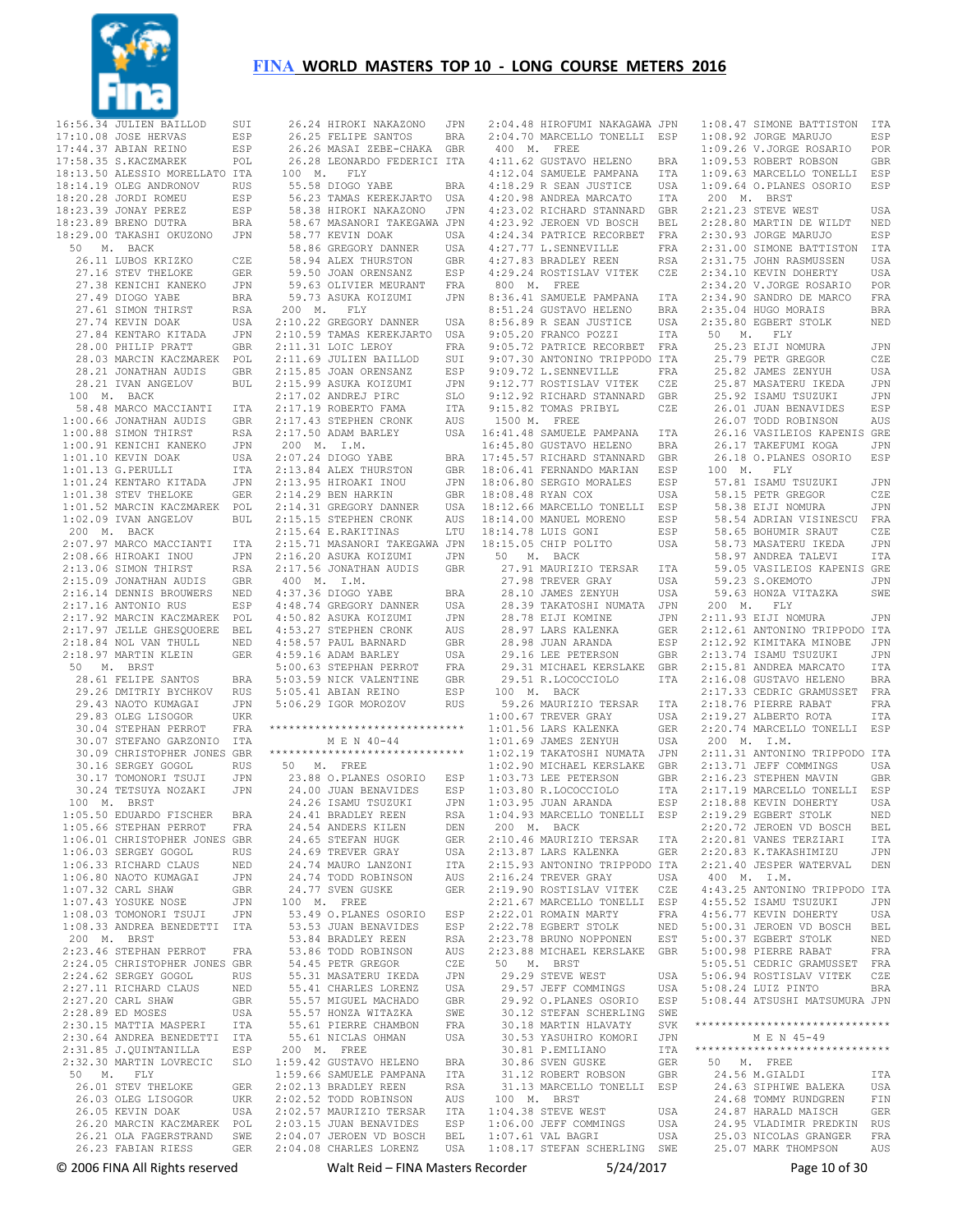

| 25.27 DAMIEN CUCUMEL<br>25.31 ARON PARKER | FRA        | 2:18.62 Y.NAKAHARA            | JPN        |
|-------------------------------------------|------------|-------------------------------|------------|
|                                           |            |                               |            |
|                                           |            | 2:19.06 CHRISTOPHER JONES     |            |
|                                           | JPN        |                               | GBR        |
| 25.35 FRANK STUWE                         | GER        | 2:19.68 KURT DICKSON          | USA        |
| 100<br><b>M.</b><br>FREE                  |            | 2:19.69 JAN GOOSSENS          | BEL        |
|                                           |            |                               |            |
| 53.77 NICOLAS GRANGER                     | USA        | 2:20.80 RENE SAEZ             | PUR        |
| 54.08 MARK THOMPSON                       | AUS        | 2:21.86 RICK HAMILTON         | USA        |
|                                           |            |                               |            |
| 54.43 SIPHIWE BALEKA                      | USA        | 2:21.98 MIKE SELF             | USA        |
| 55.28 JARL INGE MELBERG NOR               |            | 50                            |            |
|                                           |            | М.<br>BRST                    |            |
| 55.31 TOMMY RUNDGREN                      | FIN        | 29.78 VLADISLAV BRAGIN        | CZE        |
|                                           |            |                               |            |
| 55.41 M.GIALDI                            | ITA        | 30.02 MICHAEL HODGSON         | GBR        |
| 55.44 VALTER KALAUS                       | HUN        | 30.10 SIPHIWE BALEKA          | USA        |
|                                           |            |                               |            |
| 55.50 BOLESLAW SZUTER                     | POL        | 30.22 NICOLAS GRANGER         | FRA        |
| 55.56 MARK WELDON                         | NZL        | 30.77 SPINADIN PIANCA         | ITA        |
|                                           |            |                               |            |
| 56.18 DMYTRO SHEREMET                     | UKR        | 31.07 MAKOTO ONODERA          | JPN        |
| 200<br>М.<br>FREE                         |            | 31.44 ROBERTO DOBIE           | ARG        |
|                                           |            |                               |            |
| 1:58.08 NICOLAS GRANGER                   | USA        | 31.73 ANDREA CABIDDU          | ITA        |
| 2:00.44 MARK THOMPSON                     | AUS        | 31.80 HAJIME MORIMOTO         | JPN        |
|                                           |            |                               |            |
| 2:01.74 DAVID WARREN                      | GBR        | 31.82 DARYL MASON             | GBR        |
| 2:01.79 JARL INGE MELBERG                 | NOR        | М.<br>100<br>BRST             |            |
|                                           |            |                               |            |
| 2:04.76 YOSHINORI IWASAKI                 | JPN        | 1:05.30 VLADISLAV BRAGIN      | CZE        |
| 2:04.96 BOLESLAW SZUTER                   | POL        | 1:07.06 NICOLAS GRANGER       | FRA        |
|                                           |            |                               |            |
| 2:05.07 VALTER KALAUS                     | HUN        | 1:07.74 ALBERTO MONTINI       | ITA        |
| 2:06.26 KURT DICKSON                      | USA        | 1:08.19 MICHAEL HODGSON       | GBR        |
|                                           |            |                               |            |
| 2:06.69 LUCA DI IACOVO                    | ITA        | 1:09.03 SIPHIWE BALEKA        | USA        |
| 2:06.85 PETER DIXON                       | <b>GBR</b> | 1:10.13 SPINADIN PIANCA       | <b>ITA</b> |
|                                           |            |                               |            |
| 400<br>М.<br>FREE                         |            | 1:10.63 HAJIME MORIMOTO       | JPN        |
| 4:18.00 MARK THOMPSON                     | AUS        | 1:10.77 ANDRE WRASSE          | GER        |
|                                           |            |                               |            |
| 4:24.18 JASCHA HASSON                     | FRA        | 1:10.81 TODD TORRES           | USA        |
| 4:27.15 KURT DICKSON                      | USA        | 1:11.36 A.DOMINGUEZ           | ESP        |
|                                           |            |                               |            |
| 4:28.03 LUCA DI IACOVO                    | ITA        | 200 M.<br>BRST                |            |
| 4:29.16 GARY ALBERTYN                     | RSA        | 2:24.32 VLADISLAV BRAGIN      | CZE        |
|                                           |            |                               |            |
| 4:29.23 NICOLAS GRANGER                   | FRA        | 2:27.99 ALBERTO MONTINI       | ITA        |
| 4:30.74 VALTER KALAUS                     | HUN        | 2:32.03 NICOLAS GRANGER       | FRA        |
|                                           |            |                               |            |
| 4:30.96 BRENT FOSTER                      | NZL        | 2:34.10 MICHAEL HODGSON       | GBR        |
| 4:31.75 MIKE SELF                         | USA        | 2:35.76 A.ZAMORSKIS           | LTU        |
|                                           |            |                               |            |
| 4:33.50 LAURENT KABICHE                   | FRA        | 2:36.65 SERGEY SITDIKOV       | <b>RUS</b> |
| 800<br>М.<br>FREE                         |            | 2:36.95 ERLEND ALSTAD         | NOR        |
|                                           |            |                               |            |
| 8:59.28 MARK THOMPSON                     | AUS        | 2:38.36 NEIL KEMP             | GBR        |
| 9:07.14 JASCHA HASSON                     | FRA        | 2:38.88 A.DOMINGUEZ           | ESP        |
|                                           |            |                               |            |
| 9:15.65 LUCA DI IACOVO                    | ITA        | 2:38.99 PIOTR BARTA           | POL        |
| 9:21.91 BRENT FOSTER                      | NZL        | 50<br>Μ.<br>FLY               |            |
|                                           |            |                               |            |
| 9:21.97 GARY ALBERTYN                     | RSA        | 26.99 NICOLAS GRANGER         | USA        |
| 9:27.66 LAURENT KABICHE                   |            | 27.02 HIROSHI MIURA           |            |
|                                           | FRA        |                               | JPN        |
| 9:30.31 KURT DICKSON                      | USA        | 27.05 TOMMY RUNDGREN          | FIN        |
| 9:30.77 BARTON WELLS                      | USA        | 27.06 MARK WELDON             | NZL        |
|                                           |            |                               |            |
| 9:31.97 PETER THIEL                       | AUS        | 27.35 LUDOVIC LEROUX          | FRA        |
| 9:35.22 PETER DIXON                       | GBR        |                               |            |
|                                           |            |                               |            |
|                                           |            | 27.42 PATRICE JACOB           | FRA        |
|                                           |            |                               |            |
| 1500 M.<br>FREE                           |            | 27.46 DARYL MASON             | GBR        |
| 17:35.48 BRENT FOSTER                     | NZL        | 27.53 OLEG PLUTOK             | RUS        |
| 17:54.21 BARTON WELLS                     | USA        |                               |            |
|                                           |            | 27.57 DAVID SUMNER            | USA        |
| 17:56.62 KURT DICKSON                     | USA        | 27.58 VLADIMIR PREDKIN        | RUS        |
|                                           |            | 100<br>м.<br>FLY              |            |
| 18:22.78 KIRK NELSON                      | USA        |                               |            |
| 18:23.10 LUCA VIGNERI                     | ITA        | 58.25 NICOLAS GRANGER         | FRA        |
| 18:37.53 R.KLEIN-BOLTING                  | GER        | 59.69 MARK WELDON             | NZL        |
|                                           |            |                               |            |
| 18:38.65 JAMES BYRON SECOY                | ESP        | 1:00.19 ALBERTO MONTINI       | ITA        |
|                                           |            |                               |            |
| 18:38.94 TOBIAS LERCH                     | GER        | 1:00.40 DAVID WARREN          | <b>GBR</b> |
| 18:42.07 JEFFREY UTSCH                    | USA        | $1:01.15$ OLEG PLUTOK         | RUS        |
| 18:42.66 MATT KELLER                      |            | 1:01.18 ANDRE WRASSE          | GER        |
|                                           | USA        |                               |            |
| M. BACK<br>50                             |            | 1:01.55 MARK THOMPSON         | AUS        |
| 28.76 MIKE SELF                           |            | 1:01.63 TOSHIYUKI IBE         | JPN        |
|                                           | USA        |                               |            |
| 28.83 NICOLAS GRANGER                     | FRA        | 1:01.99 JARL INGE MELBERG NOR |            |
|                                           |            |                               |            |
| 28.87 HARALD MAISCH                       | GER        | $1:02.63$ A.IOANNIDIS         | GRE        |
| 29.00 GREG KAHN                           | GBR        | 200 M.<br>FLY                 |            |
|                                           |            |                               |            |
| 29.04 Y.NAKAHARA                          | JPN        | 2:15.08 TOSHIYUKI IBE         | JPN        |
| 29.23 SERGII BABKIN                       | <b>UKR</b> | 2:16.44 DAVID WARREN          | GBR        |
|                                           |            |                               |            |
| 29.32 TORSTEN KAISER                      | GER        | 2:20.31 JOHN RUBOCKI          | USA        |
| 29.35 YOSHINORI IWASAKI JPN               |            | 2:20.81 NICOLAS GRANGER       | FRA        |
|                                           |            |                               |            |
| 29.37 NICOLAS DUBREUIL FRA                |            | 2:21.82 OLEG PLUTOK           | RUS        |
| 29.71 GIANLUCA LAPUCCI                    | ITA        | 2:22.92 A.IOANNIDIS           | GRE        |
|                                           |            |                               |            |
| 100 M.<br>BACK                            |            | 2:24.01 ANDRE WRASSE          | GER        |
| 1:01.94 GREG KAHN                         | GBR        | 2:25.16 E.FRISCHKNECHT        | POR        |
|                                           |            |                               |            |
| 1:02.68 YOSHINORI IWASAKI JPN             |            | 2:25.65 NICKOLAS MARCHAND FRA |            |
| 1:02.70 Y.NAKAHARA                        | JPN        | 2:25.94 CIRO GUTIERREZ        | ESP        |
|                                           |            |                               |            |
| 1:02.73 CHRISTOPHER JONES GBR             |            | 200 M. I.M.                   |            |
| 1:03.39 MIKE SELF                         | USA        | 2:10.09 NICOLAS GRANGER       | USA        |
|                                           |            |                               |            |
| 1:03.97 LUCA VIGNERI                      | ITA        | 2:14.94 DAVID WARREN          | GBR        |
| 1:04.10 SERGII BABKIN                     |            |                               | USA        |
|                                           | UKR        | 2:19.62 SIPHIWE BALEKA        |            |
| 1:04.26 JAN GOOSSENS                      | BEL        | 2:20.33 ALBERTO MONTINI       | ITA        |
| 1:04.39 HARALD MAISCH                     | GER        | 2:20.57 GUIDO COCCI           | ITA        |
|                                           |            |                               |            |
| 1:04.42 LIZANDRO CARVALHO BRA             |            | 2:20.84 ANDREA CABIDDU        | ITA        |
| 200 M.<br><b>BACK</b>                     |            |                               |            |
|                                           |            | 2:22.10 ANDREY KREMLEVSKY RUS |            |
| 2:16.58 NICOLAS GRANGER                   | FRA        | 2:22.60 ANDRE WRASSE          | GER        |
| 2:17.51 LUCA VIGNERI                      | ITA        | 2:23.12 MICHAEL HODGSON       | GBR        |
| 2:18.45 GREG KAHN                         | GBR        | 2:23.89 MATTHIAS MILLERS      | GER        |

 400 M. I.M. 4:46.41 NICOLAS GRANGER USA 4:58.33 YOSHINORI IWASAKI JPN 4:59.64 DAVID WARREN GBR<br>5:01.27 JASCHA HASSON FRA 5:01.27 JASCHA HASSON FRA 5:06.62 BRENT FOSTER NZL 5:07.06 NICKOLAS MARCHAND FRA 5:09.10 MATTHIAS MILLERS GER 5:11.83 ANDRE WRASSE GER 5:12.55 JOHN RUBOCKI USA 100 M. BACK 1:04.14 HIROYOSHI MAETOGE JPN 5:14.11 A.DOMINGUEZ ESP \*\*\*\*\*\*\*\*\*\*\*\*\*\*\*\*\*\*\*\*\*\*\*\*\*\*\*\*\*\* M E N 50-54 \*\*\*\*\*\*\*\*\*\*\*\*\*\*\*\*\*\*\*\*\*\*\*\*\*\*\*\*\*\* 50 M. FREE 25.11 CALVIN MAUGHAN RSA<br>25.17 RICO ROLLI ITA 25.17 RICO ROLLI 25.17 STEVE HILTABIDDLE USA 25.42 MICHAEL BOOSIN USA 25.53 JANNE VIRTANEN FIN<br>25.63 PETER RAINEY AUS  $25.63$  PETER RAINEY 25.65 AHMET NAKKAS TUR 25.72 BRYAN TATTERSON RSA 25.86 PIERRE BLANC FRA 25.93 BARRY CARP AUS 2:27.00 IGNACIO JIMENEZ USA 2:27.18 FRANCESCO PETTINI ITA ----.<br>25.93 BARRY CARP<br>100 M. FREE 55.94 STEVE HILTABIDDLE USA 2:28.33 RAGNAR STERMANN GER 56.35 DAVID SIMS USA 56.78 AHMET NAKKAS TUR 57.16 MARK REYNOLDS GBR<br>57.39 PIERRE BLANC FRA 57.39 PIERRE BLANC 57.63 GIANLUCA SONDALI ITA 57.73 MARCO CONTI ITA 57.80 BRETT WOODS AUS 57.89 PATRICK SAGESSER SUI 57.92 ROBERTO BRUNORI ITA 200 M. FREE 2:04.85 STEVEN UNRUH USA 2:05.40 GIANLUCA SONDALI ITA 2:05.73 MATS NYGREN USA<br>2:05.73 MATS NYGREN USA<br>2:07.30 TONY ANDERSON USA  $2:07.30$  TONY ANDERSON 2:07.60 MARK REYNOLDS GBR 2:08.33 ROBERTO BRUNORI ITA 2:08.52 B.SOUVIRAA-LABAST FRA 2:09.21 BRETT WOODS AUS 2:09.21 BREIT WOODS<br>2:09.48 JOSE FREITAS POR 2:09.99 TOMAS PRESCHER GER 400 M. FREE 4:25.98 STEVEN UNRUH USA<br>4:31.14 TONY ANDERSON USA 4:31.14 TONY ANDERSON USA 4:31.85 GIANLUCA SONDALI ITA 4:31.90 MICHAEL KLEIBER GER<br>4:33.36 MARCO LEONE ITA 4:33.36 MARCO LEONE ITA<br>4:33.72 JOSE FREITAS POR<br>4:35.23 A.LAVEGLIA ITA 4:33.72 JOSE FREITAS 4:35.23 A.LAVEGLIA<br>4:36.13 MATS NYGREN 4:36.13 MATS NYGREN USA 4:36.54 ARNALDO PEREZ PUR 4:38.41 ALESSANDRO GESINI ITA 2:40.55 CARLO TRAVAINI ITA 800 M. FREE 9:15.86 ALESSANDRO GESINI ITA 9:23.38 ARNALDO PEREZ PUR 9:24.78 JOSE FREITAS POR 9:26.28 TONY ANDERSON USA 9:28.30 CARLOS VALLEJO ESP 9:28.30 MATS NYGREN USA<br>9:39.17 A.BELOSLUDTSEV RUS 9:39.17 A.BELOSLUDTSEV 9:40.66 C.SAINT MARTIN FRA<br>9:41.20 A.LAVEGLIA ITA 9:41.20 A.LAVEGLIA ITA 9:41.95 LUCA MONOLO ITA 1500 M. FREE 17:56.32 MICHAEL KLEIBER GER 18:00.23 TONY ANDERSON USA<br>18:02.49 JOSE FREITAS POR<br>18:36.80 A.LAVEGLIA ITA 18:02.49 JOSE FREITAS POR 18:36.80 A.LAVEGLIA ITA 18:40.20 MARCO LEONE ITA 18:49.50 GIANLUCA SONDALI ITA<br>18:49.78 K DELLBRUGGE GER 18:49.78 K.DELLBRUGGE GER 18:50.52 CALUM MCKINLAY AUS 18:51.69 F.RAMIRO FERRARI ESP 18:53.43 ANDY REUL USA 50 M. BACK 29.62 HIROYOSHI MAETOGE JPN 29.70 HARALD RUCK RSA

30.28 MICHAEL BOOSIN USA 30.29 WOLFGANG RABER 30.57 J-P.RIBLET FRA 30.64 JANNE VIRTANEN 30.83 ANDERS RASMUSSEN USA 30.84 FRANCESCO PETTINI ITA 30.89 DIRK SZYMKOWIAK GER 30.91 PETER BERNSEN NED 1:05.10 WOLFGANG RABER AUT 1:05.38 J-P.RIBLET FRA 1:05.47 ALESSIO GERMANI ITA 1:06.64 FRANCESCO PETTINI ITA 1:07.38 VALERIY KRYSHTAL UKR  $1:07.44$  DAVID SIMS USA<br> $1:07.46$  Thomas Dockhorn GER 1:07.46 THOMAS DOCKHORN GER<br>1:07.76 HARALD RUCK RSA 1:07.76 HARALD RUCK RSA<br>1:08.18 EDWARD MENCH USA  $1:08.18$  EDWARD MENCH 200 M. BACK 2:24.93 ALESSIO GERMANI ITA 2:25.16 J.NOTENBOMER NED 2:25.93 MASASHI TANIKAWA JPN<br>2:26.84 J-P RIBLET FRA  $2.26.84$  J-P RIBLET 2:28.16 A.LAVEGLIA ITA 2:29.07 PETER BERNSEN NED 2:29.85 C.SAINT MARTIN FRA 50 M. BRST 30.92 RICO ROLLI ITA<br>31.13 JENS LUTSCHIN GER 31.13 JENS LUTSCHIN GER 31.50 TOMAS VAVERKA CZE 31.64 C.COVENEY USA 31.69 CARLO TRAVAINI ITA 31.81 TOR ARNE PEDERSEN NOR 31.93 DANIEL PHILLIPS USA 32.09 VITALIY SIVOLAP UKR 32.16 BERNHARD AUNER AUT 32.23 MARCEL SCHOLTEN GBR 100 M. BRST 1:10.94 C.COVENEY USA 1:11.68 CARLO TRAVAINI ITA 1:11.69 GRAEME FISER RSA 1:11.69 VITALIY SIVOLAP UKR<br>1:12 24 DANIEL PHILLIPS USA  $1.12.24$  DANIEL PHILLIPS 1:12.34 BERNHARD AUNER AUT 1:12.66 DAVID MILBURN GBR 1:12.96 SHUJI YAMAZAKI JPN 1:13.54 SEAN FRAMPTON USA 1:13.65 SHINJI NATORI JPN 200 M. BRST 2:37.62 SHUJI YAMAZAKI JPN 2:38.33 VITALIY SYVOLAP UKR 2:39.20 C.COVENEY USA 2:39.53 GRAEME FISER RSA 2:40.10 DAVID MILBURN GBR 2:42.08 J-A.MELLADO FRA 2:42.12 IGNACIO JIMENEZ USA 2:42.87 C.SAINT MARTIN FRA 2:43.90 STEFANO PACINI ITA 50 M. FLY .<br>26.12 STEVE HILTABIDDLE USA 27.02 STEVEN UNRUH USA 27.29 WOLFGANG RABER AUT 27.33 L.MICHELOTTI ITA<br>27.35 RICO ROLLI ITA 27.35 RICO ROLLI 27.46 BARRY CARP AUS 27.59 MARCELO CRUZ BRA 27.63 THOMAS LOWY AUT 27.68 MAURO CAPPELLETTI ITA 27.74 MASAKATSU RACHI JPN 100 M. FLY 1:00.11 STEVE HILTABIDDLE USA 1:00.82 ANDREA TOJA ITA 1:00.87 STEVEN UNRUH USA 1:00.97 MAURO CAPPELLETTI ITA 1:01.80 MIKE SHAFFER USA 1:02.19 MARC CHALANSONNET FRA 1:02.56 C.LUTOTOVICH ARG<br>1:02.65 PIERRE BLANC FRA  $1:02.65$  PIERRE BLANC 1:03.36 MIKE BITZENHOFER USA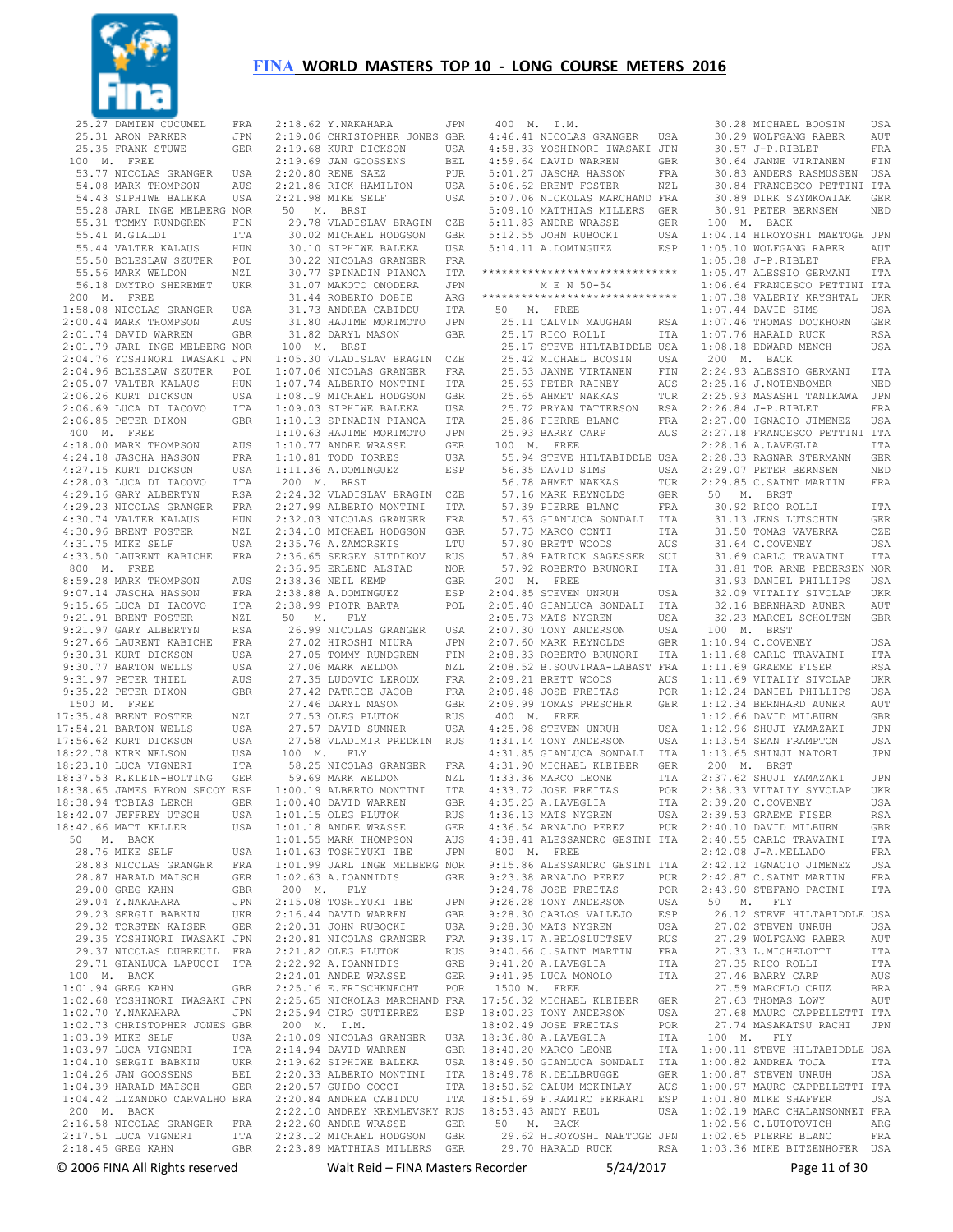

| 1:04.02 MASAKATSU RACHI JPN 9:                                                                                                                                                                |                                                                   |                      |
|-----------------------------------------------------------------------------------------------------------------------------------------------------------------------------------------------|-------------------------------------------------------------------|----------------------|
| 200 M. FLY                                                                                                                                                                                    |                                                                   | 9:                   |
|                                                                                                                                                                                               |                                                                   |                      |
| 2:16.56 MAURO CAPPELLETTI ITA<br>2:17.83 DAVID SIMS USA<br>2:19.38 MIKE SHAFFER USA<br>2:21.68 A.LAVEGLIA ITA                                                                                 | 3:<br>9:<br>9:<br>32:<br>USA 10:<br>USA 10:<br>UTA 7<br>PUR<br>FF |                      |
|                                                                                                                                                                                               |                                                                   |                      |
| 2:21.68 A.LAVEGLIA                                                                                                                                                                            |                                                                   |                      |
| 2:23.21 STEVEN UNRUH<br>2:24.68 ANDREA TOJA                                                                                                                                                   |                                                                   |                      |
|                                                                                                                                                                                               |                                                                   |                      |
| 2:25.17 ARNALDO PEREZ PUR<br>2:25.17 ARNALDO PEREZ PUR 10:<br>2:26.18 MARC CHALANSONNET FRA 1<br>2:27.40 SYLVAIN BARALE FRA 18:<br>2:27.40 SYLVAIN BARALE FRA 18:                             |                                                                   |                      |
|                                                                                                                                                                                               |                                                                   |                      |
|                                                                                                                                                                                               |                                                                   |                      |
|                                                                                                                                                                                               |                                                                   |                      |
| 200 M. I.M.                                                                                                                                                                                   |                                                                   | 19:                  |
| 2:21.53 GIANLUCA SONDALI ITA 19:                                                                                                                                                              |                                                                   |                      |
|                                                                                                                                                                                               |                                                                   |                      |
|                                                                                                                                                                                               |                                                                   |                      |
|                                                                                                                                                                                               |                                                                   |                      |
| 2:25.26 A.LAVEGLIA 177A 19:<br>2:25.51 C.SAINT MARTIN FRA 19:<br>2:27.77 GREGORY HARRIS USA 19:                                                                                               |                                                                   |                      |
|                                                                                                                                                                                               |                                                                   |                      |
|                                                                                                                                                                                               |                                                                   |                      |
| 2:28.96 KEITH PETERS                                                                                                                                                                          | USA<br>PUR                                                        | ∴.                   |
| 2:29.26 ARNALDO PEREZ PUR<br>2:29.51 J-A.MELLADO FRA                                                                                                                                          |                                                                   |                      |
|                                                                                                                                                                                               |                                                                   |                      |
| 400 M. I.M.                                                                                                                                                                                   |                                                                   |                      |
|                                                                                                                                                                                               |                                                                   |                      |
|                                                                                                                                                                                               |                                                                   |                      |
| 5:10.27 C.MARTIN                                                                                                                                                                              | FRA                                                               |                      |
| 5:13.13 ARNALDO PEREZ                                                                                                                                                                         | PUR                                                               |                      |
|                                                                                                                                                                                               |                                                                   |                      |
|                                                                                                                                                                                               |                                                                   |                      |
|                                                                                                                                                                                               |                                                                   |                      |
| 5:21.24 SYLVAIN BARALE<br>5:21.24 SYLVAIN BARALE FRA<br>5:23.85 JEAN-LUC ROLLAND FRA<br>5:25.72 STEFANO DE VITO ITA<br>5:27.80 JAVIER NOGUES GER<br>5:28.75 MARCO VAN DIJK GER                |                                                                   | $\mathbf{1}$         |
|                                                                                                                                                                                               |                                                                   | $\overline{1}$ :     |
| 5:29.20 CRAIG MAGNUSSON AUS                                                                                                                                                                   |                                                                   | 1:                   |
|                                                                                                                                                                                               |                                                                   | 1:                   |
|                                                                                                                                                                                               |                                                                   |                      |
| M E N 55-59                                                                                                                                                                                   |                                                                   | $\mathbf{1}$ :       |
| ******************************                                                                                                                                                                |                                                                   | 1:                   |
| 50 M. FREE                                                                                                                                                                                    |                                                                   | $\mathbf{1}$ :       |
|                                                                                                                                                                                               |                                                                   | $\mathbf{1}$ :       |
|                                                                                                                                                                                               |                                                                   | 1:                   |
| 25.30 BRENT BARNES JPN<br>25.51 STEVE WOOD USA<br>25.87 DAVID BOATWRIGHT USA                                                                                                                  |                                                                   | 1:                   |
| 25.97 ALEXEY MARKOVSKIY ROS<br>25.97 ALEXEY MARKOVSKIY ROS<br>25.97 MARCO COLOMBO ITA<br>26.49 LIONEL GODEAUX BEL<br>26.52 G.GOLIETTI ITA<br>26.60 CRAIG NORREY SUI<br>26.80 BILL SHERMAN USA |                                                                   | ź                    |
|                                                                                                                                                                                               |                                                                   | 2:                   |
|                                                                                                                                                                                               |                                                                   | 2:                   |
|                                                                                                                                                                                               |                                                                   | 2:                   |
| 26.60 CRAIG NORREY<br>26.80 BILL SHERMAN                                                                                                                                                      | SUI<br>USA                                                        | 2:                   |
|                                                                                                                                                                                               |                                                                   | 2:                   |
| 26.82 LARRY FORSYTH                                                                                                                                                                           | $\mathop{\rm AUS}$                                                | 2:                   |
| 100 M. FREE                                                                                                                                                                                   |                                                                   | 2:                   |
| 56.51 L.GOMEZ-GUILLAMON ESP                                                                                                                                                                   |                                                                   | 2:                   |
| 56.91 STEVE WOOD                                                                                                                                                                              | $_{\tt USA}$                                                      | 2:                   |
|                                                                                                                                                                                               |                                                                   | 2:                   |
|                                                                                                                                                                                               |                                                                   | $\ddot{\phantom{0}}$ |
|                                                                                                                                                                                               |                                                                   |                      |
|                                                                                                                                                                                               |                                                                   |                      |
| 58.67 ALEXEY FILONOV                                                                                                                                                                          | <b>RUS</b>                                                        |                      |
| 58.67 ANDERS HAGLUND                                                                                                                                                                          | SWE                                                               |                      |
| 59.08 LARRY FORSYTH                                                                                                                                                                           | AUS                                                               |                      |
| 59.75 PAUL BLACKBEARD AUS                                                                                                                                                                     |                                                                   |                      |
| 200 M.<br>FREE                                                                                                                                                                                |                                                                   |                      |
| 2:05.88 DAVID BOATWRIGHT                                                                                                                                                                      | USA                                                               |                      |
| 2:09.07 ANDERS HAGLUND                                                                                                                                                                        | SWE                                                               |                      |
| 2:09.91 MARCUS MATTIOLI                                                                                                                                                                       | <b>BRA</b>                                                        |                      |
| 2:10.32 PAUL BLACKBEARD<br>2:11.17 LESZEK MADEJ                                                                                                                                               | AUS                                                               | $\mathbf{1}$         |
|                                                                                                                                                                                               | POL                                                               | 1:                   |
| 2:12.76 JOHN HARVEY                                                                                                                                                                           | AUS                                                               | 1:                   |
| 2:13.16 MARKUS REINHARDT                                                                                                                                                                      | GER                                                               | 1:                   |
| 2:13.61 GREG SCOTT                                                                                                                                                                            | USA                                                               | 1:                   |
| 2:14.24 FRANCESCO SENNIS ITA                                                                                                                                                                  |                                                                   | $1:$                 |
| 2:14.65 TITO MORALES                                                                                                                                                                          | USA                                                               | 1:                   |
| 400 M. FREE                                                                                                                                                                                   |                                                                   | 1:                   |
| 4:36.39 PAUL BLACKBEARD AUS                                                                                                                                                                   |                                                                   | 1:                   |
| 4:36.62 DAVID BOATWRIGHT                                                                                                                                                                      | USA                                                               | $1:$                 |
| 4:41.99 ANDERS HAGLUND                                                                                                                                                                        | SWE                                                               | 1:                   |
| 4:42.37 BRUCE THOMAS                                                                                                                                                                          | USA                                                               | 2                    |
| 4:46.69 ANDREAS JENKE                                                                                                                                                                         | GER                                                               | 2:                   |
| 4:48.08 TITO MORALES                                                                                                                                                                          | USA                                                               | 2:                   |
| 4:48.23 MARKUS REINHARDT GER                                                                                                                                                                  |                                                                   | 2:                   |
| 4:48.82 JOHN HARVEY                                                                                                                                                                           | AUS                                                               | $\overline{2}$ :     |
| 4:49.68 GILLES LAFFICHE                                                                                                                                                                       | FRA                                                               | $\overline{2}$ :     |
| 4:49.84 LESZEK MADEJ                                                                                                                                                                          | POL                                                               | 2:                   |
| 800 M. FREE                                                                                                                                                                                   |                                                                   | $\mathbf{2}$ :       |
| 9:38.27 PAUL BLACKBEARD                                                                                                                                                                       | AUS                                                               | 2:                   |
|                                                                                                                                                                                               |                                                                   |                      |

|               | 9:42.65 DAVID BOATWRIGHT                                                            | USA          |
|---------------|-------------------------------------------------------------------------------------|--------------|
|               | 9:43.81 BRUCE THOMAS                                                                | USA          |
|               | 9:56.90 ANDREAS JENKE                                                               | GER          |
|               | 9:57.74 MARC JOUANDON                                                               | FRA          |
|               |                                                                                     |              |
|               | 10:01.36 JIM SAUER                                                                  | USA          |
|               | 10:01.52 GILLES LAFFICHE                                                            | FRA          |
|               | 10:02.27 TITO MORALES                                                               | USA          |
|               | 10:04.97 GUSTAV VD BERG                                                             | NED          |
|               | 10:07.13 MARK JONES                                                                 | <b>GBR</b>   |
|               |                                                                                     |              |
| 1500 M. FREE  |                                                                                     |              |
|               | 18:34.42 DAVID BOATWRIGHT USA                                                       |              |
|               | 18:42.77 BRUCE THOMAS                                                               | USA          |
|               | 19:20.48 ANDERS HAGLUND                                                             | SWE          |
|               | 19:25.99 PIERRE LELIAS                                                              | FRA          |
|               | 19:27.27 GLENN CARLSEN                                                              |              |
|               |                                                                                     | CAN          |
|               | 19:28.90 GUANTI DELLI                                                               | ITA          |
|               | 19:29.87 TERUHISA SHIMIZU                                                           | JPN          |
|               | 19:30.96 GUSTAV VD BERG                                                             | NED          |
|               | 19:37.54 RANDY ROGERS                                                               | USA          |
|               | 19:39.20 PAOLO PERROTTI                                                             | <b>ITA</b>   |
|               | 50 M. BACK                                                                          |              |
|               |                                                                                     |              |
|               | 29.03 STEVE WOOD                                                                    | USA          |
|               | 30.02 CRAIG NORREY                                                                  | SUI          |
|               | 30.21 MARCO COLOMBO                                                                 | ITA          |
|               | 30.32 GLENN PATCHING                                                                | USA          |
|               | 31.19 A.BONANNI                                                                     | <b>ITA</b>   |
|               |                                                                                     |              |
|               | 31.31 UDO CHRISTIANSEN GER                                                          |              |
|               | 31.67 HIROSHI SHIBUYA                                                               | JPN          |
|               | 31.88 FRANCO OLIVETTI                                                               | <b>ITA</b>   |
|               | 31.96 IGOR KRAVKOV                                                                  | ISR          |
|               | 32.01 DAVID MALSBURY                                                                | USA          |
|               | 100 M. BACK                                                                         |              |
|               |                                                                                     |              |
|               | 1:04.02 STEVE WOOD                                                                  | USA          |
|               | 1:06.47 GLENN PATCHING                                                              | USA          |
|               | $1:07.03$ CRAIG NORREY                                                              | SUI          |
|               | $1:07.84$ A.BONANNI                                                                 | ITA          |
|               | 1:08.28 UDO CHRISTIANSEN                                                            | GER          |
|               |                                                                                     |              |
|               | 1:08.44 SERGEY KOROTAEV                                                             | <b>RUS</b>   |
|               | 1:09.39 VLADIMIR GORKOV                                                             | <b>RUS</b>   |
|               | 1:09.50 CARL HAYNIE                                                                 | USA          |
|               | 1:09.53 HIROSHI SHIBUYA                                                             | JPN          |
|               | 1:09.74 RASTISLAV PAVLIK SVK                                                        |              |
|               | 200 M. BACK                                                                         |              |
|               | 2:27.27 A.BONANNI                                                                   |              |
|               |                                                                                     | ITA          |
|               | 2:27.32 STEVE WOOD                                                                  | USA          |
|               |                                                                                     |              |
|               | 2:28.93 VLADIMIR GORKOV                                                             | <b>RUS</b>   |
|               | 2:29.03 JIM SAUER                                                                   | USA          |
|               |                                                                                     |              |
|               | 2:30.21 SERGEY KOROTAEV                                                             | <b>RUS</b>   |
|               | 2:31.60 ACHIM REIF                                                                  | <b>GER</b>   |
|               | 2:33.82 SCOTT SHAKE                                                                 | USA          |
|               | 2:34.10 ANDREAS JENKE                                                               | GER          |
|               | 2:34.65 ROSS MYERS                                                                  | USA          |
|               | 2:35.30 LASZLO HAJDU                                                                | HUN          |
|               |                                                                                     |              |
|               | 50 M. BRST                                                                          | USA          |
|               | 30.65 DAVID GUTHRIE                                                                 |              |
|               | 31.96 S.TAKAHASHI                                                                   | JPN          |
|               | 32.59 OLIVIER BORIOS                                                                | FRA          |
|               | 32.79 SERGEY PAKHOMOV                                                               | RUS          |
|               | 32.82 DAVID BRYANT                                                                  | GBR          |
|               |                                                                                     | GER          |
|               | 33.03 THOMAS LIGL                                                                   |              |
|               |                                                                                     |              |
|               | 33.04 TIMUR PODMARYOV RUS<br>33.04 STEPHEN PANZARINO USA                            |              |
|               | 33.13 MICHAEL AUBREY                                                                | USA          |
|               | 33.26 ANDY DYER                                                                     | USA          |
|               | 100 M. BRST                                                                         |              |
|               | 1:08.23 DAVID GUTHRIE                                                               | USA          |
|               |                                                                                     | <b>GER</b>   |
|               |                                                                                     |              |
|               |                                                                                     | RUS          |
|               | 1:12.64 THOMAS LIGL<br>1:13.24 TIMUR PODMARYOV<br>1:13.96 SERGEY PAKHOMOV           | RUS          |
|               | $1:13.99$ GREG SCOTT                                                                | USA          |
|               | $1:14.68$ DAVID BRYANT                                                              | $\mbox{GBR}$ |
|               | 1:15.22 FRANCOIS CARLES                                                             | FRA          |
|               | 1:15.32 SERGEY MOLODIN RUS                                                          |              |
|               |                                                                                     |              |
|               | 1:15.37 STEPHEN PANZARINO USA                                                       |              |
|               | 1:15.41 ANDREY KOMISSAROV USA                                                       |              |
| $200$ M. BRST |                                                                                     |              |
|               | 2:30.63 DAVID GUTHRIE                                                               | USA          |
|               | 2:43.47 THOMAS LIGL                                                                 | GER          |
|               | 2:44.03 ANDREY KOMISSAROV USA                                                       |              |
|               |                                                                                     | RUS          |
|               | 2:45.40 SERGEY MOLODIN                                                              |              |
|               | 2:45.83 GREG SCOTT                                                                  | USA          |
|               | 2:46.20 TIMUR PODMARYOV                                                             |              |
|               | 2:46.20 TIMUR PODMARYOV RUS<br>2:47.76 FRANCOIS CARLES FRA<br>2:48.13 ANDREA FLORIT | ITA          |

 2:50.57 PATRICK ALLENDER USA 2:51.19 MARK SMEDLEY AUS 50 M. FLY 27.31 STEVE WOOD USA 27.82 ALEXEY MARKOVSKIY RUS 28.20 HUGO BREGMAN NED 28.45 CRAIG NORREY SUI 28.64 JOHN BEATTIE USA 28.67 MARCUS MATTIOLI BRA 28.75 LIONEL GODEAUX BEL 28.78 DAVID BOATWRIGHT USA 28.79 ALEXEY FILONOV RUS 28.93 IGOR KRAVKOV ISR 100 M. FLY  $1 \cdot 02.23$  STEVE WOOD  $1:03.04$  HUGO BREGMAN 1:03.89 MARCUS MATTIOLI BRA 1:04.27 FRANCESCO SENNIS ITA 4:54.95 RICHARD HARTMAN USA 4:59.30 C.GIBSON USA 1:05.14 ALEXEY FILONOV RUS 1:05.80 ANDREY KOMISSAROV USA 1:05.91 FRANCOIS CARLES FRA 1:06.21 PAUL BLACKBEARD AUS 5:03.52 KERN DAVIS USA 800 M. FREE 1:06.32 FRANCO OLIVETTI ITA 1:06.94 PAULO CARVALHO POR 200 M. FLY 2:23.63 HUGO BREGMAN NED 10:11.58 RICHARD HARTMAN USA 2:34.13 JIM SAUER USA 2:34.60 SCOTT RICHARDS USA 10:22.65 PATRICK MOREAU FRA 10:25.84 JACK GROSELLE USA 2:34.89 TIMUR PODMARYOV RUS 2:36.89 RINAT GILYAZOV RUS 10:26.39 C.GIBSON USA 10:26.85 MARK LANGDON CAN 2:36.95 PETER MORRIS GBR 2:37.12 PAULO CARVALHO POR 2:39.50 TERUHISA SHIMIZU JPN 2:40.47 ANDREAS SEIBT USA 19:11.31 JAMES RITTER USA 2:41.86 LAURENCE JAFFEE USA 19:38.34 DICK WORREL USA 200 M. I.M. 2:26.99 STEVE WOOD USA 2:27.05 ANDREY KOMISSAROV USA 2:29.89 MARK SMEDLEY AUS 2:30.15 DAVID GUTHRIE USA 20:00.85 KERN DAVIS USA 20:07.47 KEVIN DRAKE USA 2:30.38 FRANCESCO SENNIS ITA 2:31.24 JIM SAUER USA 2:31.61 HUGO BREGMAN NED 2:31.65 SERGEY MOLODIN RUS 2:32.09 DAVID BRYANT GBR 2:33.16 KLAUS SPRANZ GER 400 M. I.M. 5:19.66 JIM SAUER USA 5:28.64 MARK SMEDLEY AUS 5:28.75 HUGO BREGMAN NED 5:32.15 ANDREAS SEIBT USA 5:34.14 ANDREAS JENKE GER 5:34.88 TERUHISA SHIMIZU JPN<br>5:36.82 MARC JOUANDON FRA<br>5:37.30 STEVE WATERS USA<br>5:37.30 STEVE NALLI ITA<br>5:39.16 LYLE NALLI USA \*\*\*\*\*\*\*\*\*\*\*\*\*\*\*\*\*\*\*\*\*\*\*\*\*\*\*\*\*\* 1:11.79 DAVE HANNULA USA M E N 60-64 \*\*\*\*\*\*\*\*\*\*\*\*\*\*\*\*\*\*\*\*\*\*\*\*\*\*\*\*\*\* 1:12.42 PHILIPP DJANG USA 50 M. FREE 26.19 DOUG MARTIN USA 26.31 ANDRE STEYNBERG RSA 26.89 JACK GROSELLE USA 27.00 TRIP HEDRICK USA 1:13.87 GRAHAM POWELL GBR 200 M. BACK 27.16 JAMES RITTER USA 2:28.37 TOM BARTON USA 2:38.44 ETTORE BOSCHETTI ITA 27.27 JOHN FIELDS USA 27.42 PETER NOCKE GER 27.43 LOREN DRUZ USA 27.48 RENE ECUYER FRA 27.50 DONALD GRAHAM USA 2:41.00 CLIFF STEPHENS USA 100 M. FREE<br>
58.21 JAMES RITTER USA<br>
58.88 JACK GROSELLE USA<br>
59.76 ANDRE STEYNBERG RSA<br>
1:00.11 JOHN FIELDS USA<br>
1:00.36 TRIP HEDRICK USA<br>
1:01.54 RICHARD HARTMAN USA 1:01.56 PHILIPPE MORELLE BEL 1:01.89 SERGE GUERIN FRA<br>1:01.93 LOREN DRUZ USA 1:01.93 LOREN DRUZ USA 1:02.12 AKIRA IIDA JPN 200 M. FREE 2:09.08 JAMES RITTER USA 2:12.32 JOHN FIELDS USA 2:12.81 JACK GROSELLE USA 2:15.06 MARCO BRAVI ITA 2:17.05 SERGE GUERIN FRA 2:18.53 RICHARD HARTMAN USA 2:18.44 LARRY KRAUSER USA 2:19.91 BEL 2:19.90 ABED OUADAH FRA 400 M. FREE 4:43.37 MARCO BRAVI ITA 4:45.21 JAMES RITTER USA 4:46.04 SERGE GUERIN FRA<br>4:50.42 JACK GROSELLE LISA 4:50.42 JACK GROSELLE USA 4:51.38 DICK WORREL USA 5:00.59 MARK LANGDON CAN 5:03.35 KEVIN DRAKE USA 9:39.23 MARCO BRAVI ITA 9:49.45 JAMES RITTER USA 10:01.31 SERGE GUERIN FRA 10:30.62 EDDIE RIACH GBR 10:31.45 DOV NISMAN ISR 1500 M. FREE 19:40.80 JACK GROSELLE USA 19:44.47 LARRY KRAUSER USA 19:47.94 C.GIBSON USA 20:12.76 NEIL WASSERMAN USA 20:23.36 STEPHEN SPONAGLE USA 20:24.07 GRANT SIMPSON AUS 50 M. BACK 30.66 ANDRE STEYNBERG RSA 31.56 TOM BARTON USA 32.22 PHILIPP DJANG USA 32.73 DONALD GRAHAM USA 32.77 DAVE HANNULA USA 32.91 PETER HOBERG GER 32.91 GRAHAM POWELL GBR 33.11 PIERRE BAEHR FRA 33.19 CLIFF STEPHENS USA 33.30 J.DELAPORTE FRA 100 M. BACK 1:07.85 TOM BARTON USA 1:08.86 ANDRE STEYNBERG RSA 1:11.48 J-P.DELAPORTE FRA 1:11.97 TIMOTHY SHEAD RSA 1:13.37 CLIFF STEPHENS USA 1:13.55 ETTORE BOSCHETTI ITA 1:13.81 PETER HOBERG GER 2:39.04 DAVE HANNULA USA 2:40.19 TIMOTHY SHEAD RSA 2:40.27 ANDRE STEYNBERG RSA 2:41.82 J-D.DELAPORTE FRA<br>
2:42.47 STEPHANE HUGOT FRA<br>
2:43.09 PETER HOBERG GER<br>
2:43.42 MIKE FOSKETT GBR<br>
50 M. BRST<br>
33.09 RICHARD NEVILLE USA<br>
33.84 STUART ELLICOTT AUS 34.25 PERE BALCELLS ESP 34.35 TIMOTHY SHEAD 34.43 WALTER KUSCH GER<br>34.67 G HOFFMANN USA 34.67 G.HOFFMANN 34.98 BRIAN KEYSER USA

© 2006 FINA All Rights reserved Walt Reid – FINA Masters Recorder 5/24/2017 Page 12 of 30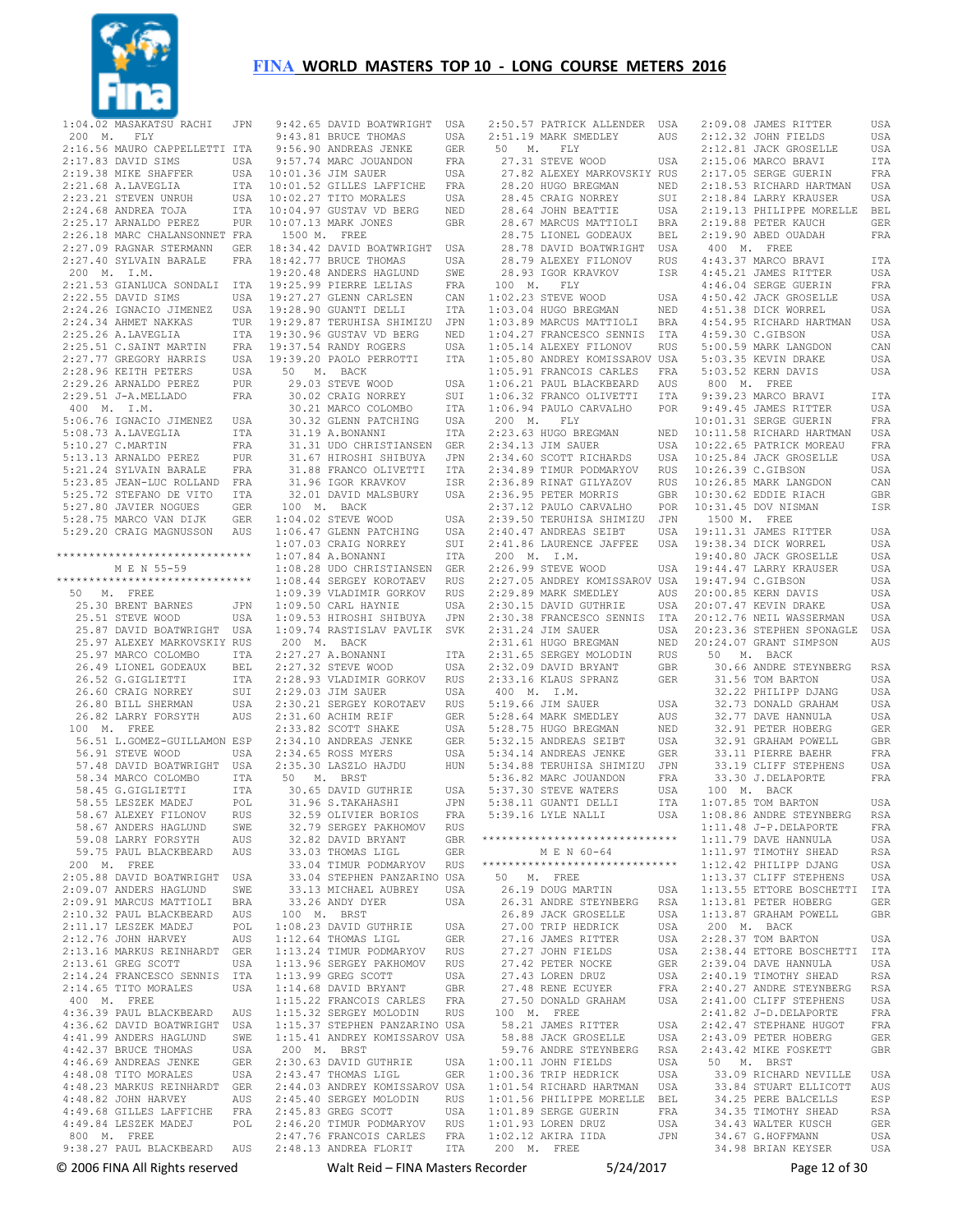

|             | ******************************                   |                   |             | 1:18.34 JOSE LORO                                      | BRA        |             | 2:44.75 ROBERT WILSON                            | U.          |
|-------------|--------------------------------------------------|-------------------|-------------|--------------------------------------------------------|------------|-------------|--------------------------------------------------|-------------|
|             | ******************************<br>M E N 65-69    |                   |             | 1:17.44 GEORGE SCHMIDT<br>1:18.32 HUBIE KERNS          | USA<br>USA | 200 M. I.M. | 2:25.22 RICK COLELLA                             | U.          |
|             |                                                  |                   |             | 1:17.34 CLAUDIO TOMASI                                 | ITA        |             | 3:19.23 AKIO KUROYANAGI                          | JI          |
|             | 6:01.44 TONY MORRIS                              |                   |             | IRL 1:16.88 DIETER SEIFERT                             |            |             | GER 3:19.05 GABOR CSABA                          | HU          |
|             | 6:00.25 SCOTT COLLIER                            | USA               |             | 1:14.36 HUGH WILDER                                    |            |             | USA 3:18.67 PAULO MOTTA                          | BF          |
|             | 5:59.82 KERN DAVIS                               | USA               | 100 M. BACK |                                                        |            |             | 3:17.98 BRUCE ROLLINS                            | U.          |
|             | 5:51.98 PETER KAUCH                              | GER               |             | 35.81 PETER O'BRIEN                                    | CAN        |             | 3:17.51 EVGENIY SATAEV                           | Rl          |
|             | 5:51.11 KEVIN DRAKE                              | USA               |             | 35.77 CLAUDIO TOMASI                                   |            |             | ITA 3:15.49 JOHN MCCORKLE                        | U.          |
|             | 5:49.19 NEIL WASSERMAN<br>5:50.36 SIMON VEALE    | USA<br>GBR        |             | 35.08 DIETER SEIFERT<br>35.33 BAUDOIN FAUCK            | FRA        |             | GER 3:04.19 ALAN BERNARD<br>3:09.06 ALLEN STARK  | U.S<br>U.   |
|             | 5:42.06 PATRICK MOREAU                           | FRA               |             | 34.93 ROBERT WILSON                                    |            |             | USA 2:47.01 TAKEO HIRAMOTO                       | JI          |
|             | 5:38.13 JACK GROSELLE                            | USA               |             | 34.41 JOSE LORO                                        |            |             | BRA 2:33.40 LAWRENCE DAY                         | U.          |
|             | 5:32.08 JAMES RITTER                             | USA               |             | 34.22 JOHN HAZEN                                       | USA        | 200 M.      | FLY                                              |             |
| 400 M. I.M. |                                                  |                   |             | 33.44 TAKEO HIRAMOTO                                   |            |             | JPN 1:16.42 ROBERT WILSON                        | U.          |
|             | 2:41.47 SIMON VEALE                              | GBR               |             | 33.04 MARC MIDDLETON                                   |            |             | USA 1:15.60 ANDREW MCPHERSON US                  |             |
|             | 2:40.03 STEPHANE HUGOT                           | FRA               |             | 32.86 HUGH WILDER                                      | USA        |             | 1:15.41 ROBERT WRIGHT                            | U.S         |
|             | 2:39.55 DOV NISMAN                               | ISR               | 50 M. BACK  |                                                        |            |             | 1:14.62 LEE CHILDS                               | U.          |
|             | 2:39.51 PETER KAUCH                              |                   |             | GER 22:03.67 ROBBY GENEST                              | IRL        |             | 1:14.36 DAN GOLDEN                               | ΙF          |
|             | 2:39.32 G.HOFFMANN                               |                   |             | USA 21:57.73 ROD CARMICHAEL                            | CAN        |             | 1:13.20 HUBIE KERNS                              | U.          |
|             | 2:38.93 PATRICK MOREAU                           |                   |             | FRA 21:57.17 BOB BRUCE                                 |            |             | USA 1:13.03 S.SINOPOLI                           | IJ          |
|             | 2:36.57 TIMOTHY SHEAD                            |                   |             | USA 21:53.20 PAUL VIRTUE<br>USA 21:56.77 MIKE SHERRILL |            |             | USA 1:10.44 LEONARD BIELICZ                      | U.<br>SV    |
|             | 2:34.50 JAMES RITTER<br>2:35.70 DAVE HANNULA     |                   |             | USA 21:46.06 SHOICHI NAKAHATA JPN                      |            |             | 1:06.53 LAWRENCE DAY<br>USA 1:10.03 RICK COLELLA | U.          |
|             | 2:34.07 JACK GROSELLE                            |                   |             | USA 21:35.09 CHIP GLIDDEN                              | USA        | 100 M.      | FLY                                              |             |
| 200 M. I.M. |                                                  |                   |             | 21:00.08 DAN KIRKLAND                                  | USA        |             | 31.05 ROBERT WILSON                              | U.          |
|             | 2:54.10 S.NAKAMURA                               | JPN               |             | 20:53.59 HUBIE KERNS                                   | USA        |             | 30.96 P.HAYMANN-GONY                             | FF          |
|             | 2:54.02 DOV NISMAN                               | ISR               |             | 20:07.56 RICK WALKER                                   | USA        |             | 30.93 DAN GOLDEN                                 | ΙF          |
|             | 2:51.70 FERNANDO ESQUEDA                         | MEX               | 1500 M.     | FREE                                                   |            |             | 30.91 TATE HOLT                                  | U.          |
|             | 2:51.53 GRANT SIMPSON                            | AUS               |             | 11:28.83 BOB COUCH                                     | USA        |             | 30.80 LEE CHILDS                                 | U.          |
|             | 2:49.22 PETER HOBERG                             | <b>GER</b>        |             | 11:27.71 ROD CARMICHAEL                                | CAN        |             | 30.79 RICK COLELLA                               | U.          |
|             | 2:48.98 KERN DAVIS                               | USA               |             | 11:25.33 GERRY TUCKER                                  | AUS        |             | 30.67 LAWRENCE DAY                               | U.          |
|             | 2:42.84 PETER GUADAGNI                           | USA               |             | 11:24.61 ROBBY GENEST                                  | IRL        |             | 30.59 LEONARD BIELICZ                            | SV          |
|             | 2:42.80 STEVEN NASH                              | GBR               |             | 11:24.20 CARLOS MIGUEL                                 | ESP        |             | 30.52 TAKEO HIRAMOTO                             | JI          |
|             | 2:39.96 KAZUHIRO OTSUKA                          | JPN               |             | 11:14.34 GRAHAM CROFT                                  | AUS        |             | 29.24 MARC MIDDLETON                             | U.          |
|             | 2:38.72 JAMES RITTER                             | USA               |             | 11:02.31 DAN KIRKLAND                                  | USA        | 50<br>Μ.    | FLY                                              |             |
| 200 M.      | FLY                                              |                   |             | 10:52.21 HUBIE KERNS                                   | USA        |             | 3:17.18 MASAKI ITO                               | JI          |
|             | 1:10.83 JOSE NASCIMENTO                          | <b>BRA</b>        |             | 10:34.57 J-C. CHATARD                                  | FRA        |             | 3:16.14 VINCENZO FOGLIA                          | IJ          |
|             | 1:10.62 GRAHAM POWELL                            | GBR               |             | 10:24.88 RICK WALKER                                   | USA        |             | 3:16.07 STEPHEN DOUGHERTY US                     |             |
|             | 1:09.82 UWE KUSSATZ                              | GER               |             | 800 M. FREE                                            |            |             | 3:12.05 JOSEF KOCSI                              | Αl          |
|             | 1:08.73 J-P.DELAPORTE<br>1:09.56 STEVEN WALL     | FRA<br><b>GBR</b> |             | 5:28.28 EDWIN JEWELL<br>5:28.46 JOHN BAKER             | AUS<br>USA |             | 3:04.29 ROBERT HATHERLY<br>3:06.95 HUBIE KERNS   | R.<br>U.    |
|             | 1:08.36 JACK GROSELLE                            | USA               |             | 5:28.27 LEE CHILDS                                     | USA        |             | 3:02.06 C.STARZEC                                | $F$ F       |
|             | 1:06.93 TRIP HEDRICK                             | USA               |             | 5:26.88 ROD CARMICHAEL                                 | CAN        |             | 3:00.26 TOSHIHARU FUJII                          | JI          |
|             | 1:06.25 DONALD GRAHAM                            | USA               |             | 5:25.20 BRIAN VOISARD                                  | USA        |             | 3:00.01 ALLEN STARK                              | U.          |
|             | 1:06.02 BRIAN PATNO                              | USA               |             | 5:22.32 HUBIE KERNS                                    | USA        |             | 2:41.54 RICK COLELLA                             | U.          |
|             | 1:05.78 ANDRE STEYNBERG                          | RSA               |             | 5:17.74 GRAHAM CROFT                                   | AUS        | 200 M. BRST |                                                  |             |
| 100 M.      | FLY                                              |                   |             | 5:17.31 DAN KIRKLAND                                   | USA        |             | 1:24.77 HISASHI DOI                              | JI          |
|             | 30.15 MARK FITZ-WALTER                           | AUS               |             | 5:10.71 J-C. CHATARD                                   | FRA        |             | 1:24.24 HUBIE KERNS                              | U.          |
|             | 30.03 JOSE NASCIMENTO                            | BRA               |             | 5:05.24 RICK WALKER                                    | USA        |             | 1:23.99 RICK WALKER                              | U.          |
|             | 29.88 J-P.DELAPORTE                              | FRA               | 400 M. FREE |                                                        |            |             | 1:22.38 JOHN BAKER                               | U.          |
|             | 29.66 JACK GROSELLE                              | USA               |             | 2:28.19 ALAN BERNARD                                   | USA        |             | 1:21.96 ROBERT HATHERLY                          | R.          |
|             | 29.17 DOUG MARTIN                                | USA               |             | 2:27.88 GRAHAM CROFT                                   | AUS        |             | 1:20.87 ALLEN STARK                              | U.          |
|             | 29.12 PETER NOCKE                                | GER               |             | 2:27.18 DAN KIRKLAND                                   | USA        |             | 1:19.83 ROBERT WRIGHT                            | U.          |
|             | 28.90 JOHN FIELDS                                | USA               |             | 2:26.35 HUBIE KERNS                                    | USA        |             | 1:19.69 TOSHIHARU FUJII                          | JI          |
|             | 28.75 BRIAN PATNO                                | USA               |             | 2:25.15 RICK WALKER                                    | USA        |             | 1:19.50 C.STARZEC                                | $_{\rm FF}$ |
|             | 28.42 DONALD GRAHAM                              | USA               |             | 2:23.73 S.SINOPOLI                                     | ITA        |             | 1:15.94 RICK COLELLA                             | U.          |
|             | 27.95 TRIP HEDRICK                               | USA               |             | 2:22.45 J-C. CHATARD                                   | FRA        | 100 M. BRST |                                                  |             |
| 50<br>Μ.    | FLY                                              |                   |             | 2:21.48 CARL WATERER                                   | CAN        |             | 37.25 HISASHI DOI                                | JI          |
|             | 3:02.26 BERRY HAMILTON                           | USA               |             | 2:18.51 TIM BRODERICK                                  | USA<br>USA |             | 37.01 MANFRED SCHILD                             | H<br>GE     |
|             | 3:02.10 CARLOS CUE<br>3:02.21 A.BATISTSEV        | MEX<br>EST        |             | 200 M. FREE<br>2:12.46 RICK COLELLA                    |            |             | 36.16 ALLEN STARK<br>36.58 PETER GULYAS          | U.S         |
|             | 3:00.92 GRAHAM PEARSON                           | GBR               |             | 1:06.30 DAN GOLDEN                                     | IRL        |             | 35.92 JOHN BAKER                                 | U.          |
|             | 3:00.85 MIKHAIL KHRYUKIN                         | <b>RUS</b>        |             | 1:06.27 DIETER SEIFERT                                 | GER        |             | 35.79 P.HAYMANN-GONY                             | FF          |
|             | 3:00.53 THOMAS MORROW                            | GBR               |             | 1:05.87 TERENCE DOWNES                                 | RSA        |             | 35.46 TOSHIHARU FUJII                            | JI          |
|             | 2:58.80 STUART ELLICOTT                          | AUS               |             | 1:05.35 GRAHAM CROFT                                   | AUS        |             | 34.97 C.STARZEC                                  | $F$ F       |
|             | 2:58.32 G.HOFFMANN                               | USA               |             | 1:04.44 ROBERT WILSON                                  | USA        |             | 34.80 ROBERT WRIGHT                              | U.          |
|             | 2:56.02 PETER KAUCH                              | <b>GER</b>        |             | 1:03.96 GERHARD SCHILLER                               | <b>GER</b> |             | 33.30 RICK COLELLA                               | US.         |
|             | 2:53.22 TIMOTHY SHEAD                            | RSA               |             | 1:03.49 LEONARD BIELICZ                                | SWE        | 50<br>М.    | BRST                                             |             |
| 200 M. BRST |                                                  |                   |             | 1:03.35 LEE CHILDS                                     | USA        |             | 2:57.35 CLAUDIO TOMASI                           | IJ          |
|             | 1:19.73 CARLOS CUE                               | MEX               |             | 1:03.09 CARL WATERER                                   | CAN        |             | 2:55.09 JON RYSDON                               | U.          |
|             | 1:19.55 MIKHAIL KHRYUKIN<br>1:19.59 RONNY OLTNER | <b>RUS</b><br>SWE |             | 100 M. FREE<br>$1:01.69$ TATE HOLT                     | USA        |             | 2:54.04 STEPHEN LAMY<br>2:54.64 DIETER SEIFERT   | Αl<br>GE    |
|             | 1:19.04 G.HOFFMANN                               | USA               |             | 28.90 GERHARD SCHILLER                                 | <b>GER</b> |             | 2:53.73 JOE REID                                 | U.          |
|             | 1:18.88 STUART ELLICOTT                          | AUS               |             | 28.84 CARL WATERER                                     | CAN        |             | 2:53.04 HUBIE KERNS                              | U.          |
|             | 1:18.30 WALTER KUSCH                             | GER               |             | 28.71 BAUDOIN FAUCK                                    | FRA        |             | 2:52.89 HUGH WILDER                              | U.          |
|             | 1:18.24 PETER KAUCH                              | GER               |             | 28.61 ROBERT WILSON                                    | USA        |             | 2:51.47 BRIAN VOISARD                            | U.          |
|             | 1:17.71 RICHARD NEVILLE                          | USA               |             | 28.59 FUMIO SHIGENO                                    | JPN        |             | 2:51.38 DAN KIRKLAND                             | U.S         |
|             | 1:17.57 PERE BALCELLS                            | ESP               |             | 28.51 LEE CHILDS                                       | USA        |             | 2:49.32 GEORGE SCHMIDT                           | U.S         |
|             | 1:16.07 TIMOTHY SHEAD                            | <b>RSA</b>        |             | 28.49 JOHN HAZEN                                       | USA        | 200 M.      | BACK                                             |             |
| 100 M.      | BRST                                             |                   |             | 27.68 LEONARD BIELICZ                                  | SWE        |             | 1:20.26 EBBE RASMUSSEN                           | DE          |
|             | 35.51 MASATOSHI ITO<br>35.53 MIKHAIL KHRYUKIN    | JPN<br><b>RUS</b> |             | 27.38 TATE HOLT<br>27.46 MARC MIDDLETON                | USA<br>USA |             | 1:18.93 JOE REID<br>1:19.50 BRIAN VOISARD        | U.<br>U.    |
|             | 35.06 RONNY OLTNER                               | SWE               | 50<br>Μ.    | FREE                                                   |            |             | 1:18.41 TAKEO HIRAMOTO                           | JI          |
|             |                                                  |                   |             |                                                        |            |             |                                                  |             |

|                                                                                                                                                                                                                                                                         | JPN        |
|-------------------------------------------------------------------------------------------------------------------------------------------------------------------------------------------------------------------------------------------------------------------------|------------|
| 1:18.93 JOE REID                                                                                                                                                                                                                                                        | USA        |
|                                                                                                                                                                                                                                                                         | USA        |
|                                                                                                                                                                                                                                                                         |            |
| 200 M. BACK                                                                                                                                                                                                                                                             |            |
| 200 M. BACK<br>2:51.38 DAN KIRKLAND<br>2:51.38 DAN KIRKLAND<br>2:51.47 BRIAN VOISARD<br>2:52.89 HUGH WILDER<br>2:53.73 JOE REID<br>2:53.73 JOE REID<br>2.54.04 STEPHEN LAMY                                                                                             | USA        |
|                                                                                                                                                                                                                                                                         | USA        |
|                                                                                                                                                                                                                                                                         | USA        |
|                                                                                                                                                                                                                                                                         | USA        |
|                                                                                                                                                                                                                                                                         | USA        |
|                                                                                                                                                                                                                                                                         | USA        |
|                                                                                                                                                                                                                                                                         | AUS        |
| 2:53.73 JOE REID<br>2:54.04 STEPHEN LAMY<br>2:54.64 DIETER SEIFERT<br>55.64 DIETER SEIFERT                                                                                                                                                                              | <b>GER</b> |
| 2:55.09 JON RYSDON                                                                                                                                                                                                                                                      | USA        |
| 2:57.35 CLAUDIO TOMASI                                                                                                                                                                                                                                                  | ITA        |
| 50 M. BRST                                                                                                                                                                                                                                                              |            |
| 33.30 RICK COLELLA                                                                                                                                                                                                                                                      | USA        |
| 33.30 KICK COLELLA<br>34.80 ROBERT WRIGHT<br>34 97 C STARZEC                                                                                                                                                                                                            | USA        |
| 34.97 C.STARZEC                                                                                                                                                                                                                                                         | FRA        |
| 35.46 TOSHIMARD FUJII<br>35.79 P.HAYMANN-GONY<br>35.92 JOHN BAKER<br>36.16 ALLEN STARK<br>36.58 PETER GULYAS                                                                                                                                                            | JPN        |
|                                                                                                                                                                                                                                                                         | FRA        |
|                                                                                                                                                                                                                                                                         | USA        |
|                                                                                                                                                                                                                                                                         | USA        |
|                                                                                                                                                                                                                                                                         | HUN        |
| 37.01 MANFRED SCHILD                                                                                                                                                                                                                                                    |            |
| 37.25 HISASHI DOI                                                                                                                                                                                                                                                       | GER        |
|                                                                                                                                                                                                                                                                         | JPN        |
| 100 M. BRST                                                                                                                                                                                                                                                             |            |
| 1:15.94 RICK COLELLA                                                                                                                                                                                                                                                    | USA        |
| 1:19.50 C.STARZEC                                                                                                                                                                                                                                                       | FRA        |
|                                                                                                                                                                                                                                                                         | JPN        |
|                                                                                                                                                                                                                                                                         | USA        |
|                                                                                                                                                                                                                                                                         | USA        |
|                                                                                                                                                                                                                                                                         | <b>RSA</b> |
|                                                                                                                                                                                                                                                                         | USA        |
| 1:19.69 TOSHTHARU FUJIT<br>1:19.69 TOSHTHARU FUJIT<br>1:19.83 ROBERT WRIGHT<br>1:20.87 ALLEN STARK<br>1:21.96 ROBERT HATHERLY<br>1:23.99 RICK WALKER<br>1:23.99 RICK WALKER                                                                                             | USA        |
|                                                                                                                                                                                                                                                                         | USA        |
| 1:24.24 HUBIE KERNS<br>1:24.77 HISASHI DOI                                                                                                                                                                                                                              | <b>JPN</b> |
| 200 M. BRST                                                                                                                                                                                                                                                             |            |
| 2:41.54 RICK COLELLA<br>2:00.01 ALLEN STARK                                                                                                                                                                                                                             | USA        |
| 3:00.01 ALLEN STARK                                                                                                                                                                                                                                                     | USA        |
| 3:00.26 TOSHIHARU FUJII                                                                                                                                                                                                                                                 | JPN        |
| 3:02.06 C.STARZEC                                                                                                                                                                                                                                                       | FRA        |
| 3:04.29 ROBERT HATHERLY RSA<br>3:06.95 HUBIE KERNS USA<br>3:12.05 JOSEF KOCSI AUT                                                                                                                                                                                       |            |
|                                                                                                                                                                                                                                                                         |            |
| 3:12.05 JOSEF KOCSI AUT<br>3:16.07 STEPHEN DOUGHERTY USA<br>3:16.14 VINCENZO FOGLIA ITA                                                                                                                                                                                 |            |
|                                                                                                                                                                                                                                                                         |            |
|                                                                                                                                                                                                                                                                         |            |
| 3:17.18 MASAKI ITO                                                                                                                                                                                                                                                      | JPN        |
| 50 M. FLY                                                                                                                                                                                                                                                               |            |
| 29.24 MARC MIDDLETON<br>30.52 TAKEO HIRAMOTO                                                                                                                                                                                                                            | USA        |
|                                                                                                                                                                                                                                                                         | JPN        |
|                                                                                                                                                                                                                                                                         | SWE        |
|                                                                                                                                                                                                                                                                         |            |
|                                                                                                                                                                                                                                                                         |            |
|                                                                                                                                                                                                                                                                         | USA        |
|                                                                                                                                                                                                                                                                         | USA        |
|                                                                                                                                                                                                                                                                         | USA        |
|                                                                                                                                                                                                                                                                         | USA        |
| 30.59 LEONARD BIELICZ<br>30.67 LAWRENCE DAY<br>30.79 RICK COLELLA<br>30.80 LEE CHILDS<br>30.91 TATE HOLT<br>30.93 DAN GOLDEN<br>30.93 DAN GOLDEN                                                                                                                        | IRL        |
|                                                                                                                                                                                                                                                                         |            |
| 30.96 P.HAYMANN-GONY FRA<br>31.05 ROBERT WILSON USA                                                                                                                                                                                                                     |            |
| $100$ M, FLY                                                                                                                                                                                                                                                            |            |
|                                                                                                                                                                                                                                                                         |            |
|                                                                                                                                                                                                                                                                         |            |
|                                                                                                                                                                                                                                                                         |            |
|                                                                                                                                                                                                                                                                         |            |
|                                                                                                                                                                                                                                                                         |            |
|                                                                                                                                                                                                                                                                         |            |
|                                                                                                                                                                                                                                                                         |            |
|                                                                                                                                                                                                                                                                         |            |
|                                                                                                                                                                                                                                                                         |            |
| 106.53 LAWRENCE DAY USA<br>1:06.53 LAWRENCE DAY USA<br>1:10.03 RICK COLELLA USA<br>1:10.44 LEONARD BIELICZ SWE<br>1:13.03 S.SINOPOLI ITA<br>1:13.20 HUBIE KERNS USA<br>1:14.36 DAN GOLDEN IRL<br>1:14.62 LEE CHILDS USA<br>1:15.41 ROBERT WRIG<br>1:16.42 ROBERT WILSON | USA        |
| $200$ $\,$ M, $\,$ $\,$ FLY                                                                                                                                                                                                                                             |            |
|                                                                                                                                                                                                                                                                         | USA        |
|                                                                                                                                                                                                                                                                         | JPN        |
|                                                                                                                                                                                                                                                                         | USA        |
| 2:33.40 LAWRENCE DAY<br>2:47.01 TAKEO HIRAMOTO<br>3:04.19 ALAN BERNARD<br>3:09.06 ALLEN STARK                                                                                                                                                                           | USA        |
|                                                                                                                                                                                                                                                                         | USA        |
| 3:15.49 JOHN MCCORKLE                                                                                                                                                                                                                                                   | RUS        |
|                                                                                                                                                                                                                                                                         | USA        |
|                                                                                                                                                                                                                                                                         | <b>BRA</b> |
| 3:17.51 EVGENIY SATAEV<br>3:17.51 EVGENIY SATAEV<br>3:17.98 BRUCE ROLLINS<br>3:18.67 PAULO MOTTA<br>3:19.05 GABOR CSABA                                                                                                                                                 | HUN        |
| 3:19.23 AKIO KUROYANAGI JPN                                                                                                                                                                                                                                             |            |
|                                                                                                                                                                                                                                                                         |            |
| 200 M. I.M.<br>2:25.22 RICK COLELLA<br>2:44.75 ROBERT WILSON                                                                                                                                                                                                            | USA<br>USA |

| 2:46.82 S.SINOPOLI                                                          | ITA        |
|-----------------------------------------------------------------------------|------------|
| 2:47.79 TAKEO HIRAMOTO                                                      | JPN        |
| 2:49.25 LEE CHILDS                                                          | USA        |
| $2:50.11$ JOHN BAKER                                                        | USA        |
|                                                                             | USA        |
| 2:52.12 HUBIE KERNS<br>2:52.71 BRIAN VOISARD                                | USA        |
| 2:52.89 GEORGE SCHMIDT                                                      | USA        |
| 2:53.77 HIROYUKI YOBIKO                                                     | JPN        |
| 400 M. I.M.                                                                 |            |
| 5:14.48 RICK COLELLA                                                        | USA        |
| 5:40.43 LAWRENCE DAY<br>5:57.94 HUBIE KERNS                                 | USA        |
|                                                                             | USA        |
| 6:17.96 LEE CHILDS                                                          | USA        |
| 6:24.73 HIROYUKI YOBIKO                                                     | JPN        |
| 6:25.90 BOB COUCH                                                           | USA        |
|                                                                             | USA        |
| $6:25.90$ BOB COOCH<br>$6:41.01$ JOHN MCCORKLE<br>$6:45.64$ ROBERT HATHERLY | RSA        |
| $6:46.07$ MASANOBU ANDO                                                     | JPN        |
| 6:47.31 KLAUS BECKMANN                                                      | GER        |
|                                                                             |            |
| ******************************                                              |            |
| M E N 70-74<br>*****************************                                |            |
|                                                                             |            |
| 50 M. FREE                                                                  |            |
| 29.25 DAVID OUIGGIN                                                         | USA        |
| 29.36 ALAN BROWN                                                            | AUS        |
| 29.36 CHRIS DUNN<br>29.57 RICHARD BURNS                                     | GBR        |
| 29.92 FOLKERT MEEUW                                                         | USA        |
|                                                                             | GER<br>AUT |
| 29.93 GERHARD WIELAND<br>30.14 AKIRA FUJIMAKI                               | JPN        |
|                                                                             | USA        |
|                                                                             | USA        |
| 30.39 ROBERT STRAND<br>30.41 JAMES DELACY<br>30.52 KEEFE LODWIG             | USA        |
| 100 M. FREE                                                                 |            |
| $1:05.45$ CHRIS DUNN                                                        | GBR        |
| $1:06.15$ GERHARD WIELAND                                                   | AUT        |
| $1:06.22$ DAVID QUIGGIN                                                     | USA        |
| $1:07.30$ ALAN BROWN                                                        | AUS        |
| 1:07.44 JAMES DELACY                                                        | USA        |
| 1:07.48 RICHARD BURNS                                                       | USA        |
|                                                                             | JPN        |
| 1:07.68 AKIRA FUJIMAKI<br>1:09.03 KEEFE LODWIG                              | USA        |
| 1:09.98 HIROSHI MARUYAMA                                                    | JPN        |
| 1:10.09 J-C.LESTIDEAU                                                       |            |
|                                                                             | FRA        |
| 200 M. FREE                                                                 |            |
| 2:25.42 CHRIS DUNN                                                          | GBR        |
| 2:29.52 DAVID QUIGGIN                                                       | USA        |
| 2:33.20 AKIRA FUJIMAKI                                                      | JPN        |
| 2:35.97 JAMES DELACY                                                        | USA        |
| 2:36.93 KEEFE LODWIG                                                        | USA        |
|                                                                             | USA        |
| 2:37.88 RICHARD BURNS<br>2:37.96 J-C.LESTIDEAU                              | FRA        |
|                                                                             | USA        |
| 2:38.11 MICHAEL MCCOLLY<br>2:38.46 RUDOLF SMERDA                            | CZE        |
| 2:41.02 ED REED                                                             | USA        |
| 400<br>М.<br>FREE                                                           |            |
| 5:11.68 CHRIS DUNN                                                          | GBR        |
| 5:25.39 DAVID QUIGGIN                                                       | USA<br>USA |
| 5:29.64 DON DAVIS                                                           | FRA        |
| 5:31.89 J-C.LESTIDEAU<br>5:35.84 MICHAEL MCCOLLY                            | USA        |
|                                                                             | USA        |
| 5:45.78 KEEFE LODWIG                                                        | USA        |
| 5:47.21 ED REED<br>5:49.13 JOHN RICHARDS                                    | AUS        |
| 5:49.35 LUCIANO CAMMELLI                                                    | ITA        |
| 5:50.52 KURT FREI                                                           | SUI        |
| 800 M. FREE                                                                 |            |
| 10:50.20 CHRIS DUNN                                                         | GBR        |
| 11:18.60 J-C.LESTIDEAU                                                      | FRA        |
| $11:18.98$ DAVID QUIGGIN                                                    | USA        |
| 11:32.62 MICHAEL MCCOLLY                                                    | USA        |
| 11:52.04 KURT FREI                                                          | SUI        |
| 12:03.10 LUCIANO CAMMELLI                                                   | ITA        |
| 12:10.53 SALVATORE DEIANA                                                   | ITA        |
| 12:13.58 TOSHIO TOMINAGA                                                    | JPN<br>USA |
|                                                                             | AUS        |
| 12:18.31 RICH BERNSTEIN<br>12:19.37 JOHN RICHARDS<br>1500 M. FREE           |            |
|                                                                             | FRA        |
| 22:17.07 J-C.LESTIDEAU<br>22:30.37 DAVID QUIGGIN                            | USA        |
| 23:13.93 KURT FREI                                                          | SUI        |
| 23:17.61 RICH BERNSTEIN                                                     | USA        |
| 23:29.30 LUCIANO CAMMELLI                                                   | ITA        |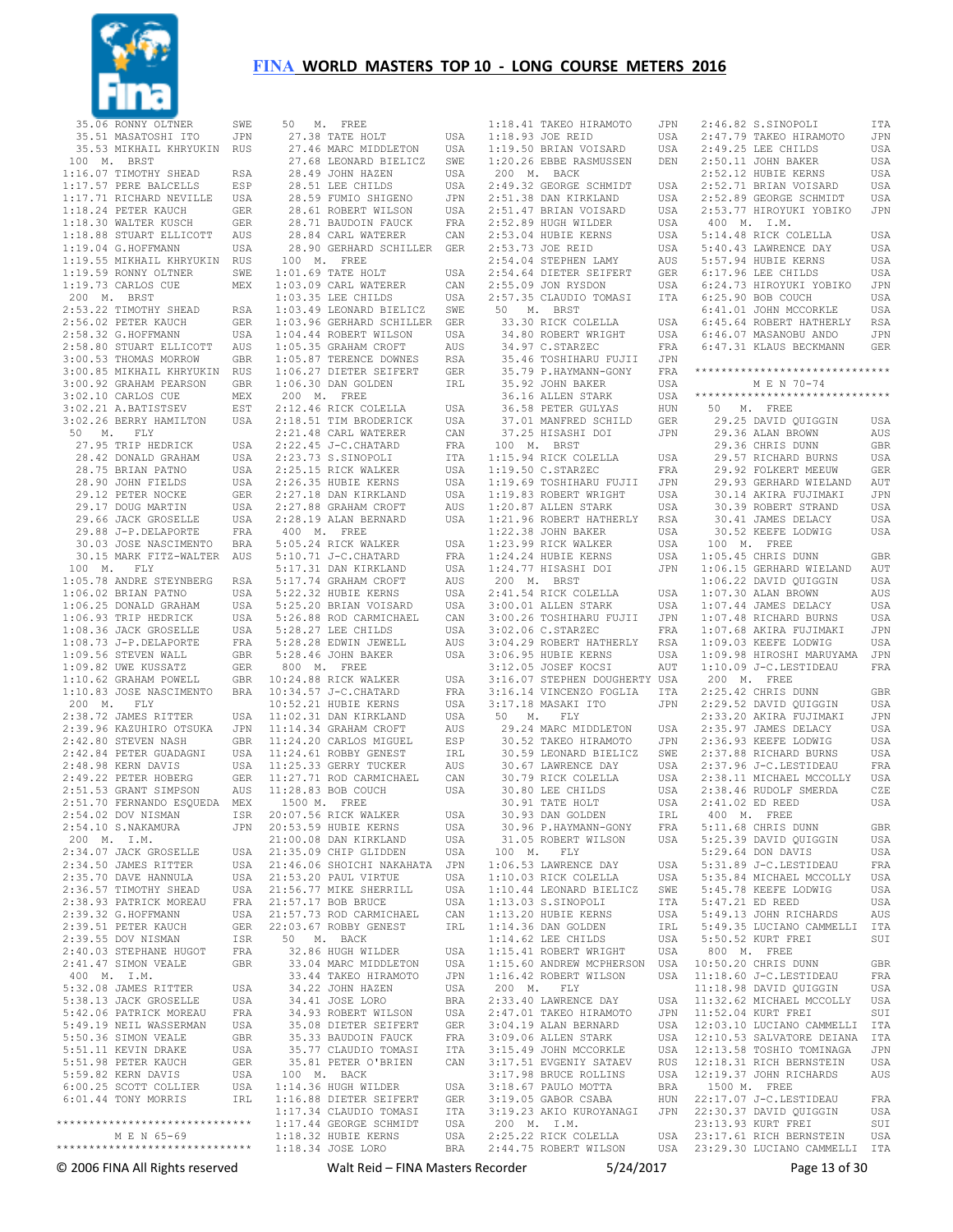

23:31.32 TOSHIO TOMINAGA JPN 23:32.60 SALVATORE DEIANA ITA 23:39.59 JOACHIM HINTZE GER 23:40.69 GUNTER KALLENBACH GER 23:52.39 DAN WILLERT USA 50 M. BACK 34.40 RICHARD BURNS USA 34.81 J-C LESTIDEAU ESP 36.19 JOZSEF CSIKANY HUN 36.35 BERND HORSTMANN GER 36.85 FOLKERT MEEUW GER 37.04 JIM MALLEY USA 37.07 YOSHIKATSU SAWADA JPN 37.09 KATSUYUKI SUZUKI JPN 37.83 JURAJ BRANIK CZE 38.26 HIROSHI NONAKA JPN 100 M. BACK 1:17.64 J-C LESTIDEAU ESP 1:18.59 RICHARD BURNS USA 1:18.96 GERHARD WIELAND AUT 1:20.67 BERND HORSTMANN GER 1:21.21 JOZSEF CSIKANY HUN 1:22.44 JURAJ BRANIK CZE 1:22.73 JIM MALLEY USA 1:26.05 MICHAEL MACMANUS JPN 1:27.02 JAN SODERSTROM USA 1:27.18 YOSHIKATSU SAWADA JPN 200 M. BACK 2:50.97 RICHARD BURNS USA 2:53.88 BERND HORSTMANN GER 2:55.96 J-C.LESTIDEAU FRA 3:03.21 CHRIS DUNN GBR<br>3:04 85 JOZSEF CSIKANY HUN 3:04.85 JOZSEF CSIKANY HUN 3:07.46 PETR BUBLE CZE 3:07.48 MICHAEL MCCOLLY USA 3:07.68 A.BESSONE BASTO POR 3:11.58 JAMES HUGHES RSA 3:11.83 JIM MALLEY USA 50 M. BRST 36.68 ROBERT STRAND USA 37.59 DIETER HOFEL GER<br>37.63 JOZEF KLUKOWSKI POL 37.63 JOZEF KLUKOWSKT 37.74 DOUGLAS SPRINGER USA 38.40 NORIAKI TSUJI JPN 38.73 SEIKO OKAZAKI JPN 39.10 NORIYUKI SANADA JPN 39.40 ANTONIO ORSELLI BRA 39.44 STEVEN PETERSON USA 39.71 MICHAEL MACMANUS JPN 100 M. BRST 1:23.63 ROBERT STRAND USA 1:25.80 SEIKO OKAZAKI JPN  $1:26.07$  NORIAKI TSUJI 1:26.26 DIETER HOFEL GER 1:26.59 DOUGLAS SPRINGER USA 1:27.65 ALBERTO SICA ITA 1:29.31 PAUL WYATT AUS 1:29.86 STEVEN PETERSON USA 1:29.97 JOZEF KLUKOWSKI POL 1:30.47 MICHAEL MACMANUS JPN 200 M. BRST 3:07.26 ROBERT STRAND USA 3:09.09 NORIAKI TSUJI JPN 3:09.23 DOUGLAS SPRINGER USA 3:15.19 J-C.LESTIDEAU FRA 3:15.39 PAUL WYATT AUS<br>3:19.19 ALBERTO SICA TTA 3:19.19 ALBERTO SICA 3:20.61 STEVEN PETERSON USA<br>3:21.45 KURT FRET SUT 3:21.45 KURT FREI SUI 3:22.64 PETR BUBLE CZE 3:23.21 MICHAEL MACMANUS JPN 50 M. FLY 30.90 JOEL BURNS USA 31.66 J-C LESTIDEAU ESP 32.06 RICHARD BURNS USA<br>32.62 DAVID OUIGGIN USA 32.62 DAVID QUIGGIN 32.84 FOLKERT MEEUW GER 32.84 ROBERT POILETMAN USA 33.35 JAMES DELACY USA 33.36 BERND SCHRODER GER 33.76 BORIS RUZHITSKIY RUS 33.84 KEEFE LODWIG USA 100 M. FLY 1:15.23 J-C LESTIDEAU ESP 6:10.31 ISAO TAKEBAYASHI JPN

 1:16.21 RICHARD BURNS USA 1:17.52 JOEL BURNS USA<br>1:19.92 DEREK PARR GBR 1:19.92 DEREK PARR GBR<br>1:20.25 PAUL WYATT AUS 1:20.25 PAUL WYATT AUS<br>1:23.72 ALBERTO SICA ITA  $1:23.72$  ALBERTO SICA 1:24.13 RUDOLF SMERDA CZE 1:25.48 KOJI IWAMOTO JPN 1:25.70 BORIS RUZHITSKIY RUS 1:26.12 PETER STOCKHAMMER GER 200 M. FLY 3:03.40 J-C LESTIDEAU ESP  $3:06.80$  PAUL WYATT 3:11.34 RUDOLF SMERDA CZE 3:13.15 HERBERT LANGE GER<br>3:13.59 JOEL BURNS USA  $3.13.59$  JOEL BURNS 3:26.44 PETER STOCKHAMMER GER 3:27.55 DEREK PARR 3:33.23 TAKEAKI FUJIMOTO JPN 3:37.91 ROBERT POILETMAN USA 3:38.51 JOAN CLARET ESP 200 M. I.M. 2:53.82 J-C LESTIDEAU ESP 2:54.06 ROBERT STRAND USA 2:56.09 PAUL WYATT AUS 2:56.26 CHRIS DUNN GBR 2:56.96 NORIAKI TSUJI JPN 2:59.32 RICHARD BURNS USA 3:04.52 MICHAEL MACMANUS JPN 3:05.21 HERBERT LANGE GER 3:05.23 RUDOLF SMERDA CZE 3:08.42 DAVID QUIGGIN USA 400 M. I.M. 6:23.93 CHRIS DUNN GBR 6:24.55 DOUGLAS SPRINGER USA 6:26.71 PAUL WYATT AUS 6:27.26 J-C.LESTIDEAU FRA 6:36.43 KURT FREI SUI 6:40.68 HERBERT LANGE GER 6:46.33 MICHAEL MACMANUS JPN 6:59.04 ED REED USA 6:59.74 A.BESSONE BASTO POR 7:10.19 RICH BERNSTEIN USA \*\*\*\*\*\*\*\*\*\*\*\*\*\*\*\*\*\*\*\*\*\*\*\*\*\*\*\*\*\* M E N 75-79 ..<br>\*\*\*\*\*\*\*\*\*\*\*\*\*\*\*\* 50 M. FREE 30.26 IAN SMITH CAN 30.30 MIKE FRESHLEY USA 30.32 NEIL MACKINNON GBR 31.45 AKIRA TAKAKURA JPN 31.63 WILL GOSNOLD USA<br>31.66 RYUJI TAKAMINE JPN 31.66 RYUJI TAKAMINE 32.25 FRANTISEK POKORNY CZE 32.27 DON MURFF 32.37 JEFF FARRELL USA<br>32.38 TORU NOMA JPN 32.38 TORU NOMA 100 M. FREE 1:09.06 MIKE FRESHLEY USA<br>1:11.16 WILL GOSNOLD USA  $1:11.16$  WILL GOSNOLD 1:13.54 AKIRA TAKAKURA JPN 1:13.70 DON MURFF USA 1:13.77 MASATO YOSHINO JPN 1:14.25 JOAQUIN CANALES ESP 1:14.97 NEIL MACKINNON GBR 1:15.49 WILLIAM LETCH GBR<br>1:15.60 SEIJI NAKATA JIPN  $1:15.60$  SEIJI NAKATA 1:15.71 IAN SMITH CAN 200 M. FREE 2:42.61 MASATO YOSHINO JPN 2:44.56 MIKE FRESHLEY USA 2:45.10 IKURO SHIMONO JPN 2:47.53 WILL GOSNOLD USA<br>2:47.96 DON MURFF USA 2:47.96 DON MURFF 2:48.47 YASUSHI YAMAGUCHI JPN 2:48.51 JOAQUIN CANALES ESP 2:50.36 MURRAY MCLACHLAN USA 2:51.30 HOWARD ROLSTON USA 2:52.85 TAKEKAZU KOTERA JPN 400 M. FREE 5:50.36 MASATO YOSHINO JPN 5:54.10 JOAQUIN CANALES ESP<br>5:55.00 MIKE FRESHLEY USA 5:55.00 MIKE FRESHLEY

 6:10.57 TAKEYUKI HATTORI JPN 6:15.09 FRANK WILLIAMS USA 6:15.96 SEIJI NAKATA JPN<br>6:17.42 GEOEF STOKES GER 6:17.42 GEOFF STOKES 6:17.55 MURRAY MCLACHLAN USA 6:23.02 GARY NICHOLLS AUS 800 M. FREE 12:31.76 JOAQUIN CANALES ESP 13:01.77 GEOFF STOKES GBR 13:05.17 FRANK WILLIAMS USA 13:05.79 MURRAY MCLACHLAN USA 13:20.01 FREDERIK HENDRIK ESP 13:24.24 L.D'AGOSTINO ITA 13:26.43 KARL DONOGHUE CAN 13:31.02 DICK HUTCHINGS 13:32.86 DEREK FYFE RSA 13:33.01 LAURI MALK FIN 1500 M. FREE 23:36.08 JOAQUIN CANALES ESP 24:28.34 FRANK WILLIAMS USA 25:14.57 KENICHI KATO JPN 25:17.79 SEIJI NAKATA JPN 25:33.32 FREDERIK HENDRIK ESP 25:33.61 T.TAKASHITA JPN 25:56.54 KARL DONOGHUE CAN 26:10.58 L.D'AGOSTINO ITA 26:26.52 DEREK EATON NZL 26:48.17 OLEG TKACHENKO RUS 50 M. BACK 37.59 RYUJI TAKAMINE JPN<br>38.17 MIKLOS KOVATS – HUN 38.17 MIKLOS KOVATS 39.17 Y.FUNAHASHI JPN 39.20 MASAO KIJIMA JPN 39.38 FRANS VAN ENST NED 39.49 JOAQUIN CANALES ESP 39.68 TAISUKE MIYAZAKI JPN 40.15 MIKE FRESHLEY USA 40.25 GARY NICHOLLS AUS 40.38 NEIL MACKINNON GBR 100 M. BACK 1:25.41 MIKLOS KOVATS HUN 1:26.51 T.HASHIMOTO JPN 1:27.04 FRANS VAN ENST NED 1:27.89 MASAO KIJIMA JPN 1:28.02 CHRIS HIATT USA 1:30.97 TAISUKE MIYAZAKI JPN 1:31.18 MIKE FRESHLEY USA 1:31.70 HOWARD ROLSTON USA 1:31.91 JOAQUIN CANALES ESP 1:31.99 GARY NICHOLLS AUS 200 M. BACK 3:07.83 T.HASHIMOTO JPN 3:12.71 MIKLOS KOVATS 3:14.17 FRANS VAN ENST NED 3:15.82 CHRIS HIATT USA 3:19.95 GARY NICHOLLS AUS 3:21.29 HOWARD ROLSTON USA 3:22.73 MIKE FRESHLEY USA 3:23.51 KARL DONOGHUE CAN<br>3:24.95 PETER KAUPERT AUS 3:24.95 PETER KAUPERT 3:31.54 JOAQUIN CANALES ESP 50 M. BRST 39.62 MIKE FRESHLEY USA 40.28 TATSUO ASAI JPN 40.51 TSUYOSHI HIGUCHI JPN 40.57 MASARU SHINKAI JPN 40.98 MIKHAIL FARAFONOV RUS 41.80 BELA FABIAN HUN 42.23 FRANTISEK POKORNY CZE 42.32 TONY GOODWIN AUS 42.55 JURGEN ZIMMERMANN GER 42.69 ALFRED SCHMIDT GER 100 M. BRST 1:27.74 MIKE FRESHLEY USA 1:29.15 MASARU SHINKAI JPN  $1:33.59$  TONY GOODWIN 1:35.21 BELA FABIAN HUN<br>1:37.83 KIHEI YOSHIMURA JPN 1:37.83 KIHEI YOSHIMURA 1:38.32 TSUYOSHI HIGUCHI JPN 1:38.81 JOACHIM SCHULZE GER 1:39.10 JURGEN ZIMMERMANN GER 1:39.32 KAIZO YAMAMOTO JPN 1:40.76 DANIEL FECICA 200 M. BRST

3:13.93 MIKE FRESHLEY USA<br>3:18.14 MASARII SHINKAT JEN 3:18.14 MASARU SHINKAI 3:26.06 TONY GOODWIN AUS<br>3:36.41 KATZO YAMAMOTO JIPN 3:36.41 KAIZO YAMAMOTO 3:37.24 DANIEL FECICA POL 3:38.03 JOACHIM SCHULZE GER 3:39.86 ALFRED SEEGER GER 3:44.02 BELA FABIAN HUN 3:45.10 OLEG TKACHENKO RUS 3:45.11 MORIAKI SUGIURA JPN 50 M. FLY 33.27 AKIRA TAKAKURA JPN 33.47 Y.FUNAHASHI JPN 33.74 NEIL MACKINNON GBR<br>33.83 MIKE FRESHLEY USA 33.83 MIKE FRESHLEY **34.94 FRANTISEK POKORNY CZE**<br>35.77 RYUJI TAKAMINE. JPN 35.77 RYUJI TAKAMINE JPN 35.87 JOAQUIN CANALES ESP<br>36.10 S.HASEGAWA JPN 36.10 S.HASEGAWA 36.48 TSUTOMU EBIHARA JPN 36.83 CHITOSHI KONISHI JPN 100 M. FLY 1:22.77 AKIRA TAKAKURA JPN 1:27.75 TAISUKE MIYAZAKI JPN 1:32.15 MIKE FRESHLEY USA 1:33.45 CHITOSHI KONISHI JPN 1:34.28 WILLIAM LETCH GBR 1:35.37 FRANK WILLIAMS USA 1:36.50 R.LLOYD-MOSTYN GBR 1:37.56 JOAQUIN CANALES ESP 1:39.80 DAVID CUMMING GBR 1:40.27 OLEG TKACHENKO RUS 200 M. FLY 3:35.17 OLEG TKACHENKO RUS 3:42.80 JOAQUIN CANALES ESP 3:46.08 DAVID MCLACHLAN RSA 3:48.00 DAVID CUMMING GBR 3:49.92 ALFRED SEEGER GER 3:51.32 FRANK WILLIAMS USA 3:56.58 TAKAHIRO TAKIMOTO JPN<br>4:12.06 DEZSO MELKUHN HUN 4:12.06 DEZSO MELKUHN 4:13.25 KAZUHIKO EBARA JPN 4:14.38 CASA DELLA ITA 200 M. I.M. 2:59.01 MIKE FRESHLEY USA 3:14.32 JOAQUIN CANALES ESP 3:16.05 MASARU SHINKAI JPN 3:16.41 MASAO KIJIMA JPN 3:17.86 S.HASEGAWA JPN 3:19.51 HOWARD ROLSTON USA 3:19.65 ISAO TAKEBAYASHI JPN 3:20.11 IKURO SHIMONO JPN<br>3:24.57 BELA FABIAN HUN  $3:24.57$  BELA FABIAN 3:28.19 HIROYUKI ONO JPN 400 M. I.M. 6:34.91 MIKE FRESHLEY USA 7:05.95 MASARU SHINKAI JPN 7:09.41 JOAQUIN CANALES ESP 7:13.52 ISAO TAKEBAYASHI JPN 7:26.08 ALFRED SEEGER GER 7:30.86 ROBERT KRASZNAI 7:33.89 ARTIE WOLFE USA 7:34.37 TAKAHIRO TAKIMOTO JPN 7:45.00 TSUTOMU MIYAUCHI JPN 7:48.12 DAVID MCLACHLAN RSA \*\*\*\*\*\*\*\*\*\*\*\*\*\*\*\*\*\*\*\*\*\*\*\*\*\*\*\*\*\* M E N 80-84 \*\*\*\*\*\*\*\*\*\*\*\*\*\*\*\*\*\*\*\*\*\*\*\*\*\*\*\*\*\* 50 M. FREE 32.05 HIROSHI MATSUMOTO JPN 32.83 TSUTOMU HAYASHI JPN 33.39 H.TAKAHASHI JPN 34.32 THOMAS ROBSON GBR 35.09 YASUTAKA OTSUKA JPN<br>35.39 WERNER SCHNABEL GER 35.39 WERNER SCHNABEL 35.55 DAVID RADCLIFF USA<br>35.65 ARTHUR LOWE GBR 35.65 ARTHUR LOWE 36.03 SERGEY TORLETSKIY RUS 36.17 CAV CAVANAUGH USA 100 M. FREE 1:12.68 HIROSHI MATSUMOTO JPN 1:17.75 WERNER SCHNABEL GER 1:17.97 H.TAKAHASHI JPN

© 2006 FINA All Rights reserved Walt Reid – FINA Masters Recorder 5/24/2017 Page 14 of 30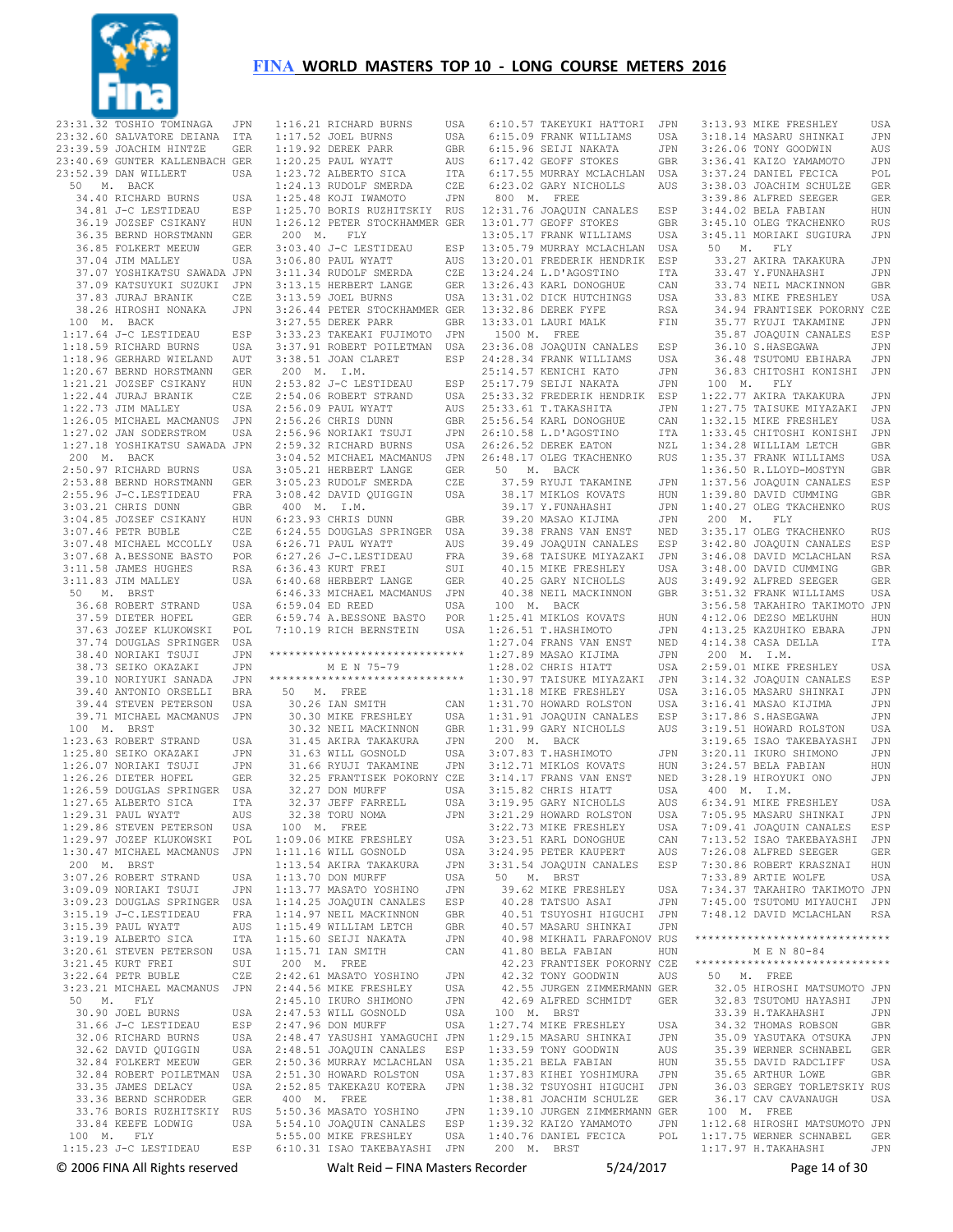

 $***$ 



| 1:19.26  |                               |                             | 50 I              |
|----------|-------------------------------|-----------------------------|-------------------|
|          | DAVID RADCLIFF                | USA                         |                   |
|          |                               |                             |                   |
| 1:22.29  | YOSHINAO KAMEI                | JPN                         | 43.6              |
|          | 1:24.47 O.BERTUCCELLI         | ITA                         | 44.1              |
|          |                               |                             |                   |
|          | 1:25.89 GERHARD HOLE          | GER                         | 44.3              |
|          | 1:26.47 GRAHAM LEACH          | NZL                         | 44.8              |
|          |                               |                             |                   |
|          | 1:26.63 ARTHUR LOWE           | GBR                         | 45.9              |
|          | 1:26.98 TAKASHI SHIBATA       | JPN                         | 47.3              |
|          |                               |                             |                   |
| 200 M.   | FREE                          |                             | 47.3              |
|          |                               |                             |                   |
|          | 2:48.61 WERNER SCHNABEL       | GER                         | 47.4              |
|          | 2:53.00 HIROSHI MATSUMOTO     | JPN                         | 47.7              |
|          |                               |                             |                   |
|          | 2:53.62 DAVID RADCLIFF        | USA                         | 47.8              |
|          | 3:01.19 TOSABURO HOSOKAWA JPN |                             | 100 I             |
|          |                               |                             |                   |
|          | 3:11.22 TAKASHI SHIBATA       | JPN                         | 1:42.9            |
|          |                               |                             |                   |
|          | 3:13.42 JOHN COCKS            | AUS                         | 1:43.1            |
|          | 3:15.37 GERHARD HOLE          | GER                         | 1:43.6            |
|          |                               |                             |                   |
|          | 3:15.63 YUTAKA AWAZAWA        | JPN                         | 1:44.6            |
| 3:17.21  | TSUYOSHI KAWAMOTO             | JPN                         | 1:45.9            |
|          |                               |                             |                   |
| 3:18.32  | YOSHINAO KAMEI                | JPN                         | 1:46.3            |
|          |                               |                             |                   |
|          | 400 M. FREE                   |                             | 1:47.9            |
|          | 5:53.44 DAVID RADCLIFF        | USA                         | 1:48.9            |
|          |                               |                             |                   |
|          | 6:05.49 WERNER SCHNABEL       | GER                         | 1:49.1            |
|          | 6:24.55 TOSABURO HOSOKAWA JPN |                             | 1:49.6            |
|          |                               |                             |                   |
|          | 6:56.08 GIUSEPPE BILOTTA      | ITA                         | $200$ I           |
|          | 6:58.78 JOHN COCKS            | AUS                         | 3:42.8            |
|          |                               |                             |                   |
| 7:03.85  | TAKANAO SATO                  | JPN                         | 3:46.5            |
|          | 7:04.77 YUTAKA AWAZAWA        |                             |                   |
|          |                               | JPN                         | 3:48.9            |
|          | 7:05.86 TSUYOSHI KAWAMOTO     | JPN                         | 3:58.7            |
|          |                               |                             |                   |
| 7:09.24  | SHINYA NAKASHIMA              | JPN                         | 4:01.5            |
| 7:10.95  | E.NODENSCHNEIDER              | FRA                         | 4:14.3            |
|          |                               |                             |                   |
| 800 M.   | FREE                          |                             | 4:15.1            |
|          |                               |                             |                   |
|          | 13:00.08 WERNER SCHNABEL      | <b>GER</b>                  | 4:17.0            |
|          | 13:08.97 DAVID RADCLIFF       | USA                         | 4:17.1            |
|          |                               |                             |                   |
|          | 14:30.48 GIUSEPPE BILOTTA     | ITA                         | 4:19.5            |
|          | 14:31.40 JOHN HARRINGTON      | GBR                         | 50 I              |
|          |                               |                             |                   |
|          | 15:07.34 LARRY GOOD           | USA                         | 34.7              |
|          | 15:13.40 JORGE GRANADOS       | ESP                         | 43.2              |
|          |                               |                             |                   |
|          | 15:27.54 SHINYA NAKASHIMA     | JPN                         | 43.6              |
|          |                               |                             |                   |
|          | 15:58.99 TUBBY RAMSAY         | AUS                         | 44.2              |
|          | 16:00.71 COLIN CLIFF          | $\mathop{\rm AUS}\nolimits$ | 44.5              |
|          |                               |                             |                   |
| 16:16.92 | HERWIG HERBERT                | AUT                         | 44.8              |
| 1500 M.  | FREE                          |                             | 45.4              |
|          |                               |                             |                   |
|          | 23:12.68 DAVID RADCLIFF       | USA                         | 45.5              |
|          | 25:03.24 WERNER SCHNABEL      | <b>GER</b>                  | 45.6              |
|          |                               |                             |                   |
|          |                               |                             |                   |
|          |                               |                             |                   |
|          | 27:34.40 YUTAKA AWAZAWA       | JPN                         | 46.7              |
|          | 27:40.40 GIUSEPPE BILOTTA     | ITA                         | 100 I             |
|          |                               |                             |                   |
|          | 28:07.69 TAKANAO SATO         | JPN                         | 1:44.3            |
|          | 28:27.23 E.NODENSCHNEIDER     | FRA                         | 1:45.6            |
|          |                               |                             |                   |
|          | 28:35.81 JORGE GRANADOS       | ESP                         | 1:48.8            |
| 29:03.60 | SHINYA NAKASHIMA              | JPN                         | 1:53.8            |
|          |                               |                             |                   |
|          | 30:14.87 OSAMU IWANAMI        | JPN                         | 1:56.5            |
|          | 30:44.59 TAKAO OBARA          | JPN                         | 2:02.8            |
|          |                               |                             |                   |
| 50 M.    | <b>BACK</b>                   |                             | 2:03.5            |
|          | 41.00 MARTY MENNEN            | USA                         | 2:04.1            |
|          |                               |                             |                   |
|          | 41.44 THOMAS ROBSON           | GBR                         | 2:07.9            |
|          | 41.75 YOSHI OYAKAWA           | USA                         |                   |
|          |                               |                             | 2:08.6            |
|          | 43.82 CLARKE MITCHELL         | USA                         | 200<br>I          |
|          | 44.02 HISAO HIBINO            | JPN                         | 4:06.5            |
|          |                               |                             |                   |
|          | 44.04 VINCENT MILLER          | ESP                         | 4:30.1            |
|          |                               |                             |                   |
|          | 44.10 E.NODENSCHNEIDER        | FRA                         | 4:33.6            |
|          | 44.11 YOSHIAKI ISHIZU         | JPN                         | 4:38.3            |
|          |                               |                             |                   |
|          | 44.39 KEN TOMIHARA            | JPN                         | 4:48.5            |
|          | 44.57 JOHN COCKS              | AUS                         | 5:01.1            |
|          |                               |                             |                   |
|          | 100 M. BACK                   |                             | 5:28.5            |
|          | 1:31.14 MARTY MENNEN          | USA                         | 5:46.6            |
|          |                               |                             |                   |
|          | 1:39.67 FRITZ ILGEN           | GER                         | 5:58.1            |
|          | 1:40.12 CLARKE MITCHELL       | USA                         |                   |
|          |                               |                             | 7:04.5            |
|          | 1:41.51 JOHN COCKS            | AUS                         |                   |
|          |                               | JPN                         |                   |
|          | $1:41.94$ HISAO HIBINO        |                             | $200$ 1<br>3:27.4 |
|          | 1:42.79 E.NODENSCHNEIDER FRA  |                             | 3:47.7            |
|          | 1:44.81 VINCENT MILLER        | ESP                         | 3:49.7            |
|          |                               |                             |                   |
|          | 1:44.92 HITOSHI ABE           | JPN                         | 3:51.9            |
|          | 1:45.32 GERHARD HOLE          | GER                         | 3:56.0            |
|          |                               |                             |                   |
|          | 1:46.83 MAMPEI SEINO          | JPN                         | 4:02.3            |
| 200 M.   | BACK                          |                             | 4:11.8            |
|          |                               |                             |                   |
|          | 3:25.44 MARTY MENNEN          | USA                         | 4:13.7            |
|          |                               |                             | 4:14.7            |
|          | 3:36.85 E.NODENSCHNEIDER FRA  |                             |                   |
|          | 3:43.88 JOHN COCKS            | AUS                         | 4:17.4            |
|          |                               |                             |                   |
|          | 3:44.82 FRITZ ILGEN           | GER                         | 400 I             |
|          | 3:45.56 MAMPEI SEINO          | JPN                         | 7:39.4            |
|          |                               |                             |                   |
|          | 3:47.60 MICHELE MARESCA       | ITA                         | 8:03.6            |
|          |                               | JPN                         | 8:08.4            |
|          | $3:47.77$ HISAO HIBINO        |                             |                   |
|          | 3:49.55 HITOSHI ABE           | JPN                         | 8:18.7            |
|          | 3:52.03 GERHARD HOLE          | GER                         |                   |
|          | 3:52.83 JORGE GRANADOS        | ESP                         | 8:42.9<br>8:55.1' |

|  | 50 M. BRST                                                                                                                                                                                                                                                |            |
|--|-----------------------------------------------------------------------------------------------------------------------------------------------------------------------------------------------------------------------------------------------------------|------------|
|  | 43.69 TETSUO NAKAMARU JPN                                                                                                                                                                                                                                 |            |
|  |                                                                                                                                                                                                                                                           |            |
|  |                                                                                                                                                                                                                                                           |            |
|  | 44.15 HEROFUM HOSOTANI JPN<br>44.39 IWAMI IKEDA JPN<br>44.39 IWAMI IKEDA JPN<br>44.88 HANS REICHELT GER<br>45.91 O.BERTUCCELLI ITA<br>47.34 CLAUDE SIBBILLE FRA                                                                                           |            |
|  |                                                                                                                                                                                                                                                           |            |
|  |                                                                                                                                                                                                                                                           |            |
|  | 47.37 JACK FLEMING<br>47.40 JOHN COCKS<br>47.71 YASUO ASAKURA                                                                                                                                                                                             | USA        |
|  |                                                                                                                                                                                                                                                           | AUS        |
|  |                                                                                                                                                                                                                                                           | JPN        |
|  | 47.80 TSUTOMU KAJIHARA JPN                                                                                                                                                                                                                                |            |
|  | 100 M. BRST                                                                                                                                                                                                                                               |            |
|  | 1:42.99 CLAUDIO NEGRI                                                                                                                                                                                                                                     | <b>ITA</b> |
|  | 1:43.16 HIROFUMI HOSOTANI JPN                                                                                                                                                                                                                             |            |
|  |                                                                                                                                                                                                                                                           | GER<br>JPN |
|  |                                                                                                                                                                                                                                                           |            |
|  |                                                                                                                                                                                                                                                           |            |
|  |                                                                                                                                                                                                                                                           |            |
|  |                                                                                                                                                                                                                                                           |            |
|  |                                                                                                                                                                                                                                                           |            |
|  |                                                                                                                                                                                                                                                           |            |
|  | 1:43.69 HANS REICHELT<br>1:44.66 MASAMI SHIGELT<br>1:44.66 MASAMI SHIGELT<br>1:45.90 JOHN COCKS<br>1:46.32 O.BERTUCCELLI ITA<br>1:46.94 IWAO NANUSE<br>1:48.94 YASUO ASAKURA JPN<br>1:49.18 CLAUDE SIBBILLE FRA<br>1:49.18 CLAUDE SIBBILLE FRA<br>1:49.18 |            |
|  | 200 M. BRST                                                                                                                                                                                                                                               |            |
|  |                                                                                                                                                                                                                                                           |            |
|  |                                                                                                                                                                                                                                                           |            |
|  |                                                                                                                                                                                                                                                           |            |
|  |                                                                                                                                                                                                                                                           |            |
|  |                                                                                                                                                                                                                                                           |            |
|  |                                                                                                                                                                                                                                                           |            |
|  |                                                                                                                                                                                                                                                           |            |
|  |                                                                                                                                                                                                                                                           |            |
|  | 4:17.18 TAKASHI SATO<br>4:19.53 PATRICK GALVIN                                                                                                                                                                                                            | JPN        |
|  |                                                                                                                                                                                                                                                           | RSA        |
|  | 50 M. FLY<br>34.75 HIROSHI MATSUMOTO JPN                                                                                                                                                                                                                  |            |
|  |                                                                                                                                                                                                                                                           |            |
|  |                                                                                                                                                                                                                                                           |            |
|  |                                                                                                                                                                                                                                                           |            |
|  |                                                                                                                                                                                                                                                           |            |
|  |                                                                                                                                                                                                                                                           |            |
|  |                                                                                                                                                                                                                                                           |            |
|  |                                                                                                                                                                                                                                                           |            |
|  |                                                                                                                                                                                                                                                           |            |
|  |                                                                                                                                                                                                                                                           |            |
|  | 99.25 JOHN COCKS AND STRING AND SERVICE AND SERVICE AND SERVED AS THOMAS ROBSON GBR 44.59 CLARKE MITCHELL USA 45.86 TAKASHI SHEMING USA 45.52 TAKASHI SATO APPIND 45.52 TAKASHI SATO 45.67 YOSHINAO FALLS                                                 |            |
|  | 45.67 YOSHINAO KAMEI<br>46.76 SERGIY SIMANKOV                                                                                                                                                                                                             | JPN<br>UKR |
|  | 100 M. FLY                                                                                                                                                                                                                                                |            |
|  | $1:44.39$ CLAUDIO NEGRI                                                                                                                                                                                                                                   | ITA        |
|  | 1:45.64 JOHN COCKS                                                                                                                                                                                                                                        | ITA<br>AUS |
|  |                                                                                                                                                                                                                                                           |            |
|  |                                                                                                                                                                                                                                                           |            |
|  | 1:48.85 NICOLO' PONTE TTA<br>1:56.58 JACK FLEMING USA<br>1:56.55 CLAUDE SIBBILLE FRA<br>2:02.86 DICK SIBBILLE FRA                                                                                                                                         |            |
|  | 2:02.86 DICK SLAWSON                                                                                                                                                                                                                                      | USA        |
|  |                                                                                                                                                                                                                                                           |            |
|  | 2:02:00 Dich Dimitson<br>2:03.55 SERGIY SIMANKOV UKR<br>2:04.16 E.NODENSCHNEIDER FRA                                                                                                                                                                      |            |
|  | 2:07.94 LARRY GOOD USA<br>2:08.69 H-J.MUELLER GER                                                                                                                                                                                                         |            |
|  | $200$ M. FLY                                                                                                                                                                                                                                              |            |
|  | 4:06.58 CLAUDIO NEGRI                                                                                                                                                                                                                                     | ITA        |
|  |                                                                                                                                                                                                                                                           |            |
|  | 4:30.18 E.NODENSCHNEIDER FRA                                                                                                                                                                                                                              |            |
|  |                                                                                                                                                                                                                                                           |            |
|  |                                                                                                                                                                                                                                                           |            |
|  |                                                                                                                                                                                                                                                           |            |
|  |                                                                                                                                                                                                                                                           |            |
|  |                                                                                                                                                                                                                                                           |            |
|  | 4:30.18 E.NODENSCHNEIDEN<br>4:38.36 ANRIVERSECHAGIN RUS<br>4:38.36 ANRIVERSECHAGIN RUS<br>4:48.57 SERGIY SIMANKOV UKR<br>5:01.13 JACK FLEMING USA<br>5:28.53 JORGE GRANADOS ESP<br>5:46.61 GEROLAMO FORLANI ITA<br>5:46.61 GEROLAMO FORLANI ITA           | AUS        |
|  | -<br>198.11 TUBBY RAMSAY<br>7.04.53 PETER KALMAR<br>$7:04.53$ PETER KALMAR                                                                                                                                                                                | <b>GER</b> |
|  | 200 M. I.M.                                                                                                                                                                                                                                               |            |
|  | 3:27.46 JOHN COCKS                                                                                                                                                                                                                                        | AUS        |
|  | 3:47.79 ANRI VERESHCHAGIN RUS                                                                                                                                                                                                                             |            |
|  | 3:49.70 LARRY GOOD                                                                                                                                                                                                                                        | USA        |
|  |                                                                                                                                                                                                                                                           |            |
|  |                                                                                                                                                                                                                                                           |            |
|  | 3:51.95 E.NODENSCHNEIDER FRA<br>3:56.09 DICK SLAWSON USA<br>4:02.34 JOSEF KREJCI SUI                                                                                                                                                                      |            |
|  |                                                                                                                                                                                                                                                           |            |
|  |                                                                                                                                                                                                                                                           |            |
|  | 4:11.85 HERWIG HERBERT AUT<br>4:13.70 HANS REICHELT GER<br>4:14.75 BOB BAILIE USA<br>$4:14.75$ BOB BAILIE                                                                                                                                                 | USA        |
|  | $4:17.40$ H-J MUELLER                                                                                                                                                                                                                                     | GER        |
|  | 400 M. I.M.                                                                                                                                                                                                                                               |            |
|  | 7:39.41 JOHN COCKS                                                                                                                                                                                                                                        | AUS        |
|  |                                                                                                                                                                                                                                                           |            |
|  |                                                                                                                                                                                                                                                           |            |
|  | 9:03.60 E.NODENSCHNEIDER FRA<br>8:08.49 ANRI VERESHCHAGIN RUS<br>8:18.71 LARRY GOOD USA<br>8:42.98 DICK SLAWSON USA<br>8:55.17 NICOLO' PONTE                                                                                                              |            |

| 9:44.11 GEROLAMO FORLANI<br>ITA<br>9:51.29 TUBBY RAMSAY<br>AUS<br>10:05.26 MASAYASU KAMIYA<br><b>JPN</b><br>******************************<br>M E N 85-89<br>******************************<br>50<br>Μ.<br>FREE<br>37.89 GRAHAM JOHNSTON<br>USA<br>38.66 CURT ZEISS<br>GER<br>38.84 MAX VAN GELDER<br>AUS<br>40.50 ROGER BURRELL<br>GBR<br>40.72 SHIGERU KAMATA<br>JPN<br>41.87 S.KROKOSZYNSKI<br>POL<br>42.86 NICKOLAS DEMAS<br>USA<br>43.78 FRANK TAYLOR<br>GBR<br>44.11<br>ILO FONSECA<br><b>BRA</b><br>44.16<br>HARUO HAYAKAWA<br>JPN<br>100 M.<br>FREE<br>1:25.48 GRAHAM JOHNSTON<br>USA<br>1:29.51 KATSURA SUZUKI<br>JPN<br>1:31.67 CURT ZEISS<br>GER | 1:45.37<br>$\mathbb R$<br>$1:51.72$ N<br>1:59.15K<br>2:01.21<br>$\mathbb F$<br>2:04.94<br>G<br>2:10.73<br>Υ<br>2:11.05 R<br>2:16.11<br>К<br>2:17.46<br>V<br>$2:22.85$ J<br>200<br>Μ.<br>4:05.88R<br>4:18.97<br>N<br>4:33.11<br>J<br>4:36.05 R<br>4:44.35<br>S<br>4:45.75<br>Υ |
|-------------------------------------------------------------------------------------------------------------------------------------------------------------------------------------------------------------------------------------------------------------------------------------------------------------------------------------------------------------------------------------------------------------------------------------------------------------------------------------------------------------------------------------------------------------------------------------------------------------------------------------------------------------|-------------------------------------------------------------------------------------------------------------------------------------------------------------------------------------------------------------------------------------------------------------------------------|
|                                                                                                                                                                                                                                                                                                                                                                                                                                                                                                                                                                                                                                                             |                                                                                                                                                                                                                                                                               |
|                                                                                                                                                                                                                                                                                                                                                                                                                                                                                                                                                                                                                                                             |                                                                                                                                                                                                                                                                               |
|                                                                                                                                                                                                                                                                                                                                                                                                                                                                                                                                                                                                                                                             |                                                                                                                                                                                                                                                                               |
|                                                                                                                                                                                                                                                                                                                                                                                                                                                                                                                                                                                                                                                             |                                                                                                                                                                                                                                                                               |
|                                                                                                                                                                                                                                                                                                                                                                                                                                                                                                                                                                                                                                                             |                                                                                                                                                                                                                                                                               |
|                                                                                                                                                                                                                                                                                                                                                                                                                                                                                                                                                                                                                                                             |                                                                                                                                                                                                                                                                               |
|                                                                                                                                                                                                                                                                                                                                                                                                                                                                                                                                                                                                                                                             |                                                                                                                                                                                                                                                                               |
|                                                                                                                                                                                                                                                                                                                                                                                                                                                                                                                                                                                                                                                             |                                                                                                                                                                                                                                                                               |
|                                                                                                                                                                                                                                                                                                                                                                                                                                                                                                                                                                                                                                                             |                                                                                                                                                                                                                                                                               |
|                                                                                                                                                                                                                                                                                                                                                                                                                                                                                                                                                                                                                                                             |                                                                                                                                                                                                                                                                               |
|                                                                                                                                                                                                                                                                                                                                                                                                                                                                                                                                                                                                                                                             |                                                                                                                                                                                                                                                                               |
|                                                                                                                                                                                                                                                                                                                                                                                                                                                                                                                                                                                                                                                             |                                                                                                                                                                                                                                                                               |
|                                                                                                                                                                                                                                                                                                                                                                                                                                                                                                                                                                                                                                                             |                                                                                                                                                                                                                                                                               |
|                                                                                                                                                                                                                                                                                                                                                                                                                                                                                                                                                                                                                                                             |                                                                                                                                                                                                                                                                               |
|                                                                                                                                                                                                                                                                                                                                                                                                                                                                                                                                                                                                                                                             |                                                                                                                                                                                                                                                                               |
|                                                                                                                                                                                                                                                                                                                                                                                                                                                                                                                                                                                                                                                             |                                                                                                                                                                                                                                                                               |
|                                                                                                                                                                                                                                                                                                                                                                                                                                                                                                                                                                                                                                                             |                                                                                                                                                                                                                                                                               |
|                                                                                                                                                                                                                                                                                                                                                                                                                                                                                                                                                                                                                                                             |                                                                                                                                                                                                                                                                               |
|                                                                                                                                                                                                                                                                                                                                                                                                                                                                                                                                                                                                                                                             |                                                                                                                                                                                                                                                                               |
|                                                                                                                                                                                                                                                                                                                                                                                                                                                                                                                                                                                                                                                             | 4:48.58 K                                                                                                                                                                                                                                                                     |
|                                                                                                                                                                                                                                                                                                                                                                                                                                                                                                                                                                                                                                                             | 5:05.53<br>V                                                                                                                                                                                                                                                                  |
|                                                                                                                                                                                                                                                                                                                                                                                                                                                                                                                                                                                                                                                             | 5:05.62<br>L                                                                                                                                                                                                                                                                  |
|                                                                                                                                                                                                                                                                                                                                                                                                                                                                                                                                                                                                                                                             | 5:12.71<br>C                                                                                                                                                                                                                                                                  |
|                                                                                                                                                                                                                                                                                                                                                                                                                                                                                                                                                                                                                                                             | 50<br>Μ.                                                                                                                                                                                                                                                                      |
| 1:34.69<br>SHINGO YAMAMOTO<br>JPN                                                                                                                                                                                                                                                                                                                                                                                                                                                                                                                                                                                                                           | 52.37<br>$\mathsf{C}$                                                                                                                                                                                                                                                         |
| 1:39.44<br>MAX VAN GELDER<br>AUS                                                                                                                                                                                                                                                                                                                                                                                                                                                                                                                                                                                                                            | 53.86<br>R                                                                                                                                                                                                                                                                    |
| 1:40.26<br>S.KROKOSZYNSKI<br>POL                                                                                                                                                                                                                                                                                                                                                                                                                                                                                                                                                                                                                            | 55.15<br>S                                                                                                                                                                                                                                                                    |
|                                                                                                                                                                                                                                                                                                                                                                                                                                                                                                                                                                                                                                                             |                                                                                                                                                                                                                                                                               |
| 1:42.03<br>GOTTFRIED KLARING GER                                                                                                                                                                                                                                                                                                                                                                                                                                                                                                                                                                                                                            | 55.63<br>P                                                                                                                                                                                                                                                                    |
| 1:43.49<br>JULIO ALVA<br>PER                                                                                                                                                                                                                                                                                                                                                                                                                                                                                                                                                                                                                                | 56.56<br>G                                                                                                                                                                                                                                                                    |
| 1:43.66<br>USA<br>ROBERT BEACH                                                                                                                                                                                                                                                                                                                                                                                                                                                                                                                                                                                                                              | 57.59<br>Η                                                                                                                                                                                                                                                                    |
| 1:43.79<br>SHIGERU KAMATA<br>JPN                                                                                                                                                                                                                                                                                                                                                                                                                                                                                                                                                                                                                            | 57.76<br>S                                                                                                                                                                                                                                                                    |
| 200 M.<br>FREE                                                                                                                                                                                                                                                                                                                                                                                                                                                                                                                                                                                                                                              | 58.56<br>G                                                                                                                                                                                                                                                                    |
| 3:07.03<br>GRAHAM JOHNSTON<br>USA                                                                                                                                                                                                                                                                                                                                                                                                                                                                                                                                                                                                                           | 59.39<br>S                                                                                                                                                                                                                                                                    |
| 3:19.25 KATSURA SUZUKI<br>JPN                                                                                                                                                                                                                                                                                                                                                                                                                                                                                                                                                                                                                               | 1:00.77<br>Α                                                                                                                                                                                                                                                                  |
| 3:24.33 WALLIE JEFFRIES<br>USA                                                                                                                                                                                                                                                                                                                                                                                                                                                                                                                                                                                                                              | 100<br>М.                                                                                                                                                                                                                                                                     |
| 3:40.29 S.KROKOSZYNSKI<br>POL                                                                                                                                                                                                                                                                                                                                                                                                                                                                                                                                                                                                                               | 1:51.56<br>T                                                                                                                                                                                                                                                                  |
|                                                                                                                                                                                                                                                                                                                                                                                                                                                                                                                                                                                                                                                             |                                                                                                                                                                                                                                                                               |
| 3:47.96<br>ROBERT BEACH<br>USA                                                                                                                                                                                                                                                                                                                                                                                                                                                                                                                                                                                                                              | $2:01.84$ C                                                                                                                                                                                                                                                                   |
| 3:54.37<br>GOTTFRIED KLARING<br>GER                                                                                                                                                                                                                                                                                                                                                                                                                                                                                                                                                                                                                         | 2:14.92<br>Η                                                                                                                                                                                                                                                                  |
| 4:00.94<br>ANDRE BUSSCHAERT<br>BEL                                                                                                                                                                                                                                                                                                                                                                                                                                                                                                                                                                                                                          | 2:16.25<br>G                                                                                                                                                                                                                                                                  |
| 4:01.97<br>SATOSHI FUJITA<br>JPN                                                                                                                                                                                                                                                                                                                                                                                                                                                                                                                                                                                                                            | 2:21.78<br>S                                                                                                                                                                                                                                                                  |
| 4:08.59 GABRIEL GUIHO<br>FRA                                                                                                                                                                                                                                                                                                                                                                                                                                                                                                                                                                                                                                | 2:22.80G                                                                                                                                                                                                                                                                      |
| 4:10.79<br>D.CASOLINO<br>ITA                                                                                                                                                                                                                                                                                                                                                                                                                                                                                                                                                                                                                                | 2:23.54<br>Α                                                                                                                                                                                                                                                                  |
| 400 M.<br>FREE                                                                                                                                                                                                                                                                                                                                                                                                                                                                                                                                                                                                                                              | 2:34.58<br>Υ                                                                                                                                                                                                                                                                  |
| 6:38.87<br>GRAHAM JOHNSTON<br>USA                                                                                                                                                                                                                                                                                                                                                                                                                                                                                                                                                                                                                           | $2:39.13$ G                                                                                                                                                                                                                                                                   |
| 6:59.51<br>KATSURA SUZUKI<br>JPN                                                                                                                                                                                                                                                                                                                                                                                                                                                                                                                                                                                                                            | 2:41.09<br>B                                                                                                                                                                                                                                                                  |
| 7:29.12 WALLIE JEFFRIES<br>USA                                                                                                                                                                                                                                                                                                                                                                                                                                                                                                                                                                                                                              | 200<br>М.                                                                                                                                                                                                                                                                     |
| 7:48.56<br>ROBERT BEACH<br>USA                                                                                                                                                                                                                                                                                                                                                                                                                                                                                                                                                                                                                              | 4:38.14<br>C                                                                                                                                                                                                                                                                  |
| 7:49.25 ROGER BURRELL                                                                                                                                                                                                                                                                                                                                                                                                                                                                                                                                                                                                                                       | 4:52.51                                                                                                                                                                                                                                                                       |
| GBR                                                                                                                                                                                                                                                                                                                                                                                                                                                                                                                                                                                                                                                         | Α                                                                                                                                                                                                                                                                             |
| 8:54.25<br>GABRIEL GUIHO<br>FRA                                                                                                                                                                                                                                                                                                                                                                                                                                                                                                                                                                                                                             | 4:56.76<br>G                                                                                                                                                                                                                                                                  |
| 8:54.32<br>D.CASOLINO<br>ITA                                                                                                                                                                                                                                                                                                                                                                                                                                                                                                                                                                                                                                | 5:10.43<br>Α                                                                                                                                                                                                                                                                  |
|                                                                                                                                                                                                                                                                                                                                                                                                                                                                                                                                                                                                                                                             | 5:58.40<br>J                                                                                                                                                                                                                                                                  |
| 8:57.87<br>KEN WINTER<br>AUS                                                                                                                                                                                                                                                                                                                                                                                                                                                                                                                                                                                                                                |                                                                                                                                                                                                                                                                               |
| 8:59.09<br>PAUL KIELL<br>USA                                                                                                                                                                                                                                                                                                                                                                                                                                                                                                                                                                                                                                | 6:17.06B                                                                                                                                                                                                                                                                      |
| 9:36.05<br>DONALD HUBBARD<br>USA                                                                                                                                                                                                                                                                                                                                                                                                                                                                                                                                                                                                                            | 6:18.31<br>P                                                                                                                                                                                                                                                                  |
| 800<br>Μ.                                                                                                                                                                                                                                                                                                                                                                                                                                                                                                                                                                                                                                                   | $6:22.44$ J                                                                                                                                                                                                                                                                   |
| FREE<br>14:23.39<br>GRAHAM JOHNSTON<br>USA                                                                                                                                                                                                                                                                                                                                                                                                                                                                                                                                                                                                                  | 6:22.91<br>К                                                                                                                                                                                                                                                                  |
| JPN                                                                                                                                                                                                                                                                                                                                                                                                                                                                                                                                                                                                                                                         |                                                                                                                                                                                                                                                                               |
| 14:39.80 KATSURA SUZUKI                                                                                                                                                                                                                                                                                                                                                                                                                                                                                                                                                                                                                                     | $6:30.93$ T                                                                                                                                                                                                                                                                   |
| 16:00.45<br>ROBERT BEACH<br>USA                                                                                                                                                                                                                                                                                                                                                                                                                                                                                                                                                                                                                             | 50<br>Μ.                                                                                                                                                                                                                                                                      |
| 16:45.59 ANDRE BUSSCHAERT<br>BEL                                                                                                                                                                                                                                                                                                                                                                                                                                                                                                                                                                                                                            | 48.21 C                                                                                                                                                                                                                                                                       |
| 17:54.67 PAUL KIELL<br>USA                                                                                                                                                                                                                                                                                                                                                                                                                                                                                                                                                                                                                                  | 56.78 S                                                                                                                                                                                                                                                                       |
| 18:32.04 EDWARD HOY<br>GBR                                                                                                                                                                                                                                                                                                                                                                                                                                                                                                                                                                                                                                  | 59.01<br>J                                                                                                                                                                                                                                                                    |
| 19:12.29 D. CASOLINO<br>ITA                                                                                                                                                                                                                                                                                                                                                                                                                                                                                                                                                                                                                                 | $1:02.68$ G                                                                                                                                                                                                                                                                   |
| 20:56.51 DONALD BAKER<br>USA                                                                                                                                                                                                                                                                                                                                                                                                                                                                                                                                                                                                                                | 1:06.02<br>F                                                                                                                                                                                                                                                                  |
| 22:22.55 PETER COUTTIE<br>AUS                                                                                                                                                                                                                                                                                                                                                                                                                                                                                                                                                                                                                               | $1:06.76$ T                                                                                                                                                                                                                                                                   |
| 22:45.15<br>SIDNEY SALEK<br>NZL                                                                                                                                                                                                                                                                                                                                                                                                                                                                                                                                                                                                                             | 1:15.50K                                                                                                                                                                                                                                                                      |
| 1500 M.<br>FREE                                                                                                                                                                                                                                                                                                                                                                                                                                                                                                                                                                                                                                             | $1:16.20$ H                                                                                                                                                                                                                                                                   |
| 27:47.93 KATSURA SUZUKI<br>JPN                                                                                                                                                                                                                                                                                                                                                                                                                                                                                                                                                                                                                              | $1:16.58$ B                                                                                                                                                                                                                                                                   |
|                                                                                                                                                                                                                                                                                                                                                                                                                                                                                                                                                                                                                                                             |                                                                                                                                                                                                                                                                               |
| 27:50.01 GRAHAM JOHNSTON<br>USA                                                                                                                                                                                                                                                                                                                                                                                                                                                                                                                                                                                                                             | $1:27.38$ T                                                                                                                                                                                                                                                                   |
| 30:28.41 ROBERT BEACH<br>USA                                                                                                                                                                                                                                                                                                                                                                                                                                                                                                                                                                                                                                | 100<br>М.                                                                                                                                                                                                                                                                     |
| 38:35.61 N.TSUBAKIHARA<br>JPN                                                                                                                                                                                                                                                                                                                                                                                                                                                                                                                                                                                                                               | 2:18.84G                                                                                                                                                                                                                                                                      |
| 40:35.14 DONALD BAKER<br>USA                                                                                                                                                                                                                                                                                                                                                                                                                                                                                                                                                                                                                                | $2:32.47$ T                                                                                                                                                                                                                                                                   |
| 42:04.82 JOAN CAPELL<br>ESP                                                                                                                                                                                                                                                                                                                                                                                                                                                                                                                                                                                                                                 | 3:29.76 B                                                                                                                                                                                                                                                                     |
| 47:50.02 JAN SLEZYNSKI<br>POL                                                                                                                                                                                                                                                                                                                                                                                                                                                                                                                                                                                                                               | $4:31.17$ T                                                                                                                                                                                                                                                                   |
| BRA                                                                                                                                                                                                                                                                                                                                                                                                                                                                                                                                                                                                                                                         | 200<br>М.                                                                                                                                                                                                                                                                     |
| <b>BRA</b>                                                                                                                                                                                                                                                                                                                                                                                                                                                                                                                                                                                                                                                  | $6:32.80$ T                                                                                                                                                                                                                                                                   |
| 50<br>Μ.<br>BACK                                                                                                                                                                                                                                                                                                                                                                                                                                                                                                                                                                                                                                            | М.<br>200                                                                                                                                                                                                                                                                     |
| 48.10 ROGER BURRELL<br>GBR                                                                                                                                                                                                                                                                                                                                                                                                                                                                                                                                                                                                                                  | $4:06.36$ G                                                                                                                                                                                                                                                                   |
| 48.12 K.KLAUSTERMEYER                                                                                                                                                                                                                                                                                                                                                                                                                                                                                                                                                                                                                                       | 4:23.55S                                                                                                                                                                                                                                                                      |
| ${\tt GER}$                                                                                                                                                                                                                                                                                                                                                                                                                                                                                                                                                                                                                                                 |                                                                                                                                                                                                                                                                               |
| 49.21 GERHARD FERCHLAND GER                                                                                                                                                                                                                                                                                                                                                                                                                                                                                                                                                                                                                                 | 4:26.98 C                                                                                                                                                                                                                                                                     |
| 52:02.84 SEBASTIAO ROSA<br>54:57.62 NEIR MARTINELLI<br>49.36 FRANK MANHEIM<br>USA                                                                                                                                                                                                                                                                                                                                                                                                                                                                                                                                                                           | $4:29.16$ G                                                                                                                                                                                                                                                                   |
| 50.13 ILO FONSECA<br>BRA                                                                                                                                                                                                                                                                                                                                                                                                                                                                                                                                                                                                                                    | $4:32.06$ J                                                                                                                                                                                                                                                                   |
| 50.43 NORIO HAYASHI<br>JPN                                                                                                                                                                                                                                                                                                                                                                                                                                                                                                                                                                                                                                  | 5:13.99<br>S                                                                                                                                                                                                                                                                  |
| 50.92 HELMUT KUNZEL<br>GER                                                                                                                                                                                                                                                                                                                                                                                                                                                                                                                                                                                                                                  | 5:55.72<br>T                                                                                                                                                                                                                                                                  |
| 52.50 ROSS CARVIEL<br>CAN                                                                                                                                                                                                                                                                                                                                                                                                                                                                                                                                                                                                                                   | 5:58.91<br>B                                                                                                                                                                                                                                                                  |
| 52.92 JULIO ALVA<br>PER<br>53.16 SHIGERU KAMATA<br>JPN                                                                                                                                                                                                                                                                                                                                                                                                                                                                                                                                                                                                      | 6:08.62<br>J<br>$6:25.86$ B                                                                                                                                                                                                                                                   |

 1:45.37 ROGER BURRELL GBR 10RIO HAYASHI JPN<br>1.KLAUSTERMEYER GER .<br>1999.NEXTERMEYER GER KANK MANHEIM RANK MANHEIM SOTTFRIED KLARING GER<br>..KAWAMOTO JPN 2:10.73 AMAMOTO JPN<br>2:10.73 DEACH USA EXOBERT BEACH USA<br>CAZUO YASUIKE JPN 2:16.11 YASUIKE 2:17.46 VLADIMIR REPKA CZE TOHN CORNELL USA **BACK**  4:05.88 ROGER BURRELL GBR 4:18.97 NORIO HAYASHI JPN .<br>1988 - THOR PER VORERT BEACH .<br>20 AM BEACH USA.<br>34TOSHI FILITTA JPN .<br>300 SATOSHI FUJITA JPN<br>3.5 SAMAMOTO .<br>4200 YASUIKE JPN.<br>4200 YASUIKE JPN. .<br>Azuo yasuike JPN<br>JRADIMIR REPKA CZE LADIMIR REPKA OUIS RAIBORN USA 5:12.71 CHINA JOHNSON AUS 50 M. BRST 52.37 CURT ZEISS GER ERREAN CONTRO CONTRO SANTO CANTENAL CANTENT CANTEN CANTEN CANTEN CANTEN CANTEN CANTEN CANTEN CANTEN CANTEN CAN<br>SECOND CANTEN CONTROL CONTROLLER CONTROLLER CONTROLLER CONTROLLER CONTROLLER CONTROLLER CONTROLLER CONTROLLER HOJIRO SATO ERE TRES ESP ERHARD FERCHLAND GER<br>5 SAKURAGI SAKURAGI .<br>HUNTARO IIDA JPN:<br>ERENVILLE COLE GBR FRENVILLE COLE GBR<br>S.KROKOSZYNSKI POL .<br>59.39 KROKOSZYNSKI POL **1.AIN KANDEL**  100 M. BRST 1:51.56 TAKAO TSUCHIYA JPN .<br>2:001.84 CURT ZEISS GER<br>2:01.84 CURT COMA :<br>IROHIKO ISOWA JPN<br>ERENVILLE COLE GBR RENVILLE COLE 2:21.78 SABURO SASAKI JPN :<br>2020 GUILHERME SILVA BRA 2:23.54 ALAIN KANDEL FRA 2:34.58 YOSHIAKI IBARAKI JPN ERHARD SEGIETH GER external and the set of the set of the set of the set of the set of the set of the set of the set of the set o<br>AUS **BRST** .<br>1988 VER GER<br>1988 MATSUMOTO GER .... -----<br>KIRA MATSUMOTO 4:56.76 GUILHERME SILVA BRA 5:10.43 ALAIN KANDEL FRA 5:58.40 JAN SLEZYNSKI POL **STILL WALKER** AUS endent tres<br>Fran Belliochtes er Esperantische Esperantische Esperantische Esperantische Esperantische Esperantische Esper<br>Esperantische Esperantische Esperantische Esperantische Esperantische Esperantische Esperantische Es FEAN BELLOC 6:22.91 KAZUO YASUIKE JPN ONY STANTON AUS 50 M. FLY 48.21 CURT ZEISS GER 56.78 SILVIO MANGANO ITA .<br>59.01 JULIO ALVA PER<br>59.1 DERA PERA .<br>JUILHERME SILVA BRA<br>"RANK MANHEIM USA .<br>RANK MANHEIM 1:06.76 TOSHIKAZU TATEDA JPN 1:15.50 KATSUMI FUKUCHI JPN 1:16.20 HAYAYUKI MAEKAWA JPN 1ILL WALKER AUS TONY STANTON AUS  $FLY$ .<br>2011 BRA GUILHER SILVA BRA<br>2021 BATEDA JPN OSHIKAZU TATEDA 3.71.T. WALKER AUS ONY STANTON AUS  $FT.Y$  6:32.80 TOSHIKAZU TATEDA JPN  $\mathtt I$  .  $\mathtt M$  . .<br>1:KROKOSZYNSKI POL .KROKOSZYNSKI 4:26.98 CURT ZEISS GER 4:29.16 GOTTFRIED KLARING GER 4:32.06 JULIO ALVA PER SILVIO MANGANO ITA<br>TONY STANTON AUS ONY STANTON .<br>SURT BRONK USA<br>JOSEPH ANTONINI FRA OSEPH ANTONINI 6:25.86 BILL WALKER AUS

**BACK**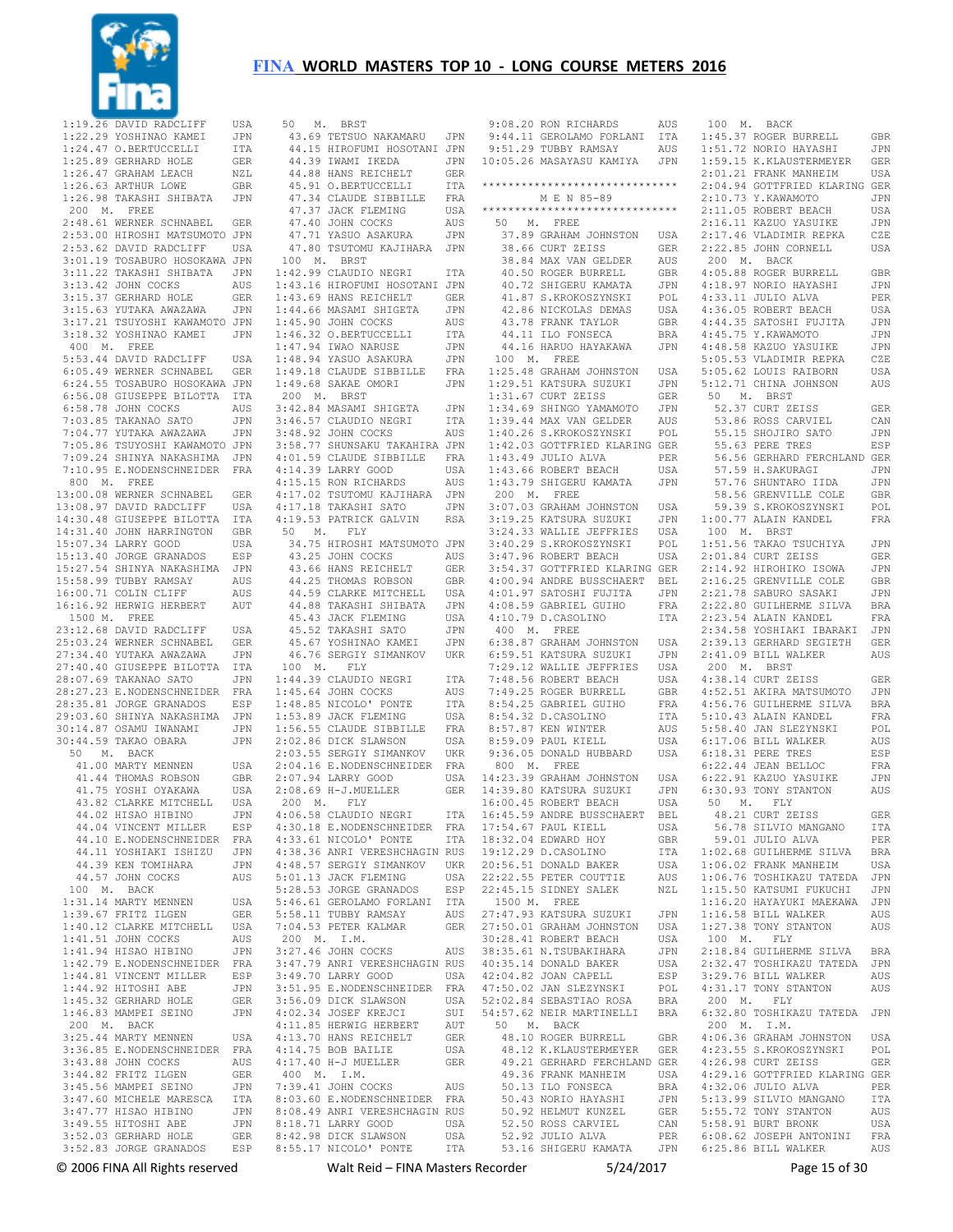

 400 M. I.M. 11:35.32 TOSHIKAZU TATEDA JPN 13:37.29 BILL WALKER AUS \*\*\*\*\*\*\*\*\*\*\*\*\*\*\*\*\*\*\*\*\*\*\*\*\*\*\*\*\*\* M E N 90-94 \*\*\*\*\*\*\*\*\*\*\*\*\*\*\*\*\*\*\*\*\*\*\*\*\*\*\*\*\*\* 50 M. FREE 40.89 TOSHIMI INATOMI JPN 44.75 WILLARD LAMB USA 48.37 ANTON BIEDERMANN BRA 50.13 JAMES DETAR BRA 51.96 SEIICHIRO OTSUKA JPN 52.32 OSSIE DOHERTY AUS 53.68 BUMPEI HASHIMOTO JPN 54.02 ELI KITAY AUS 1:00.22 K.MROWCZYNSKI POL 1:01.38 FRANCISCO GARCIA ESP 100 M. FREE 1:44.17 WILLARD LAMB USA 1:59.40 ANTON BIEDERMANN BRA 1:59.55 JAMES DETAR BRA 2:16.43 ELI KITAY AUS 2:22.69 K.MROWCZYNSKI POL 2:25.25 OSSIE DOHERTY AUS 2:31.27 N.NANNAVECCHIA ITA 3:36.42 BAKER SHANNON USA 4:21.41 PETER LOFTS CAN 200 M. FREE<br>3:39.15 KARL HAUTER 4:31.17 ANTON BIEDERMANN BRA 4:40.43 JAMES DETAR BRA 4:42.76 THOMAS MAINE USA 4:54.26 FRANCISCO GARCIA ESP 5:04.07 OSSIE DOHERTY AUS 8:39.96 PETER LOFTS CAN 10:36.03 VICTOR FIGUEROA PUR 400 M. FREE 8:34.84 WILLARD LAMB USA 9:52.16 THOMAS MAINE USA 9:56.15 JAMES DETAR BRA 10:29.28 FRANCISCO GARCIA ESP 11:34.19 K.MROWCZYNSKI POL 800 M. FREE  $17.33.69$  WILLARD LAMB USA  $20:08.02$  THOMAS MAINE 21:58.69 JAMES DETAR BRA 1500 M. FREE 32:25.81 WILLARD LAMB USA 38:54.77 THOMAS MAINE USA 50 M. BACK 56.12 WILLARD LAMB USA 57.45 ANTON BIEDERMANN BRA 1:02.01 KAIZO WATANABE JPN 1:05.85 ALFREDO FLOREZ ESP 1:10.28 JAMES DETAR BRA 1:19.13 FRANCISCO GARCIA ESP<br>1:20.01 V.RABINOVICH RUS  $1:20.01$  V.RABINOVICH 1:21.62 OSSIE DOHERTY AUS 1:24.54 FRANZ ZIGON AUT 1:30.68 BAKER SHANNON USA 100 M. BACK  $2:03.90$  WILLARD LAMB 2:06.90 KARL HAUTER GER<br>2:27 85 ALEBEDO FLOREZ ESP 2:27.85 ALFREDO FLOREZ 2:51.55 FRANCISCO GARCIA ESP<br>3:07.57 FRANZ ZIGON AUT 3:07.57 FRANZ ZIGON 200 M. BACK 4:26.77 WILLARD LAMB USA 4:47.35 THOMAS MAINE USA 5:07.75 ANTON BIEDERMANN BRA 5:58.42 JAMES DETAR BRA 6:04.65 FRANCISCO GARCIA ESP 50 M. BRST 55.52 KARL HAUTER GER 1:10.17 N.NANNAVECCHIA  $1:11.44$  DENZO WAKAYAMA 1:11.44 Dines ....<br>1:14.80 G.CHIZHEVSKIY UKR<br>1:15.14 M.GIAMPIETRO TTA  $1:15.14$  M. GIAMPIETRO 1:16.15 MARIUS MULDER RSA

 2:23.56 FRANCISCO GARCIA ESP 11:03.38 ROBERT DOUD USA 3:39.15 KARL HAUTER GER 4:03.02 WILLARD LAMB USA \*\*\*\*\*\*\*\*\*\*\*\*\*\*\*\*\*\*\*\*\*\*\*\*\*\*\*\*\*\* 4:49.37 VICTOR FIGUEROA PUR BOULOGNE BILLAN FRA 1:54.62 5:12.03 ALFREDO FLOREZ ESP SCHWIMMKLUB BER SUI 1:57.12 AQUA BERLIN E.V GER 1:55.86  $1:28.13$  NORM CLARK 1:28.86 FRANCISCO GARCIA ESP<br>1:37.59 WERNER KELLER SUI 1:20.00 francesser<br>1:37.59 WERNER KELLER SUI<br>1:38.75 BAKER SHANNON USA  $1:38.75$  BAKER SHANNON 100 M. BRST  $2:06.58$  KARL HAUTER 2:40.46 DENZO WAKAYAMA JPN 2:46.49 G.CHIZHEVSKIY UKR 3:15.07 M.GIAMPIETRO ITA 4:00.26 BAKER SHANNON USA 4:54.95 GEORGE STEWART 200 M. BRST 5:33.39 THOMAS MAINE USA 5:42.50 G.CHIZHEVSKIY UKR  $5.59$  77 DENZO WAKAYAMA  $7:20.21$  M.GIAMPIETRO 50 M. FLY 1:11.95 KARL HAUTER GER<br>1:24.94 G.CHIZHEVSKIY UKR 1:24.94 G.CHIZHEVSKIY UKR 2:38.27 ROBERT DOUD USA 100 M. FLY  $5:59.08$  ROBERT DOUD 200 M. FLY 5:24.01 THOMAS MAINE USA<br>11:03.38 ROBERT DOUD USA 200 M. I.M. 4:38.72 KARL HAUTER GER 4:40.33 THOMAS MAINE USA OTTER 400 M. I.M. 10:09.15 THOMAS MAINE USA M F. N 95-99 \*\*\*\*\*\*\*\*\*\*\*\*\*\*\*\*\*\*\*\*\*\*\*\*\*\*\*\*\*\* 50 M. FREE 1:54.42 GEORGE RENTOUMIS USA 200 M. FREE 7:16.59 YOSHIO AKIMOTO JPN TV MEPPEN GER 1:55.44 50 M. BACK 1:10.15 B.BANKI-HORVATH HUN 100 M. BACK 2:51.47 B.BANKI-HORVATH HUN 50 M. BRST 1:29.09 B.BANKI-HORVATH HUN 100 M. BRST 3:42.66 B.BANKI-HORVATH HUN \*\*\*\*\*\*\*\*\*\*\*\*\*\*\*\*\*\*\*\*\*\*\*\*\*\*\*\*\*\* M E N 100-104 \*\*\*\*\*\*\*\*\*\*\*\*\*\*\*\*\*\*\*\*\*\*\*\*\*\*\*\*\*\* \*\*\*\*\*\*\*\*\*\*\*\*\*\*\*\*\*\*\*\*\*\*\*\*\*\*\*\* RELAYS: WOMEN 200 M. FREE \*\*\*\*\*\*\*\*\*\*\*\*\*\*\*\*\*\*\*\*\*\*\*\*\*\*\*\* AGE 100-119 CMC SC JPN 1:50.28 NATSUKI HASEGAWA NATSUMI MIZUOCHI SANAE NAWATA AYAKA KAWABATA DE DINKEL DENEK NED 1:51.61 KARIN HIDDING ANIQUE WILLEME S. OUDE WEERNINK MARLIES REINDERS USA NOTTINGHAM LEAN GBR 1:52.97 STEPHANIE HILL CHLOE BRACEWELL REBECCA MILNES EMMA CARTER LAETITIA LERAY LEPETIT ANGELE CELINE HUMBERT G.FOURAISON CORINNE STUDER NADINE GRANDJEAN NATHALIE KONIG ISABELLA MANZONI ITA CN VIRY CHATILL FRA 1:59.25 OTTER JPN LISA BROUARD CELINE MORET CELINE BOULANGER CELINE ...<br>B.BOULANGER

ASPTT TOULOUSE FRA 2:01.02 AER LINGUS MAST IRL 1:56.58 TYPHANIE MIGEON LUCIE DELBOS GWENOLA PERIOT V.MIELVAQUE N.BRANDENBERG PAULINE LANGE VIRGINIE GENDRE NADIA PANCHAUD AUS HIBERNIAN MASTE IRL 2:02.06 SORLANDET M.DOBERSCHUETZ ROISIN MORONEY AOIFE SEXTON CLAIRE O'CONNELL AMANDA SINGLETON JAMIE MARKS SIOBHAN MURPHY CHRISTINA HORTON USA AGE 120-159 OREG USA 1:52.53 JILL ASCH HAILEY BAMBUSCH MAKI MOORE SONJA SKINNER OTTER GBR 1:54.55 ALEXIS HIGLETT OLIVIA REYNOLDS LAURE KEARNS CATHERINE DEMONT ES NANTERRE FRA 1:55.09 KARINE BILSKI BéATRICE BLOUIN AUDREY SALENNE BéRENGèRE ABRAHAM NICOLE HEIDEMANN INA WESTER JULIA STUWE SANDRA GEIGER PAïLAN JOURY E.CHAMBON-PHARR MARION FELLINI PAULINE LESBORDES JANET HORN BIRTE RETZBACH DASCHA HAAN VERA HOYER MARION REGNIER JULIE DUCROCQ E.BRUNE-SOLOMIAC CAMILLE BARRERE AQUATIC CLUB BO FRA 1:57.47 PSM E.FAVIERE S.CHEVALIER A.CLEUZIOU CAROLE VAULT MELANIE SALDUCCI ANGELA TAVERNIER HELOISE LEROUGE ALICE LEBEAU K WALKER-STABELER<br>A PEAKMAN H BETTINSON J CLARK AGE 160-199 MANUELA SCHUBERT C. LINNEMANNSTONS UTE KROCKEL ANT.TE KNODL GBR 1:56.41 GINA HOBSON EMMA SHKURKA JANE MCMENEMY F.STAINES

RENENS NATATION SUI 2:01.60 SPRUT RUS 1:56.69 SFTL USA 2:04.05 TOKYO SC JPN 1:57.88 NAUTIC CLUB ALP FRA 1:56.53 BERLINER TSC GER 1:59.73 SG GLEMS GER 1:56.67 VARBERGS SIM SWE 2:00.23 TOULOUSE OLYMPI FRA 1:56.73 ETWALL EAGLES GBR 2:01.59 USM MALAKOFF FRA 1:57.52 CPTW-CPT RSA 2:02.26 BIRMINGHAM MAST GBR 1:57.61 BARNET COPTHALL GBR 2:02.44 SARAH FARRELLY CARA MULCAHY DEIRDRE MORRIS CHARLOTTE REID<br>PRUT RUS 1:56.69 ELENA BABIKOVA TATYANA RONZINA INGA TSARKOVA OLGA ZALUKAEVA NOR 1:57.21 ANNE JOHANSEN J.THORSTENSEN LISE RAVEN LOTHE M.FUGLESTVEIT SAORI MINAMIURA YUKO OYAMA KAZUKO MATSUDAIRA JUNKO NAKANO EAST LEEDS SC GBR 1:58.24 N WILLIAMS J HOYLE L CHURM P RICKARD<br>OREG USA 1:59.37 ABBY BLANK ARLENE DELMAGE VALERIE JENKINS JESSICA STACY<br>CPTW-CPT RSA 1:59.47 KATHRYN NURSE LEIGH GANNON NORELLE ENGELA PERRY CADIZ SG STADTWERKE M GER 2:00.60 KATJA OTTO V.SCHLESINGER PETRA KROGER V.EHRENBAUER AGE 200-239 ANDREA KUTZ ANKE MUS MANUELA SCHINN INA ZIEGLER ULRIKA ANDERSSON A-K.JOSEFSON CHRISTINA HORBACK ANGELA HORBACK K.TUNNICLIFFE LINDSEY GOWLAND HELEN ROLLE JACQUI MANN  $PISA$  2:01.80 SHELLEY REIMER STELLA PREISSLER SHANNON MCINTYRE AMY MOORHEAD MARCELLE STRAUSS CLAIRE AMNER JEAN DEGENAAR EDITH OTTERMANN CHRISTINE PORTER NATALIE BATESON CATE JACKSON M CANNON TABY SIM SWE 2:02.86 ANNICA ABERG C.UHRLANDER CAMILLA THUNE GUNILLA RASMUSON<br>HIGH-ETH RSA RSA 2:03.11 SALLY RELFE DEBBIE NORTJE ANNETTE THATCHER J.SCHAANICK ZPC AMERSFOORT NED 2:03.19 P.CASTELEIJN-FROW

© 2006 FINA All Rights reserved Walt Reid – FINA Masters Recorder 5/24/2017 Page 16 of 30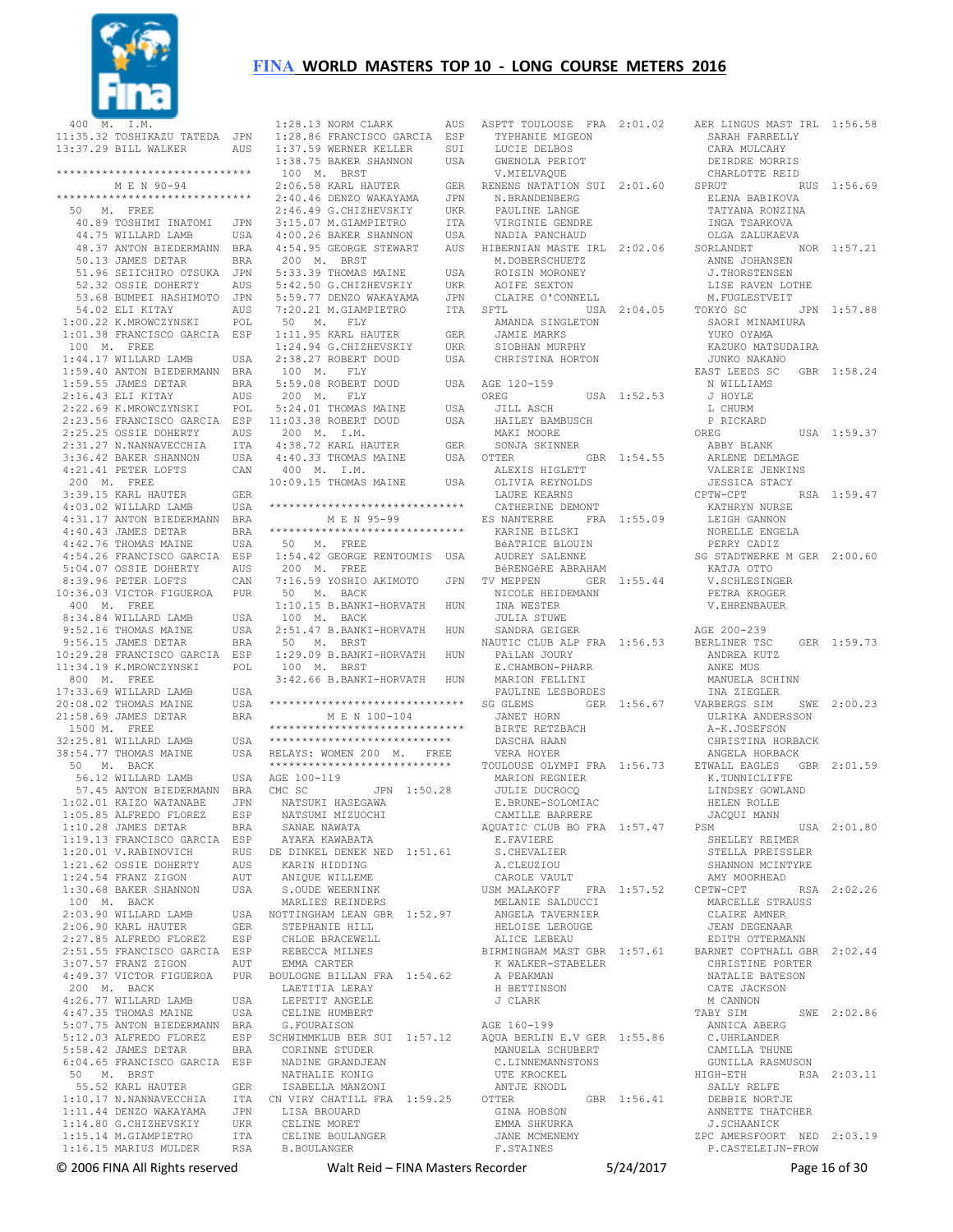

 TALJE DIJKHUIS A.PIJTAK-RADERSMA L.BON-ROSENBRAND ARLETTE GODGES DEANNA KOEHLER J.WEIDERMAN BECKY CLEAVENGER AGE 240-279 CPTW-CPT RSA 2:04.96 SANDERINA KRUGER DIANE COETZEE GAIL MCCARNEY CECILIA STANFORD PSM USA 2:05.62 LISA DAHL MARY LIPPOLD LINDA CHAPMAN CHARLOTTE DAVIS SYSM USA 2:08.51 YSM<br>DIANN UUSTAL JUNE CARSON NANCY KRYKA ANDREA DOMBROWSKI PSV NED 2:13.23 SASKIA PHAFF INEKE WEEKERS CORRIE VERHOEVEN ESTHER LOHUIZEN ANTJE STILLE RUTH STUBERT BRIGITTE MERTEN ANDREA KUNKEL CHRISTIE ALTMAN MARGARET TOPPEL KATY JAMES BRIGID BUNCH MALVERN MARLINS AUS 2:15.22 ELANA MCNETI. NOLENE SCHOFIELD JANETTE JEFFREY LEIGH RODGERS SFTL USA 2:15.94 FRANKSTON CECILIA MCCLOSKEY LINDA WEBB MARIA HUNG ANN THOMAS MAKO SHIBAZAKI MASUMI TSUKADA NOBUKO MASUDA YOKO NAKAMURA CLARE DAVIE MAUREEN MONS MARISSA ROLLNICK CAROL MASON AGE 280-319 ST KANSAI JPN 2:34.34 KIYOKO YONEDA FUSAKO HIROOKA NOBUKO YASUDA YOSHIKO OSAKI KINGS CORMORANT GBR 2:37.91 JANE ASHER PENNY WEBSTER CHRISTINE GOODAIR SPENCER SWIM TE GBR 2:37.95 ALISON NYE JANET BROWN DIANE FORD JEAN HOWARD-JONES TAM USA 2:38.97 LAURA VAL KRISTIN JAFFE LINDA SHOENBERGER NANCY RIDOUT MID SUSSEX MARL GBR 2:44.83 ROSE DUDENEY

# **FINA WORLD MASTERS TOP 10 - LONG COURSE METERS 2016**

CVMM USA 2:03.53 MARY JOHNSON HIROSHIMA MSC JPN 2:45.56 SG NEUKOLLN BER GER 2:13.71 SUNWAY YOKOHAMA JPN 3:26.54 ARIZ USA 2:14.27 FC FORUS JPN 3:42.77 IWATSUKI SUIREN JPN 2:17.74 SUKOYAKA ST JPN 3:56.44 PHOE-JHB RSA 2:18.47 DUESSELDORFER S GER 3:57.22 ELIZABETH SAVIDGE MAINICHI MSC JPN 4:10.24 MARGARET WILDING JENNIFER DEAN MACHIKO KONISHI KEIKO NAKAO SATOKO MIYOSHI KIMIE SUZUKI<br>OREG USA 2:45.84 REBECCA KAY MARY ANNE ROYLE JANET GETTLING G.KAWABATA SOSUIKAI JPN 2:48.15 MASAKO KANAYA YAEKO SAITO SONOKO HASEGAWA YASUE KATO<br>MIAMI AUS 2:48.54 MARGARET FITTOCK PAULA HARDING MARGARET WATTS CAROLE SIMPSON KSG SSSHOFU JPN 2:48.64 SADAKO KUBO KATSUKO YASUNARI KUMIE TOKUDA HITOMI KOJIRO AGE 320-359 YUKO SAKAGAMI SACHIE MORI<br>SHIGEKO TANAKA SONOE WATANABE HIROKO WADA MASAKO HIRAI TAMIKO UEMURA ITO NONAKA SAPPORO AC JPN 3:46.39 SETSUKO SAWADA<br>WWWTD SATO YUKIE SATO YUKO NISHIMURA KYOKO ABE FRANKSTON AUS 3:54.58 NATSUKI HASEGAWA HIROSHIMA SC JPN 2:18.43 ALICE KINNAIRD DIANE CAIRNS MARION BEULKE LOIS DENNINGTON TOSHIKO AMANO EIKO SATO TOSHIKO TSUCHIYA YOKO SHIZUKA INGRID LANGE GISELA GUENTHER<br>U.MEYER-TONNDORF U.MEYER-TONNDORF INGEBORG FRITZE MY SWIM JPN 4:01.71 SACHIKO KATO SACHIKO MORI KAZUKO OZAKI MIYOKO TAKANO MIMI SC JPN 4:02.13 MASAKO ISHIDA TAIKO ENDO KAYOKO KOYAMA KEIKO SATO IKUE OGATA EIKO MIWA TOSHIKO KATO FUSAE MARUYAMA AQLUB CHOFU JPN 4:20.67 AKIKO ONOHARA SACHIKO MISAWA MIDORI MIZUKAMI MACHIKO MORIOKA \*\*\*\*\*\*\*\*\*\*\*\*\*\*\*\*\*\*\*\*\*\*\*\*\*\*\*\* RELAYS: WOMEN 200 M. MEDLEY \*\*\*\*\*\*\*\*\*\*\*\*\*\*\*\*\*\*\*\*\*\*\*\*\*\*\*\* AGE 100-119

DE DINKEL DENEK NED 2:04.09 S.OUDE WEERNINK<br>S.OUDE WEERNINK<br>KADIN ... KARIN HIDDING<br>ANIQUE WILLEME MARLIES REINDERS OREG USA 2:07.53 LILY DONOHUE BRIANNA SHOWELL JESSICA STACY HAILEY BAMBUSCH C.D.HALEGATOS ESP 2:09.95 ISABEL NUNEZ GONZALEZ PENA ANA ELIZABETH ASHLEY PAULA RELANO SCHWIMMKLUB BER SUI 2:10.50 CORINNE STUDER NADINE GRANDJEAN ISABELLA MANZONI NATHALIE KONIG ASPTT TOULOUSE FRA 2:12.07 SORLANDET NOR 2:06.60 GWENOLA PERIOT LUCIE DELBOS TYPHANIE MIGEON V.MIELVAQUE CAMDEN SWISS CO GBR 2:13.44 NO STARS UKR 2:07.78 CELIA MARCADAL SARA MAGRATH C.HUMPHREYS C.CHARPENTIER<br>CNS WOLUWE CNS WOLUWE BEL 2:16.76 ROMFORD TOWN SW GBR 2:10.40 AURORE LEYSEN CHARLOTTE SIX FANNY KOENIG M.DEJONCKHEERE VILLEURBANNE NA FRA 2:17.29 MARINE CARRE MARCELLA VEGGI JULIE LONGEVIAL ALLISON CIRRI<br>CMC SC JPN 2:17.87 MAHO HASEGAWA SANAE NAWATA NATSUMI MIZUOCHI MIKI JONAI YUMIKO HASHIHARA MIKA HARAGAKI SATOMI MATSUZAKI AGE 120-159 TEDDINGTON SWIM GBR 2:04.52 HANNAH LOUGHLIN GEORGINA HEYN ZOE LIOKALOS ELIZABETH TARR ES NANTERRE FRA 2:05.42 ANDREA BAUDRY MORGANE CHOLLEY BERENGERE ABRAHAM KARINE BILSKI AICS ACQUARE' M ITA 2:07.07 ROMINA DEGRASSI VERONICA BELLINI GRETA ROVETTA F.CIOCILTEU TNT SP A BRA 2:09.53 MARIANA NAKAGAKI KARINE VOLPE SILVIA REIMAO MAYRA SIQUEIRA OREG USA 2:09.74 VALERIE JENKINS ABBY BLANK SONJA SKINNER .<br>TV MEPPEN GER 2:10.41 INA WESTER NICOLE HEIDEMANN JULIA STUWE SANDRA GEIGER GB POLICE GBR 2:10.43 RACHEL VALLINS NOTTINGHAM LEAN GBR 2:18.99 LESLEY WILDE

 SARA GAMBLE AIMEE RAMM VICKI STANDEN<br>PSM USA 2:11.35 ALLISON COX JENNY FERRIES PALOMA DINKEL AMY MOORHEAD SGS HAMBURG GER 2:11.97 KIRSTIN BEYERSDOF MIRIJAM DOMSKY INA MATYSIAK LARYSA WASSMANN POWERPOINTS AUS 2:12.14 KATH RUSSELL WENDY TEMPELS L. CARVALHO ANNE SEEFELD AGE 160-199 LISE RAVEN LOTHE A-K.RIISER JANNE THORSTENSEN M.FUGLESTVEIT INNA KOUCKA S.BONDARENKO N.KHUDYAKOVA NATALIA GOLUBOVA MICHELLE CURRY DAWN PALMER MADELINE RAYMOND LARA FENNER  $GRR$  2:11.12 GINA HOBSON F.STAINES EMMA SHKURKA JANE MCMENEMY EAST LEEDS SC GBR 2:12.15 J HOYLE L DOBSON P RICKARD N WILLIAMS  $CAN$  2:12.98 CINDY MABEE AVILA RHODES HEATHER SINNOTT JENNIFER REID LONG EATON SWIM GBR 2:13.18 MARGARET TUCK HELEN GORMAN ELIZABETH SIMPSON LEANNE ATKINS BIRMINGHAM MAST GBR 2:14.65 ALISON PEAKMAN EMMA JOHNSON HAYLEY BETTINSON SUZANNE HURST ROCHFORD&DISTRI GBR 2:15.05 JADE PERRY H.NEVIN LOUISE PARSONS SUZIE RIDLER<br>EDGE JPN 2:15.27 YURIKO IKEDA SATSUKI HIRUKAWA KAYO YOSHIMURA RIEKO SHOJI AGE 200-239 BERLINER TSC GER 2:17.05 ANDREA KUTZ INA ZIEGLER ANKE MUS MANUELA SCHINN ETWALL EAGLES GBR 2:18.91 K.TUNNICLIFFE HELEN ROLLE JACQUI MANN LINDSEY GOWLAND

© 2006 FINA All Rights reserved Walt Reid – FINA Masters Recorder 5/24/2017 Page 17 of 30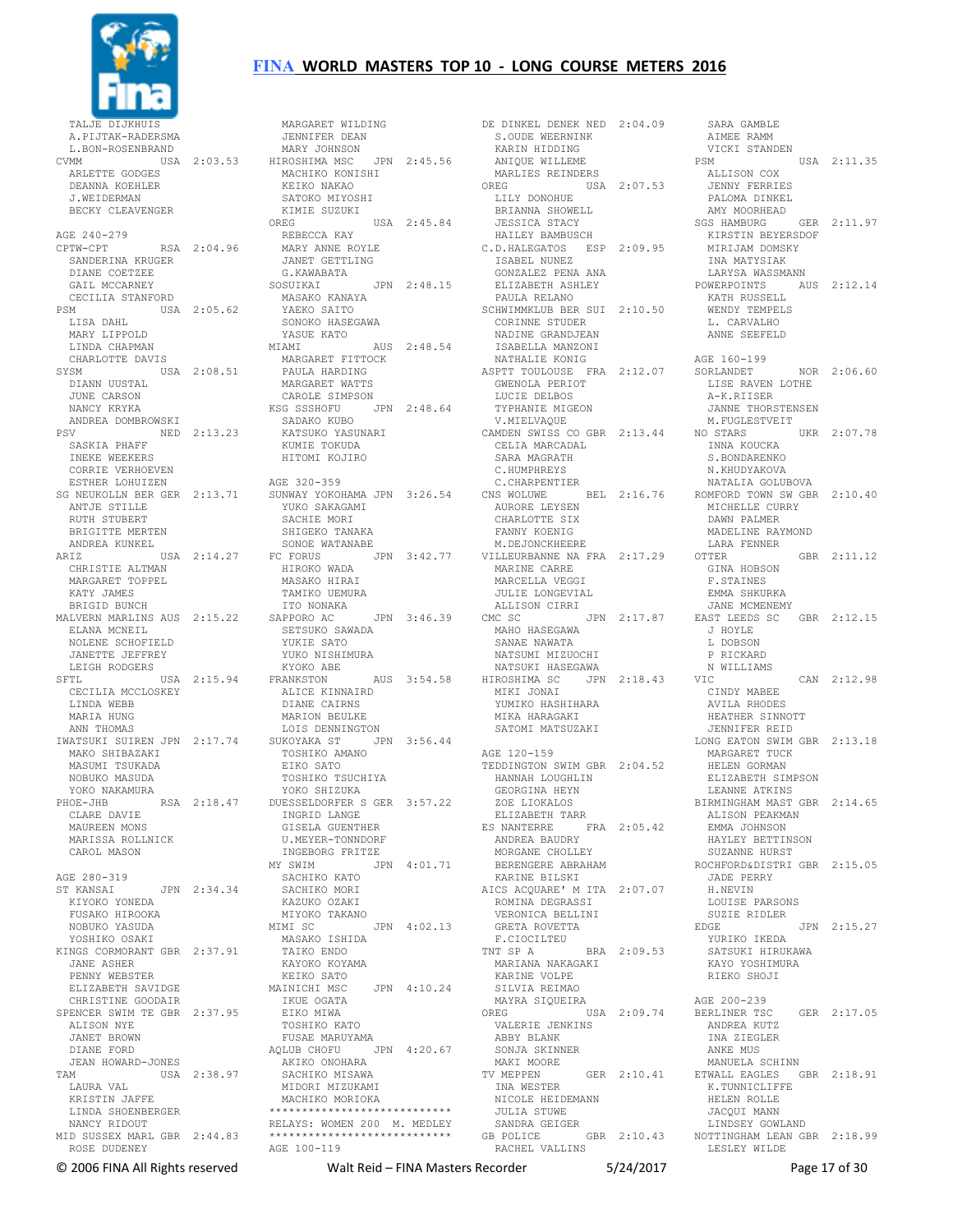

 MARIA WHITE JUNE BOON<br>CNS WOLUWE BEL 2:20.21 VALERIE ROLLAND COLETTE CRABBE CLAIRE ANTHONY NATHALIE BLONDEEL CVMM USA 2:20.25 CYNTHIA ZUTTER J.WEIDERMAN ARLETTE GODGES BECKY CLEAVENGER WCM USA 2:20.61 LISA WARD ERICKA RICHARDS CHARLENE O'BRIEN AMY COOK SYSM USA 2:21.47 LAURA KIRKPATRICK DANIELLE CHANCE ELLEN BENNETT LAURA GROSELLE L.NASCIMENTO DALILA SAMPAIO VALESCA CRUZ SOLANGE TAVARES POWERPOINTS AUS 2:22.29 JENNIE BUCKNELL NADINE ROYLE N. WALKER SALLY CUMING NEVA STARS RUS 2:26.55 SVETLANA KOZLOVA ELENA KUZHELA NATALYA MUNENKO T.TIKHOMIROVA AGE 240-279 CPTW-CPT RSA 2:22.65 DIANE COETZEE GAIL MCCARNEY CECILIA STANFORD SANDERINA KRUGER PSM USA 2:26.22 STELLA PREISSLER SHANNON MCINTYRE LISA DAHL CHARLOTTE DAVIS OREG USA 2:30.92 K.ANDRUS-HUGHES NANCY VINCENT ARLENE DELMAGE SUE CALNEK-MORRIS USM MALAKOFF FRA 2:32.12 BENEDICTE DUPREZ SANDRINE LE GALL. DANIELE WILMART S.BOUAYAD AGHA MID SUSSEX MARL GBR 2:32.49 KATHY BIDNALL JUDITH MCKERCHAR CORAL WALLIS ALISON GWYNN SG NEUKOLLN BER GER 2:32.79 ANTJE STILLE ANDREA KUNKEL BRIGITTE MERTEN RUTH STUBERT SFTL USA 2:32.80 CECILIA MCCLOSKEY CHRISTY HARTMAN MARIA HUNG KAREN MARKS<br>ARIZ USA 2:32.89 KATY JAMES SUSAN DAWSON-COOK MARGARET TOPPEL CHRISTIE ALTMAN SDSM USA 2:33.40 CHRISTINE SIEGEL DANIELLE OGIER CATHY GANZE

BFR SEQUELADOS BRA 2:22.04 MID SUSSEX MARL GBR 2:55.29 CATHY NEVILLE<br>SYSM USA 2:34.20<br>DIANN UUSTAL ANDREA DOMBROWSKI NANCY KRYKA JUNE CARSON AGE 280-319 SPENCER SWIM TE GBR 2:47.19 JANET BROWN DIANE FORD AMANDA HEATH JEAN HOWARD-JONES USA 2:53.85 JOY WARD JANET GETTLING SANDI ROUSSEAU REBECCA KAY ST KANSAI JPN 2:54.60 YOSHIKO OSAKI NOBUKO YASUDA KIYOKO YONEDA FUSAKO HIROOKA MARGARET WILDING ROSE DUDENEY SALLY MILLS JENNIFER DEAN BOHEMIANS PRAHA CZE 2:58.83 EVA JAROSOVA J.VOTRUBOVA ALENA POSPISILOVA IVANA FELGROVA T.P.WETERAN ZAB POL 3:09.14 RENATA BASTEK JANINA BOSOWSKA KRYSTYNA FECICA BARBARA BRENDLER TEAM KANALOA JPN 3:09.27 RITSUKO SUGIMURA MISAO WATANABE KIMIE TAKEHARA KIYOKO UCHIDA<br>HAKUYO S JPN 3:11.60 FUMI SATO EMIKO KEMMOCHI ETSUKO YUKITAKE KAZUYO OHAMA SYSM USA 3:12.58 PATRICIA BOND JUNE CARSON JULIANNA HOLBROOK MEREDITH MOORE<br>KSG SSSHOFU JPN 3:12.70 KSG SSSHOFU JPN 3:12.70 KATSUKO YASUNARI KUMIE TOKUDA HITOMI KOJIRO SADAKO KUBO AGE 320-359 SUNWAY YOKOHAMA JPN 4:00.90 SHIGEKO TANAKA SACHIE MORI SONOE WATANABE YUKO SAKAGAMI DUESSELDORFER S GER 4:09.16 U.MEYER-TONNDORF URSULA BONGARTZ GISELA GUENTHER INGEBORG FRITZE PSV NED 4:17.01 ALICE LINDHOUT M.MAANDONKS CORRIE VERHOEVEN LOTTIE GEURTS MAINICHI MSC JPN 4:56.60 IKUE OGATA TOSHIKO KATO FUSAE MARUYAMA EIKO MIWA MM USA 5:29.76 PATRICIA HASTINGS CHARLOTTE SANDDAL PEGGY STRINGER

 FLORA WONG USA 5:31.08 MARGARET VOORHEES TANAKO HAGIWARA ANNE LONG JANET BENSU<br>RIHGA MIMI H JPN 5:36.02 YOSHIE NAKANISHI TOSHIKO KUROISHI KEIKO MONDEN MICHIKO MATSUMOTO<br>UNAMI A BRA BRA 6:11.61 MARIA RUIZ MARIA SAMPAIO GILDA MACHADO VERA COSTA MIGR A BRA 6:18.82 MARIA ALBUQUERQUE THEREZINHA SOUZA NORA RONAI DELTA NOGUEIRA \*\*\*\*\*\*\*\*\*\*\*\*\*\*\*\*\*\*\*\*\*\*\*\*\*\*\*\* RELAYS: WOMEN 400 M. FREE \*\*\*\*\*\*\*\*\*\*\*\*\*\*\*\*\*\*\*\*\*\*\*\*\*\*\*\* AGE 100-119 NEWCASTLE SWIMT GBR 4:20.59 R NEWMAN E CHARLTON C GILCHRIST K NICHOLSON C.TENERIFE MAST ESP 4:44.62 GINASIO DE SANT POR 4:46.70 H.MANUEL JOSE M.JOAO JOSE R.SOFIA TEIXEIRA A.RAQUEL LIRIO LEIXOES POR 4:59.48 RITA BARBOSA M.JOAO GOMES ANA DALTE GUEDES RAQUEL SILVA<br>OEL-TSH RSA 5:03.62  $COEL-TSH$  HELEEN RENSBURG DAWN LEDBITTER MAXINE KOLLER CLAIRE ROLT A.D.MANUEL LLAN ESP 6:03.88 MARIA CORTES AIDA NAVARRETE VIRGINIA COSIO REBECA ALVAREZ AGE 120-159 OTTER SC GBR 4:14.52 A HIGLETT O REYNOLDS G HOBSON C DEMONT NAUTICO UNIAO A BRA 4:23.20 FRANCIELI BURIN CARLA VAINE<br>JULIANA ARRUDA JULIANA ARRUDA MARIEN ARNDT AQUB-NMA RSA 4:24.30 KELLI-ANN MOULTON NATALIE GOEDHALS ANTONELLE SAPORTA TRACY GOUS C.N.AQUAMASTERS ESP 4:28.95 MARISA MANUEL UTE HASSE GINA LOPEZ MERITXELL GONFAUS<br>CPTW-CPT RSA RSA  $4:30.44$  TARRYN STANFORD PIPPY BISHOP SIMONE WHITE L.WOLMARANS PORTO 14 POR 4:34.77 J.ISABEL ALVES T.GAMA SEVIERI C.SANTA BARBARA S.OLIVEIRA

 A.REEFHUIS HENRIKE DE VRIES MARION BROEKHUIS JORIEN DOETS BASILDON AND PH GBR 4:43.65 WVZ NED 4:48.83 FLEUR MAAS CHITA VD GOORBE LINDA HOOGENDAM YVONNE GERRITSEN KUBAN-MASTERS RUS 4:49.18 ELENA KLEPALOVA OKSANA SARKISYAN A.STADNIK KSENIYA VOEVODINA AGE 160-199 TRAFFORD METRO GBR 4:24.60 L BOWDEN J BROWN H SADLER L LLOYD-ROACH CPTW-CPT RSA 4:37.60 MARCELLE STRAUSS LEIGH GANNON BRIDGET VAN BREDA TANYA OSBORNE C.TENERIFE ESP 4:37.67 SK SYDSTM SWE 4:50.16 MARIA VITAZKA B-M NILSSON ASA JOHANSSON K.YNGVESSON SBM USA 4:54.18 SARAH HIRSCH KAREN SCHULTZ LESLEY BETHEL C.GUTIERREZ MAIDENHEAD ASC GBR 4:54.57 AQUB-NMA RSA 4:55.28 NATALIE OGDEN PAT REEN KERRY HAINS DELWEN HENDERSON FLUVIAL PORTUEN POR 4:59.87 I.MARIA ROTHES RITA REBELO SILVA FILPA FERREIRA MARIA BRANDAO  $GS$  USA  $5 \cdot 01.69$  KAREN STURGIS SARA BOPP CAROLYN MOORE TRACY KING LASS SWE 5:01.84 HELENA HOGFELDT ANETTE PHILIPSSON JENNIFER LINGE ILZE ADOLFSSON AGE 200-239 BARNET COPTHALL GBR 4:36.15 C PORTER N BATESON C JACKSON M CANNON CONN USA 4:39.35 SHEILA STOLARSKI TAIT MICHAEL PAM HENRY MOSS GALEN RINALDI USA 4:40.99 LISA SCHOENNEMAN J.WEIDERMAN DEANNA KOEHLER BECKY CLEAVENGER<br>COEL-TSH RSP RSA 4:41.33 BARBARA FRAATZ A.DRESSLER KIM FOSTER

WS TWENTE NED 4:42.28

© 2006 FINA All Rights reserved Walt Reid – FINA Masters Recorder 5/24/2017 Page 18 of 30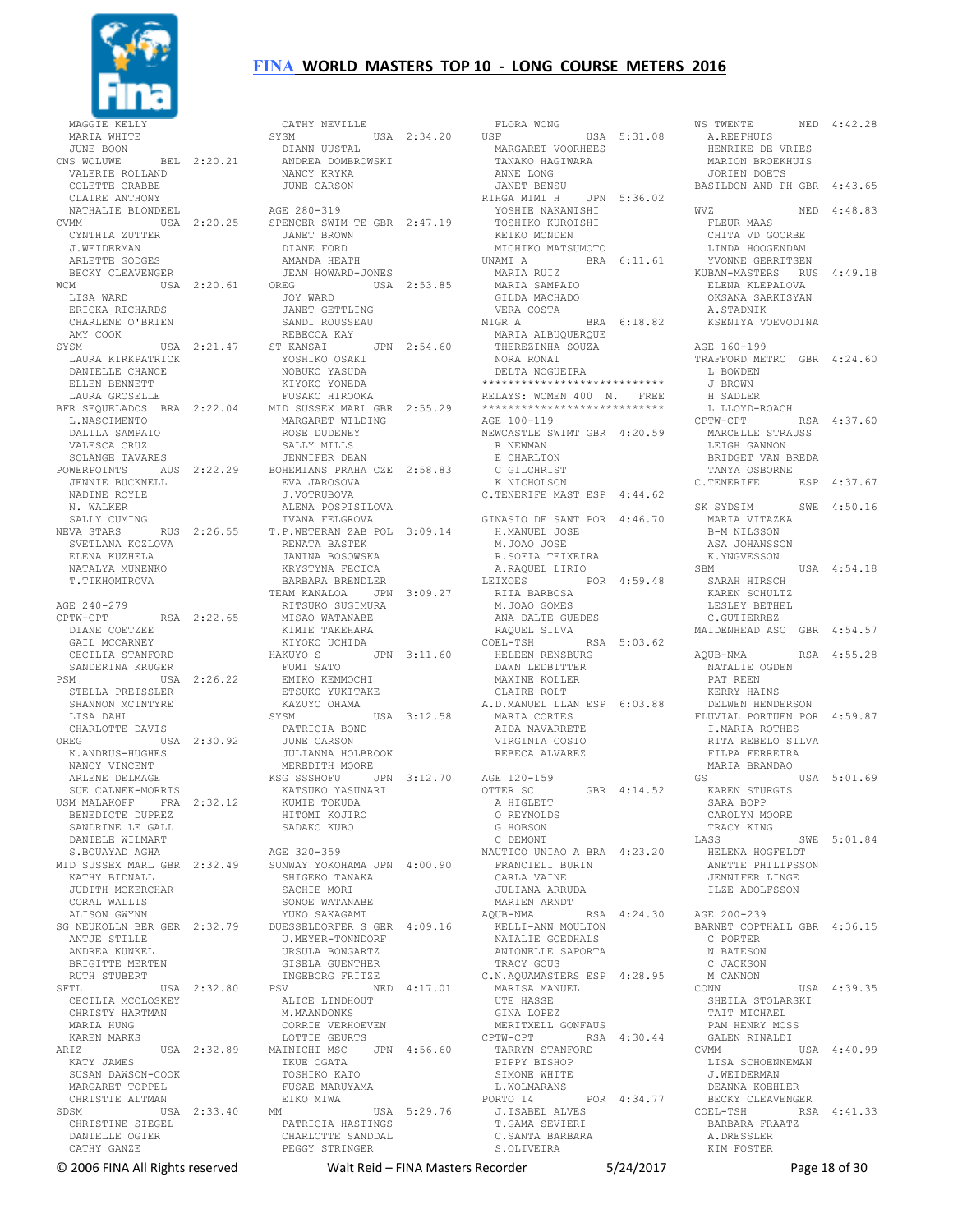

MEGAN ALBERTYN ...<br>BEL 4:43.34 COLETTE CRABBE NATHALIE BLONDEEL ARLENE DELMAGE CLAIRE ANTHONY<br>PRM USA 4:44.61 CHRIS WENZEL L.BOSTIC LAURIE SAMUELSON CJ PISANO ANDEE BELL KERRY HALSTED WENDY PRATT AMY RIEGER WCM USA 4:46.87 DONCASTER DOLP. AUS 6:52.65 DANIELLE BOONE CHARLENE O'BRIEN LISA WARD ERICKA RICHARDS ADELAIDE MASTER AUS 4:52.04 COEL-TSH RSA 7:10.81 ILZE OSTROVSKA JULIE ASTLEY SHARON BEAVER S. PALMER-WHITE SYSM USA 4:52.14 ELLEN BENNETT EACS-ETH RSA 7:20.48 GILL TREGENNA LAURA GROSELLE CATHY FEDAKO MELISSA VARLAS AGE 240-279 CPTW-CPT RSA 4:39.62 SANDERINA KRUGER DIANE COETZEE GAIL MCCARNEY CECILIA STANFORD SDSM USA 5:03.02 CATHY NEVILLE DANIELLE OGIER CHRISTINE SIEGEL CATHY GANZE SWOL 1894 NED 5:23.53 A.VUIST-BLUM BEA SWIJNENBERG MATHILDE VINK C.NIEUWENHUIS CFC TENNOZU JPN 5:53.15 AKEMI GOTO HARUE MUROYA MARIKO NAGATANI NORIKO MABUCHI SMM USA 5:56.49 ELIZABETH ROEPKE DIANE MILNER ELISSA MCOUAID BARBARA JONES SFTL USA 5:58.17 PAMELA FALCIGNO CYNTHIA HENLEY KAREN MARKS LINDA WEBB MVN USA 6:00.75 GWEN UTHUS BEVERLY MONTRELLA S.BROOKS JEANNE MC CLEAVE<br>RHMS USA RHMS USA 6:05.16 TENERIFE MASTER ESP 11:08.68 JENNIFER HOUTS LINDA HEPWORTH MAGGIE TEVIS ANNETTE COHOLAN KUBAN-MASTERS RUS 6:10.16 TATYANA KNYSHEVA E.NIKULINA L. PORUBAYKO LYUBOV RUSANOVA MELO USA 6:12.85 REBECCA PINTO JUDY STRAUSS JEAN GILLON STEPHANIE COUCH

DAM USA 4:46.55 MALVERN MARLINS AUS 6:51.60 AGE 120-159 AGE 280-319<br>SYSM USA 5:47.50 JUNE CARSON JULIANNA HOLBROOK MEREDITH MOORE PATRICIA BOND VMST USA 6:49.59 BARBARA BOSLEGO JOHNNIE DETRICK SUSAN MARENS BETH SCHREINER PAM KEMPSON MARY WILLIAMS JOAN SIMPSON PATRICIA BAKER ROSLYN MCLEAN<br>ROSLYN MCLEAN DOROTHY DICKEY ROBYN GILLESPIE JUDITH WAKEMAN RITA BURGER ANN HANSON JOYCE FYFE ANGELIKA SANDRI DELWEN HENDERSON MERLE ANGELOS ROSEMARY CLARK<br>
DAM USA 7:24.07<br>
SUSAN MUNN<br>
L.WESTERGAARD<br>
BETTY DUGAN TERRY DAVISON FACT USA 7:40.71 ELSPETH SMITH JOAN CAMPBELL MARTHA HENDERSON BARBARA MCNULTY CFC TENNOZU JPN 7:42.78 MISAKO HIRATA SHUKUKO KAWABATA KAZUE KUMAGAI AKIE NAKAJIMA NOARLUNGA AUS 8:17.01 CHRISTINE WALSH JILL WINTER M. ARMSTRONG GILLIAN DOYLE AGE 320-359 SUNWAY YOKOHAMA JPN 8:05.89 SONOE WATANABE SACHIE MORI SHIGEKO TANAKA HIROMI TODA PSV NED 8:50.07 M.MAANDONKS LOTTIE GEURTS ALICE LINDHOUT ANNIE SMITS<br>USF USA 9:50.37 MARGARET VOORHEES TANAKO HAGIWARA ANNE LONG JANET BENSU \*\*\*\*\*\*\*\*\*\*\*\*\*\*\*\*\*\*\*\*\*\*\*\*\*\*\*\* RELAYS: WOMEN 400 M. MEDLEY \*\*\*\*\*\*\*\*\*\*\*\*\*\*\*\*\*\*\*\*\*\*\*\*\*\*\*\* AGE 100-119 CHESTERFIELD SW GBR 5:14.12 C BICKERSTAFFE L POOLE R PEARSON R AMOS GINASIO DE SANT POR 5:30.95 H.MANUEL JOSE H.MANUEL JOSE<br>S.SANTA BARBARA S.SANIA DIRECTION<br>R.SOFIA TEIXEIRA M.JOAO JOSE

FLUVIAL PORTUEN POR 5:43.12 ANA FONSECA<br>MARIA ANA FONSECA<br>TANELE JANETE SOUSA SUSANA COSTA ELISABETE MATOS ZVDO74 NED 6:10.80 C.TIMMERMANS MARTINE KANT DIANDRA V HOUWELI ANNEMARIE VD P DAW NED 5:00.58 KIMBERLY LAU FLUVIAL PORTUEN POR 5:46.09 DAW NED 5:00.58<br>WIETEKE ELZINGA LAURA BADOUX ILONA HOGERHEYDE MAAIKE VOOREN PORTO 4 POR 5:04.97 ANA FILIPE COSTA M.SOFIA MARTINS SARA OLIVEIRA T.GAMA SEVIERI PALM USA 5:08.26 JESSICA BALLARD KARI YOCUM ERIN MORO JAMIE WILSON BIRMINGHAM MAST GBR 5:11.77 S HURST<br>E JOHNSON J CLARK K WALKER-STABELER BASILDON AND PH GBR 5:25.35 KUBAN-MASTERS RUS 5:29.96 ELENA KLEPALOVA OKSANA SARKISYAN A.STADNIK KSENIYA VOEVODINA ROYAL TUNBRIDGE GBR 5:29.96 TEDDINGTON SC GBR 5:36.30 NATACAO DA MAIA POR 5:39.29 C.SOUSA SILVA MARIA JOAO GRAF RITA FOUGO CATIA RAMALHO MASTERS ALMADA POR 5:39.66 JOANA MARQUES JOANA BARBARA MIRIAM SANTOS MARINA MENDES AGE 160-199 KUBAN-MASTERS RUS 5:16.26 ELENA KLEPALOVA TATYANA SHAGAEVA ELENA SOTNIKOVA A.STADNIK CVMM USA 5:27.41 BEATA KONOPKA J.WEIDERMAN LESLIE MONROE BECKY CLEAVENGER MID SUSSEX MARL GBR 5:29.49 ARIZ USA 5:30.70 ANNE FITZSIMMONS HEATHER CROCCHI SUSAN DAWSON-COOK DANA GODUTO GOLDFISH JPN 5:35.70 MAIKO IIDA CHIZUYO KINOSHITA MISA HATTORI YUKIE KUDO FANATIC SWIM CA ESP 5:40.36 ANA BALLESTER<br>ANA BALLESTER<br>ריים PILAR HERNANDEZ MA JOSE FELIP LLEDO CAMPOS<br>LEIXOES LEIXOES POR 5:42.40 SPENCER SWIM TE GBR 5:59.42 GRACA ALMEIDA

 ELSA FUMEGA L.BAPTISTA JOANA MARIA FARIA NED 5:43.48 MONIQUE MUNNIK MARISKA ZAAL RAMONA LINTING SANDRA DAAMEN-POS USA 5:45.99 CYNTHIA HERTZER MARTA BECHHOEFER BRIDGET LYONS I.MARIA ROTHES RITA REBELO SILVA MARIA BRANDAO FILPA FERREIRA AGE 200-239 NTXL USA 4:58.86 STEPHANIE STONE KRISSY MACCURDY MAUREEN REA KRISTIN HENDERSON CNSW BEL 5:06.03 PIERRETTE MICHEL COLETTE CRABBE ARLENE DELMAGE NATHALIE BLONDEEL<br>PSV NED 5:13 28 PSV NED 5:13.28 GUDULE VD MEER T.KETTING-KLAASSE LISELOTTE JOLING CORRIE VERHOEVEN TRAFFORD METRO GBR 5:16.69 J BROWN G BOLTON H SADLER R BARTON DAM USA 5:33.16 AMY RIEGER ANDEE BELL WENDY PRATT KERRY HALSTED SPENCER SWIM TE GBR 5:38.30 F BAKER C MURPHY E ISEPPI K BROWN MALVERN MARLINS AUS 5:47.94 ANDREA MCNEIL C. CURRY-HYDE ELANA MCNETI. SHARON NEWSTEAD  $USA 5:48.60$  MARY MILBURN M. FITZPATRICK LEANN MATSUMURA<br>DARCY LAFOUNTAIN DARCY LAFOUNTAIN GOLDFISH JPN 5:54.06 YUMIKO SUGIMOTO YUMI GOTAMBU MISA HATTORI SAYURI YOSHIHASHI SYSM USA 5:58.18 DEANNA DOYLE LAURA GROSELLE NANCY KRYKA CATHY FEDAKO AGE 240-279<br>CPTW-CPT RSA 5:19.05 DIANE COETZEE GAIL MCCARNEY CECILIA STANFORD SANDERINA KRUGER  $USA 5:53.68$  CHRISTINE SIEGEL DANIELLE OGIER CATHY NEVILLE CATHY GANZE

© 2006 FINA All Rights reserved Walt Reid – FINA Masters Recorder 5/24/2017 Page 19 of 30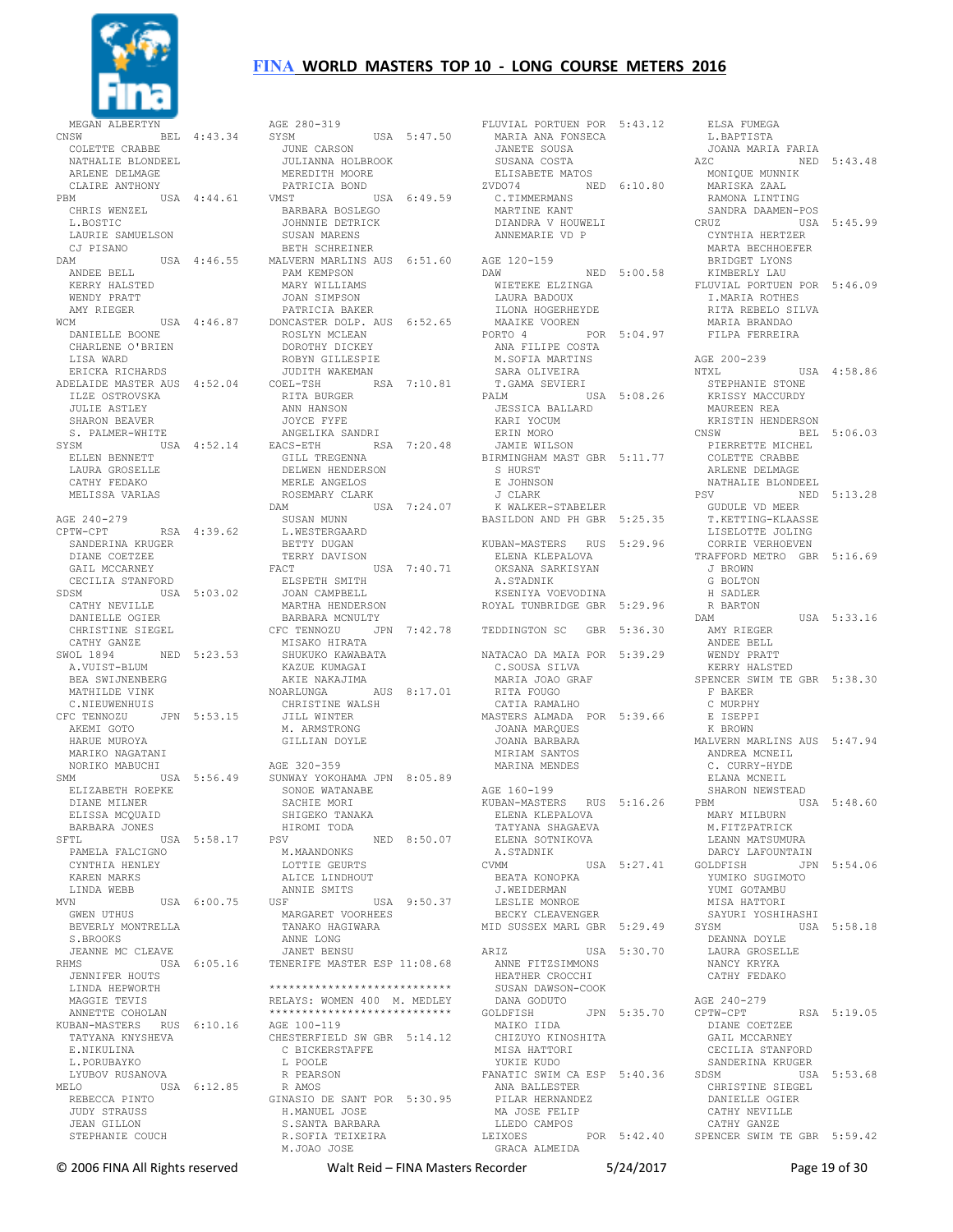

HAKUYO S JPN 6:04.41 MASAKO MATSUNO MASAKO NISHIDE HARUMI SUGINUMA TOSHIE KIYOMOTO  $\begin{tabular}{lllllll} \bf MID \,\, SUSSEX \,\, MARI \,\, GBR & 6:11.13 & \quad NAH \\ \hline \end{tabular}$ SYSM USA 6:12.94 MEREDITH MOORE JULIANNA HOLBROOK MELISSA VARLAS JUNE CARSON PBM USA 6:13.01 FRAN HARE MARY MOAK LAURIE SAMUELSON L. BOSTIC DONCASTER DOLP. AUS 6:25.32 AGE 160-199 PETA HARVEY DEE SHEFFRIN CAROLINE CLARKSON SUSAN HARBOTTLE BLUE AUS 6:37.14 JENNIFER DOOLEY LISA MANNING KATHRYN DOBSON NERIDA MURRAY SFTL USA 6:38.53 LINDA LARSON LINDA WEBB PAMELA FALCIGNO ROSA VENTURA AGE 280-319 ISLAND TAKATSUK JPN 7:09.24 NOBUKO NITTA YOSHIKO BAMBA MICHIKO OTO KEIKO FUJIMOTO HAKUYO S JPN 7:27.82 FUMI SATO NATSUMI YOKOYAMA HIROMI KIDO KAYOKO YAMAGUCHI RN SAKURA JPN 7:51.54 J KERR MIEKO AKITA TAIKO NOGI TAKAKO TACHIBANA SHINOBU NAKAZATO \*\*\*\*\*\*\*\*\*\*\*\*\*\*\*\*\*\*\*\*\*\*\*\* RELAYS: WOMEN 800 M. FREE \*\*\*\*\*\*\*\*\*\*\*\*\*\*\*\*\*\*\*\*\*\*\*\*\*\*\*\* AGE 100-119 NEWCASTLE SWIMT GBR 9:44.02 R NEWMAN E CHARLTON C GILCHRIST K NICHOLSON AGE 120-159 C.N.AQUAMASTERS ESP 9:59.38 MERITXELL GONFAUS MARIA LETOSA GINA LOPEZ SABINA MARTINEZ RUGBY SC GBR 10:14.24 L RUSHALL K BATES K DUGHMOSH R LLOYD KUBAN-MASTERS RUS 10:27.28 ELENA KLEPALOVA E.NIKULINA ELENA SOTNIKOVA A.STADNIK WVZ NED 10:53.76 TESSA VERHEIJDT FLEUR MAAS YVONNE GERRITSEN LINDA HOOGENDAM<br>USA 12:20.30 CONN USA 12:20.30 GALEN RINALDI C.MATARESE NICOLE GUGLIELMO

MADELINE BEY<br>AOUA KITA JPN 12:32.74 KAZUYO INABA MIO KITANO YAYOI SUGIURA NAOKO KANI USA 12:36.43 LESLIE KAELIN LAURIE GRIMES SYDNEY DOCTOR TRICIA BALDWIN RN HIROSHIMA JPN 13:16.57 NAOMI TANIGUCHI TOMOMI RYU SHIORI ISHIHARA ERIKA TAKEDA SUB 160 MASTERS GBR 9:23.07 N LATTY J WOODDISSE K DRIVER<br>S COLLINGS S COLLINGS TRAFFORD METRO GBR 9:40.71 L BOWDEN J BROWN H SADLER L LLOYD-ROACH TENERIFE MSTERS ESP 10:14.51 NAC MASTERS IRL 10:26.15 JOANNA FIGALLA LIZ MCCARTHY HELENA MCGRATH JACKIE O'CONNOR GOLDFISH JPN 10:33.43 YUKIE KUDO SAYURI YOSHIHASHI CHIZUYO KINOSHITA KEIKO NAGAYA SPENCER SWIM TE GBR 10:42.86 E ISEPPI R POWER C MURPHY  $J$  KERR<br>-- $11:44.70$ <br>-- $11:44.70$  SANDY IULIANO SUE COX TRACY CAMERON .<br>JAYE DOWLING<br>HHZV PLONS NED 12:39.32 MARIJE BOUMA MARIKE KAMPHUIS AUDREY GIESE-KOCH INGE WOLFS<br>SKY SKY USA 13:15.63 O\*H\* USA 12:31.63 SARA BILADEAU LAURA HUMPHREY SUSAN EHRINGER RUTH-ANN BODE AGE 200-239  $CNSW$  BEL  $10 \cdot 09.87$ ---<br>COLETTE CRABBE<br>ARLENE DELMAGE ARLENE DELMAGE PIERRETTE MICHEL VALERIE ROLLAND<br>CVMM USI  $USA 10:18.47$  ARLETTE GODGES DEANNA KOEHLER J.WEIDERMAN BECKY CLEAVENGER BARNET COPTHALL GBR 10:20.06 C PORTER N BATESON C JACKSON M CANNON PSV NED 10:23.41 LISELOTTE JOLING KATRIN pENNINGS ESTHER LOHUIZEN PATTY VERHAGEN MALVERN MARLINS AUS 10:59.81 DONCASTER DOLP. AUS 14:46.09 JANETTE DICKEY

 KATIE MEE DAPHNE BRIGGS ANDREA MCNEIL DONCASTER DOLP. AUS 11:08.54 FITTA KOYO JPN 15:42.96 BARBARA SMITH DEE SHEFFRIN<br>KELLIE KNOWLES KELLIE KNOWLES PETA HARVEY JAC TSUCHIURA JPN 11:17.05 MACHIKO WAKAMATSU KAZUE IIJIMA HIROMI UGAI CHIE KIOI<br>SKY  $USA 11:30.41$  PAM MARTIN AMY POPE CINDY CIAMPA-WISE AMY PETERSON C.N.SABADELL ESP 11:43.04 LOLI BALBUENA IVETTE DELGADO ADRIANA PORT MIREIA GOMEZ  $SKY$  USA  $12 \cdot 03$  45 CAROLINE DONNELLY NORAH KUTE SHANNON THOMAS KIMBERLY CLEARY AGE 240-279 CPTW-CPT RSA 10:31.61 CECILIA STANFORD SANDERINA KRUGER GAIL MCCARNEY DIANE COETZEE<br>PBM USA 10:49.07 PBM USA 10:49.07 DARCY LAFOUNTAIN FRAN HARE LAURIE SAMUELSON CHRIS WENZEL SDSM USA 10:57.31 CATHY GANZE DANIELLE OGIER CATHY NEVILLE DIANA DOLAN LAMAR GOLD USA 11:33.10 PEGGY MCDONNELL CELIA DEVANNEY LYDIA SEIER BARBARA PROTZMAN SWOL 1894 NED 11:57.18 C.NIEUWENHUIS BEA SWIJNENBERG MATHILDE VINK A.VUIST-BLUM MARILYN DOUGLASS DIANE SPENCE PAM BECK JUDITH NORTON  $MVN$  USA  $12 \cdot 32.61$  BEVERLY MONTRELLA GWEN UTHUS S.BROOKS GWYNNE STEIDLE MAINICHI MSC JPN 13:10.11 TOMOKO TAMPO TOSHIKO SHIMIZU EIKO SHICHINOHE MAYUMI TANABE MALVERN MARLINS AUS 13:33.85 SUE BOEKEL SHARON PRETTY NOLENE SCHOFIELD PATRICIA BAKER<br>SKY US SKY USA 13:34.51 WENDY MEDLEY KARLA HANDY-GIBBS CHRISTINA NORRIS BETSY WHITTEMORE AGE 280-319 DOROTHY DICKEY

 ROBYN GILLESPIE ROSLYN MCLEAN CAROLINE CLARKSON MITSUKO ISHIMATSU TOMIKO OKUDA TOSHIKO OKUNO SACHIKO IIDA<br>FACT USA 16:18.94 ELSPETH SMITH JOAN CAMPBELL MARTHA HENDERSON BARBARA MCNULTY --<br>USA 17:00.76 DARCY COHN AUDREY DUNN TANAKO HAGIWARA ANNE LONG CN SABADELL ESP 19:53.44 JOANA FARRES PAQUITA MURILLO MERCE PERALES ANA MARIA SARABIA AGE 320-359 PSV NED 18:39.49 M.MAANDONKS LOTTIE GEURTS ALICE LINDHOUT CORRIE VERHOEVEN \*\*\*\*\*\*\*\*\*\*\*\*\*\*\*\*\*\*\*\*\*\*\*\*\*\*\*\* RELAYS: M E N 200 M. FREE \*\*\*\*\*\*\*\*\*\*\*\*\*\*\*\*\*\*\*\*\*\*\*\*\*\*\*\* AGE 100-119 NO STARS UKR 1:38.32 V.SEMHAIKIN ANDRII KRAVTSOV IVAN KRYLOV EVHEN RYZHYI<br>TOC  $TISA$   $1.39.29$  NOLAN KOON AARON CASEY EGAN GANS JACKSON WANG CITY OF CAMBRID GBR 1:39.71 MARK LEAMON LUKE WESTWOOD SIMON MORLEY LIAM BARNETT ASPTT TOULOUSE FRA 1:39.74 SACHA DUPONT ENZO MARTIN QUENTIN GRIVEL REMY LEMAITRE SSD RIVIERA NUO ITA 1:39.84 SIMONE RIZZO MATTEO FASOLO RUDY LAZZARO P.CAMPORESE<br>OUT TO SWIM  $GBR = 1:40.31$  NEAL THOMSON D WHITTINGSLOW ANDREW BENSON STEPHEN LUE<br>TOC TOC USA 1:40.43 SAMUEL ROWAN MATTHEW TALMADGE MARTIN MALASKY C.TALBOTT<br>USM MALAKOFF FRA 1:41.36 CEDRIC SOLDERMANN RUDY BERTRAND MARC ALECHINSKY BRUNO BERTRAND<br>USM MALAKOFF F FRA 1:41.52 JONAS LAIGNEZ PAUL PASQUET PIERRE ESTRABAUD REMI CARMIGNIANI ASOKAIKEI JPN 1:41.70 YUKI WAGA YUKI SOBASHIMA TOSHIKAZU KAIYA YOSHIHIRO ASO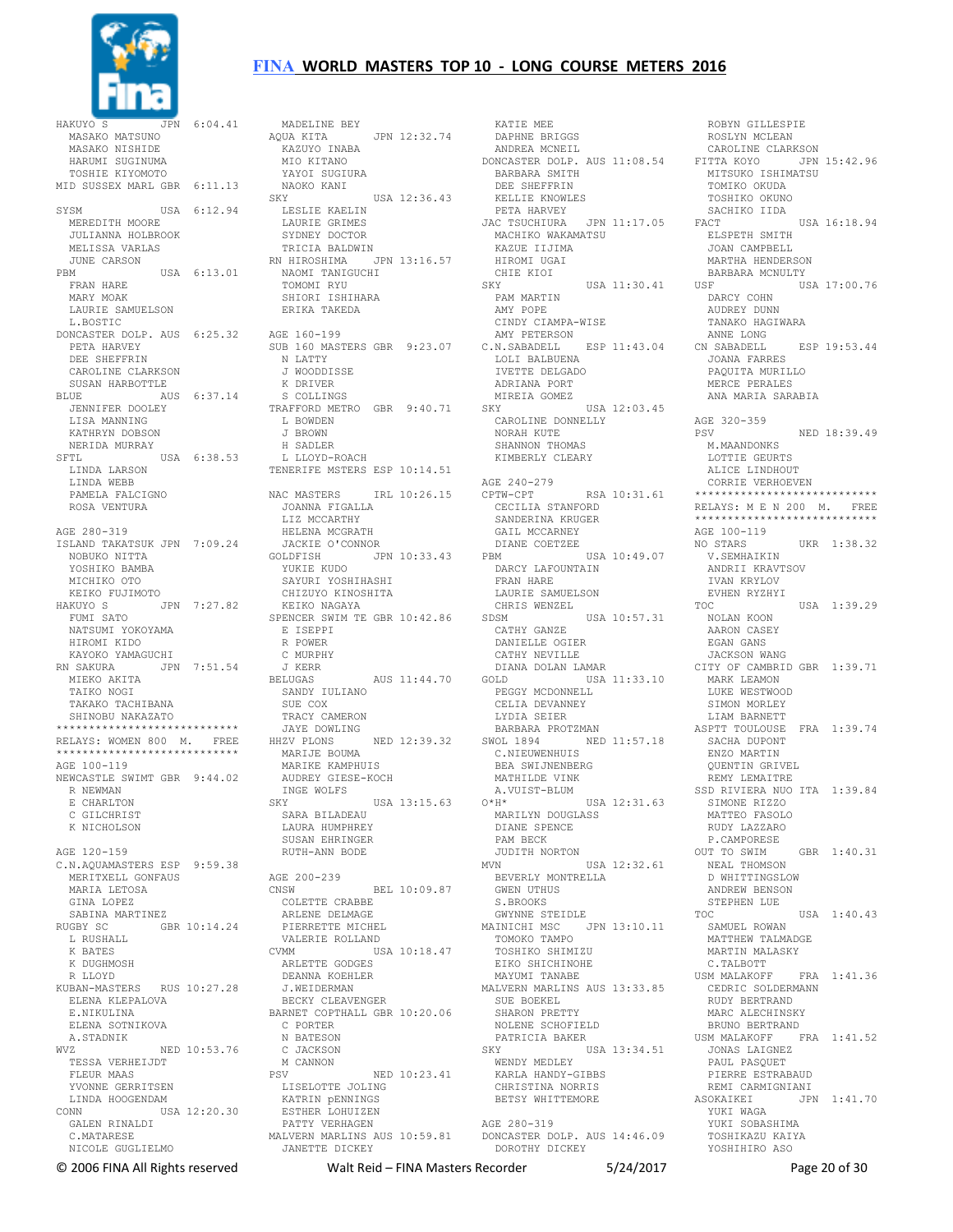

 AGE 120-159 ZUBR BLR 1:35.14 .<br>MAKSIM KRUK ILYA KAVALIONAK PAVEL LAGOUN PAVEL ZINKEVICH THE STAR JPN 1:35.29 TOMOYA FUKUI JUNICHI FUKUI KAZUO MATSUNAGA KONOSHIN TOGASHI RARI NANTES LEG ITA 1:36.77 GUERRIERO MARCO STEFANO GARZONIO LEONARDO FEDERICI GIACOMO BORRONI C.N. ARANJUEZ ESP 1:37.34 F.GONFAUS BRUNET O.PLANES OSORIO S.GOMEZ LOPEZ R.SALCEDO VEGA GLADSAXE DEN 1:37.70 ANDERS KILEN JOHAN BERGENDORFF RONNIE DALSGAARD ANDREAS OVERBECK PETR GREGOR BOHUMIR SRAUT A.WASZKEWICZ PETER POKORNY EAST LEEDS SC GBR 1:37.96 ALISTAIR CRAWFORD PHILIP PRATT JAMES WARREN R JAGGER GYMNASIUM SPILI ITA 1:38.96 MIRKO CECCHIN L.ENNIO COLUSSI MARCO SACILOTTO SIMONE BONISTALLI AICS ACQUARE MA ITA 1:39.16 ENTONI CANTELLO GIANLUCA ERMETI YURI GOTTI ALEX CANTELLO PORTO 25 POR 1:39.59 E.SEVIERI GIL PINTO PEDRO SOUSA PAULO SANTOS AGE 160-199 AICS ACQUARE MA ITA 1:38.71 M. GTALDI ALBERTO MONTINI MAURIZIO TERSAR ANDREA MANIERO NO STARS UKR 1:40.29 IGOR SHCHOTKIN SERGII BABKIN PAVLO KOSTYRKO ANDRIY PROSKURA PSM USA 1:40.95 TREVER GRAY MATS NYGREN TODD DOHERTY CHRIS CONROY REIMS CHAMPAGNE FRA 1:41.27 ALEXANDRE TANG JEAN-PASCAL FAGOT NICOLAS GRANGER PATRICE JACOB MANLY BRISBANE AUS 1:41.52 ANGUS MACLEOD TODD ROBINSON LARRY FORSYTH CRISTIAN STAAL A.S.DILETT.MALA ITA 1:41.65 R.BERGHELLA DIEGO GIORGINI P.BELFIORI GIUSEPPE TIANO

SWIMMPOWER PRAG CZE 1:37.90 SPEEDO MASTERS FIN 1:42.72 POSEIDON RUS 1:42.83 DMITRIY BAGDALOV SERGEY PETROV R.SUKHOVERKHOV ALEXEY TESLIK USM MALAKOFF FRA 1:43.49 THIBAULT MARTIN F.ARNAUDIES ALAIN SAURY WAEL MANAI BERLINER TSC GER 1:43.55 FRANK STUWE HENDRIK METZ TIM GERLOFF HEIKO KRUMBECK BOULOGNE BILLAN FRA 1:43.62 MAXIME MORAND PIERRE BLANC LAURENT NEUVILLE DAVID PESQUET AGE 200-239 TABY SIM SWE 1:41.70 CALVIN MAUGHAN HAKAN PERSSON DAN ANDERBERG HARALD KRUGER PETRI HEIKKILA TERO MATKANIEMI JANNE VIRTANEN TOMMY RUNDGREN MOVY USA 1:43.19 SIPHIWE BALEKA ERIC VALLEY KYLE STEPHENSON BILL SHERMAN CENTRO NUOTO BA ITA 1:43.59 RICO ROLLI LUCA LISTANTI LORENZO REAMI G.GIGLIETTI AICS ACQUARE MA ITA 1:44.01 MARCO COLOMBO ROBERTO BRUNORI R.TARRICONE ETTORE ANSALONI BOULOGNE BILLAN FRA 1:44.55 MURASAKI SPORTS JPN 2:02.59 DAMIEN CUCUMEL JACQUES PRADINES J-A.MELLADO LAURENT NEUVILLE CVMM USA 1:44.81 SCOTT ADAIR MICHAEL BOOSIN CHRIS WALL KELLY KARREN  ${\tt SFTL}$  C.LUTOTOVICH RAFAEL SEGARRA ROBERTO MEREGA RYAN WILLIAMS POWERPOINTS AUS 1:45.61 MARK THOMPSON<br>MARK THOMPSON STUART MOFFATT PETER RAINEY KENNETH FOSS OREG USA 1:45.75 KURT GROTE STEVE MANN ERIC WAN MIKE SELF AGE 240-279 SYSM USA 1:42.40 STEVE WOOD DOUG MARTIN TRIP HEDRICK JACK GROSELLE USA 1:48.27 DONALD GRAHAM DAVE HANNULA RICK COLELLA DANIEL PHILLIPS

GOTEBORG SIM SWE 1:49.34 LEONARD BIELICZ KARL JUSTH LENNART MENTOR BERNT ZARNOWIECKI STADE FRANCAIS FRA 1:51.88 P.HAYMANN-GONY BAUDOIN FAUCK MARC MAILLOT PIERRE BAEHR<br>SFTL  $USA 1:52.64$  MICHAEL AUBREY ANDRE STEYNBERG BEDA DONDI TIMOTHY SHEAD OLVIND LIEN THOR LIHAUG GLEN BENGTSSON FRITZ WARNCKE SYSM USA 1:54.72 BILL BRENNER JEFFREY PEROUT<br>RICK WALKER RICK WALKER ROGER KAHN ALL STARS RUS 1:55.08 ALEXANDER KULIK SERGEI LAPSHENKOV ALEKSANDR ALEKAEV ALEXEY MARKOVSKIY BORDEAUX ETUDIA FRA 1:55.12 CHRISTIAN PIERRAT STEPHANE HUGOT GERARD LONNE BRUNO FAURE<br>EIAI CLUB JPN 1:55.42 AKIRA IIDA MASAKAZU KAJIWARA MASATOSHI ITO YOSHIO FURUYA AGE 280-319 PBM USA 2:00.32 DAVID QUIGGIN ROGER PARSONS KEEFE LODWIG LEE CHILDS S.HASEGAWA YOSHIHIRO KISHI RYUJI TAKAMINE MINORU TOYOTA TAM USA 2:03.66 RICHARD BURNS JAMES ZUUR ALAN BERNARD TATE HOLT SV SCHWAEBISCH GER 2:06.49 SIEGFRIED WENDEL HERMANN WINKLER ROLAND AUBELE ROLAND WENDEL<br>SENIOR HUN 2:07.86 GABOR CSABA MIKLOS KOVATS JOZSEF CSIKANY FERENC ERDELYI HAKUYO S JPN 2:07.87 TAKASHI TERAKOSHI SEIKO OKAZAKI HIROSHI NONAKA SADAO SAJIKI PSM USA 2:08.40 STEVEN PETERSON ROBERT PILGER MICHAEL MCCOLLY DAN KIRKLAND<br>SYSM USA 2:08.72 JAN SODERSTROM RICK WALKER DAVID OAKES KEITH EVANS<br>NEPTUN RUS 2:10.66 BORIS RUZHITCKII

BERGEN OG OMEGN NOR 1:52.65 BIRMINGHAM MAST GBR 2:33.08 MIKHAIL FARAFONOV ADOLF SKOTARENKO A.NEKHAENKO TATTERSALLSCLUB AUS 2:10.91 ALAN BROWN ALFRED MOUFARRIGE PETER JOSEPH WILLIAM PHILLIPS AGE 320-359<br>OREG USA 2:24.56 JOSE FERRAZ WILLARD LAMB FRANK PHILIPPS DAVID RADCLIFF A JACKSON A MILES A LOWE J TENNANT<br>PINHEIROS A BRA 2:37.13 OSMAR SILVA WOLF HEINEKEN DETLEF SCHULTZE ILO FONSECA MOSCOW MASTERS RUS 2:46.26 SERGEY GRIGOREV V.MESHCHERYAKOV SERGEY TORLETSKIY YURIY ZHUKOV<br>MCA ROEIKAI - JPN -2:48-77 YMCA ROEIKAI KOZO UCHIDA MASAO YOSHIDA ETSUYA KATO KANEHARU FUJII NERIMASUZUSHIRO JPN 2:52.02 YASUNORI SUGASAWA TOSHIO ISHITANI MORIKATSU SASAKI MUTSUO KITAMURA TACHIKAWASUIKYO JPN 2:56.75 TSUTOMU MIYAUCHI MAKOTO KOMANO YUSUKE SAYAMA JUNJI MONJAKU SPENCER SWIM TE GBR 3:00.13 ROGER BURRELL NIGEL SALSBURY BARNEY MILLER GEOFF STOKES AQUA BERLIN E.V GER 3:01.52 KARLI COBURGER WILFRIED WINDOLF KLAUS HEINE KLAUS ROHDE CWC KOSHIGAYA JPN 3:06.07 MASATOSHI SHIINO MISAO OTSUKA TOSHIMITSU OMORI S.YANAGIDA \*\*\*\*\*\*\*\*\*\*\*\*\*\*\*\*\*\*\*\*\*\*\*\*\*\*\*\* RELAYS: M E N 200 M. MEDLEY \*\*\*\*\*\*\*\*\*\*\*\*\*\*\*\*\*\*\*\*\*\*\*\*\*\*\*\* AGE 100-119 NO STARS UKR 1:46.42 ANDRII KRAVTSOV SERGIY KHILKO EVHEN RYZHYI V.SEMHAIKIN USM MALAKOFF FRA 1:48.15 RUDY BERTRAND BENJAMIN BOUILLE MAXIME DAUNAY JONAS LAIGNEZ ASPTT TOULOUSE FRA 1:48.62 VICTOR MIGEON MICHAEL KARGBO QUENTIN GRIVEL ENZO MARTIN TOC USA 1:48.71 MATT HURKO MATTHEW TALMADGE JACKSON WANG BEN HINSHAW

© 2006 FINA All Rights reserved Walt Reid – FINA Masters Recorder 5/24/2017 Page 21 of 30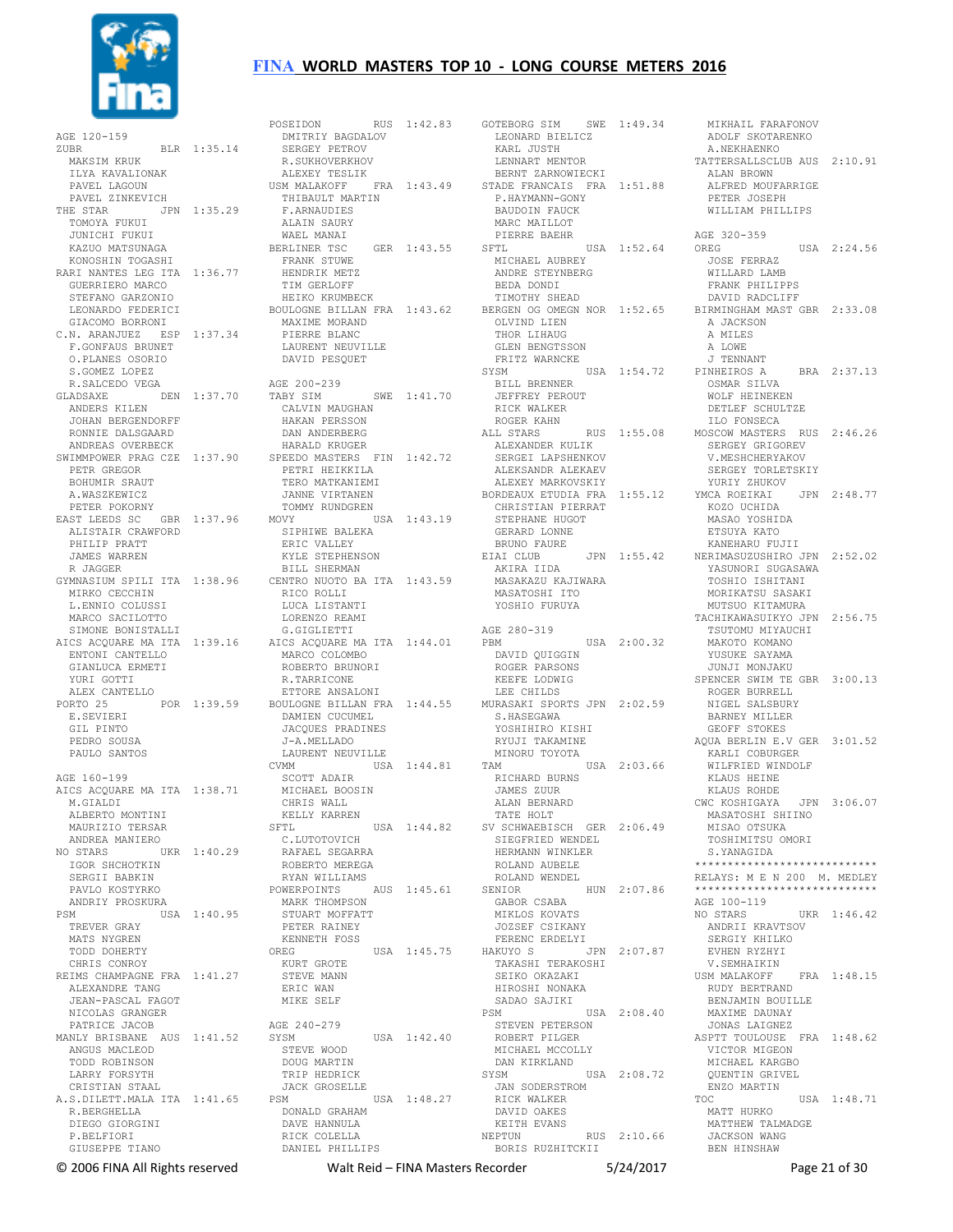

TOC USA 1:49.79 DAVID SCHNABL EGAN GANS JONATHAN TAYLOR C.TALBOTT GETXO ESP 1:49.88 INAKI BILDOSOLA MIKEL BILDOSOLA OSCAN RIGUEIRA JOKIN OLABARRIETA CITY OF CAMBRID GBR 1:50.07 SIMON MORLEY LUKE WESTWOOD LIAM BARNETT TIM SHIPTON SSD RIVIERA NUO ITA 1:52.47 P.CAMPORESE RUDY LAZZARO SIMONE RIZZO MATTEO FASOLO ACQUAALE JPN 1:53.05 TORU HORI TAKEHITO HATANO SATORU OSADA YUICHIRO MURATA LIRA T. C. A BRA 1:53.11 EDUARDO DUARTE MARCIO JUNIOR RENATO FILHO VINICIUS BECKER AGE 120-159 SWIMMPOWER PRAG CZE 1:43.59 LUBOS KRIZKO VLADISLAV BRAGIN PETR GREGOR A.WASZKEWICZ<br>FRONTIER RC JPN 1:44.84 SATORU MITA RYO KOBAYASHI Y.MATSUMOTO KAZUKI NAGURA THE STAR JPN 1:45.42 JUNICHI FUKUI TAKURO OSAKI TOMOYA FUKUI KAZUO MATSUNAGA MURASAKI SPORTS JPN 1:47.38 HIROKI SAKURAI HIROMASA SAKIMOTO Y.TAKAMATSU YU HOSHIDA STEFANO GARZONIO LEONARDO FEDERICI GUERRIERO MARCO ENTONI CANTELLO MAURO ZANETTI ANDREA MANIERO GIANLUCA ERMETI EAST LEEDS GBR 1:48.33 PHILIP PRATT ALISTAIR CRAWFORD RICHARD JAGGER CHRIS KNEE C.N. ARANJUEZ ESP 1:49.27 RICARDO SALCEDO FIDEL GONFAUS S.GOMEZ LOPEZ O.PLANES OSORIO NOTTINGHAM LEAN GBR 1:49.97 ALEX THURSTON CARL SHAW IAIN MACMILLAN MATT TUTTY<br>PORTO 9 POR 1:50.84 E.SEVIERI GIL PINTO PEDRO SOUSA PAULO SANTOS AGE 160-199

RARI NANTES LEG ITA 1:47.58 GIACOMO BORRONI NO STARS UKR 1:55.92 VALERIY KRYSHTAL AICS ACQUARE' M ITA 1:47.71 SPEEDO MASTERS FIN 1:57.12 AICS ACQUARE' M ITA 1:49.30 MAURIZIO TERSAR ALBERTO MONTINI ETTORE ANSALONI M.GIALDI<br>NO STARS UKR  $1:51.57$  SERGII BABKIN IGOR SHCHOTKIN PAVLO KOSTYRKO ANDRIY PROSKURA SPLASHINDIANS JPN 1:52.48 Y.NAKAHARA TETSUYA NOZAKI MASAKATSU RACHI HIDEYUKI CHIGIRA PSM USA 1:54.05 TREVER GRAY TODD DOHERTY CHRIS CONROY MATS NYGREN A.S.DILETT.MALA ITA 1:54.33 GIUSEPPE TIANO MAURO AREDI R.BERGHELLA DANIELE CANOSSA KENILWORTH MAST GBR 1:55.02 STEVE BURCHAM ROBERT ROBSON JAMES WARDLE NEAL SMITH<br>GETXO  $ESP$  1:55.15 MIKEL IRIONDO EDER ISUSKIZA F.BERRETEAGA JAVIER ETXEBESTE<br>OREG USA USA 1:56.00 MIKE SELF KRIS SIMPSON GABE DUUS ERIC WAN CNS VALLAURIS FRA 1:56.91 FRANCOIS CARLES PHILIPPE MAILLAUT STEPHAN PERROT JUSTIN JOVIGNOT MANLY BRISBANE AUS 1:57.67 CRISTIAN STAAL LARRY FORSYTH TODD ROBINSON ANGUS MACLEOD AGE 200-239 IGOR MEDVEDIEV STANISLAV KROT DMYTRO SHEREMET JANNE VIRTANEN TERO MATKANIEMI PETRI HEIKKILA TOMMY RUNDGREN<br>TABY SIM SWE 1:58.26 MIKE WINFIELD STEFAN SCHERLING HAKAN PERSSON HARALD KRUGER LIRA T. C. A BRA 1:59.27 ROGERIO GOMES FLAVIO KELNER RODRIGO MEIRELES CARLOS CARDOSO<br>MOVY U! USA 1:59.62 BOB WELCHLIN SIPHIWE BALEKA KYLE STEPHENSON BILL SHERMAN BERLINER TSC GER 2:00.18 ACHIM REIF FRANK STUWE HENDRIK METZ RAINER FRITSCHE<br>CPTW-CPT RSA RSA 2:00.20 NICK ORTON

 GRAEME FISER CALVIN MAUGHAN HARALD KRUGER BFR SEQUELADOS BRA 2:00.27 JEORGINO NETO FELIPE SANTOS MARCELO CRUZ ELSON BRAGA CENTRO NUOTO BA ITA 2:00.82 G.GIGLIETTI GIANLUCA GRIGNANI RICO ROLLI LUCA LISTANTI SAS SWISS ALUMN SUI 2:01.29 MARCO PILLOUD ALEXIS BOEGLI PETER MUELLER DANIEL FISCHER AGE 240-279 SYSM USA 1:57.46 STEVE WOOD JACK GROSELLE TRIP HEDRICK DOUG MARTIN<br>PSM PSM USA 2:00.89 DONALD GRAHAM RICK COLELLA DANIEL PHILLIPS DAVE HANNULA<br>SETL USA 2:02.42 PHILIPP DJANG TIMOTHY SHEAD MICHAEL AUBREY ANDRE STEYNBERG GOTEBORG SIM SWE 2:04.37 LENNART MENTOR GLEN CHRISTIANSEN LEONARD BIELICZ BERNT ZARNOWIECKI ALL STARS RUS 2:05.76 SERGEI LAPSHENKOV SERGEI PAKHOMOV ALEXEY MARKOVSKIY ALEXANDER KULIK STADE FRANCAIS FRA 2:05.98 PIERRE BAEHR P.HAYMANN-GONY MARC MATILOT BAUDOIN FAUCK<br>RICE USA 2:06.25 BRUCE WILLIAMS DAVID GUTHRIE<br>CARLOS JIMENEZ CARLOS JIMENEZ ROG HARDY CPTW-CPT RSA 2:07.54 MIKE WINFIELD TIMOTHY SHEAD ANDRE ROOTHMAN TYRONE TOZER SYSM USA 2:08.44 JEFFREY PEROUT BILL BRENNER STEVEN NEWMAN RICK WALKER SG WESTTHUERING GER 2:08.98 ANDREAS WAGNER JURGEN SINGWALD ANDREAS SCHMIDT FRANK HESBACHER AGE 280-319<br>HAKUYO S JPN 2:19.27 HIROSHI NONAKA SEIKO OKAZAKI SADAO SAJIKI TAKASHI TERAKOSHI SENIOR USZO CLU HUN 2:21.27 MIKLOS KOVATS GABOR SOMLAI GABOR CSABA FERENC ERDELYI<br>PBM US USA 2:22.72 ---<br>LEE CHILDS

 DAVID QUIGGIN KEEFE LODWIG<br>OREG  $TISA$  2:23.01 ROBERT SMITH ALLEN STARK CLIFF STEPHENS DICK SLAWSON<br>TAM USA 2:23.15 RICHARD BURNS A.MOSKOVITS TATE HOLT JAMES ZUUR<br>NEPTUN RUS 2:23.36 A.NEKHAENKO MIKHAIL FARAFONOV BORIS RUZHITCKII ADOLF SKOTARENKO MURASAKI SPORTS JPN 2:23.76 RYUJI TAKAMINE YOSHIHIRO KISHI HIDEAKI HOSODA S.HASEGAWA SV SCHWAEBISCH GER 2:28.53 ROLAND WENDEL ROLAND AUBELE HERMANN WINKLER SIEGFRIED WENDEL<br>HELLAS SK SWE 2:29.68<br>ERIK FORSLUND<br>OLOF BUREBO BO LJUNGBERG KJELL HANSERIUS SPENCER SWIM TE GBR 2:32.30 N SALSBURY H DICK C BENSON G STOKES AGE 320-359 OREG USA 2:52.05 WILLARD LAMB RONALD NAKATA MIKE DIRKSEN DAVID RADCLIFF BIRMINGHAM MAST GBR 3:02.74 ARTHUR LOWE JACKSON ALAN JOHN TENNANT ALLEN MILES MOSCOW MASTERS RUS 3:16.92 V.MESHCHERIAKOV SERGEY TORLETSKIY SERGEY GRIGORYEV YURY ZHUKOV TACHIKAWASUIKYO JPN 3:33.10 MAKOTO KOMANO JUNJI MONJAKU TSUTOMU MIYAUCHI YUSUKE SAYAMA AIEIKAI NARUMI JPN 3:33.97 KATSUJI NAGATA HIROHIKO ISOWA HISAO HIBINO HIKOJI OISHI<br>UNAMI A BRA 3:39.24 ROBERTO NETO ANTONIO ORSELLI GUILHERME SILVA FLAVIO MOTTA ZAVAS FUJIGAOKA JPN 3:52.04 AKINORI OHARA MUTSUO YANO NOBUYUKI YOKOYAMA KENICHI TOMITA<br>USF USA 4:13.57 BOB DANIELSON BARRY GALVIN JACK FLEMING HOWARD KLINE<br>COEL-TSH RSA 5:12.79 NEVILLE MUIR SAREL THERON DEREK FYFE

ROGER PARSONS

© 2006 FINA All Rights reserved Walt Reid – FINA Masters Recorder 5/24/2017 Page 22 of 30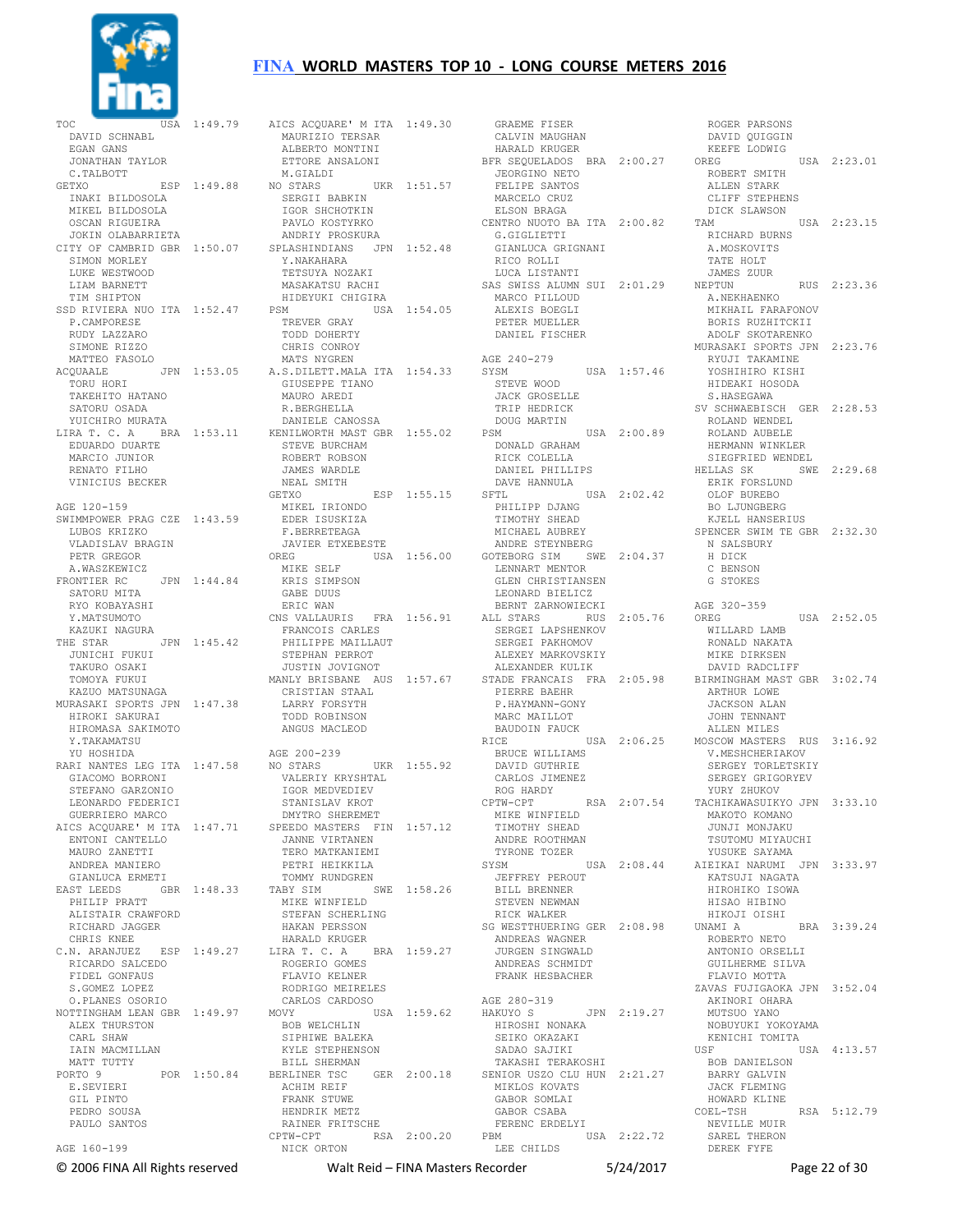

TED BEUKES \*\*\*\*\*\*\*\*\*\*\*\*\*\*\*\*\*\*\*\*\*\*\*\*\*\*\*\* RELAYS: M E N 400 M. FREE<br>\*\*\*\*\*\*\*\*\*\*\*\*\*\*\*\*\*\*\*\*\*\*\*\*\*\*\*\* AGE 100-119 AGE 100-119<br>RICE USA 3:55.66 AIMON ALLOUACHE JONATHAN HANSEN RODOLFO ESCALANTE RYAN LITTLEFIELD GINASIO CLUBE 1 POR 3:59.15 NUNO NOLASCO RUI MARTINS NUNO LOUREIRO M.BARROQUEIRO C.N.VILA-REAL ESP 3:59.30 ANDREW YOUNG HUGO FERNANDES A.GARCIA LOPEZ YONATAN CASTET CARLOS CAMAN RAMON MIGUEL SALESIANOS DE L POR 4:01.68 LUIS SILVA DUARTE FERREIRA A.MIGUEL CARDOSO JOAO ARAUJO FANATIC SWIM CA ESP 4:04.88 CONRADO BORRAS SIMON DAVID ALCON XAVIER GALLEN A.VERCHILI MEDITERRANEO VA ESP 4:05.87 KACHOSUIGETSU JPN 3:46.45 FABIEN VERNEREY FRANCISCO MONCHO VICENT GRAU ALBERTO BERMEJO GINASIO DE SNAT POR 4:07.62 DE FUTEN NED 3:53.39 PAULO MOREIRA LUIS RATO ANDRE ALMEIDA BRUNO SANTOS DEPORTIVO NATAC ESP 4:09.92 C.E.MEDITERRANI ESP 3:58.88 A.SAEZ PERALES F.J.CATALA JORGE CHAPARRO JOSE BASTIDA CD.UN.POLIT VAL ESP 4:16.22 AQUB-NMA RSA 3:59.17 IBAI IZAGA JORGE PLAZA JOAN FERRER LUIS GARAY ROJO<br>WINS CA CAN 4:43.70 JEFF PETT JAMES MONK AARON HENDERSON DALTON BOON AGE 120-159 EAST LEEDS SC GBR 3:41.12 R JAGGER C KNEE J WARREN A CRAWFORD GETXO IGERIKETA ESP 3:42.58 M.BILDOSOLA I.BILDOSOLA BENAT ELORRIAGA IBAI ELORRIAGA PORTO 16 POR 3:47.08 E.SEVIERI GIL PINTO PEDRO SOUSA PAULO SANTOS ST VINCENTS WPC IRL 3:51.01 DONAL O'NEILL CONOR MORRIS BARRY MURPHY KEITH LYNCH C.PADEL ARENA A ESP 3:55.91 OSCAR ALDABE CARLOS CRUZ R.IVAN BERRIO OSCAR ESTRADA USA 3:59.78 IAN POWELL

 ALEXANDER DAILEY JIMMY HOLWAY NATHAN VIZCARRA FANATIC SWIM CA ESP 4:00.43 WCM FERNANDO BLANCH CHRISTIAN SANTANA VICENC ARCHILES ALEXIS BLANCO CD UN POLIT VAL ESP 4:01.16 ALBERTO LOPEZ ENRIQUE LOPEZ RAUL MAQUEDA OMAR VALERA FLUVIAL PORTUEN POR 4:01.70 CARLOS QUEIROS LUIS MONTEIRO<br>SBM USA 4:02.32 SBM USA 4:02.32 KRISTOF IGLOI ZACHARY BETHEL RYAN HANNI J GREG GAITAN AGE 160-199 JPN 3:44.47 MASANORI TAKEGAWA HIROKI TAKADA TOSHIMITSU KAMON HIROFUMI NAKAGAWA TAKEFUMI KOGA TAKUMA YAMAOKA SATOSHI WADA ISAMU TSUZUKI LORENZO CAVALLINI ARNOLD DE ROVER GERT DE GROOT DENNIS KOS ALEJANDRO ALDAMA FERNANDO ESPINA ASSAD NABER CHRISTIAN VELA BRADLEY REEN CHRIS MOWBRAY PJ DUFFY KEVIN RICHARDS WAHO-JHB RSA 3:59.89 STUART COLLINS ROWAN WITTELS ANDRE STEYNBERG SIMON THIRST EACS-ETH RSA 4:01.78 P GOUDIE TREVOD DU PLESSIS<br>TREVOD DU PLESSIS<br>ANDREW CAMPRIII ANDREW CAMPBELL MARK TAYLOR DONN STEWART SMM USA 4:03.12 ROB FOSTER TOM REUDY MICHAEL MCAWEENEY MICHAEL KIEDEL COEL-TSH RSA 4:03.26 MARK ALBERTYN RYNO MARKGRAAFF HARALD RUCK GARY ALBERTYN WS TWENTE NED 4:04.28 HIROSHIMA IRUKA JPN 4:48.53 HANS WESTERHOF MARCEL REEFHUIS PATRICK ROOZEBOOM MICHIEL BEEMSTER AGE 200-239 USA 4:03.41 MICHAEL BOOSIN SCOTT ADAIR CHRIS WALL KELLY KARREN PADEL ARENA ALI ESP 4:09.28 OSCAR ESTRADA

 BARTOLOME MUNAR J-C LESTIDEAU J.MIGUEL LOZANO WCM USA 4:15.49 A.VAZ CORREIA JOAO GONCALVES TOM NOOTBAAR JON BOONE STEPHEN STAHL DAVID BOATWRIGHT TEAM ANGLIA SWI GBR 4:17.99 M FRESHER D CARTLEDGE D BARKER A BUCK SFTL USA 4:19.44 CARLOS FERNANDEZ<br>TERRY LAGE TERRY LAGE KEVIN SEMISCH NEIL PUHSE<br>MOVY MOVY USA 4:25.49 KIMITSU MSC JPN 5:01.87 KYLE STEPHENSON TONY REZEK SANDY COHEN BILL SHERMAN ALGES 24 POR 4:25.93 EACS ETH RSA 5:08.53 A.BESSONE BASTO DIOGO HENRIQUES V.MANUEL MAVIOSO E.FRISCHKNEC SMM USA 4:26.87 DENNIS PROSEN JOHN BAKER JAMES SWEENEY DANIEL KENNY HAFL USA 4:29.48 SEAN FRAMPTON JOHN GRZESZCZAK DAN BRASSIL JONATHAN OLSEN CPTW-CPT RSA 4:30.27 ROB HOLSHAUSEN<br>ROB HOLSHAUSEN<br>HARAAS HARALD KRUGER NICK ORTON GRAHAM DU TOIT AGE 240-279<br>SYSM USA 4:11.30 JACK GROSELLE RICK WALKER BILL BRENNER BRIAN SAYLOR<br>OTTER SC GBR 4:22.23 S BRAINE P RAE P KIRK P KING<br>P GOUDIE<br>
The RSA 4:29.83 NIGEL HENDRICKS NIGEL CONES PAUL STEVENSON ANDRE ROOTHMAN WWV NED 4:41.78 K.VAN OVERB RUUD RUITER THEO SCHOUTEN ROBERT VINK DAM USA 4:45.05 SAMUEL MCADAM DAVID WOODRUFF STUART KAHN ANDREW MCPHERSON KEIZO SHIBA MASAAKI NEKOMOTO TAKEYUKI HATTORI H.MATSUMOTO MINN USA 4:50.28 COEL-TSH MARC ANDERSON RALPH BOVARD DARRELL SMITH KENNETH FISCHER POWERPOINTS AUS 4:57.06 DUNCAN CLEARY GRAEME ARMSTRONG<br>LOUIS FRAGGE LOUIS FERRARI

 TREVOR ARMSTRONG ALGES 25 POR 4:58.42 C.ROBERTO SILVA JAIME BENTO KUBAN-MASTERS RUS 5:02.83 E.BURMISTROV YURIY DEMYANENKO VLADIMIR SEMIN DMITRIY TURUNTSEV AGE 280-319 JPN 4:54.91 KATASHI AOKI HIROSHI NONAKA TAKASHI TERAKOSHI SADAO SAJIKI SHIZUO UEDA MASATO YOSHINO TAKUJI TOMINO ATSUO MIYAKE JAMES HUGHES PETER LARCOMBE DES STIEGER GERHARD ROOIJEN CPTW-CPT RSA 5:16.16 DOUG WILSON DAVID MCLACHLAN FRANCOIS DU TOIT PETER BENNETTO USA 5:37.37 JERRY KATZ LAWRENCE SEIDMAN JACK ZAKIM ARTHUR WEIN USA 5:56.47 BARRY FASBENDER ROBERT LEVI BOB LEUTEN GARY BRENNER ALGES 26 POR 5:58.38 STEPHEN DYSON LUIS VAZ JORGE O.GOMES BAIRRADA LUIS SALGUEIRO<br>NTXL USA 6:04.75 GARY CATES KEN PIPKIN THOMAS DILLON BOB WELTY WAHO-JHB RSA 6:16.57 CAREL HEERDEN PATRICK GALVIN WINTON MYERS HENDRIK VD HOVEN NED 6:34.67 ...<br>F.SUIJKERBUIJK BREND BREVE ROB HANOU BOB BERG AGE 320-359 ZAVAS FUJIGAOKA JPN 8:18.04 AKINORI OHARA MUTSUO YANO KENICHI TOMITA OSAMU ASADA USA 9:42.76 BOB DANIELSON BARRY GALVIN JACK FLEMING HOWARD KLINE RSA 10:01.84 TED BEUKES DEREK FYFE NEVILLE MIITR SAREL THERON \*\*\*\*\*\*\*\*\*\*\*\*\*\*\*\*\*\*\*\*\*\*\*\*\*\*\*\* RELAYS: M E N 400 M. MEDLEY \*\*\*\*\*\*\*\*\*\*\*\*\*\*\*\*\*\*\*\*\*\*\*\*\*\*\*\* AGE 100-119

© 2006 FINA All Rights reserved Walt Reid – FINA Masters Recorder 5/24/2017 Page 23 of 30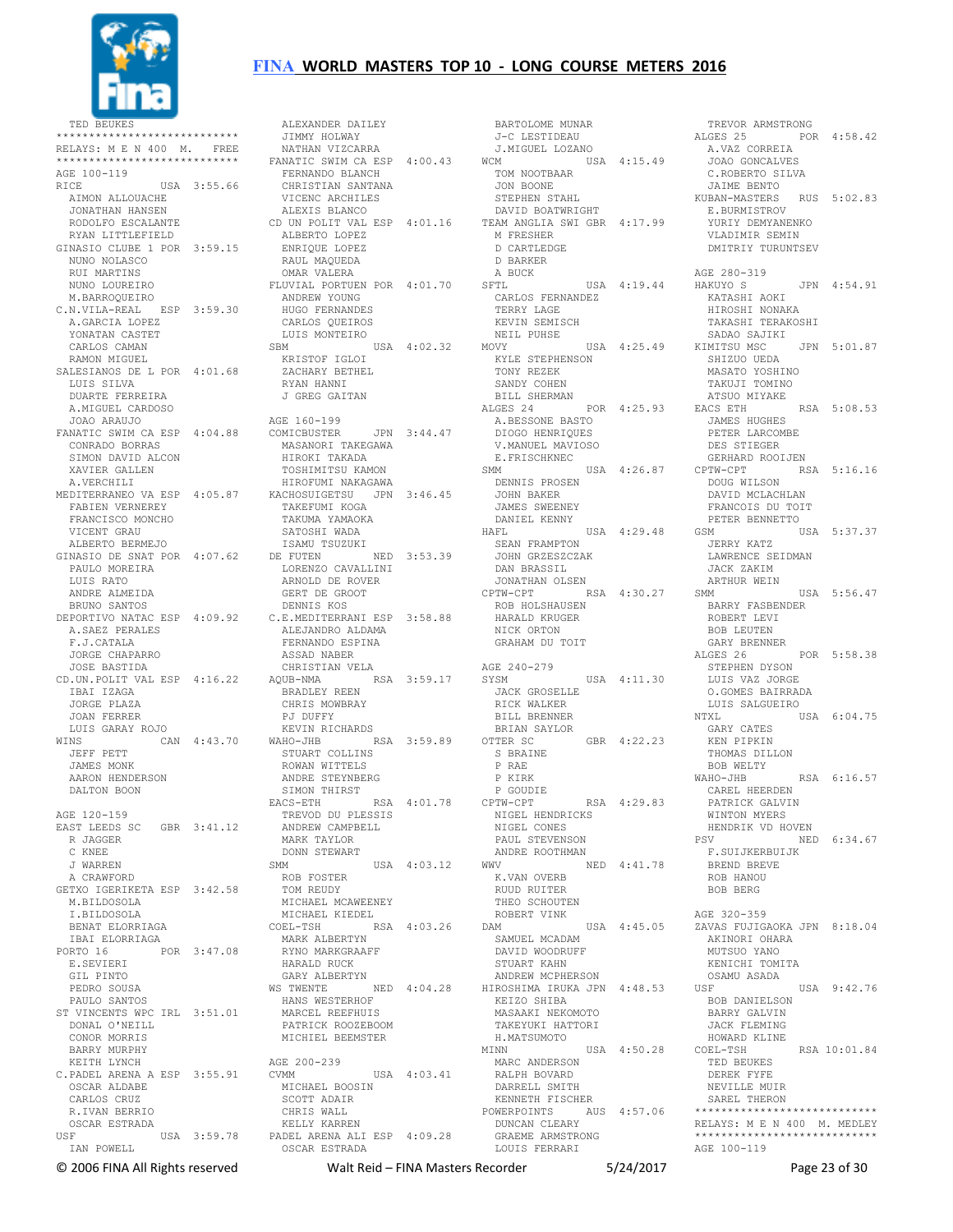

GINASIO CLUBE 1 POR 4:25.26 RUI MARTINS NUNO NOLASCO NUNO LOUREIRO M.BARROQUEIRO CD UN POLIT VAL ESP 4:41.61 MARC JOAN FERRER IBAI IZAGA RAUL MAQUEDA LUIS GARAY ROJO CN VILA-REAL ESP 4:42.50 A.GARCIA LOPEZ YONATAN CASTET RAMON MIGUEL CARLOS CAMAN MEDITERRANEO VA ESP 4:43.97 SERGIO BERMEJO FRANCISCO MONCHO FABIEN VERNEREY VICENT GRAU FANATIC SWIM CA ESP 4:47.15 SIMON DAVID ALCON A.VERCHILI CONRADO BORRAS ALEJANDRO ALDAMA GINASIO DE SANT POR 4:51.17 BRUNO SANTOS LUIS RATO ANDRE ALMEIDA PAULO MOREIRA SALESIANOS DE L POR 5:14.45 MARC VALENTE B.PEREIRA DIOGO GRACA JOAO ARAUJO DESPORTIVA BJWH POR 5:35.55 RUBEN FERNANDES JOAO CARVALHO JOAO BOAVIDA PEDRO BATALHA C.N.REALES ESP 6:20.14 AGE 120-159 C.PADEL ARENA A ESP 4:10.27 OSCAR ESTRADA OSCAR ALDABE R.IVAN BERRIO CARLOS CRUZ PORTO 1 POR 4:11.45 E.SEVIERI GIL PINTO PEDRO SOUSA PAULO SANTOS ST VINCENTS WPC IRL 4:17.23 DONAL O'NEILL CONOR MORRIS BARRY MURPHY KEITH LYNCH<br>USE  $USA = 4:17.25$  IAN POWELL ALEXANDER DAILEY JIMMY HOLWAY ARTHUR GOUVEA ZWEMLUST-DEN NED 4:20.83 JOAN KENTROP VINCENT VERSTEEG MARK MUSCH MARK ZWART RSCM BEL 4:26.37 JEROEN VD BOSCH KEN ROGIERS GIL ROGIERS JO ROGIERS SALESIANOS DE L POR 4:28.48 DUARTE FERREIRA J.TESTAGROSSA ALVARO CARDOSO LUIS SILVA FANATIC SWIM CA ESP 4:28.68 VICENC ARCHILES OMAR BRAINA XAVIER GALLEN FERNANDO BLANCH

FLUVIAL PORTUEN POR 4:35.04 ANDREW YOUNG HUGO FERNANDES CARLOS QUEIROS LUIS MONTEIRO C.N.ALBACORA ESP 4:36.47 VICENT NEBOT ROBERT JULIAN PACO RENAU DAVID RIPOLLES AGE 160-199<br>COMICBUSTER JPN 4:10.44 SHOICHI BETSUMIYA KAZUSHI KAMBA MASANORI TAKEGAWA TOSHIMITSU KAMON KACHOSUIGETSU JPN 4:12.90 TAKUMA YAMAOKA ISAMU TSUZUKI TAKEFUMI KOGA SATOSHI WADA FANATIC SWIM CA ESP 4:35.46 JAVIER DONATE DANIEL CASTELLANO CARLOS BERZAL EMILIO DIAZ<br>naw NED 4:35.79 ALEX DAMEN JOOST HOETJES PIETER GEMEREN KARS LUTTIK ALGES 1 POR 4:39.01 DIOGO HENRIQUES V.JORGE ROSARIO E.FRISCHKNEC JAIME BENTO TEDDINGTON SC GBR 4:45.85 PADEL ARENA ALI ESP 4:48.73 ALEJANDRO JUAREZ ALEJANDRO ASENSI GUSTAVO FERNANDEZ J.MIGUEL LOZANO PORTO 2 POR 4:49.86 MARIO CARVALHO MANUEL SANTOS ANTONIO CHAVES CELSO BARBOSA CHESTERFIELD SW GBR 4:54.47 J CHAMBERS B HARKIN S GOODALL D BRADFORD<br>C.N.SEDAVI-C RSA 4:58.43 VICTOR MORENO JOSE IRANZO JUAN FORTES VALERO TAMARIT AGE 200-239 SPLASHINDIANS JPN 4:27.48 Y.NAKAHARA MITSUGU HIRANO MASAKATSU RACHI SUSUMU FUKAZAWA USA 4:36.87 CARL HAYNIE DANIEL PHILLIPS BRAD JONES KIRK NELSON PADEL ARENA ALI ESP 4:45.99 JUAN CEGARRA R.IVAN BERRIO J-C LESTIDEAU J.MIGUEL LOZANO MOVY USA 4:51.68 MATT WIEWEL TONY REZEK DOUGLAS HAYDEN BILL SHERMAN SFTL USA 4:52.40 KIT KOENIG MICHAEL AUBREY

 ANDY FISCHER RONALD MARKS<br>SYSM USA 4:56.33 JEFFREY PEROUT JIM MATYSEK BRIAN SAYLOR JOHN SYLVESTER TENERIFE MASTER ESP 4:59.27 HAFL USA 5:05.04 JOHN GRZESZCZAK DAN BRASSIL SEAN FRAMPTON JONATHAN OLSEN  $IISA$  5:05.55 LAURENCE JAFFEE NICK BOSHOFF CLARK LEDGER<br>WILLIAM LEDGER WILLIAM LEDGER MOVY USA 5:08.67 BOB WELCHLIN SIPHIWE BALEKA ANTHONY THOMPSON SANDY COHEN AGE 240-279 USA 4:40.96 JIM MC CONICA HUBIE KERNS MIKE SHAFFER GLENN GRUBER<br>ARTZ USA 4:41.01 US<br>GLENN PATCHING<br>COST SCOTT SHAKE<br>JEFFREY KRONGAARD JEFFREY KRONGAARD BARRY ROTH SYSM USA 4:44.34 STEVEN NEWMAN BILL BRENNER<br>JACK GROSELLE JACK GROSELLE RICK WALKER WMAC USA 4:47.01 DEAN FOCHIOS GREGORY BLOMMEL BRAD HORNER BARRY MANDEL<br>PRM  $USA 5:12.28$  ROGER PARSONS AL MORENO CHRISTOPHER BEACH DAVID QUIGGIN SPENCER SWIM TE GBR 5:15.25 G EMERSON H DICK C BENSON G ADMANS AXTOS KOBE JPN 5:15.34 KAZUHIKO YAMAMOTO ICHIRO SAKAI SHINICHI YAMAMOTO<br>SHOZO TAKATA SHOZO TAKATA WARRINGAH AUS 5:27.18 TONY TOOHER PETER KAUPERT STUART MEARES TONY WOZNIAK HIROSHIMA IRUKA JPN 5:30.86 TAKESHI TAMBA TSUYOSHI HIGUCHI H.MATSUMOTO KEIZO SHIBA TENERIFE MASTER ESP 5:34.89 AGE 280-319<br>HAKUYO S JPN 5:19.41 HIROSHI NONAKA SEIKO OKAZAKI SADAO SAJIKI TAKASHI TERAKOSHI MANLY MASTERS AUS 6:14.90 BARRY SEYMOUR TONY GOODWIN STEPHEN LAMY

LINDSAY BRICE<br>NTXL USA 6:47.52 BOB WELTY KEN PIPKIN ROBERT KELSOE THOMAS DILLON<br>GAJA USA 6:56.04 RUSS CALLEN HAL STOLZ JOHN ZEIGLER DAVID MILLER UTSUNOMIYA MEC JPN 6:57.95 HARUO KUBO KUNIO YAMANAKA YUICHI FUKASAWA YASUO KONDO DAM USA 7:00.55 ROBERT NORRIS BRETT STONE TED DEACON TOM MARTENS<br>WARRINGAH AUS 7:19.99 ARTHUR LITH JAMES REYNOLDS GORDON WHYTE BILL HARRIS ALGES 4 POR 7:22.00 CARLOS SILVA LUIS VAZ JORGE O.GOMES BAIRRADA LUIS SALGUEIRO MINN USA 8:26.28 DANIEL KORNBLATT BILL KANSAS MARK KAPLAN NEILL MERCK AGE 320-359 MALVERN MARLINS AUS 8:47.69 JAMES MACILWAIN PATRICK GALVIN JOHN COCKS PETER CHARLEWOOD TENERIFE MASTER ESP 10:02.12 USF USF USA 10:50.37 BOB DANIELSON BARRY GALVIN JACK FLEMING HOWARD KLINE \*\*\*\*\*\*\*\*\*\*\*\*\*\*\*\*\*\*\*\*\*\*\*\*\*\*\*\* RELAYS: M E N 800 M. FREE \*\*\*\*\*\*\*\*\*\*\*\*\*\*\*\*\*\*\*\*\*\*\*\*\*\*\*\* AGE 120-159 EAST LEEDS SC GBR 8:27.24 A CRAWFORD C KNEE J WARREN R JAGGER C.N.ARANJUEZ ESP 8:29.32 RAFAEL CABANILLAS FIDEL GONFAUS DAVID MARTINEZ O.PLANES OSORIO<br>THE STAR  $TPN$   $8 \cdot 30$  11 KAZUO MATSUNAGA SOUICHI WATANABE GENKI TSUTSUI TATSUYA HAYASHI RSCM BEL 8:35.20 JEROEN VD BOSCH JO ROGIERS GIL ROGIERS KEN ROGIERS NEWCASTLE SWIMT GBR 8:46.91 W JOLLY J PLUMLEY S PROUD N VALENTINE GRA USA 9:00.01 CHRISTOPHER KANG JAMES GRANADOS ED MOSES IVAN SERRANO

© 2006 FINA All Rights reserved Walt Reid – FINA Masters Recorder 5/24/2017 Page 24 of 30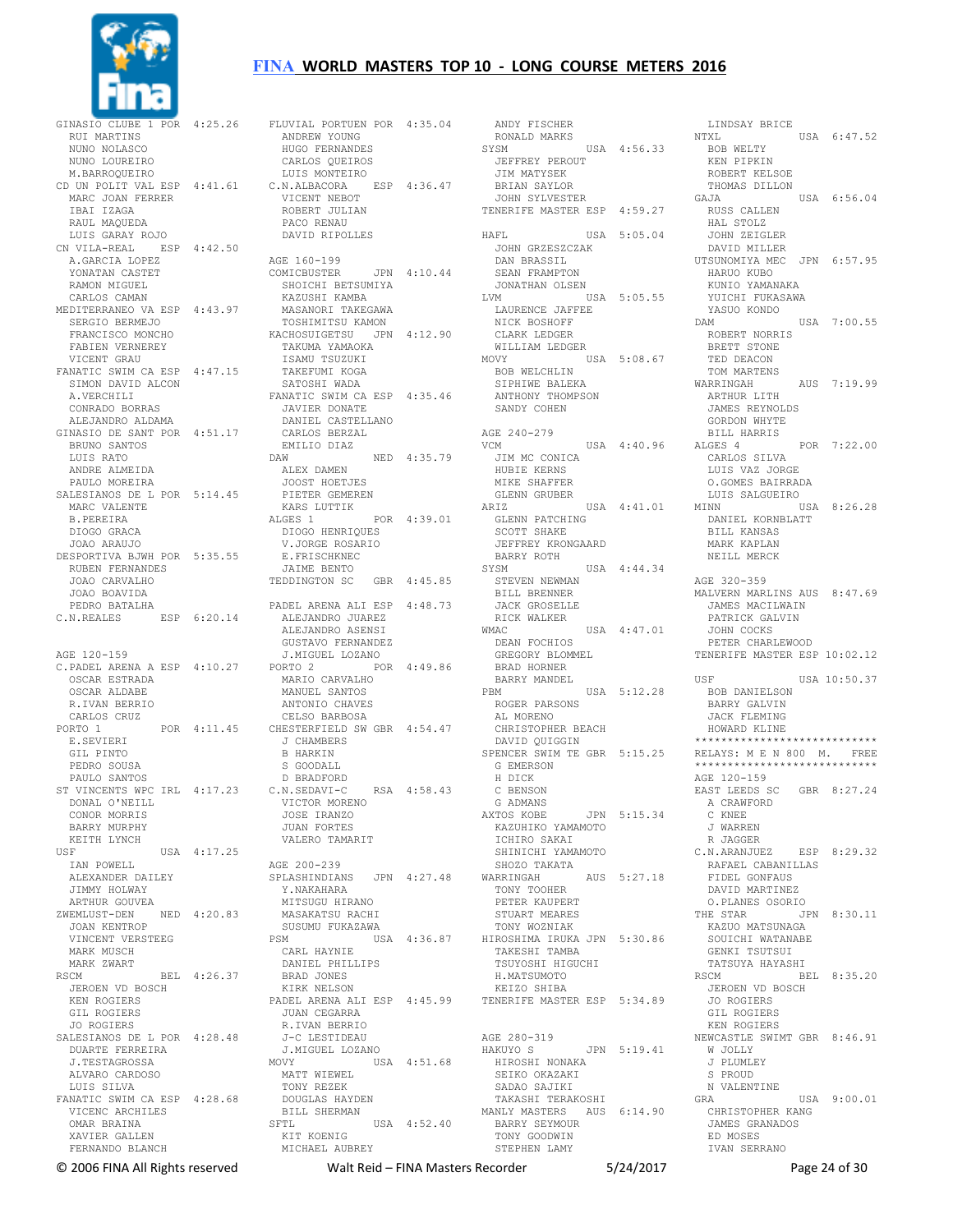

RZ NED 9:13.76 .<br>BERT SCHLICHER SANDER BOUTS PATRICK CREEMERS KELVIN ISSELT KUBAN-MASTERS RUS 9:16.68 SERGEY ANSHUKOV MIKHAIL GVOZDEV DANIL KUZYAKOV ARTUR VARDANYANTS HIROSHIMA SC JPN 9:22.00 KEIYA HASHIHARA TOMOKI INOUE KOTARO NISHIMOTO KOICHI TAKAO WVZ NED 9:29.95 SIMON RAVESTEIJ MARKUS VAN REST RENS POST IVO ROOZEBOOM AGE 160-199 COMICBUSTER JPN 8:18.23 TOSHIMITSU KAMON MASANORI TAKEGAWA HIROFUMI NAKAGAWA SHUICHI YASUNAGA KACHOSUIGETSU JPN 8:53.02 TAKEFUMI KOGA TAKUMA YAMAOKA SATOSHI WADA ISAMU TSUZUKI C.N.METROPOLE ESP 9:02.66 POWERPOINTS AUS 9:03.59 DAVID KELLAM BRETT DAVIDSON PETER RAINEY NATHAN CHENCO ROSE USA 9:09.69 NICOLAS GRANGER GREG PARKER DAN BORTON ANDRE PASSOS HET Y NED 9:40.39 MANUEL AROSTEGUI C.BROODMAN BAS OVERBOSCH ARJAN BELLAART CHESTERFIELD SW GBR 10:08.56 B HARKIN J CHAMBERS S GOODALL A GAGE NUNAWADING AUS 10:09.19 CRAIG WILLIAMSON FRIEDO LIGTHART PABLO PIZZUTO PATRICK MOHR MALVERN MARLINS AUS 10:13.33 MICHAEL HARDING TONY BURT<br>ANDREW JACOBS ANDREW JACOBS MARK HUGGINS NCMS USA 10:23.27 SCOTT DALLAMURA RICHARD GRAY EARL ANDERSON DAVID DUNSON AGE 200-239 DE ROG NED 9:26.96 ROB SPETTER ERIK KAMPHUIS PETER BERNSEN GLEN LE CLERCQ LVM USA 9:28.36 CLARK LEDGER NICK BOSHOFF WILLIAM LEDGER LAURENCE JAFFEE PSM USA 9:33.70 DAVID MCCARTY DANIEL PHILLIPS

 CARL HAYNIE KIRK NELSON TEAM ANGLIA SWI GBR 9:36.39 S MAVIN D BARKER R O'LEARY D CARTLEDGE CVMM USA 10:01.74 A.MACNAUGHTON MICHAEL BOOSIN CHRIS WALL DOUG KOEHLER POWERPOINTS AUS 10:04.51 NIGEL FANNING ROBERT FRIEDMAN TREVOR ARMSTRONG TIM BONESS CN SANT ANDREU ESP 10:05.38 JOSEP FARRE MANEL CORRAL VICTORMUNIESA JORDI JULIAN AXTOS HAMAMATSU JPN 10:11.89 KOZO SUGINO TAKESHI KATAYAMA SHIGERU ITO M.TADAUCHI HIROSHIMA IRUKA JPN 10:14.81 MASAAKI NEKOMOTO SETSUO KADOMOTO KEIZO SHIBA KEN KITA<br>BELUGAS BELUGAS AUS 10:47.50 ANTHONY FERGUSON TIM WALKER RAOUL MULDER CRAIG HUMANN AGE 240-279<br>STAN USA 9:09.92 TIM BRODERICK STEVEN STRONG JAMES KEMP DARREN PHELAN SYSM USA 9:19.49 JACK GROSELLE RICK WALKER BILL BRENNER STEVEN NEWMAN TSUNAMI RUS 9:47.76 VLADIMIR GORKOV VLADIMIR KULAGIN VLADLEN NESVETAEV EVGENIY SATAEV OTTER SC GBR 10:03.35 S BRAINE P RAE P KIRK P GOUDIE<br>CVMM CVMM USA 11:11.61 MARK BUCKLEY ROBERT ROSEN FRANK FREEMAN MARK LOSINSKI KUBAN-MASTERS RUS 11:27.01 E.BURMISTROV YURIY DEMYANENKO IGOR REZNIK DMITRIY TURUNTSEV MINN USA 11:32.79 MARC ANDERSON RALPH BOVARD DARRELL SMITH KENNETH FISCHER<br>USE USA 11:41.65 DUKE DAHLIN PAUL VIRTUE DENNIS FRANK KIM RIDINGER UZSC NED 12:13.14 TOM MEIJNEN HENK KUIPERS W.SCHERPENISSE NARTANO GLIJN

SKY USA 12:57.17 CARLTON ARNOLD JAMES KELLER SCOTT WHITTEMORE JAMES HUGUENARD AGE 280-319<br>HAKUYO S JPN 11:07.73 ETSUO FUTAMACHI HIROSHI NONAKA TAKASHI TERAKOSHI SADAO SAJIKI CN SABADELL ESP 13:34.90 DIDAC FONT JOSEP JOU ENRIQUE ALARCON JOAN CASARAMONA MICH USA 13:45.41 AGE 120-159 DONALD KROEGER CHUCK OLSON WALLIE JEFFRIES ROBERT FORT TENERIFE MASTER ESP 13:51.08 MELO USA 14:09.84 JOHN SULZBACH ROBERT CROCKETT BILL DAWSON HARLAN PINTO<br>O\*H\* USA 14:29.99 THOMAS SPENCE YOSHI OYAKAWA JOHN MEDICI SID HALL<br>GAJA GAJA USA 14:30.86 STAN DELAIR HAL STOLZ JOHN ZEIGLER DAVID MILLER AGE 320-359 MALVERN MARLINS AUS 17:13.93 JOHN COCKS PATRICK GALVIN PETER CHARLEWOOD JAMES MACILWAIN \*\*\*\*\*\*\*\*\*\*\*\*\*\*\*\*\*\*\*\*\*\*\*\*\*\*\*\* RELAYS: MIXED 200 M. FREE \*\*\*\*\*\*\*\*\*\*\*\*\*\*\*\*\*\*\*\*\*\*\*\*\*\*\*\* AGE 100-119<br>USM MALAKOEE  $FRA$  1:42.89 JONAS LAIGNEZ MAXIME DAUNAY MELANIE SALDUCCI ANGELA TAVERNIER<br>TOC USA USA 1:44.03 BEN HINSHAW HALEY READ CHRISTINE OLSON C.TALBOTT NO STARS UKR 1:45.49 ANDRII KRAVTSOV N.KHUDYAKOVA NATALIIA MATSUPKO V.SEMHAIKIN ASPTT TOULOUSE FRA 1:46.60 ENZO MARTIN QUENTIN GRIVEL TYPHANIE MIGEON LUCIE DELBOS CLUB NATACION A ESP 1:46.69 LUIS JERONIMO CARLOS RODRIGUEZ RAQUEL LEUNGO M.GARCIA RUBIO TSV QUAKENBRUEC GER 1:46.97 STEFAN MIDDENDORF M.BUNSELMEYER CHRISTINA TAPKEN A.HAIDUKIEWITZ NUOTO CLUB TORI ITA 1:48.26 REIMS CHAMPAGNE FRA 1:46.56 A.DE STEFANI STEFANO MARCULLI CARLOTTA AROASIO

 VALENTINA ROSANO SILVER CITY BLU GBR 1:49.44 RACHAEL KEIR ALEX DIAMOND JOHN MACLEAN EDWARD RAFIPAY GYMNASIUM SPILI ITA 1:49.62 MIRKO CECCHIN GIULIA BOSISIO ELEONORA PERISAN SIMONE BONISTALLI NEVA STARS RUS 1:49.94 EKATERINA BABAEVA K.BOGDANOV L. BREZGULEVSKAYA SERGEY GUNDAEV PSCM USA 1:43.31 KYLE SHORES JAN KONARZEWSKI NORIKO INADA JILLIAN YOUNG SG STADTWERKE M GER 1:43.95 V.EHRENBAUER BENNO HAWE KATJA OTTO CHRISTOPH THADE GETXO ESP 1:44.26 INAKI BILDOSOLA MIKEL BILDOSOLA ICIAR TARDAGUILA ANE ARANBARRI AICS ACQUARE' M ITA 1:45.20 ENTONI CANTELLO GIANLUCA ERMETI MARTINA GUARESCHI GRETA ROVETTA C.N. ARANJUEZ ESP 1:45.35 O.PLANES OSORIO DOLORES CORREAS LETIZIA ROSALBA R.SALCEDO VEGA KACHOSUIGETSU JPN 1:45.55 SAKI KOGA TAKEFUMI KOGA MAYA HATANAKA ISAMU TSUZUKI<br>OREG  $TISA$   $1:45.78$  HAILEY BAMBUSCH KRIS ASLESON MAKI MOORE KURT GROTE NATACION AQUIS ESP 1:46.69 MOYAL JERONIMO CARLOS RODRIGUEZ RAQUEL LUENGO MARTA GARCIA NOTTINGHAM LEAN GBR 1:47.59 CARL SHAW ALEX THURSTON STEPHANIE HILL REBECCA MILNES SCHWIMMKLUB BER SUI 1:48.02 NADINE GRANDJEAN CORINNE STUDER ADRIAN BRONNER STEFAN BRAND AGE 160-199 AICS ACQUARE' M ITA 1:45.80 M.GIALDI ANDREA MANIERO F.CIOCILTEU ROMINA DEGRASSI BERLINER TSC GER 1:45.92 FRANK STUWE HENDRIK METZ JOSEPHINE DUNGER ANDREA KUTZ NICOLAS GRANGER PATRICE JACOB DELPHINE RAYOT

© 2006 FINA All Rights reserved Walt Reid – FINA Masters Recorder 5/24/2017 Page 25 of 30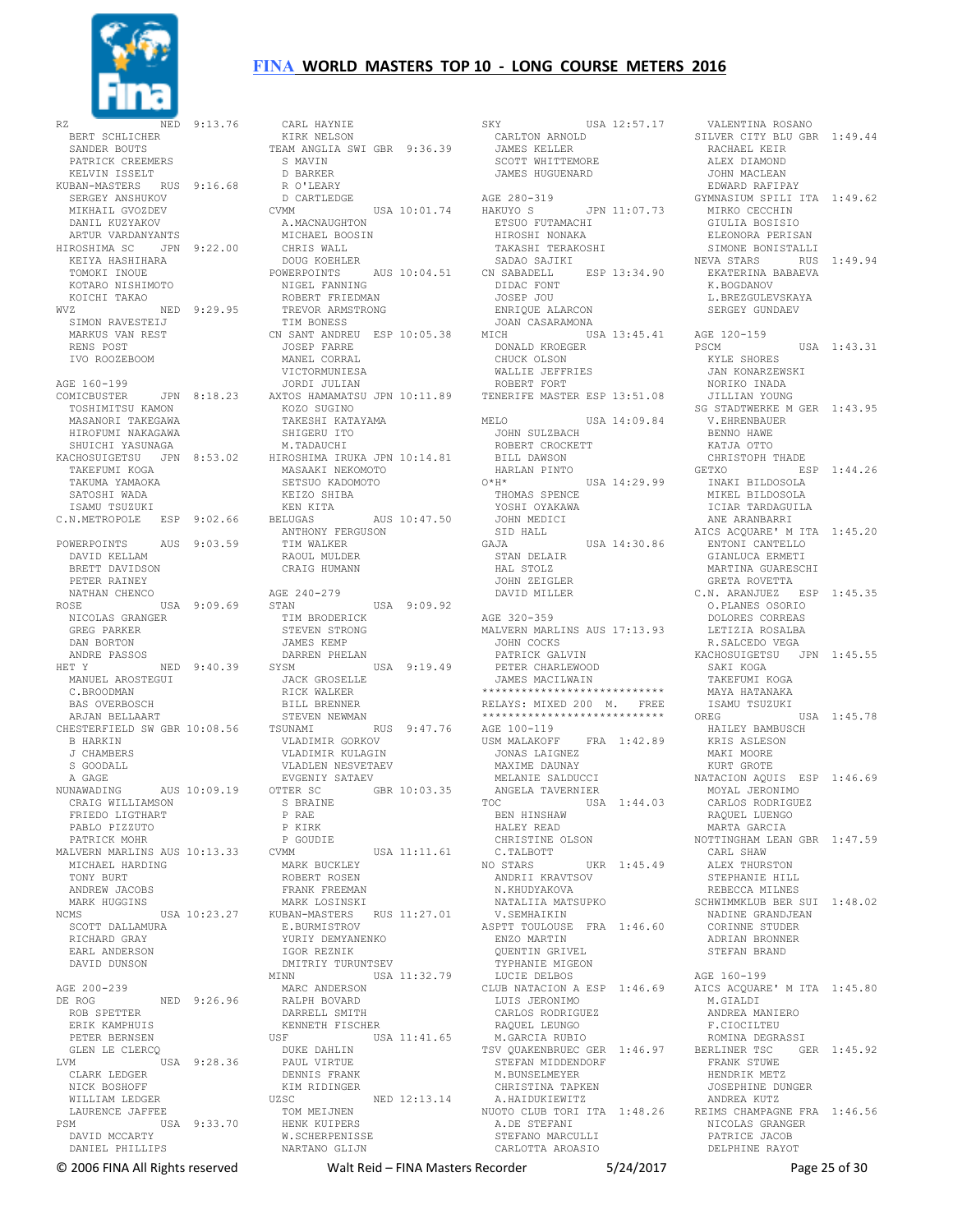

#### AURÉLIE MATTANA USA 1:46.69 AMY MOORHEAD SHANNON MCINTYRE CHRIS CONROY TREVER GRAY VASAS SPORT CLU HUN 1:46.77 ZOLTANNE MAROSI DORA CERVA ROBERT FOLDI ANDRAS SCHONEK NO STARS UKR 1:47.29 PAVLO KOSTYRKO S.BONDARENKO NATALIA GOLUBOVA DMYTRO SHEREMET EAST LEEDS SC GBR 1:47.83 C KNEE P RICKARD N WILLIAMS A CRAWFORD OTTER GBR 1:48.29 DAVE WARREN MIKE REYS EMMA SHKURKA GINA HOBSON NAUTIC CLUB ALP FRA 1:48.45 E.CHAMBON-PHARR KARIM JENHANI PATLAN JOURY OLIVIER MAGNIN AER LINGUS MAST IRL 1:48.58 SARAH FARRELLY P.MUIRCHEARTAIGH DEIRDRE MORRIS EOIN FOSTER AGE 200-239 CVMM USA 1:50.38 BECKY CLEAVENGER ARLETTE GODGES CHRIS WALL MICHAEL BOOSIN TABY SIM SWE 1:50.57 DAN ANDERBERG GUNILLA RASMUSON C.UHRLANDER HARALD KRUGER C.C.R.LAURIA ITA 1:51.25 GIULIA NOERA G.DEL BOSCO MARIAPAOLA UBERTI GLOUCESTER MAST GBR 2:02.98 MARCO CONTI POWERPOINTS AUS 1:51.42 H.KULA-PRZEZWANSK TONY CHERRINGTON STUART MOFFATT MARK THOMPSON NADINE ROYLE JENNIE BUCKNELL SYSM USA 1:51.47 1511<br>JOHNNIE PEARSON STEVE WOOD ELLEN BENNETT ANDREA DOMBROWSKI NOTTINGHAM LEAN GBR 1:53.58 SG NEUKOLLN BER GER 2:20.00 KEVIN HARRISON MICHAEL BRETT MARIA WHITE JUNE BOON<br>GOTEBORG SIM GOTEBORG SIM SWE 1:53.63 LEONARD BIELICZ LENNART MENTOR ANNA OLSSON ANNA JENSEN<br>CPTW-CPT CPTW-CPT RSA 1:53.65 KIMITSU MSC JPN 2:21.59 TAKUJI TOMINO MASATO YOSHINO CALVIN MAUGHAN JEAN DEGENAAR NORELLE ENGELA GRAEME FISER PSM USA 1:53.68 DANIEL PHILLIPS MATS NYGREN MARY LIPPOLD MARY ARMSTRONG AICS ACQUARE' M ITA 1:53.74 SPENCER SWIM TE GBR 2:22.08

# **FINA WORLD MASTERS TOP 10 - LONG COURSE METERS 2016**

 ALBERTO MONTINI MILENA BARBIERI R.ALESSANDRINI AGE 240-279 SYSM USA 1:54.54 DOUG MARTIN JACK GROSELLE NANCY KRYKA LAURA KIRKPATRICK<br>PSM USA USA 1:54.67 DONALD GRAHAM RICK COLELLA CHARLOTTE DAVIS LISA DAHL<br>SYSM  $IISA$  1:58.41 TRIP HEDRICK ROGER KAHN DIANN UUSTAL C.GOLDSCHMIDT CPTW-CPT RSA 1:58.80 SANDERINA KRUGER ANDRE ROOTHMAN CECILIA STANFORD PAUL STEVENSON<br>OREG US USA 1:59.77 OREG JILL ASCH ALLEN STARK K.ANDRUS-HUGHES STEVE MANN CNS WOLUWE BEL 1:59.98 SUNWAY YOKOHAMA JPN 2:43.93 LIONEL GODEAUX COLETTE CRABBE ANNE DE SAUVAGE JEAN-MARIE CADIAT SFTL USA 2:00.56<br>ANDRE STEYNBERG ANDRE STEYNBERG CECILIA MCCLOSKEY ANN THOMAS TIMOTHY SHEAD CPTW-CPT RSA 2:01.49 TIMOTHY SHEAD DIANE COETZEE GAIL MCCARNEY NIGEL CONES TRAFFORD METRO GBR 2:01.61 TACHIKAWASUIKYO JPN 3:08.42 N MACKINNON H SADLER R BARTON N BARTON SANDRA-JANE JONES COLIN STEPHENSON AGE 280-319  $USA 2:09.43$  RICHARD BURNS LAURA VAL RICK MEYERHOFF NANCY RIDOUT KLAUS-PETER ARNDT RUTH STUBERT BRIGITTE MERTEN JOACHIM HINTZE SENIOR USZO CLU HUN 2:20.87 GABOR CSABA MARIA BALLA RITA MOLNAR JOZSEF CSIKANY YORIKO IMAI MIEKO MORITA PSM USA 2:21.74 STELLA PREISSLER SALLY DILLON MICHAEL MCCOLLY ROBERT PILGER

MARCO COLOMBO

 ALISON NYE JEAN HOWARD-JONES NIGEL SALSBURY GEOFF STOKES MID SUSSEX MARL GBR 2:22.40 AGATA KORC ANTHONY GIMSON MARGARET WILDING<br>ALISON GWYNN ALISON GWYNN ANDREW BURGESS MALVERN MARLINS AUS 2:23.24 MOYAL JERONIMO JOHN COCKS PATRICIA BAKER JANETTE JEFFREY ALAN KNIGHTS<br>WMST WMST USA 2:23.83 BRUCE ROLLINS DEB COELLNER JOANN LEILICH THOMAS BOAK HAKUYO S JPN 2:25.45 ETSUO FUTAMACHI KAZUYO OHAMA YOSHIE WATANABE KATASHI AOKI AGE 320-359 OREG USA 2:35.97 REBECCA KAY WILLARD LAMB BARBARA FRID DAVID RADCLIFF HARUKI UMAE SHOKO YONEZAWA MIEKO KAMOSHITA TETSUO NAKAMARU KINGS CORMORANT GBR 2:52.88 E SAVIDGE GEOFFREY BISHOP FRANK TAYLOR<br>JANE ASHER JANE ASHER KSG SSSHOFU JPN 2:53.77 SADAKO KUBO KOJI SASAHARA KUMIE TOKUDA Y.TOKUMOTO MAKOTO KOMANO TSUTOMU MIYAUCHI NAOE NOGUCHI CHIYO FUKUSHIMA HAKODATE MST JPN 3:11.65 H.TAKAHASHI SABURO SASAKI YUKIKO YOSHIOKA UMEKO HIRASAWA EGRI SENIOR HUN 3:16.85 BELA FABIAN JOZSEF BIRO ESZTER GRAFFJODY AGNES KIS KONAMI KARIYA JPN 3:25.36 TAKESHI ISHIKAWA TERUKO UCHIDA SUZUNO OKADA TAKESHI TANIZAWA OREG USA 3:28.92 VIRGINIA PHIPPS A JANE NICHOLS ROBERT SMITH DICK SLAWSON<br>UNAMI A BRA 3:28.93 ROBERTO NETO MARIA SAMPAIO FLAVIO MOTTA VERA SILVA \*\*\*\*\*\*\*\*\*\*\*\*\*\*\*\*\*\*\*\*\*\*\*\*\*\*\*\* RELAYS: MIXED 200 M. MEDLEY \*\*\*\*\*\*\*\*\*\*\*\*\*\*\*\*\*\*\*\*\*\*\*\*\*\*\*\* AGE 100-119<br>NO STARS NO STARS UKR 1:55.88 OLGA TURKOVA SERGIY KHILKO N.KHUDYAKOVA

 V.SEMHAIKIN LEGIA WARSZAWA POL 1:57.03 A.KACZMAREK M.MIKOLAJEWSKI JACEK KACZYNSKI CLUB NATACION A ESP 1:57.91 MARTA GARCIA CARLOS RODRIGUEZ RAQUEL LUENGO LIRA T. C. A BRA 1:58.82 VERONICA BALSANO MARCIO JUNIOR RENATO FILHO P.STOPAZZOLLI USA 1:58.90 KATHERINE REEVES CHRISTINE OLSON<br>JONATHAN TAYLOR JONATHAN TAYLOR BEN HINSHAW PORTO 19 POR 1:59.31 T.GAMA SEVIERI GIL PINTO S.OLIVEIRA PAULO SANTOS ASPTT TOULOUSE FRA 1:59.62 GWENOLA PERIOT MICHAEL KARGBO TYPHANIE MIGEON ENZO MARTIN USA 2:01.14 HAILEY BAMBUSCH KRIS ASLESON JESSICA STACY TED BONUS M.C.D.HALEGATOS ESP 2:01.18 ANA ISABEL NUNEZ MARCOS RUBIO G.ELEUTERIO GARCI PAULA RELANO EMS BRON FRA 2:01.35 VANESSA GAUDIN ANNABELLE COLLIN S. COIFFARD JOHAN SELIN AGE 120-159 SG STADTWERKE M GER 1:52.03 CHRISTOPH THADE BENNO HAWE V.EHRENBAUER KATJA OTTO<br>PSCM  $IISA$  1:53.03 NORIKO INADA KYLE SHORES JILLIAN YOUNG<br>JAN KONARZEWSKI JAN KONARZEWSKI USM MALAKOFF FRA 1:55.86 MAXIME DAUNAY BENJAMIN BOUILLE MELANIE SALDUCCI ANGELA TAVERNIER RARI NANTES LEG ITA 1:56.14 LEONARDO FEDERICI CARLA VENICE LAURA BOZZATO STEFANO GARZONIO CLUB DES NAGEUR FRA 1:56.70 CIEMENT VAUTRIN SILVERE SCHUSTER KATE MAIDENS MARIE FUZZATI TEDDINGTON SWIM GBR 1:56.94 HANNAH LOUGHLIN LEON SMITH EDWARD SINCLAIR GEORGINA HEYN NOTTINGHAM LEAN GBR 1:57.03 ALEX THURSTON CARL SHAW STEPHANIE HILL REBECCA MILNES AICS ACQUARE' M ITA 1:57.73

© 2006 FINA All Rights reserved Walt Reid – FINA Masters Recorder 5/24/2017 Page 26 of 30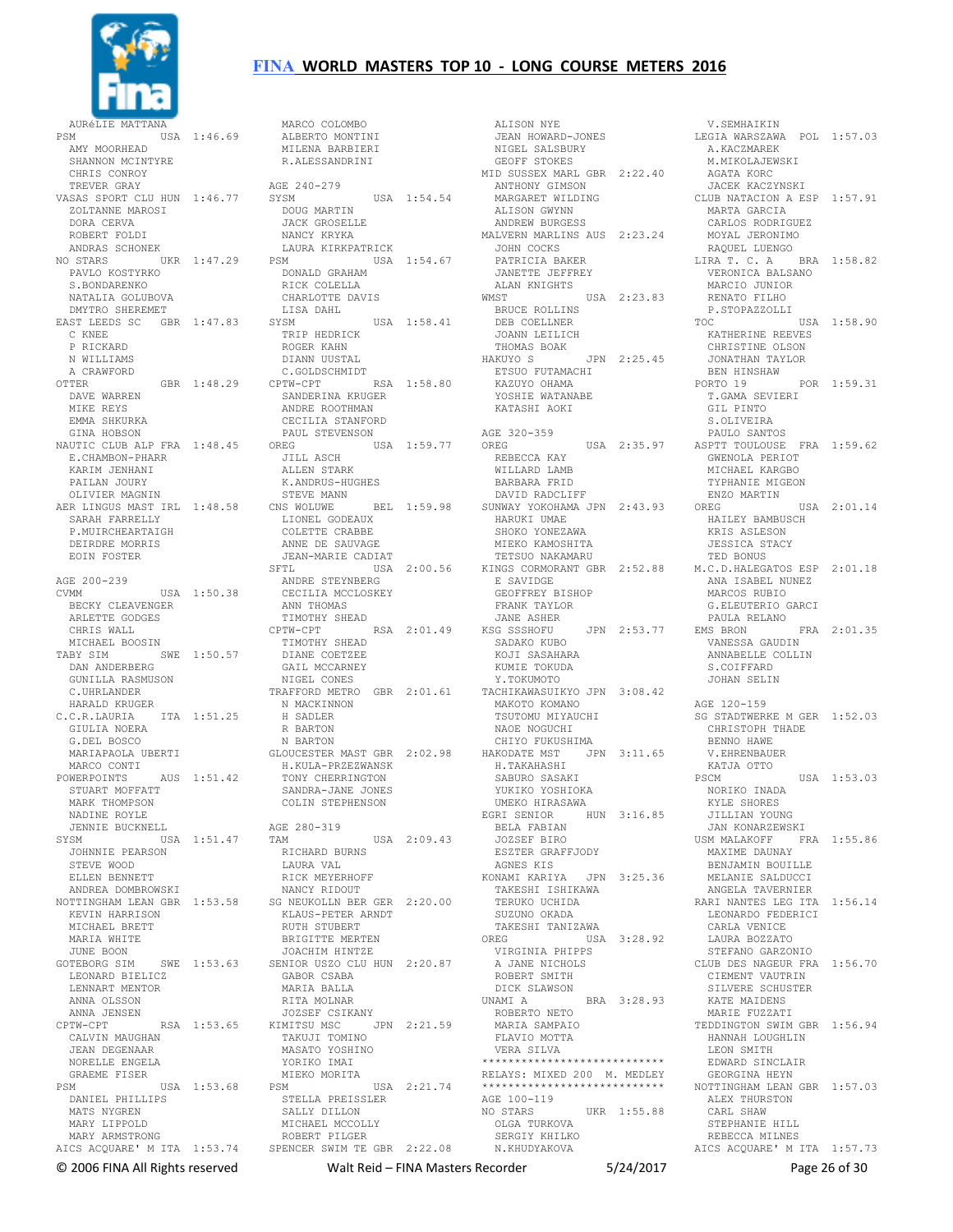

ENTONI VERONICA BELLINI GRETA ROVETTA M.GIALDI KACHOSUIGETSU JPN 1:57.85 SYSM TAKUMA YAMAOKA ISAMU TSUZUKI MAYA HATANAKA SAKI KOGA SAYAKA IKENAGA YUKI HONDA EIJI NOMURA RIE TAKASE AGE 160-199 AGE 160-199 EAST LEEDS GBR 1:57.46 PHILIP PRATT ALISTAIR CRAWFORD PHILIPPA RICKARD KAREN GRAHAM AICS ACQUARE' M ITA 1:57.73 MAURIZIO TERSAR LUS AUguile<br>MAURIZIO TERSAR<br>ALBERTO MONTINI F.CIOCILTEU ROMINA DEGRASSI BERLINER TSC GER 1:58.20 ANDREA KUTZ FRANK STUWE HENDRIK METZ JOSEPHINE DUNGER POST SV LEIPZIG GER 1:58.50 MICHAEL BOOSIN DOUG KOEHLER RIA HENNEBACH JENS LUTSCHIN JULIA BARBY SVEN GUSKE REIMS CHAMPAGNE FRA 1:59.56 NICOLAS GRANGER AURELIE MATTANA PATRICE JACOB L.TCHIRIKHTCHIAN NEVA STARS RUS 2:01.08 EKATERINA BABAEVA PAVEL LEBEDEV OLGA POZDNYAKOVA VLADIMIR PREDKIN NO STARS UKR 2:01.29 SYSM SERGII BABKIN S. BONDARENKO STANISLAV KROT NATALIA GOLUBOVA AER LINGUS MAST IRL 2:01.33 SFTL BRYAN JOHNSTON DEIRDRE MORRIS EOIN FOSTER SARAH FARRELLY VASAS SPORT CLU HUN 2:01.63 ANDRAS SCHONEK BALAZS BOCSKA DORA CERVA ZOLTANNE MAROSI ES NANTERRE FRA 2:01.72 KARINE BILSKI ANDREA BAUDRY GILLES LAFFICHE LIONEL CHALENDAR AGE 200-239<br>OREG USA 2:01.98 VALERIE JENKINS KURT GROTE GABE DUUS K.ANDRUS-HUGHES TABY SIM SWE 2:04.08 C.UHRLANDER STEFAN SCHERLING HAKAN PERSSON GUNILLA RASMUSON PSM USA 2:04.63 R BARTON N BARTON H SADLER MATS NYGREN DANIEL PHILLIPS SHANNON MCINTYRE AMY MOORHEAD GOTEBORG SIM SWE 2:05.55

# **FINA WORLD MASTERS TOP 10 - LONG COURSE METERS 2016**

NOMURA SWIMMING JPN 1:58.91 TSUNAMI RUS 2:06.08 LENNART MENTOR ANNA JENSEN LEONARD BIELICZ ANNA OLSSON  $USA$   $2:05.59$  STEVE WOOD STEPHEN PANZARINO ELLEN BENNETT ANDREA DOMBROWSKI OLGA BORISOVA O.BRONITSKAYA VLADIMIR GORKOV ANDREY KREMLEVSKY<br>POWERPOINTS AUS 2:06.48 POWERPOINTS AUS 2:06.48 JENNIE BUCKNELL STUART MOFFATT MARK THOMPSON NADINE ROYLE<br>ALL STARS RUS 2:07.24 OKSANA GLEBOVA SERGEI PAKHOMOV ALEXEY MARKOVSKIY OLGA MITROFANOVA ROMFORD TOWN SW GBR 2:07.35 DAWN PALMER MARTIN FENNER MARTIN LANE BARBARA BOXALL CVMM USA 2:07.41 MID SUSSEX MARL GBR 2:42.38 ARLETTE GODGES BECKY CLEAVENGER AGE 240-279 PSM USA 2:08.11 LISA DAHL RICK COLELLA DONALD GRAHAM CHARLOTTE DAVIS CPTW-CPT RSA 2:09.15 DIANE COETZEE TIMOTHY SHEAD CALVIN MAUGHAN SANDERINA KRUGER USA 2:10.58 LAURA KIRKPATRICK JACK GROSELLE TRIP HEDRICK NANCY KRYKA USA 2:12.82 ANDRE STEYNBERG TIMOTHY SHEAD CECILIA MCCLOSKEY ANN THOMAS SYSM USA 2:16.18 DIANN UUSTAL BILL BRENNER DOUG MARTIN C.GOLDSCHMIDT USA 2:16.35 JILL ASCH ALLEN STARK ARLENE DELMAGE JOSE FERRAZ SWIM TEAM TAAST DEN 2:16.57 E.KETELSEN EGRI SENIOR UK HUN 3:35.21 BELA FABIAN MARTA VICENTE ANDREA PUIG PIA THULSTRUP JENS KLARSKOV DAN OLE JOHANSEN CAMP HILL EDWAR GBR 2:19.58 KINGS CORMORANT GBR 3:35.65 DIANA NASH CLIVE EDWARDS STEPHEN NASH CATHERINE CHASE TRAFFORD METRO GBR 2:20.09 N MACKINNON FORUM ITA 2:21.01 MARIA SAMPAIO NAUTICO UNIAO A BRA 3:40.64 SUSANNA SORDELLI MARCO STENTELLA

 LIANA CORNIANI PAOLO INGHIRAMI AGE 280-319 TAM USA 2:25.20 LAURA VAL RICK MEYERHOFF RICHARD BURNS NANCY RIDOUT SG NEUKOLLN BER GER 2:33.92 JOACHIM HINTZE WOLFGANG GATCKE BRIGITTE MERTEN RUTH STUBERT WETERAN ZABRZE POL 2:35.98 RENATA BASTEK EWALD BASTEK BARBARA BRENDLER W.BOSOWSKI SENIOR USZO CLU HUN 2:40.27 MARIA BALLA GABOR SOMLAT GABOR CSABA<br>RITA MOLNAR RITA MOLNAR<br>WMST USA 2:40.46<br>THOMAS BOAK<br>JOANN LEILICH BRUCE ROLLINS DEB COELLNER MARGARET WILDING DAVID HART SALLY MILLS ANTHONY GIMSON USA 2:43.07 ROSA VENTURA LINDA WEBB JOEL BURNS AMI TRAUBER MALVERN MARLINS AUS 2:44.62 JANETTE JEFFREY JOHN COCKS JANETTE DICKEY PETER BALDERSTONE BOHEMIANS PRAHA CZE 2:45.12 D.VASILCHENKO JURAJ BRANIK MARCELA STASTNA ALENA POSPISILOVA JINDRICH VAGNER SPENCER SWIM TE GBR 2:45.12 NIGEL SALSBURY DIANE FORD AMANDA HEATH GEOFF STOKES AGE 320-359 OREG USA 3:15.08 WILLARD LAMB GINGER PIERSON BARBARA FRID DAVID RADCLIFF SUNWAY YOKOHAMA JPN 3:26.79 SHIGEKO TANAKA TETSUO NAKAMARU S. MATSUBAYASHI MIEKO KAMOSHITA JOZSEF BIRO ESZTER GRAFFJODY AGNES KIS E SAVIDGE G BISHOP J ASHER F TAYLOR<br>UNAMI A BRA 3:37.04 VERA SILVA ANTONIO ORSELLIT GUILHERME SILVA STELLA BERTASO JAYME REIS

 MARIA COSTA ANTON BIEDERMANN TACHIKAWASUIKYO JPN 3:47.63 MAKOTO KOMANO NAOE NOGUCHI TSUTOMU MIYAUCHI CHIYO FUKUSHIMA PANJO SC JPN 3:56.94 SAYOKO KITAYAMA SHIRO TANABE AKIRA WAKU MISAKO IKEDA SPENCER SWIM TE GBR 4:09.69 ROGER BURRELL MURIEL HITCHCOCK SUSAN LAUDER BARNEY MILLER OREG USA 4:13.59 ROBERT SMITH RONALD NAKATA G.KAWABATA VIRGINIA PHIPPS \*\*\*\*\*\*\*\*\*\*\*\*\*\*\*\*\*\*\*\*\*\*\*\*\*\*\*\* RELAYS: MIXED 400 M. FREE \*\*\*\*\*\*\*\*\*\*\*\*\*\*\*\*\*\*\*\*\*\*\*\*\*\*\*\* AGE 100-119 CHESTERFIELD SW GBR 4:14.43 B HARKIN J CHAMBERS R PEARSON R AMOS SILVER CITY BLU GBR 4:17.64 S GAULD L ROBERTSON R KEIR D SUTHERLAND<br>USF  $USA = 4:26.25$  MAX SCHOLTEN KELLY HOGAN THOMAS CLEVELAND HEATHER STEWART KUBAN-MASTERS RUS 4:30.45 MIKHAIL GVOZDEV OLGA LIGINOVA DMITRIY YUCHENKO UNIQUE JURASSIC BRA 4:32.87 GUSTAVO ZIEMATH ANA VILARINHO CRISTINA MARIANI FELIPE OLIVEIRA STADIUM VENECIA ESP 4:37.05 CD UN POLIT VAL ESP 4:37.53 OMAR VALERA NOELIA TATAY LUIS GARAY ROJO MARIA MORAGON<br>EBSC  $CAN$  4:42.46 MICHAEL DI PIETRO EMILY ADAMCZYK AMBER CRAGG MICHAEL CAI FANATIC SWIM CA ESP 4:49.38 OMAR BRAINA VICTOR PERETE TRIATLON CIERZO ESP 4:53.95 AGE 120-159 C.N.AQUAMASTERS ESP 4:00.91 DANIEL MORALES JORDI TALAVERA SABINA MARTINEZ MERITXELL GONFAUS<br>SOSHIGAYA JPN JPN 4:02.07 SHIGEKI NAGAFUJI SHINJI NAGANUMA KAORU FURUKAWA MIHO OCHIAI NORTHAMPTON SWI GBR 4:03.96 C MIDDLETON

© 2006 FINA All Rights reserved Walt Reid – FINA Masters Recorder 5/24/2017 Page 27 of 30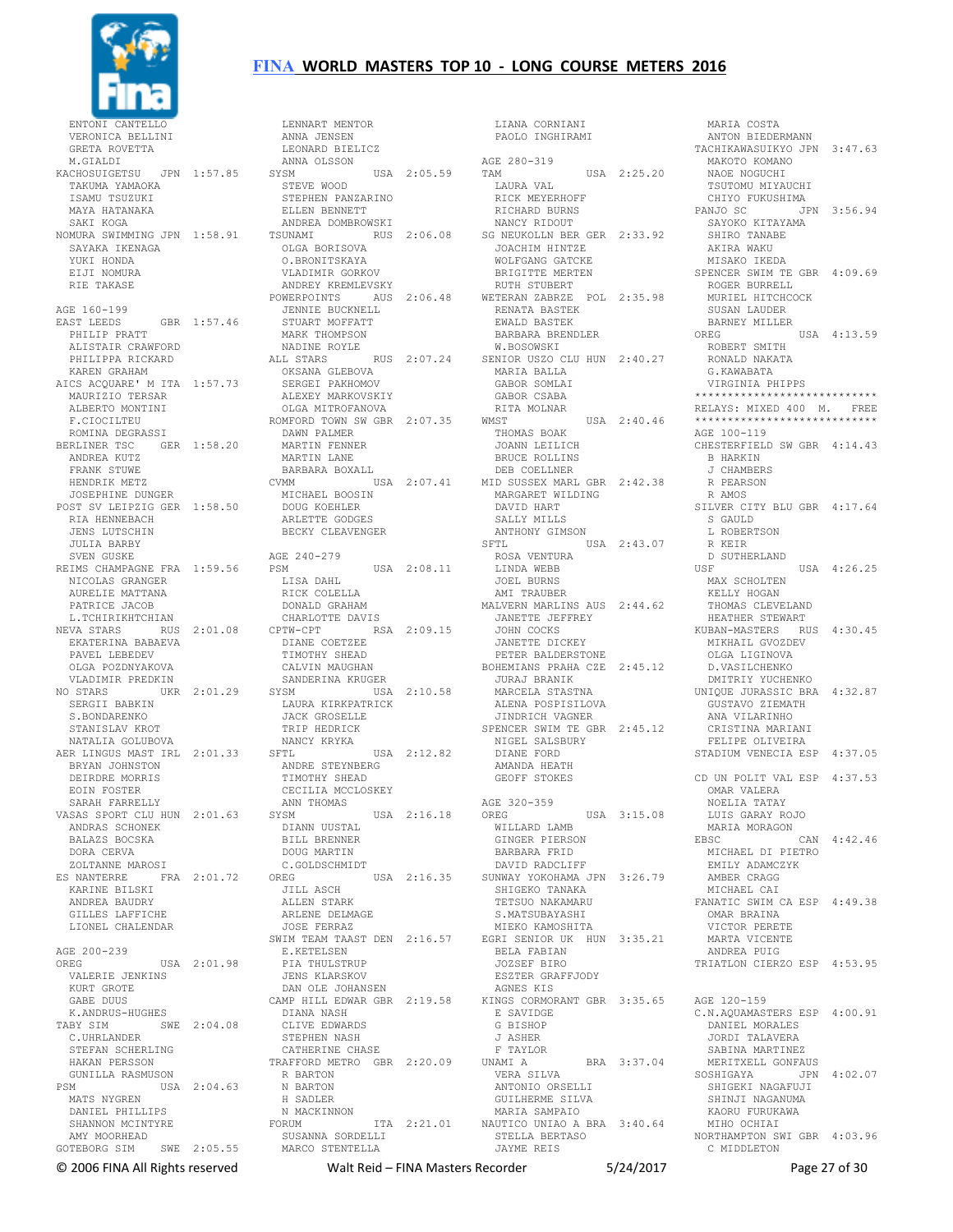

J BARBE K KEY G BIRD CFC FUTAMATAGAW JPN 4:03.96 TAKAYUKI MAEDA SAORI HOZUMI FUJIKO KAWASAKI MANABU TSURUTANI TRAFFORD METRO GBR 4:04.10 L LLOYD-ROACH H SADLER S RIGBY D KORCZ OKUDA SWIM TEAM BRA 4:10.10 THIAGO BORDEZAN PAOLA FOGACA MARIA SANTOS LINCOLN TEIXEIRA TOMOKAZU SAKURAI MIKI OTA YUKA TERAJIMA SHUMPEI KOBAYASHI ANETTE PHILIPSSON EMIL DAVIDSSON DANIEL PETTERSSON HELENA HOGFELDT C.N.TERRASSA ESP 4:22.35 SANDRA FARO ANNA MA ROCA VICTOR FARO OSCAR PEREZ KUBAN-MASTERS RUS 4:25.15 MIKHAIL GVOZDEV ELENA KLEPALOVA DMITRIY LYSENKO KSENIYA VOEVODINA AGE 160-199 NCMS USA 3:57.18 ERIKA BRAUN SCOTT DALLAMURA KERRY LINDAUER VAN FLETCHER<br>OTTER SC GBR 4:04.84 M REYS E SHKURKA G HOBSON D WARREN<br>SK SYDSIM SWE 4:10.49 MARIA VITAZKA HONZA VITAZKA LENNART FRITZON B-M NILSSON ST YOKOHAMA JPN 4:15.89 MASAHIRO MISHINA KAZIIO MTYAJIMA MAMI MOCHIDUKI MAI YOSHINAGA LIRA T. C. A BRA 4:21.41 ROGERIO GOMES LEA FONSECA MARIANA SILVA CARLOS CARDOSO RUGBY SC GBR 4:21.82 S RIGG K BATES R LLOYD R TURNER NAUTICO UNIAO A BRA 4:22.12 A.MEKSRAITIS MARCELO PIZZATO DEBORA MEDITSCH VINICIUS BALDINO<br>GOLDFISH JPN YUKIE KUDO KEIKO NAGAYA KOJI KUMAZAKI HIROKATSU SUZUKI PALM USA 4:24.44 JASON WIMBERLY ERIN MORO KARI YOCUM

ONE STROKE JPN 4:15.34 CVMM USA 4:27.34 LASS SWE 4:18.61 CVMM USA 4:33.39 GOLDFISH JPN 4:22.44 JOOP ARIAENS RYOGOKU KINGYO JPN 4:58.09 ANDY COOK<br>SK NEPTUN SK NEPTUN SWE 4:25.40 C.N.SABADELL ESP 5:05.92 RAGNAR AGNELL MARIE HOLMBERG A-L ARKTOFT HAKAN AGNELL AGE 200-239 TRAFFORD METRO GBR 4:21.68 J BROWN R BARTON A JOHNSON P BARNARD ZPC AMERSFOORT NED 4:21.87 A.PIJTAK-RADERSMA RON KORZELIUS LIDIA BON-ROSENBR EDWIN VAN NORDEN BECKY CLEAVENGER MICHAEL BOOSIN DEANNA KOEHLER CHRIS WALL J.WEIDERMAN ARLETTE GODGES MARK BUCKLEY DOUG KOEHLER ROCHFORD & DIST GBR 4:35.03 S HAM E LUTHER H NEVIN L NORTH<br>CAMO CAN 4:36.44 JOHANNE BOIVIN DENYSE SENECHAL MARC SAMSON<br>GREGORY FUENTES GREGORY FUENTES SPM USA 4:37.15 KERN DAVIS CHERYL KUPAN PAULA TEXEL ERIC HERMAN SILVER CITY BLU GBR 4:40.72 J FALCONER A COOPER B BAIN A WHEELER<br>SOSHIGAYA JPN 4:42.87 EMI TOMINAGA HIROOKI AOKI MISAKO OKADA HIROYUKI AMAZAKI LIRA T. C. A BRA 4:46.12 MOVY USA 6:33.01 PAULO FERREIRA CATIA SILVA FRANCY RODRIGUES ALEXANDRE ROSA AGE 240-279 AGE 240-279 PBM USA 4:41.32 DAVID QUIGGIN FRAN HARE L. BOSTIC JOHN BROSIUS SYSM USA 4:43.02 JEFFREY PEROUT JOHN SYLVESTER DEANNA DOYLE NANCY KRYKA PSV NED 4:45.55 FRED KETTING PATTY VERHAGEN CORRIE VERHOEVEN OSAMU INAYOSHI JUNKO SATO SATOMI FUKAYA TERUHISA SHIMIZU TEAM KANALOA JPN 5:02.89 TOMOHIRO MUSHA<br>VOSUID OCHI YOSHIO OCHI RITSUKO SUGIMURA

 MIYUKI UMEDA LOLI BALBUENA JOSEP JOU M.BALBUENA JOAN FERRANI USA 5:17.14 GWEN UTHUS BEVERLY MONTRELLA MICHAEL HEATHER PHILIP ALBRIGHT JEAN-MARIE CADIAT PHILIPPE GODBILLE ANNE DE SAUVAGE F.BLONDEEL-G PAINEIRAS A BRA 5:22.40 JOSE LORO<br>JOSE LORO PATRICIA CABRAL MARIA ALMEIDA DOUGLAS ALPINO POWERPOINTS AUS 5:27.66 DUNCAN CLEARY MARY SONTROP MARIJKE ALDERSON TREVOR ARMSTRONG AGE 280-319 TAM USA 5:03.30 LAURA VAL NANCY RIDOUT RICK MEYERHOFF RICHARD BURNS O\*H\* USA 5:55.66 NICOLE REINSHAGEN MELINDA SMITH MARILYN DOUGLASS YOSHI OYAKAWA NICK DOUGLASS SFTL USA 6:06.32 MARCOS SZEINFELD LINDA WEBB ROSA VENTURA MERVYN GOLDBAS WARRINGAH AUS 6:15.18 BILL HARRIS JAMES REYNOLDS SUZANNE LEVETT PATRICIA APPLEBY DONCASTER DOLP. AUS 6:29.98 FRANK HAYES ALAN GIBSON DOROTHY DICKEY JUDITH WAKEMAN CHIP GLIDDEN DAVE NOBLE PATRICIA CONLEY<br>NAN BOHL NAN BOHL FC FORUS JPN 6:35.10 KOJI HATTORI HIROKO WADA ITO NONAKA T.YAMAGUCHI AIEIKAI NARUMI JPN 6:37.91 HISAO HIBINO<br>TATSUE HASEGAWA YOKO OWAKI<br>\*\*\* <sup>-</sup> KATSUJI NAGATA PAINEIRAS A BRA 6:39.22 NELSON FILHO MERCEDES RISSO ELZA ADOLPHO JOSE JUNIOR AER LINGUS MAST IRL 6:46.01 MARY FITZPATRICK CLAIRE O'DWYER PAUL FLYNN JEFF PHILLIPS AGE 320-359 MARY USA 7:23.93 NANCY BROWN BURT BRONK JILL COLEMAN

CNSW BEL 5:21.20 \*\*\*\*\*\*\*\*\*\*\*\*\*\*\*\*\*\*\*\*\*\*\*\*\*\*\*\* UNAMI A BRA 7:30.69 VERA SILVA GUILHERME SILVA MARIA SAMPAIO ANTONIO ORSELLI<br>WARRINGAH A AUS 9:03.09 ARTHUR LITH DIANA MOORE LYNNE HARRIS MAX VAN GELDER RELAYS: MIXED 400 M. MEDLEY  $**********$ AGE 100-119 LIRA T. C. A BRA 4:21.99 VERONICA BALSANO MARCIO JUNIOR RENATO FILHO P.STOPAZZOLLI<br>TEN EIGHTY JPN 4:22.79 ERI SASAKI YUTARO TATEISHI YUGO HIHARA KASUMI ODAKE BARCELONA ELISENDA LLORENS FANNY DANCKWARDT CRISTIAN CAPARROS RUBEN REGUART<br>E HAAIEN 1970 NED 4:42 97 DE HAAIEN JEFFREY BREEDIJK TEUN GROENEWEG ANNE DUIJST CHESTERFIELD SW GBR 4:58.45 J CHAMBERS B HARKIN R PEARSON R AMOS MONTFERLAND NED 4:58.62 ANGELA GIEZEN MAIK STEENKAMP KELLY BOCKTING MARTIJN GIEZEN<br>ROSE USA 5:03.97 ASHLEY HAUSER LAUREN FRENDREIS ALEC ALDERS JEREMY SOTOMAYOR MANUEL LLANEZA ESP 5:09.07 REBECA ALVAREZ NOE ALCAREZ GONZALO ALVAREZ MARIA CORTES KUBAN-MASTERS RUS 5:12.18 MIKHAIL GVOZDEV OLGA LIGINOVA D.VASILCHENKO DMITRIY YUCHENKO FANATIC SWIM CA ESP 5:16.00 ANDREA PUIG MARTA VICENTE XAVIER GALLEN MUNOZA SANTANDER AGE 120-159 NORTHAMPTON SWI GBR 4:32.24 C MIDDLETON G BIRD J BARBER K KEY SPARTAK RUS 4:36.41 E.BRYNTSEVA IGOR GUSEV IRINA SHULGINA DMITRIY SIROTIN NOTTINGHAM LEAN GBR 4:39.31 S ROBERTS C SHAW E CARTER H GORDON NAUTICO UNIAO A BRA 4:41.71 MARCELO PINTO

MICHAEL BROWN

© 2006 FINA All Rights reserved Walt Reid – FINA Masters Recorder 5/24/2017 Page 28 of 30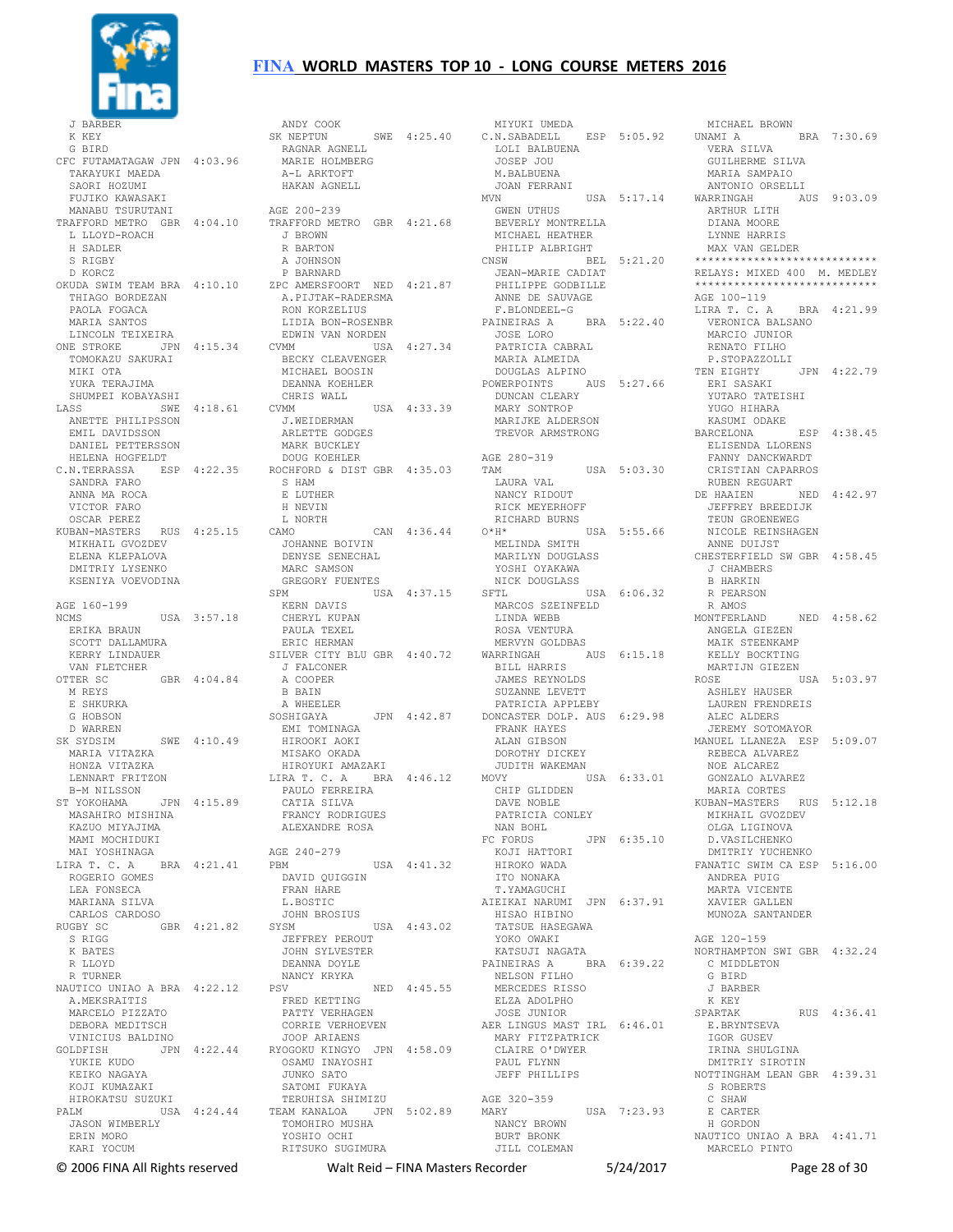

 FAUSTO MATTOS JULIANA ARRUDA OKUDA SWIM TEAM BRA 4:41.82 ALINE FERREIRA DENIS BRITO MARIA SANTOS LINCOLN TEIXEIRA A. L. JUVENIL A BRA 4:42.08 PAULA ALVAREZ LEONIR MARINO ROBERTA VOLKART TOSHIO TADANO NEWCASTLE SWIMT GBR 4:47.70 E CHARLTON K NICHOLSON J CARR W JOLLY USA 4:51.37 MOLLIE GROVER COURTNEY RANDOLPH JEFFREY STRAHOTA J.OLOUGHLIN<br>VASAS SC VIKRORIA FELFOLDI BALAZS BOCSKA GERGELY MOLNAR MELINDA MAROSI D TAYLOR J LINES A HUTCHINSON AGE 160-199 NCMS USA 4:26.15 VAN FLETCHER TODD TORRES ERIKA BRAUN KERRY LINDAUER ETWALL EAGLES S GBR 4:50.57 J MANN C ROLLE H ROLLE G VICKERS<br>TERRASSA ESP 4:52.01 CRISTINA REY SILVIA PAGES JOAN ORENSANZ JORDI MARTIBOU<br>PRM U  $USA = 4:56.32$  CHRISTOPHER BEACH CHRIS WENZEL CJ PISANO DANIEL LOTANO PALM USA 4:59.46 JASON WIMBERLY JAMIE WILSON ERIN MORO ANDY COOK<br>RUGBY SC GBR 5:04.31 K BATES R TURNER R LLOYD S RIGG CHESTERFIELD SW GBR 5:10.16 C BICKERSTAFFE L POOLE S GOODALL D BRADFORD ZPC AMERSFOORT NED 5:10.37 A.PIJTAK-RADERSMA WOUTER KLOOSTE LIDIA BON-ROSENBR RON KORZELIUS CWC NISHIARAI JPN 5:10.89 ERINA OGAWA HAJIME KONISHI SHINICHIRO GOTO MAMIKO GOTO KUBAN-MASTERS RUS 5:13.98 TIMUR GAYNULLIN E.NIKULINA ARTUR VARDANYANTS

VASAS SC HUN 4:52.78 C.N.SABADELL ESP 5:12.89 HEART OF MIDLOT GBR 4:55.76 C LOCK LIRA T. C. A BRA 5:14.28 SUELI REGO KSENIYA VOEVODINA AGE 200-239 POWERPOINTS AUS 4:56.80 JENNIE BUCKNELL SALLY CUMING TIM BONESS PETER RAINEY NAUTICO UNIAO A BRA 5:05.08 LIZANDRO CARVALHO A.MEKSRAITIS EDSON SILVA DEBORA MEDITSCH  $USA 5:06.31$  PAULA TEXEL KERN DAVIS ERIC HERMAN CHERYL KUPAN ROCHFORD & DIST GBR 5:06.60 E LUTHER H NEVIN S HAM L NORTH RUBIN LOPEZ<br>LOLI BALBUENA DAVID SANCHEZ M.BALBUENA ALEXANDRE ROSA ROGERIO GOMES CATIA SILVA MASTERS PARANA BRA 5:14.29 CARLA VAINE CELIO AMARAL SILVIO IWATA CARLA FONTANA FREM USA 5:19.61 GREG DOYAS LUCILLE GLASSMAN CLAIBORNE BROWN PHILLIP HARTER SILVER CITY BLU GBR 5:20.19 B BAIN K DUNNETT J FALCONER A COOPER DONCASTER DOLP. AUS 5:21.69 FRANK BRAUN DEE SHEFFRIN DANIEL BLAKEMORE PETA HARVEY AGE 240-279 KUBAN-MASTERS RUS 5:43.41 YURIY DEMYANENKO L. PORUBAYKO LYUBOV RUSANOVA A.SEMIGANOVSKIY SPENCER SWIM TE GBR 5:49.14 G ADMANS D FORD C RENTSCH E ISEPPI FC FORUS JPN 5:50.00 TOSHIKO YAMAGUCHI KATSUHIDE SHIRAO HIROMI KURIHARA T.YAMAGUCHI PBM USA 5:55.14 ROGER PARSONS KATE UFFORD LAURIE SAMUELSON DAVID QUIGGIN PAINEIRAS A BRA 5:57.82 DOUGLAS ALPINO JOSE LORO MARIA ALMEIDA ANETE MONTEIRO D STAK A BRA 6:13.31 SZENIOR USZO KL HUN 8:14.56 MARIA VASCONCELOS<br>DANILO LIMA DANILO LIMA JOSE NASCIMENTO

 GRACIETE BARROS BUDAPESTI DELFI HUN 6:15.88 ANDRAS SZAKACS PETER GULYAS K.ZEMPLENYINE TOTH GOMBKOTONE BUDAPESTI DELFI HUN 6:18.23 SUMEGHY LASZLO M.CSANADINE ZSOLT PEREDY HENRIETT NOVAKNE UTSUNOMIYA MEC JPN 6:18.71 HARUO KUBO YASUKO SAKAMOTO YUICHI FUKASAWA EMI TASAKI MALVERN MARLINS AUS 6:20.53 BRUCE ALLENDER KATHLEEN SELIG ANDREA MCNEIL MARK MATHIAS AGE 280-319<br>O\*H\* USA 6:42.07 MARILYN DOUGLASS MELINDA SMITH NICK DOUGLASS YOSHI OYAKAWA MALVERN MARLINS AUS 7:23.39 PAM KEMPSON PATRICK GALVIN JANETTE DICKEY VINCE DOWLING UNAMI A BRA 7:31.44 MARCELO PIVA MARIA SAMPAIO FRANCISCO FILHO REGINA AGUIAR FITTA KOYO JPN 7:38.67 TOMIKO OKUDA TSUNEO YAMANISHI YUKO HIRAMOTO HITOYUKI MOROTOMI<br>RMST USA 7:43.90 RMST USA 7:43.90 FRANK MANHEIM KIM BRIGHTWELL JON RYSDON LUCY MANHEIM PAINEIRAS A BRA 7:51.58 NELSON FILHO VIVIEN LANTIERI MERCEDES RISSO JOSE JUNIOR SZENTESI DELFIN HUN 7:59.21 MIKLOS BORZI DEZSO MELKUHN MARIA BERTENYI ZSOFIA BOCSKAY<br>MIGR A BRA 8:04.01 HERILENE FREITAS ELVIRA ALMEIDA EMERSON RIOS MAURO LIMA ZAVAS TSURUMI JPN 8:06.89 FUSAKO WADA IKUKO NAGASHIMA KANNI SERIZAWA YOSHIRO MARUMOTO OLD DUTCH BREDA NED 8:07.90 TRUUS RUITER NICO BAAY MARCEL CREEMERS MARIE SMITS AGE 320-359 BIG S YOKOHAMA JPN 7:18.14 SHOKO YONEZAWA TETSUO NAKAMARU S.MATSUBAYASHI MIEKO KAMOSHITA AGNES KIS BELA FABIAN ESZTER GRAFFJODY

 JOZSEF BIRO AUS 9:33.62 DIANA MOORE NOEL PETERS MARILYN EARP MAX VAN GELDER<br>FACT USA 10:28.70 ROBERT COULTER JOHN CORNELL MARTHA HENDERSON JOAN CAMPBELL USA 10:59.02 JILL COLEMAN TYLER SHORES JANE HALL BURT BRONK<br>MIGR A  $RRA 11:42.20$  LEONARDO NOGUEIRA R.ALBUQUERQUE NORA RONAI DELTA NOGUEIRA \*\*\*\*\*\*\*\*\*\*\*\*\*\*\*\*\*\*\*\*\*\*\*\*\*\*\*\* RELAYS: MIXED 800 M. FREE \*\*\*\*\*\*\*\*\*\*\*\*\*\*\*\*\*\*\*\*\*\*\*\*\*\*\*\* AGE 100-119 NEWCASTLE SWIMT GBR 8:54.27 W JOLLY R NEWMAN E CHARLTON<br>N VALENTINE PENZUGYOR SE HUN 9:02.70 TAMAS SZIKORA PETRA CSERNAK LAURA FAZEKAS MILAN LEPOSA GRA USA 10:14.54 ABICA DUBAY KENNY DUARTE JULIA BROWNE JACOB COOK AGE 120-159 WS TWENTE NED 9:28.07 HENRIKE DE VRIES MARCEL REEFHUIS JORIEN DOETS MICHIEL BEEMSTER NOTTINGHAM LEAN GBR 9:30.15 C ROBBINS J COLVIN S ROBERTS E CARTER<br>ZWEMLUST-DEN NED 9:33.05 MARLOUS DE JONG MARK ZWART E.SCHOENMAKER JOAN KENTROP VASAS SC HUN 9:39.87 TAMAS GAZINSZKY ROBERT FOLDI VIKRORIA FELFOLDI EVELIN GOSZTAK CHESTERFIELD SW GBR 9:57.34 B HARKIN K FLETT E KISS C BICKERSTAFFE EASTERN BAY IRL 10:17.75 SABRINA WEIDMER PAUL CURRAN RACHEL JACKSON GREG STRATON ZPC AMERSFOORT NED 10:20.82 HENRIETTE NORDEN TINA RENKEN MARIJN GEURKEN ROB VAN VLIET KUBAN-MASTERS RUS 10:41.13 OLGA LIGINOVA DMITRIY LYSENKO OKSANA SARKISYAN A.TIMCHENKO MONTFERLAND NED 10:48.16 MAIK STEENKAMP

© 2006 FINA All Rights reserved Walt Reid – FINA Masters Recorder 5/24/2017 Page 29 of 30